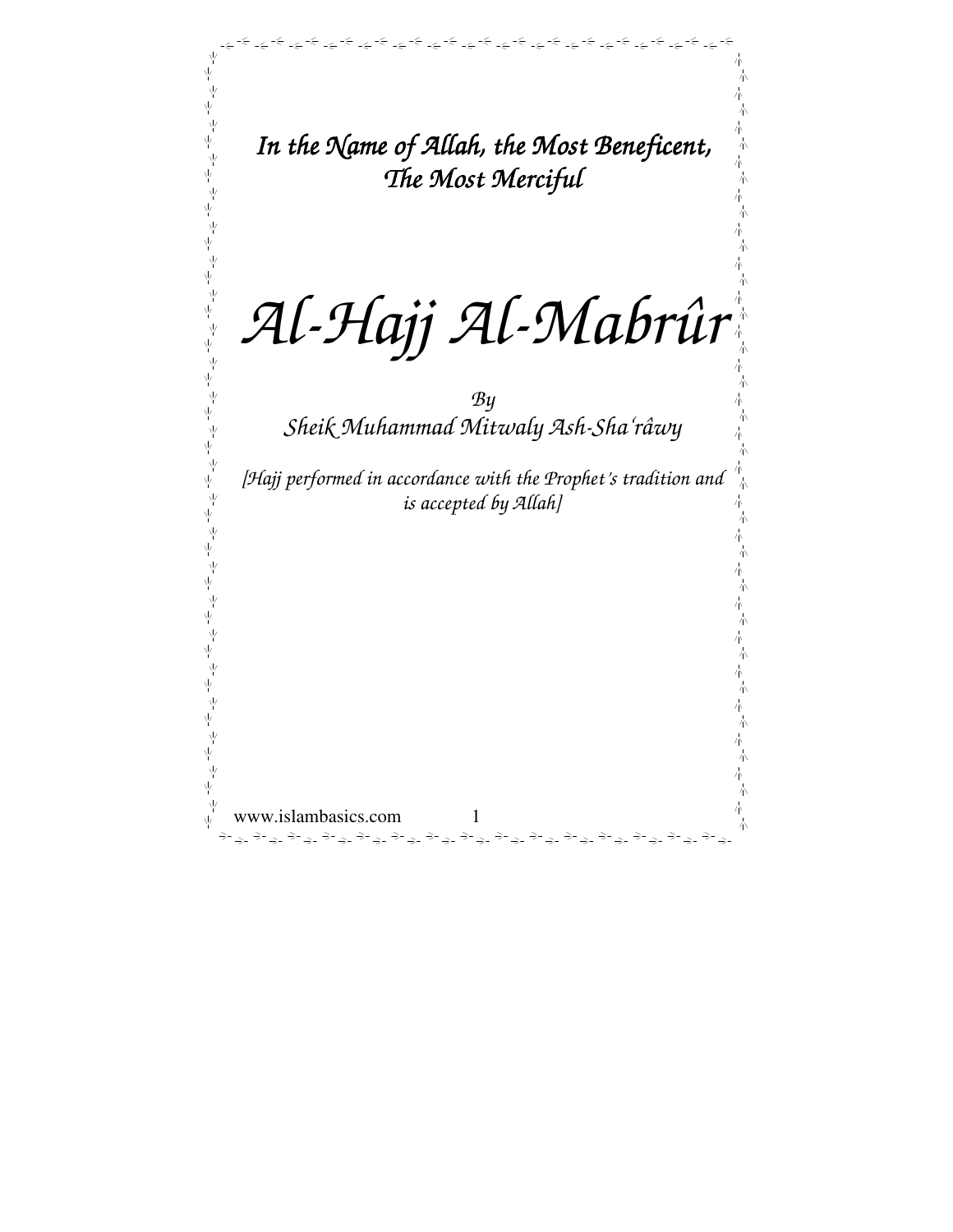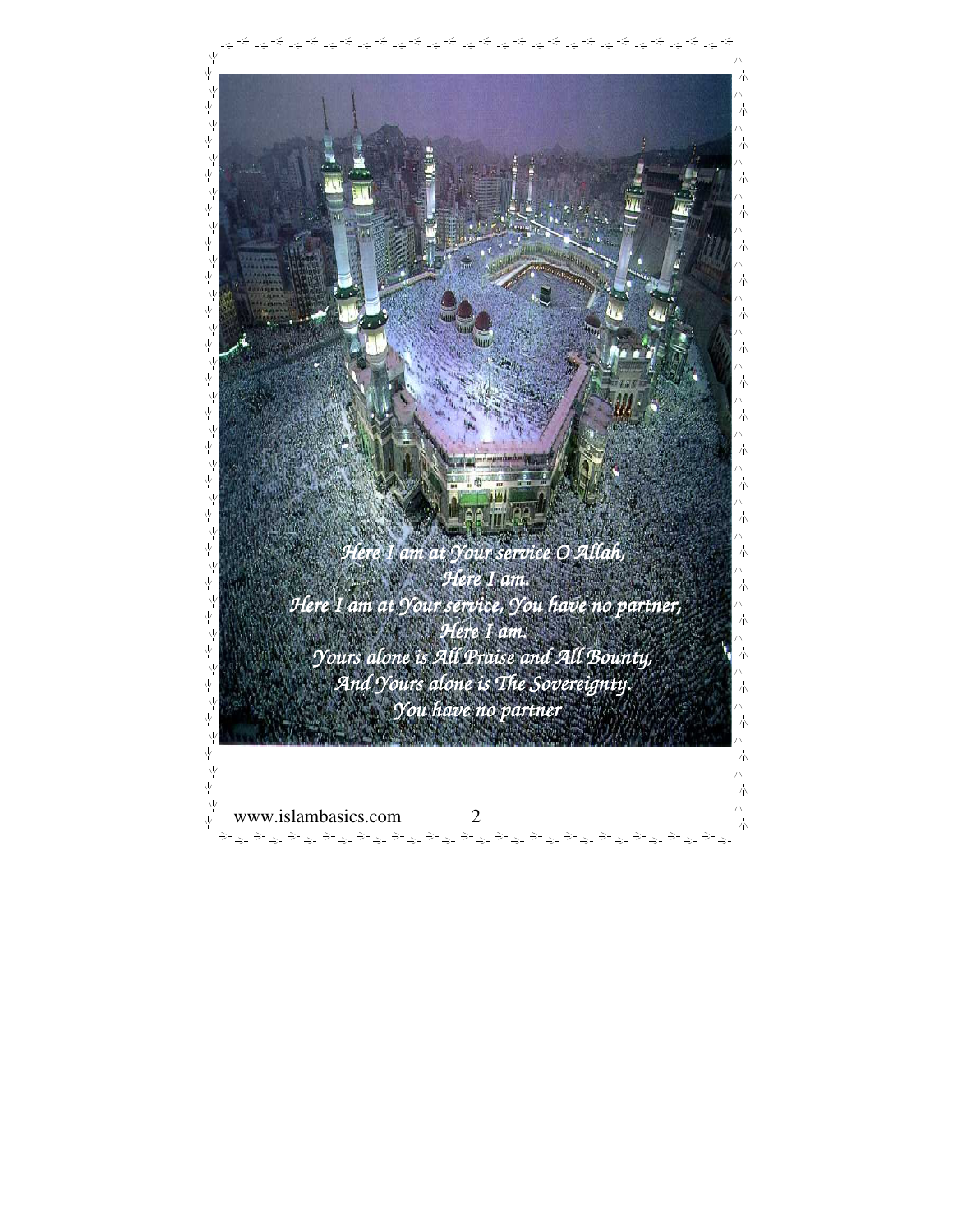| Table of Contents                                  |  |
|----------------------------------------------------|--|
|                                                    |  |
|                                                    |  |
| HERE I AM AT YOUR SERVICE, O ALLAH  8              |  |
|                                                    |  |
|                                                    |  |
| The perfection of the Blessing of Allah 16         |  |
| Reverence shown to the species of the universe  19 |  |
|                                                    |  |
|                                                    |  |
|                                                    |  |
|                                                    |  |
|                                                    |  |
| The Ka'bahthe sign of the Sacred House 27          |  |
|                                                    |  |
|                                                    |  |
|                                                    |  |
| Free choice and specific enjoined duties  38       |  |
|                                                    |  |
|                                                    |  |
|                                                    |  |
|                                                    |  |
|                                                    |  |
|                                                    |  |
|                                                    |  |
|                                                    |  |
| Abrogating the privileges of the Quraish 56        |  |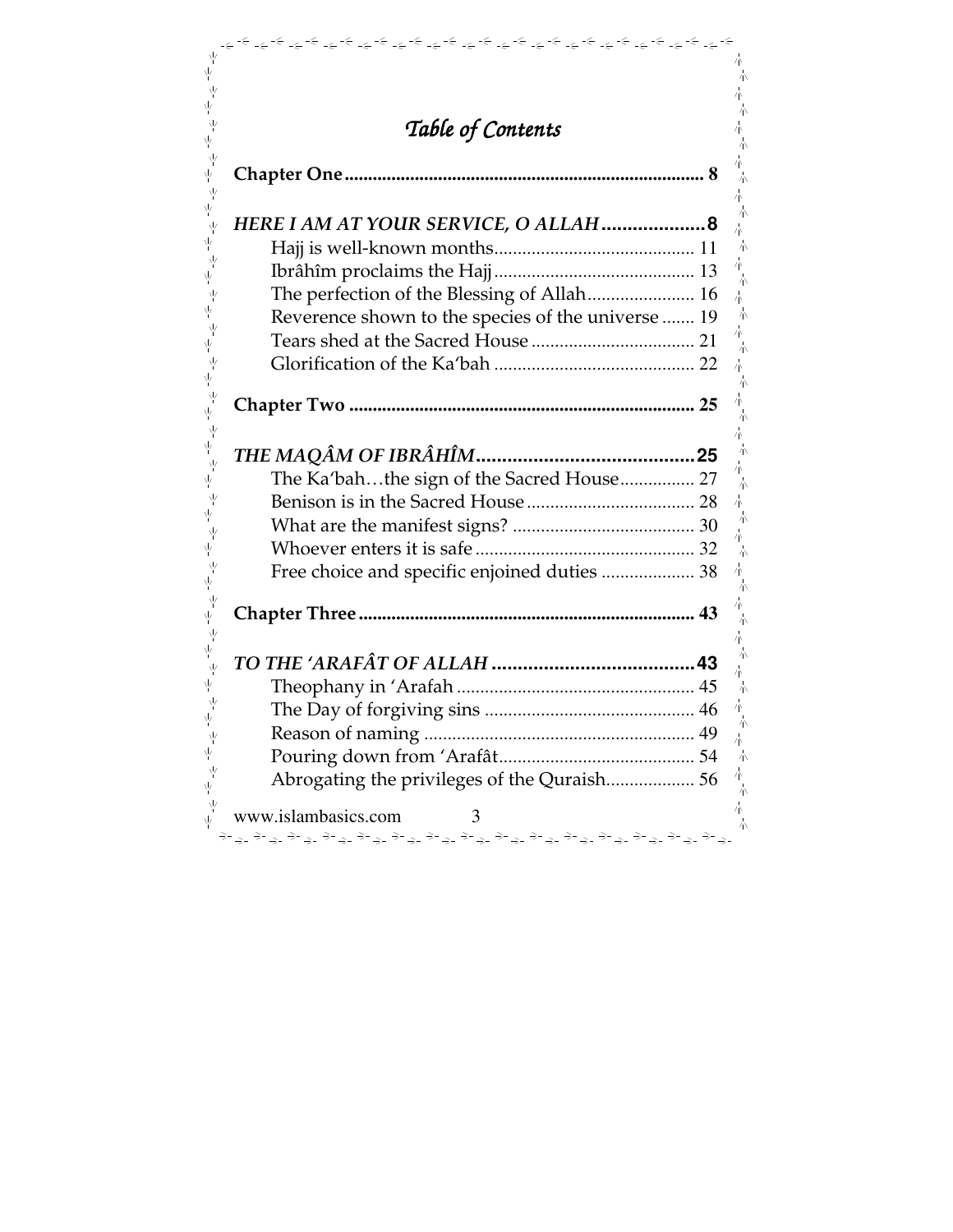| THE IJTIHÂD OF THE RELIGIOUS SCHOLARS73       |  |
|-----------------------------------------------|--|
|                                               |  |
|                                               |  |
| The Major and Minor Ending of Ihrâm  79       |  |
| Offering Prayers outside Al-Masjidul-Haram 86 |  |
|                                               |  |
|                                               |  |
|                                               |  |
| VISITING THE MESSENGER OF ALLAH92             |  |
|                                               |  |
|                                               |  |
|                                               |  |
| Here the Noble Qur'an was revealed  104       |  |
|                                               |  |
|                                               |  |
|                                               |  |
|                                               |  |
|                                               |  |
|                                               |  |
|                                               |  |
|                                               |  |
|                                               |  |
| www.islambasics.com<br>4                      |  |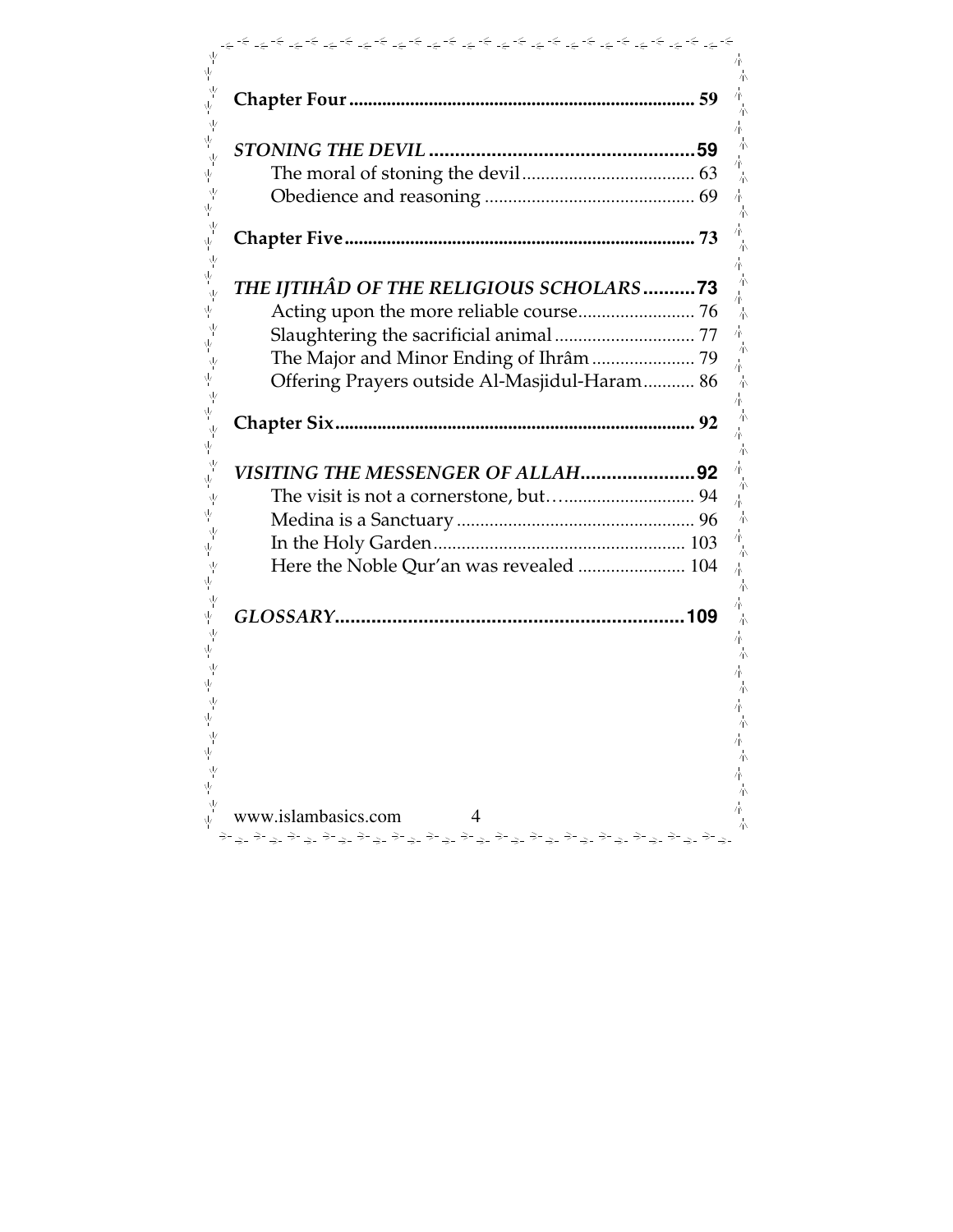# *Dedication Dedication*

فينضر والمحافظ والمحافظ والمحافظ والمحافظ والمحافظ والمحافظ والمحافظ والمحافظ والمحافظ والمحافظ والمحافظ والمحافظ

小

赤 木

 $\overline{\eta}$ 

 $\frac{1}{\sqrt{N}}$ 六 六 赤

六 春

六 春 六  $\frac{1}{4} \lambda$ 一本一本

本本

一本一本

六  $\frac{1}{4} \nabla$ 

六 氰

赤 春 赤 春 六 赤

六本

本本

六 赤

六 六

一本一本

六  $\frac{1}{4} \chi$ 

 $\overline{\eta}$ 六

木

木

*In the Name of Allah The Most Beneficent, The Most Merciful* 

*Al-Hajj Al-Mabrûr*

*After praising Allah and praying for the bestowal of blessings and peace upon our master, the Messenger of Allah, Muhammad, I beg Allah that these issuing books from my library be a step taken on the path of guidance and a light that may illumine the way towards Faith and we pray for guidance and success from Allah.* 

*Muhammad Mitwaly Ash-Sha'râwy* 

www.islambasics.com 5 لوائل والمحرام والمحرام والمحرام والمحرام والمحرام والمحرام والمحرام والمحرام والمحرام والمحرام والمحرام والمحر

ψ

,<br>平

 $\frac{\sqrt{2}}{4}$ 

 $\frac{\sqrt{2}}{4}$ 

不太不不

√<br>Y

本本在本在

 $\frac{1}{2}$  $\psi$ 

不太不不

√<br>Y

不从不不不

,<br>平

 $\frac{1}{2}$ ψ 下<br>平

,<br>平

,<br>平

।<br>प्⁄

业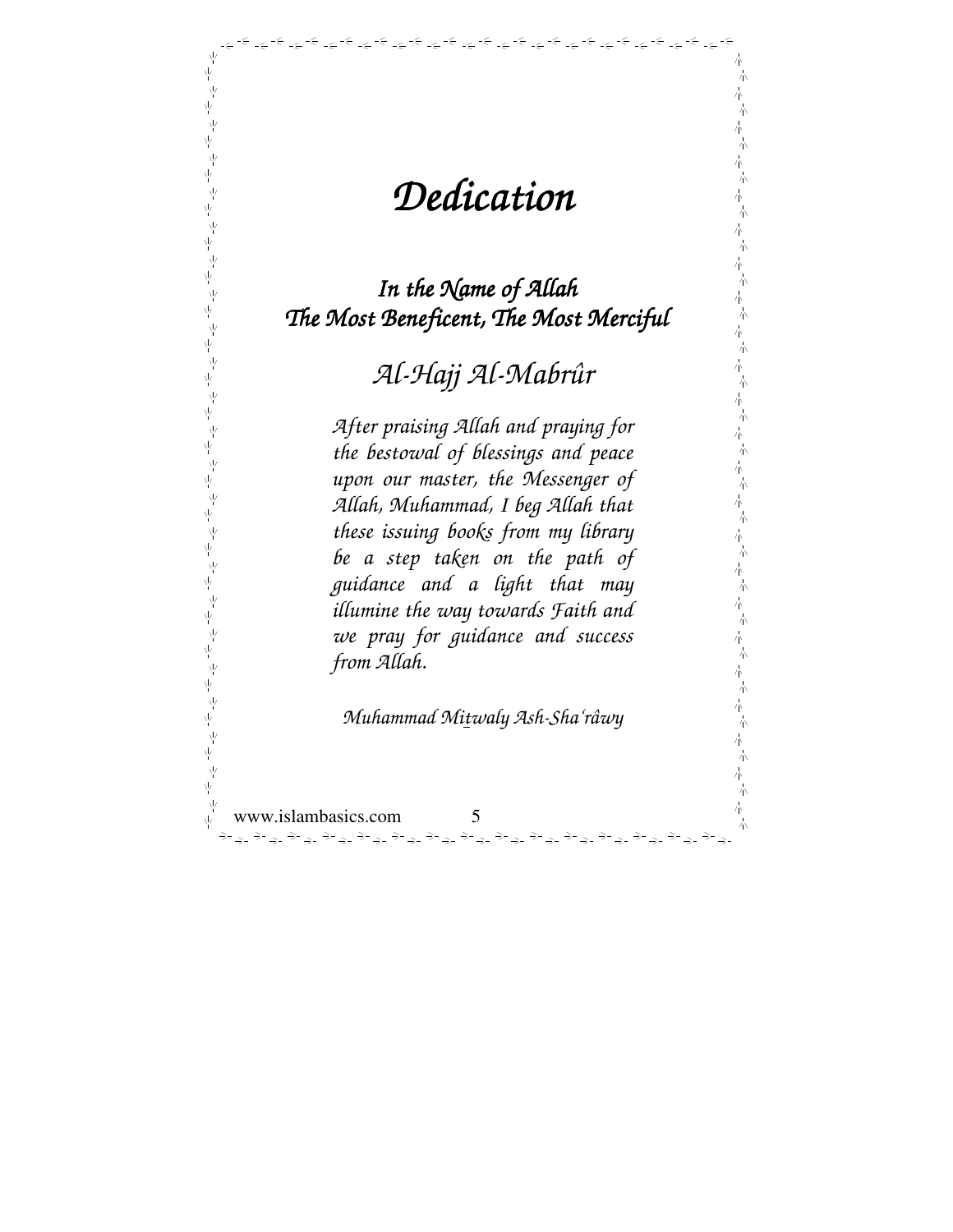*Introduction Introduction* 

فأحيافه المواطر في المواطر في المواطر في المواطر في المواطر المواطر المواطر المواطر المواطر المواطر المواطر ال

赤

赤

赤

六 六

六 木

六 六

六

六

赤 木

小

六

六

売 春

六 六

春

朩 六

六 春

六

六

六

六 本

六

赤

春

六

木

春

木

*The Islamic library of the venerable Sheik Ash-Sha'râwy Al-Hajj Al-Mabrûr* 

# *This book…*

ψ

 $\frac{\sqrt{2}}{4}$ 

 $\frac{\sqrt{2}}{4}$ 

-<br>- 포<br>- 포

√<br>√y

,<br>平

 $\frac{\sqrt{2}}{4}$ 

 $\frac{\sqrt{2}}{4}$ 

 $\frac{1}{2}$ 

ψ,

,<br>平

Ϋ́

専 平

ψ,

.<br>اړا

 $\frac{v}{v}$ 

국<br>국

Ϋ́ γķ  $\frac{\sqrt{2}}{4}$ 

ψ

 $\frac{1}{\sqrt{2}}$ 

,<br>平

 $\frac{1}{2}$ 

Ϋ́

业

ψ,

ψ

Υļ

业

*In the journey of ever continuous giving of the venerable Imam, Sheik Muhammad Mitwaly Al-Sha'râwy, are shining lights and inspirations that illumine the way of the seekers, guide the astray and teach humanity the religious matters that have been kept hidden from it.* 

 $\frac{1}{2}$ *Done for the Love of Allah, the Prophet Muhammad (may Allah bless him and grant him peace) and Islam by*  -<br>平<br>平 *Abdullah translation group and as homage paid to our venerable Imam, Sheik Muhammad Mitwaly Ash-Sha'râwy.*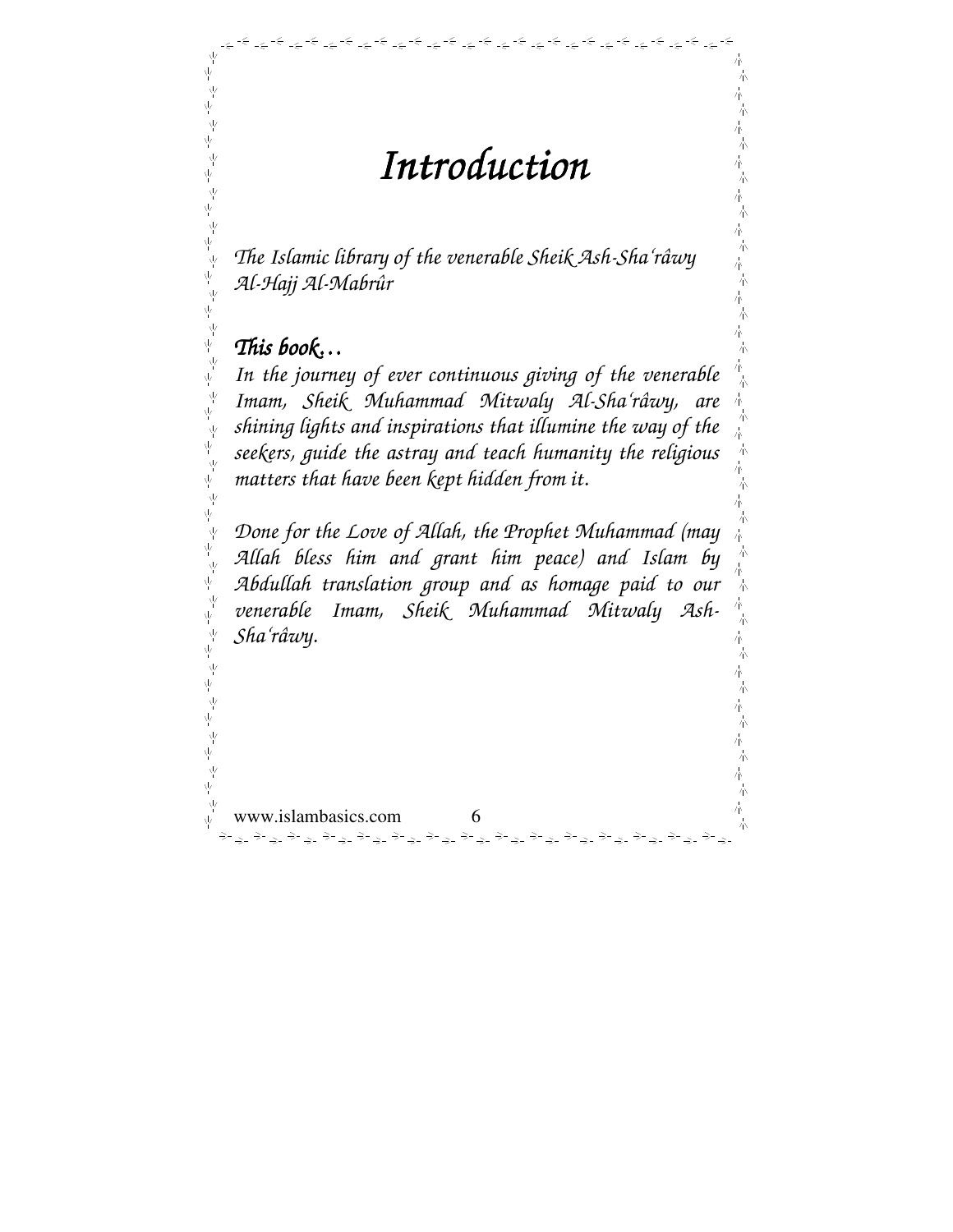*Hajj…that sublime fifth Pillar of Islam, rich with farreaching shoreless meanings, wisdoms, morals, philosophies and symbols; a rehearsal to the Day of Crowding, a great*  Ϋ́ *scene of equality where all privileges melt into thin air. In Hajj there is a reenactment of Prophet's Ibrâhîm (peace and blessings be upon him) firm stand against the black whispers of Satan. He stoned him seven times, a physical matter that agrees with our corporality, for us to learn that we should always stone the devil within ourselves in a nonphysical sense, barring all his gateways to us, by our defiance to yield to his satanic temptations until he recedes and leaves us dispossessed of all power over us.*   $\frac{\sqrt{2}}{4}$ 赤

ψ

ψ

业

业

ψ

业

ψ

ψ

业

 $\frac{1}{2}$ 

 $\frac{1}{2}$ 

국<br>국

ं<br>एं 平 ψ  $\frac{1}{\sqrt{2}}$ 

ψ

ψ

ψ

ψ

ψ

ψ

فينتهج الموالد والمتواطئة والمتواطئة والمتواطئة والمتواطئة والمتواطئة والمتواطئة والمتواطئة والمتواطئة والمتواطئة

*All hajjis came answering the call of The Great Summoner – His Majesty, Allah, all praise and glory be to Him. All are standing before Allah just with a seamless piece of cloth on body like the shroud you shall come out of this world wrapped in.* 

朩

六

六

六 六

六

朩

春

-<br>平<br>平 *Tawâf, Sa'y, Standing at 'Arafat, offering sacrifice,*  Ϋ́ *Zamzam…. and other Hajj rites, all have a wisdom and a moral, all teach a lesson that we should live by. Hajj with it*   $\frac{\sqrt{2}}{2}$ *majesty and the magnificence of worship in it is the hope of*  Ν *every Muslim to establish the Fifth Pillar of his Islam; hope*  平 *of becoming a hajji, a traveler whose destination is the Sacred House of Allah and visiting His Messenger Muhammad, may Allah bless him and grant him peace.* $\frac{\sqrt{2}}{4}$ 业 六 www.islambasics.com 7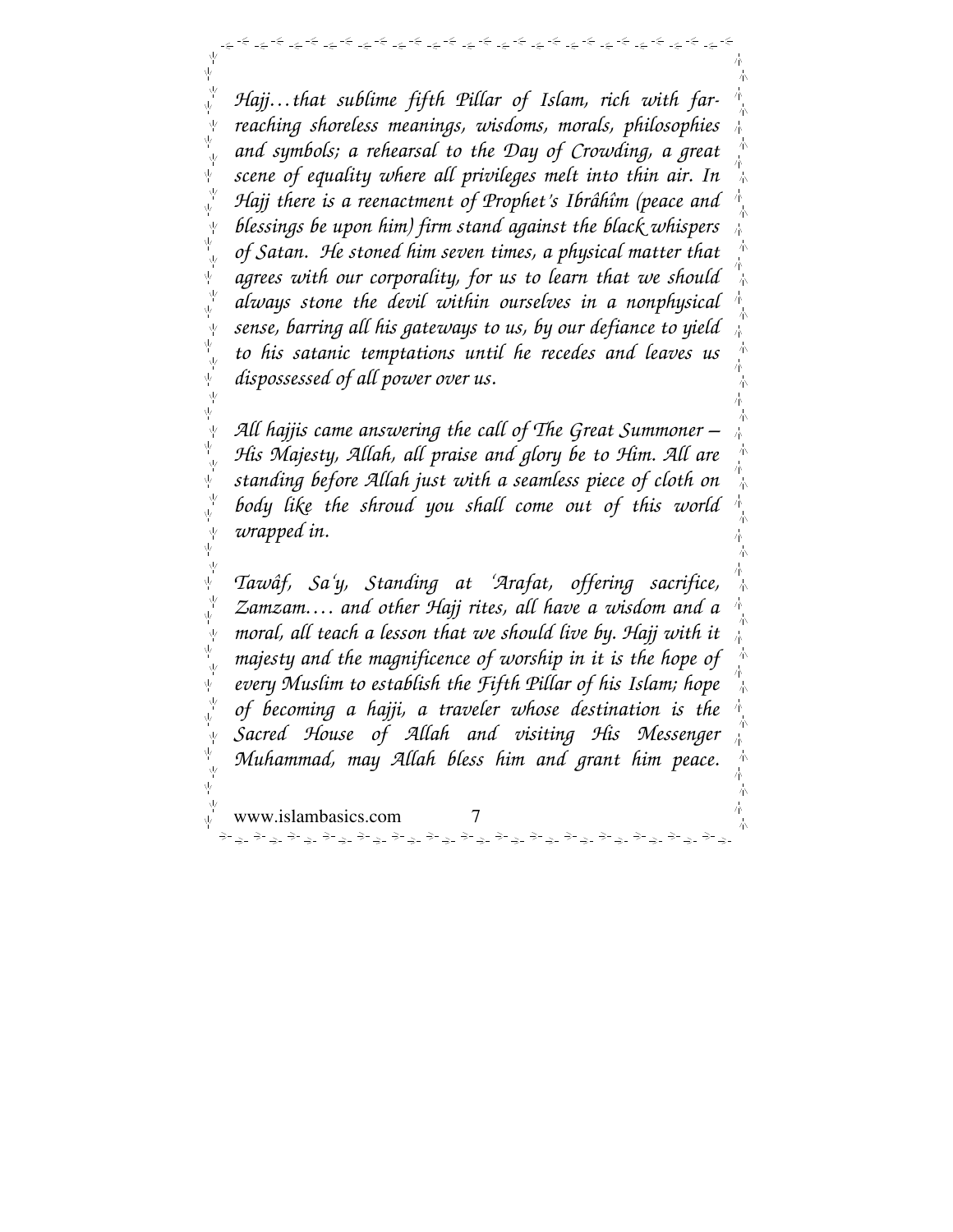### *Chapter One Here I am at Your Service, O Allah*

**Each** year by the advent of the Hajj season yearnings fill the hearts for visiting the Sacred House of Allah to perform the enjoined duty of Hajj and visit the grave of the Messenger of Allah (may Allah bless him and grant him peace), for the matchless spiritual joy it offers; feeling ever so close to Allah, and being wholeheartedly engaged with The Almighty; unmindful of all His other creatures, whether they are one's family, relatives, folks or other kindred.

The traveler to perform the enjoined duty of Hajj leaves everything behind and devotes himself to worshipping Allah. He leaves his family, his property, his friends and authority. He divests himself of his usual life to draw near Allah in *Salah* **[offering Prayers], Tawâf [The devotional act of circumambulating (i.e., walking around) the Ka'bah seven times while reciting prayers and supplications. Tawâf should begin and end at the Black Stone],** uttering *Talbiyah* **[A formula of answering Allah's Call for Hajj by saying:** *Labbaik Allahumma Labbaik. Labbaik, La Shareek Laka, Labbaik. Innal Hamdah, Wan Nematah, Laka wal Mulk, La Shareek Laka Labbaik***: Here I am at Your service O Allah, here I am. Here I am at Your service, You have no partner, here I am. Yours alone is All Praise and All Bounty, and Yours alone is The Sovereignty. You have no partner],** *Dhikr* **[Remembrance of Allah through verbal or mental repetition of His Divine Attributes or various religious formulas, such as 'Subhân Allah,' meaning 'All Glory be to Allah']** and by celebrating His Praises.

He neither becomes tired nor bored, and he submits to Allah body and soul. His obedience to his Lord deepens day after day, whereby mercies are sent down upon the hearts, tears run down and man feels that the whole world and whatever in it has dwindled in front of drawing closer to The Almighty and winning His Good Pleasure.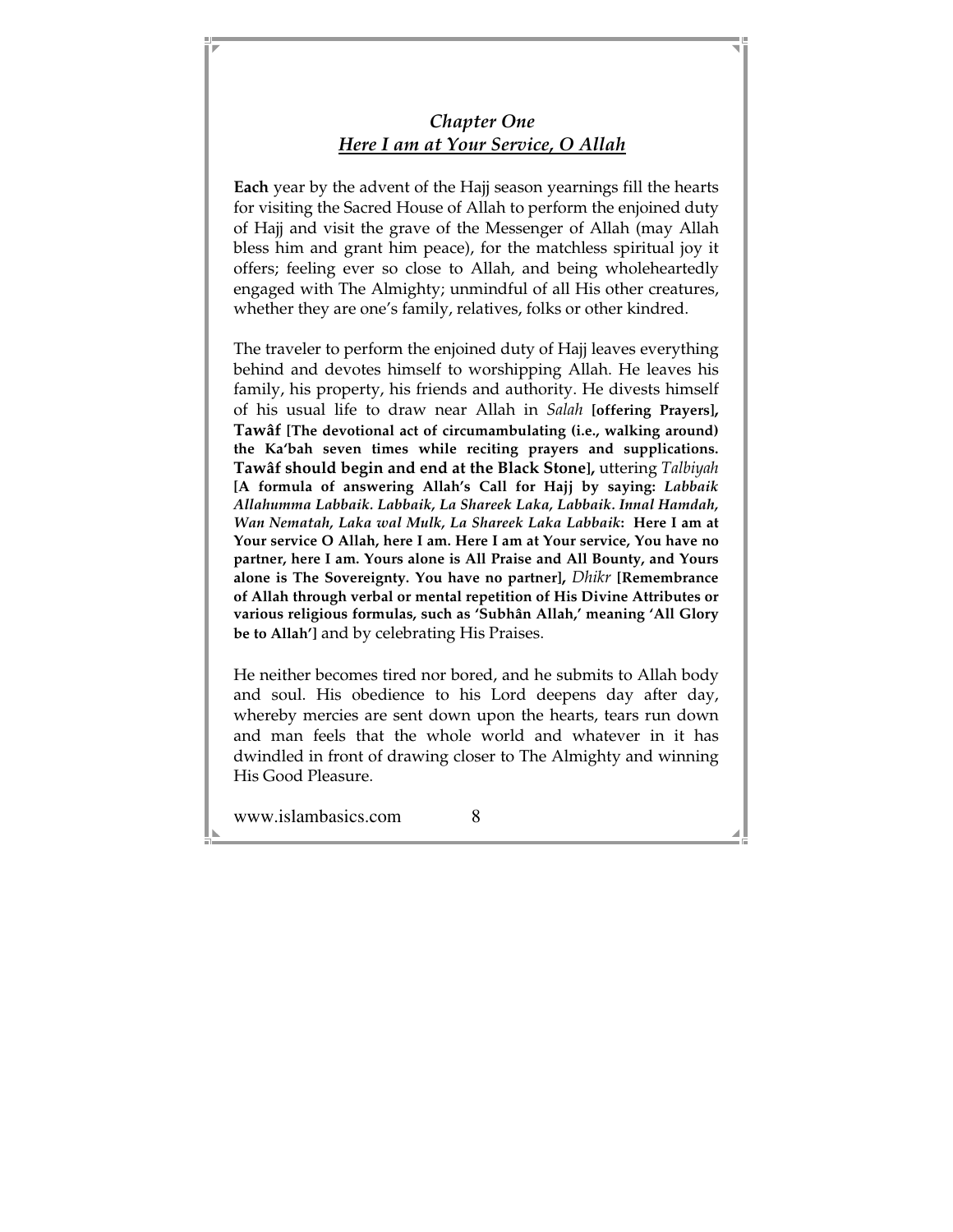Hajj is the fifth of the five Pillars of Islam, which Allah has enjoined on the able one; who has sufficient means (i.e., can afford the expenses for one's conveyance, provision and residence), health and power to perform it.

**"And Hajj (pilgrimage to Makkah) to the House (Ka'bah) is a duty that mankind owes to Allâh, those who can afford the expenses (for one's conveyance, provision and residence); and whoever disbelieves [i.e. denies Hajj (pilgrimage to Makkah), then he is a disbeliever of Allâh], then Allâh stands not in need of any of the 'Alamîn (mankind and jinn)." (Âl-'Imrân, 3: 97)**

Hajj, same as all the prerequisites of faith, is a bestowment of Godship not Lordship, for The Exalted and Ever-Majestic, blesses all His creatures with the provision that ensures their survival from food, water and shelter. But when it comes to faith The Almighty imposes duties only on those who believe in him, who pledged themselves to a faith commitment with Allah, all praise and glory be to Him, and said, 'O Allah! I believe in You, the One and Only creating God, so please show me how to worship You. Just command and I obey and forbid so that I dare not approach what You have forbidden.'

The pilgrim starts his journey by pronouncing *Talbiyah* (*Labbaik Allahuma Labbaik*, Here I am at your service, O Allah, here I am at your service). The essence of *Talbiyah* is answering the call of your Summoner – His Majesty, Allah, all praise and glory be to Him – who enabled you to go on a pilgrimage to His House and helped you with the expenses and power to do it. With *Talbiyah* you announce traveling in submission to the Command of Allah, Who graced you with the highest and greatest blessing, going on a pilgrimage to His Ancient House (the *Ka'bah* at Mecca).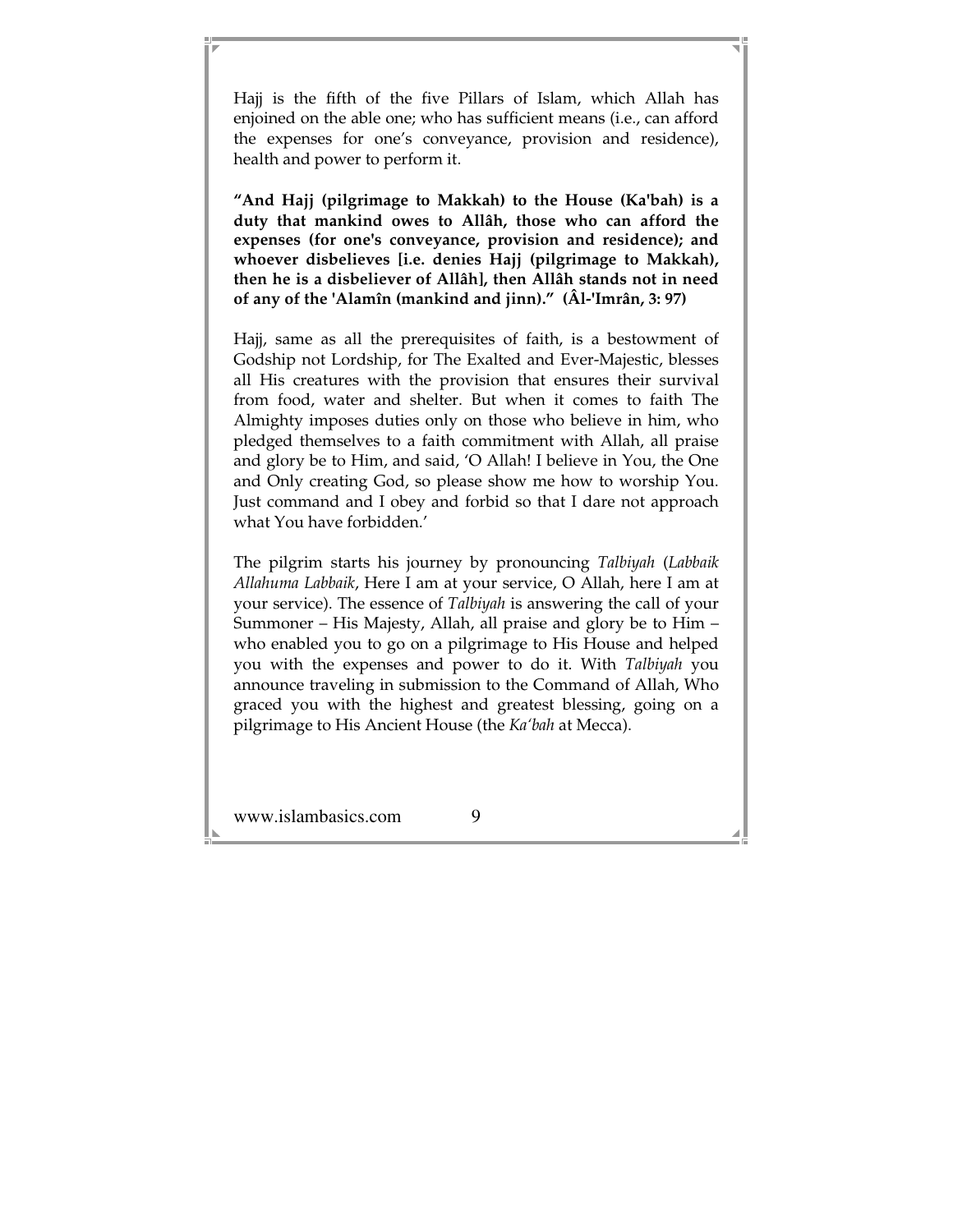After assuming the state of *Ihrâm* **[The sacred state of practicing great self-denial into which a Muslim must enter before performing Hajj or 'Umrah, during which certain actions are forbidden (like having conjugal relations, shaving, cutting one's nails, and several other actions) nor commit sin, nor dispute unjustly. In this sacred state the dress of Muslim pilgrims consists of two lengths of white cotton, one wrapped around the loins, the other thrown over the left shoulder.**  *Ihrâm* **clothes for women should fully cover the body except the face, hands and feet]** for performing Hajj, the pilgrim says, '*Labbaik Allahuma* (Here I am at your service, O Allah),' meaning, 'Here I am at the service of He Who imposed on me this ritual.' It conveys how far the soul welcomes the assigned duty and the serenity it now enjoys; a confession of cherishing and clinging to every duty enjoined by Allah.

Usually, duty weighs heavy on the soul because it confines the action of man by ordering him to do a certain act or forbid him from it, whether he accepts or dislikes the duty. Submission to the Command of Allah is a proof of the strength of faith, for the believer receives the duties enjoined by Allah with love, whether it is an order to do or a prohibition not to do.

The pilgrim leaves everything he is acquainted with: leaves his home, his country, his family, his children, his property, even the clothes he loves and many other things that Allah has made lawful for him. During his journey he divests himself of many things and show respect to the whole universe: inanimate beings, plants, animals and the rest of creatures.

He honors plants, never lays his hand on a tree to cut its branches. Birds he should not hunt any. The same with his fellow creatures, never to jeopardize his pilgrimage by disputing, as the noble Qur'anic verse instructs us: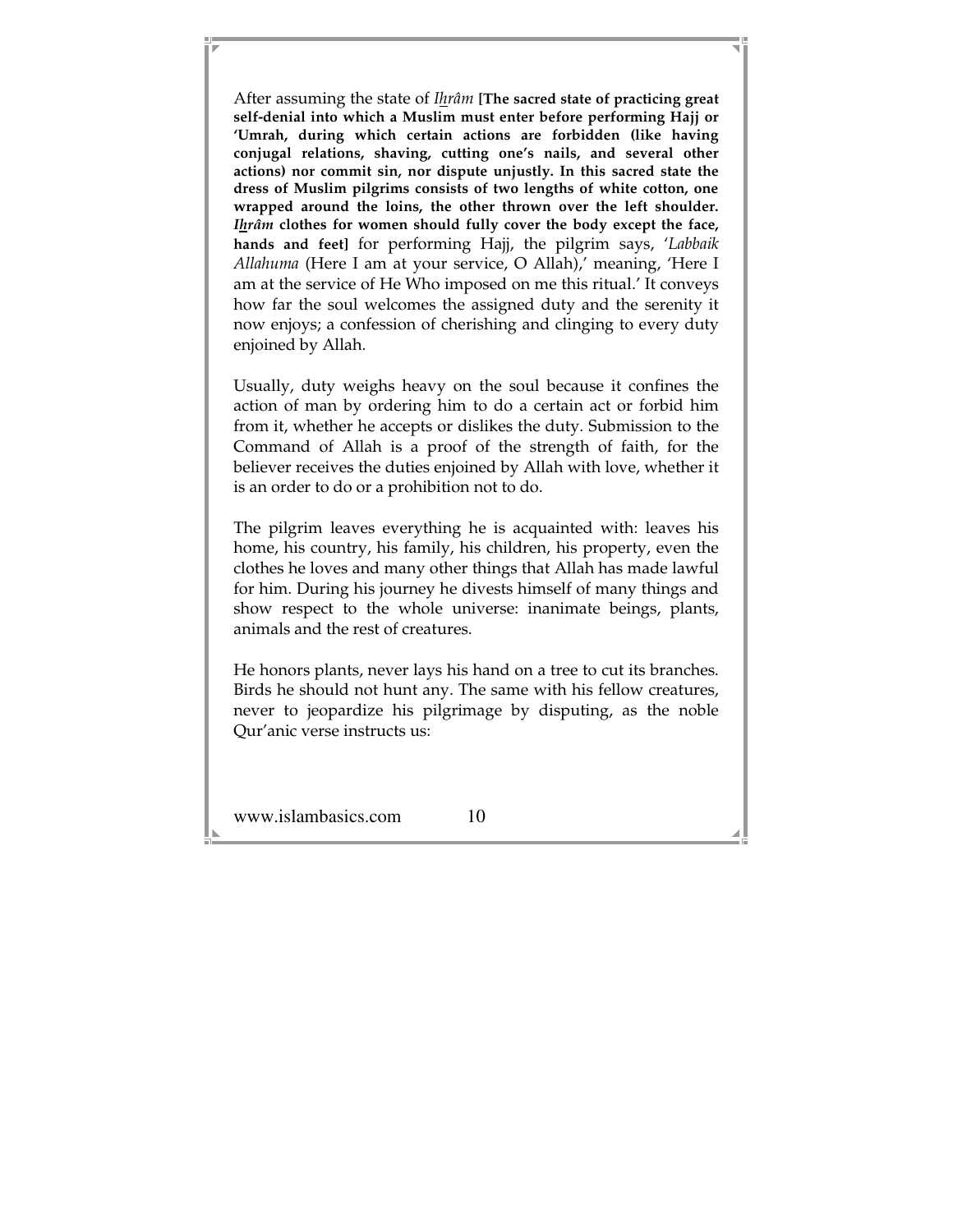**"The** *Hajj* **(pilgrimage) is (in) the well-known (lunar year) months (i.e. the 10th month, the 11th month and the first ten days of the 12th month of the Islâmic calendar, i.e. two months and ten days). So whosoever intends to perform** *Hajj* **therein by assuming** *Ihrâm***), then he should not have sexual relations (with his wife), nor commit sin, nor dispute unjustly during the** *Hajj***." (Al-Baqarah; 2: 197)** 

#### *Hajj is well-known months*

Allah, all praise and glory be to Him, has restricted the free choice of man in the duties He enjoined, whether by time or place. There are acts of worship that Allah has not restricted either by time or place as the *Shahâdah* **[The testimony of Faith: Lâ ilâh illâ Allah wanâ Muhammadan rasûl Allah, There is no God but Allah and Muhammad is the Messenger of Allah],** you swear once in your life and then repeat nighttime, daytime or in the forenoon, in your house, your work or on the road. It is unrestricted either by time or place.

*As-Salah* (offering Prayers), for instance, is an act of worship that Allah has restricted only by time and not by place. You can offer Prayers in any Masjid, in a factory, a house or a field. You are free to choose the place, but Allah, all praise and glory be to Him, has bound it by time. Every *Salah* (offered Prayer) has an assigned time, which makes its performance invalid except at the arrival of its prescribed time.

As for *Saum* (Fasting), Allah has prescribed its observance each year during the month of Ramadan but left a free choice of place. You can fast wherever you please and in any place on earth you choose.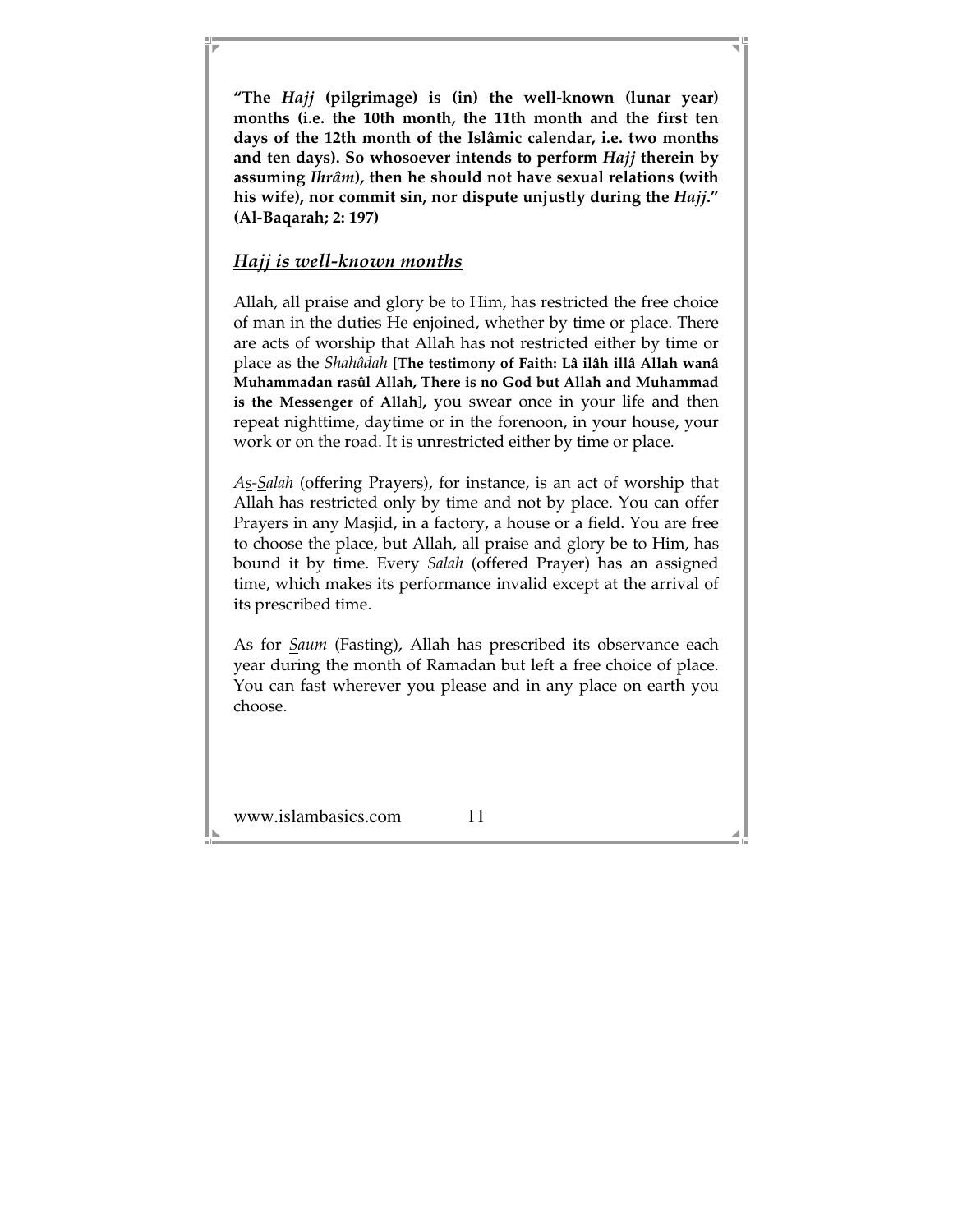As for the *Zakâh* (obligatory charity), Allah has restricted its time and amount but has not restricted its place. For instance, *Zakatul-Fitr* **[The Zakah of Fast-breaking, which is a certain amount of wheat, flour, fruits, barely or money to be paid to the poor at the end of Ramadan but before the Eid (Feast) Prayer]** should be paid at the end of Ramadan, whereas the *Zakâh* upon crops and fruits should be paid at harvest time, when the crops are still in the field and have not yet been transmitted for storage as verified by the Qur'anic Statement of The Most Exalted, saying (what means):

**"And it is He Who produces gardens trellised and untrellised, and datepalms, and crops of different shape and taste (its fruits and its seeds) and olives, and pomegranates, similar (in kind) and different (in taste). Eat of their fruit when they ripen, but pay the due thereof (its Zakât, according to Allâh's Orders 1/10th or 1/20th) on the day of its harvest, and waste not by extravagance. Verily, He likes not Al-Musrifûn (those who waste by extravagance)." (Al-An'âm, 6: 141)** 

As for the *Zakâh* upon money, it should be paid upon the money that reached the *Nisâb* **[Minimum amount of property liable to the payment of the Zakâh]** from year-end to year-end, meaning after the passage of a whole year on its acquisition; besides other types of the *Zakâh* that are restricted by time but unrestricted by place, because you have to pay the *Zakâh* wherever you are, unconditioned by any land or country.

As for Hajj, it differs from the rest of the acts of worship for being restricted by both time and place. You cannot perform Hajj while at home or in your country, but you have to go on a pilgrimage to the Sacred House of Allah in Mecca. Also, on the Day of *'Arafah* you cannot stand anywhere, but you have to go to *'Arafah* **[The area that surrounds Mount Rahmah, southeast of Mecca]** on the ninth of *Dhu'l–Hijjah* **[The 12th month of the year in the Muslim calendar]** and stand at the specified place for standing, not to overstep it.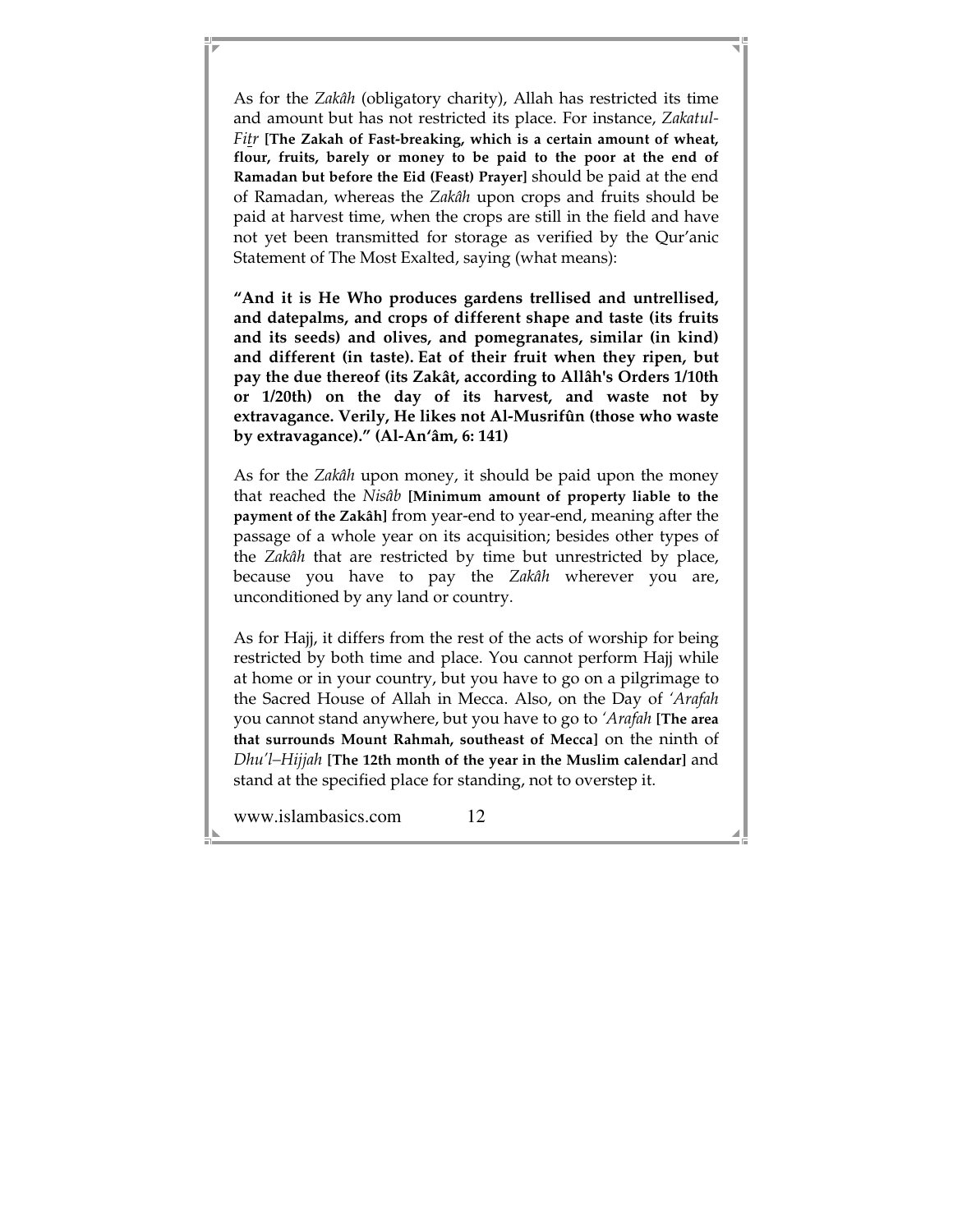Further, you cannot perform the Hajj rituals at any month of the year but it must be on *Dhu'l–Hijjah*.

We thus learn that Hajj is the only enjoined duty restricted by both time and place. Therefore, its reward is the forgiveness of sins, for being one of the hardest enjoined duties on the believing soul. Allah, all praise and glory be to Him, says in His Noble Book (what means):

**"And** *Hajj* **(pilgrimage to Makkah) to the House (Ka'bah) is a duty that mankind owes to Allâh, those who can afford the expenses (for one's conveyance, provision and residence)." (Âl- 'Imrân, 3: 97)** 

We shall *Inshaallah* (by the Will of Allah) discuss this topic in detail in the next chapters.

# *Ibrâhîm proclaims the Hajj*

Allah, all praise and glory be to Him, asked the Prophet Ibrâhîm (Abraham, peace be upon him) to proclaim the Hajj to mankind. The Almighty says (what means):

**"And proclaim to mankind the** *Hajj* **(pilgrimage). They will come to you on foot and on every lean camel, they will come from every deep and distant (wide) mountain highway (to perform** *Hajj***)." (Al-Hajj, 22: 27)** 

Ibrâhîm (peace be upon him) stood amidst this barren wasteland, wherein there is neither water nor plant, and none to hear him; nevertheless he proclaimed the Hajj in obedience to Allah, all praise and glory be to Him, Who said to him, 'Your duty is the proclamation and Ours is the conveyance.'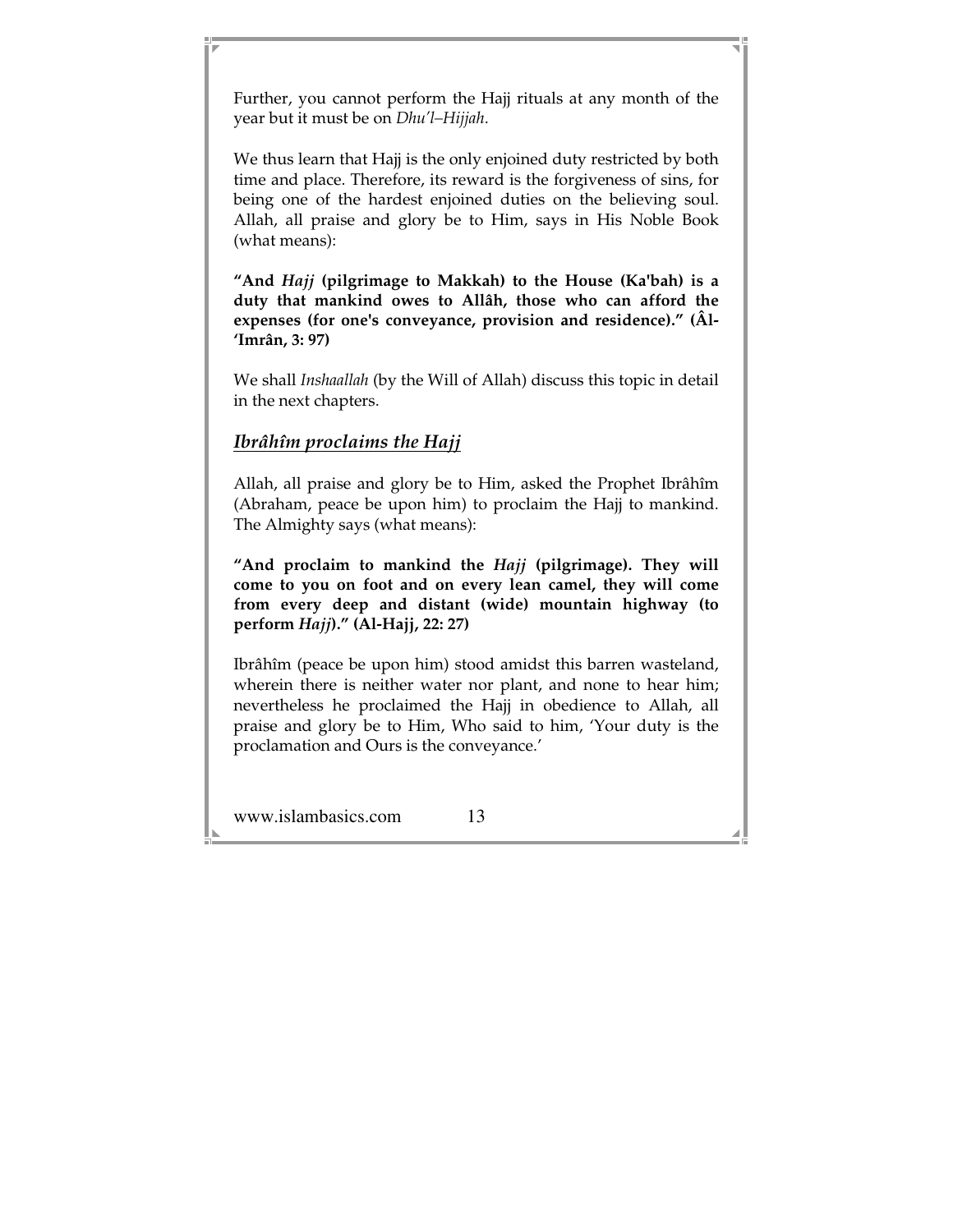By the Infinite Power of Allah this call reached the hearing of all those destined to perform that sublime duty, since the proclamation of Ibrâhîm till the Day of Resurrection arrives. They heard the call of our father Ibrâhîm (peace be upon him) while still in the loins of their forefathers and answered Him.

Allah, all praise and glory be to Him, chose His Sacred House to be the *Qiblah* **[Direction faced in Prayers]** of the believers, which they face five times daily in each offered prayer. Thus, Allah willed that the believer's heart remains engaged with the Sacred House, though away from it, until he performs the enjoined duty of Hajj, whereby the blessing of having belief in Allah is perfected.

As though Allah psychologically prepares every Muslim to perform Hajj before doing it years ahead. Man may die without going on a pilgrimage but his heart keeps intimately attached to the Sacred House, turning to it five times a day.

Hajj is an enjoined duty whose fulfillment depends on many aspects of life; it demands effort, energy and Help from Allah by giving us power, ability and health. It also necessitates action, because man must work more to earn what exceeds his livelihood to be able to save the Hajj expenses. If he worked as hard as needed to suffice his daily living only he would save nothing for the Hajj. Therefore, the believer begs Allah for a working power that will suffice him and his family and cover his Hajj expenses as well.

All these arrangements related to health, work or energy, offer more than the actual need; all are certainly Blessings from Allah. When blessed by such grace, you should express gratitude to Allah by saying, *'Here I am at your service, O Allah, here I am. Yours alone is All Praise and All Bounty, and Yours alone is The Sovereignty. You have no partner*'. All Praise is due to You for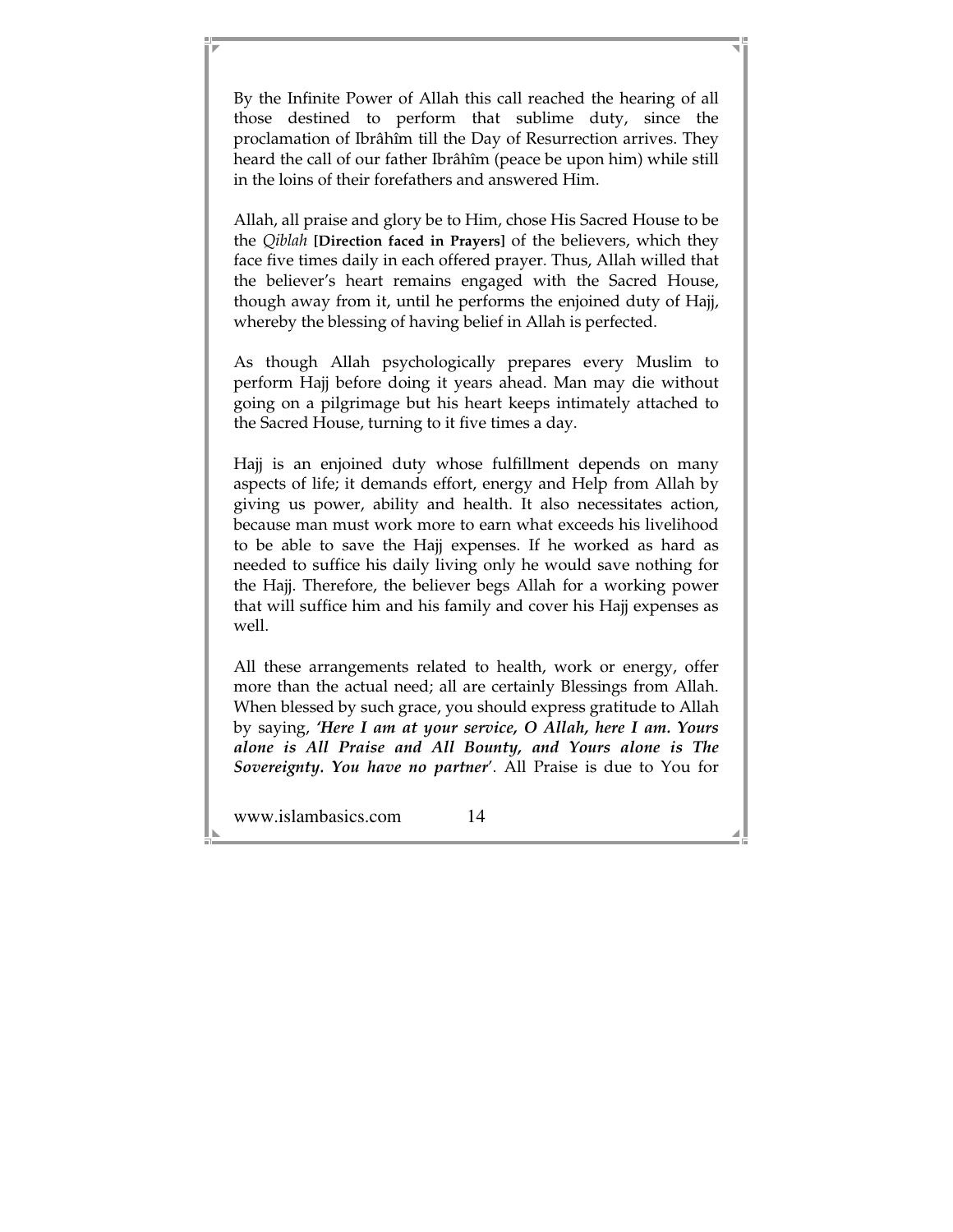providing me with the energy, the power and the means. Provided me with the money needed to cover my Hajj expenses and the maintenance of my family during my absence. All Praise is due to You for favoring me with all these blessings that I will never be fully able to pay You back for them in praises and thanks, no matter how endless thanks I give.

We have to carefully observe the accuracy of expression in the chant of Hajj, the pilgrim says, '*Here I am at your service, O Allah, here I am. Yours alone is All Praise and All Bounty, and Yours alone is The Sovereignty. You have no partner*'. The context would have dictated saying, '*Yours alone is All Bounty and All Praise*', for praises are only expressed for an offered bounty. But here the praise precedes the bounty, why? Because your thanksgiving is expressed for an already bestowed blessing, as Allah, all praise and glory be to Him, has graced you with all these blessings that enabled you to start your Hajj journey. So, you thank Allah for an already conferred blessing and for a coming one, that of belief, which made you fulfill that enjoined duty. Thus, blessings are continuously bestowed and gratitude is continuously expressed; we thank Allah for past and future blessings. Indeed, how endless and inexhaustible are the Blessings of Allah as substantiated by the noble Qur'anic verse saying (what means):

**"Whatever is with you, will be exhausted, and whatever with Allâh (of good deeds) will remain. And those who are patient, We will certainly pay them a reward in proportion to the best of what they used to do." (An-Nahl, 16: 96)** 

When reciting '*Talbiyah*', the pilgrim says, '*Yours alone is All Praise and All Bounty, and Yours alone is The Sovereignty,*' and as long as the Dominion and Sovereignty belong only to Allah, all praise and glory be to Him, and will always be, man should fear nothing in this world.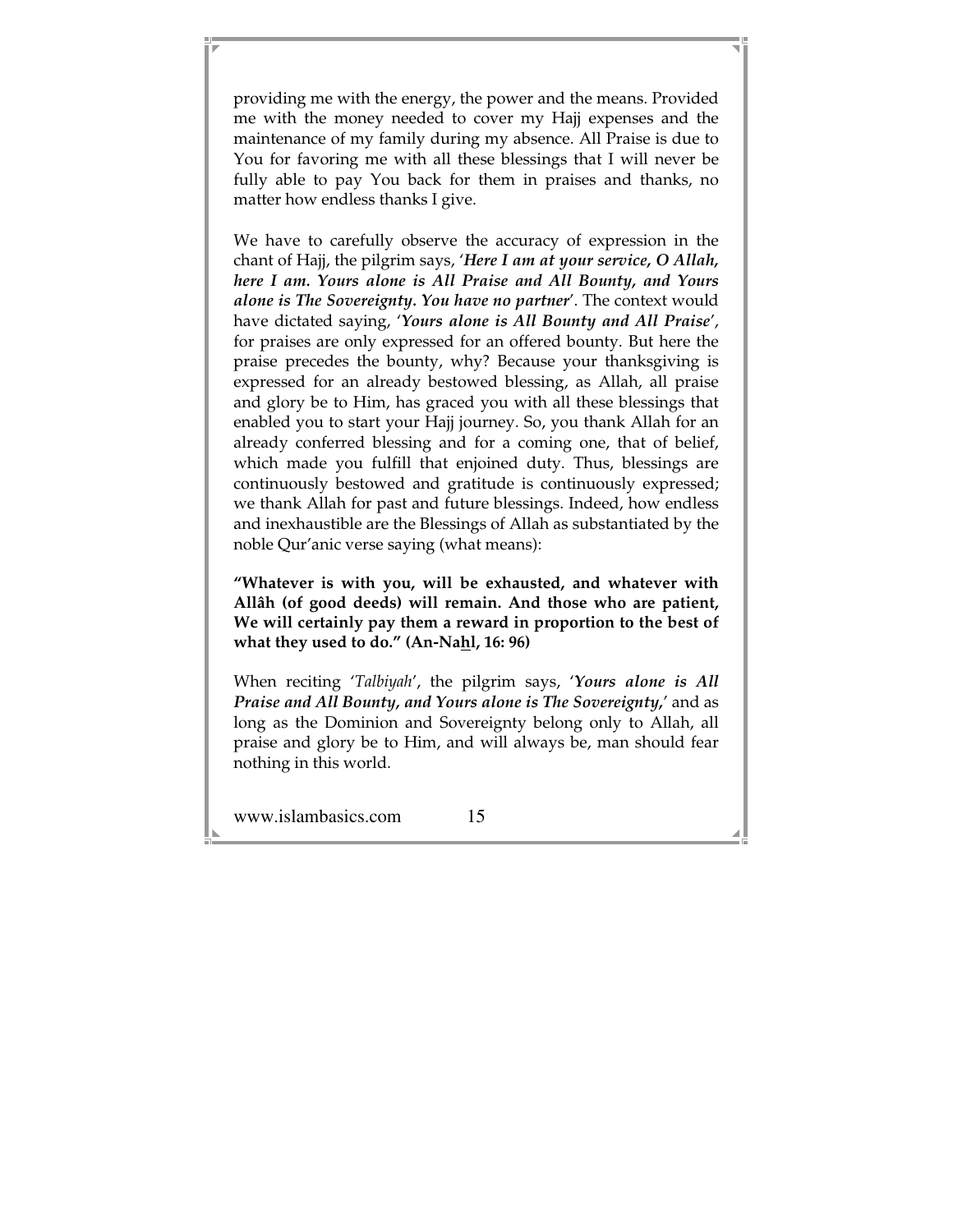Allah says in the Sanctified Hadith:

*"O son of Adam! Fear not those vested with power as long as My Sovereignty and kingdom never ends. Fear not the expiration of provision as long as My treasures are full never to empty. I have created everything for you and I have created you for My Sake, so proceed in My Obedience to have everything submitting to you. You owe Me dutifulness in what I have enjoined upon you, and I owe you sustenance, but if you disobey me in what I have enjoined, I will not deny you your sustenance. If you are contended with what I have ordained for you, I will relieve your heart, but if you are discontented with what I have ordained for you, by My Might and Majesty, I will empower this world against you, wherein you will run as beasts in the wilderness and you will not have of it except what I have ordained for you and you will be disparaged in My Eyes."*

In Talbiyah, the words *'You have no partner'* settle in the heart of the believer the relief of knowing that Allah is the One and Only God. Allah wants to relieve and assure us that He is the One God with no other partner to oppose Him in His Will. This Oneness is a great blessing indeed for which we should heartily thank Allah. Surely, had there been a partner with Him, the earth would have been full of mischief and people's needs would have been wasted between a god that wants and another that denies.

# *The perfection of the Blessing of Allah*

We have to observe that the Hajj is the only ritual that confers on the believer a special title. You neither call the one who observes *Salah* (offering Prayers) 'The prayer,' nor the one who pays the *Zakâh* (obligatory charity), 'The *Zakâh-*giver,' but we call the one who performed Hajj to the Sacred House of Allah, 'The hajji.'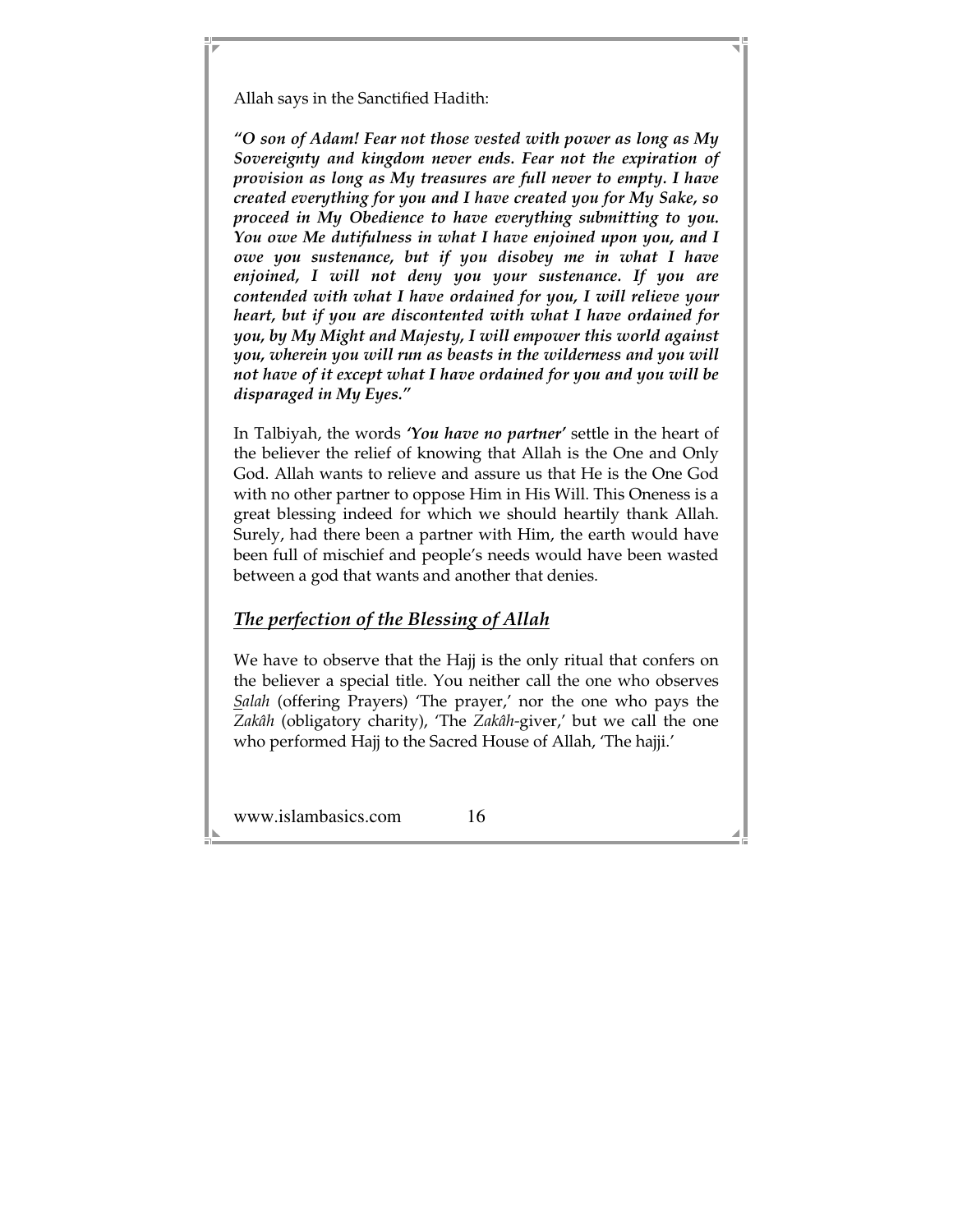The Hajj is the declaration of the perfection of the Blessings bestowed by Allah on man. The perfection of Allah's Blessings is in having the bestowments of Godship together with that of Lordship, because you did not perform the Hajj except by the power Allah has given you, through the blessings of Lordship. When people call out, 'The hajji so and so,' we learn that Allah has greatly graced him. The Almighty graced him with the blessing of belief in Him, which is the supreme blessing, and belief in the last of all the Prophets, Muhammad (may Allah bless him and grant him peace). Since man decided to make a pilgrimage he must be observant of all the other duties enjoined on him: *Salah* (offering prayers), paying the *Zakâh* (obligatory charity) and observing *Saum* (Fasting). By performing the Hajj he wishes to fulfill the Five Pillars of Islam, to be among those to whom Allah has addressed this noble Qur'anic verse, revealed in the Farewell Hajj **[The first and the last Hajj performed by the Prophet, may Allah bless him and grant him peace]** saying (what means):

#### **"This day, I have perfected your religion for you, completed My Favour upon you, and have chosen for you Islâm as your religion." (Al-Mâ'idah, 5: 3)**

Meaning, I have perfected and fulfilled all the Pillars of Islam; fulfilled the *Salah* (offering Prayers) by visiting the Sacred House to perform prayers therein. *Zakâh*, for Hajj includes it, being an act of worship relying on both financial means and physical ability, where you spend your money for the Sake of Allah. *Saum* (Fasting), for Hajj includes a sort of fasting because you forbear from bodily desires while assuming the state of *Ihrâm.* First and foremost, the Hajj embraces the *Shahâdah* **[The testimony of Faith: 'Ashadu anâ Lâ ilâh illâ Allah wanâ Muhammad rasûl Allah' I testify that there is no God but Allah and Muhammad is the Messenger of Allah]**.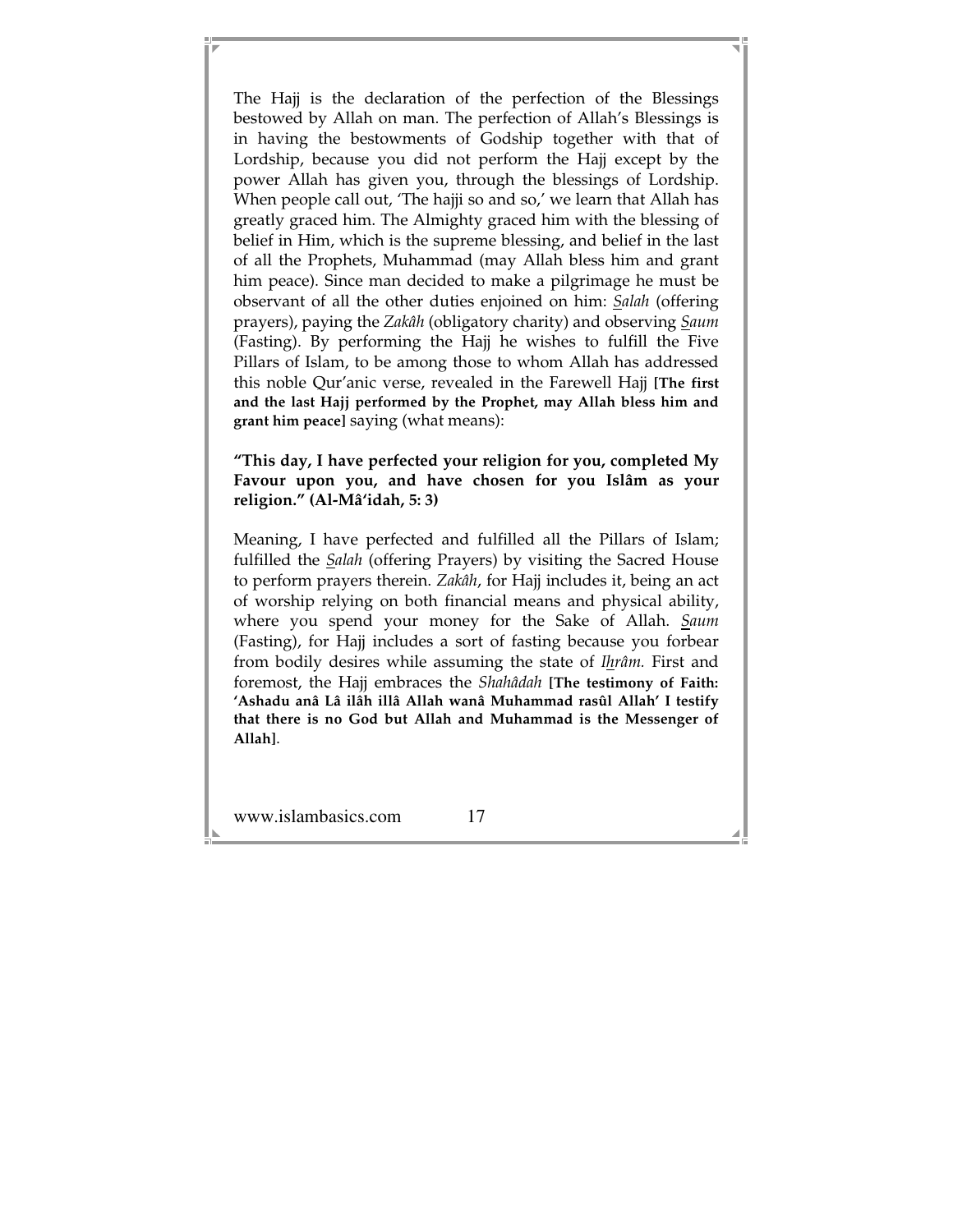You come on a pilgrimage in servile compliance with the Command of Allah, all praise and glory be to Him, and out of showing obedience to Him, and you perform the Hajj rituals as the Messenger of Allah (may Allah bless him and grant him peace) has taught us.

The worship of Allah dictates avoidance of assuming superiority over one another. On going to the Masjid to offer prayers equality dictates that whoever arrives first sits first, regardless of his rank, wealth, poverty or his status in this world, as you may find the doorman in the first row and the building owner in the last row.

Such equality in worshipping Allah, The Most Exalted, purges the soul from superiority and causes it to humble itself. It makes us all feel that we are standing in front of God, Who neither looks at our shapes nor appearances, but at our hearts; the criterion between a human and another whatever be our mentalities or living standards.

In each Congregational Prayer performed in one of the Masjids of Allah, equality, submission and humility shown to Allah is done in a limited medium. But Allah, all praise and glory be to Him, willed that such equality and submission be shown not only in a limited medium but in a global one; in a universal environment gathering all the races of the earth; the strong and weak nations, people of power and wealth together with those owning nothing. Each should humble himself as becomes the solemnity of the Hajj.

Allah, all praise and glory be to Him, wants to inculcate in us the rudiments of such a standing: that we all differ in our outfits, appearances and garments according to the living standards of each and our different tastes in choosing the fabrics we wear and their designs. In Hajj, Allah, all praise and glory be to Him, wants none to be distinguished, neither in appearance nor dress.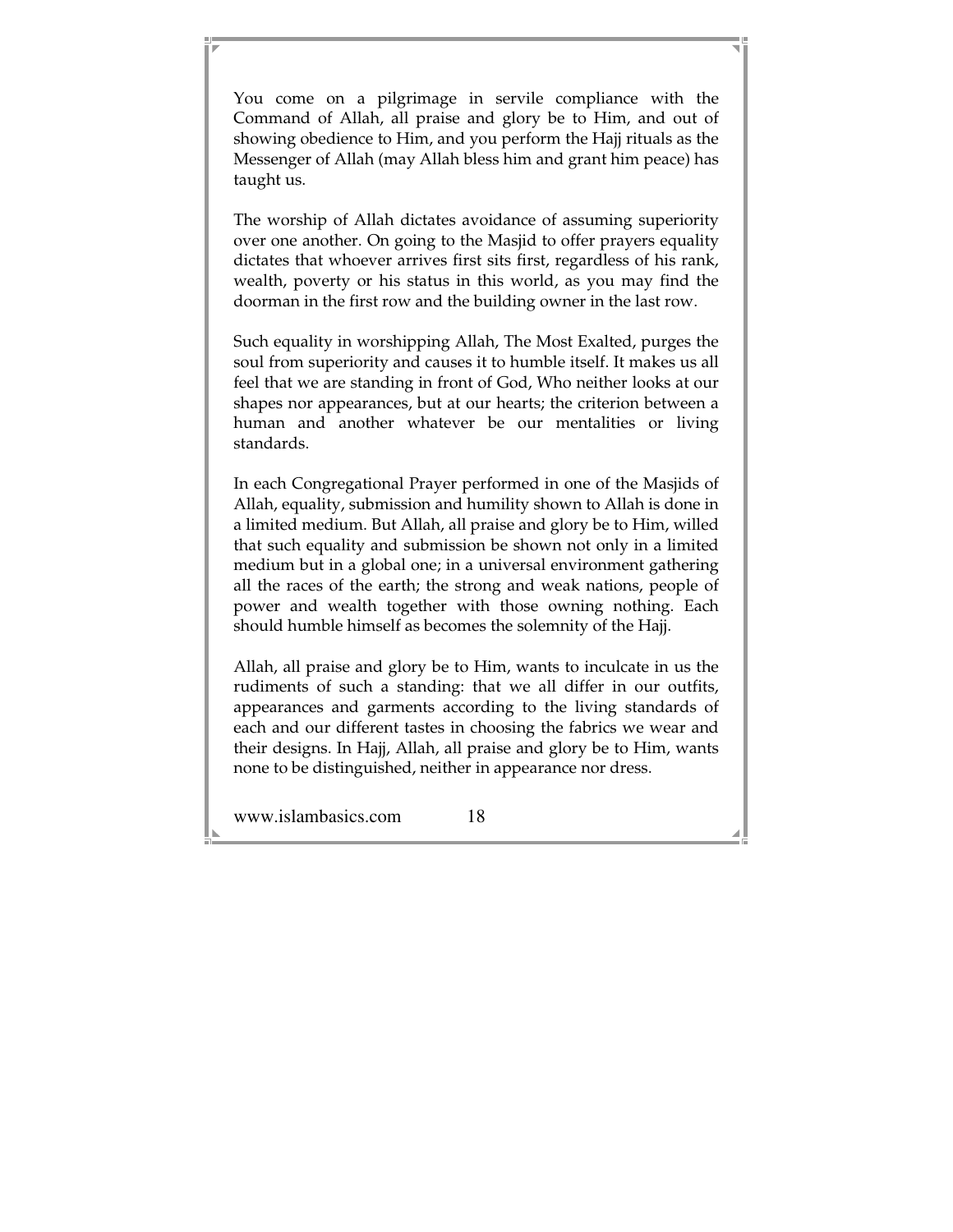We may differ as we please in our own countries among our folk, but here and on arriving to the Sacred House of Allah we have to stand as equals before Him, as He created us, and as we shall stand before Him on the Day of Resurrection.

He wants us servants of His, wearing the same dress none differing from the other. To divest ourselves of worldly comforts and give up our posts the time we reach the borders of the Sacred House, where all privileges melt into thin air. The seamless *Ihrâm* garments are worn and all abide by the same dress and fabric. With such abidance imposed by Allah vanishes the first sign of distinction and superiority in worn clothes and assumed posts.

#### *Reverence shown to the species of the universe*

As Almighty Allah has taken man away from his family, children and property he is attached to and the luxury and the lifestyle he is used to, and as He detached him from special clothes, He obliged him to honor all the species of the universe. With inanimate beings, he is to kiss *Al-Hajarul-Aswad* **['The Black Stone' is a stone from Paradise. It was set into one corner of the Ka'bah in Mecca by Prophet Ibrâhîm (peace be upon him). The Black Stone was personally installed in the wall of the Ka`bah by the Prophet Muhammad (peace and blessings be upon him) himself during its reconstruction following its destruction by a flash flood. The Prophet (peace and blessings be upon him) also kissed it during his Farewell Hajj. Thus, touching and kissing** *Al-Hajarul-Aswad* **during `Umrah and Hajj is considered Sunnah and an act of obedience. Muslims do not worship the Black Stone. The only reason to kiss the Black Stone is that our beloved Prophet Muhammad (peace and blessings be upon him) kissed it]** or point towards it; with plants, not to cut a tree; with animals, not to hunt any; and with humans, he neither quarrels nor disputes. Thus Allah, all praise and glory be to Him, teaches man to treat with deference all the species of the universe.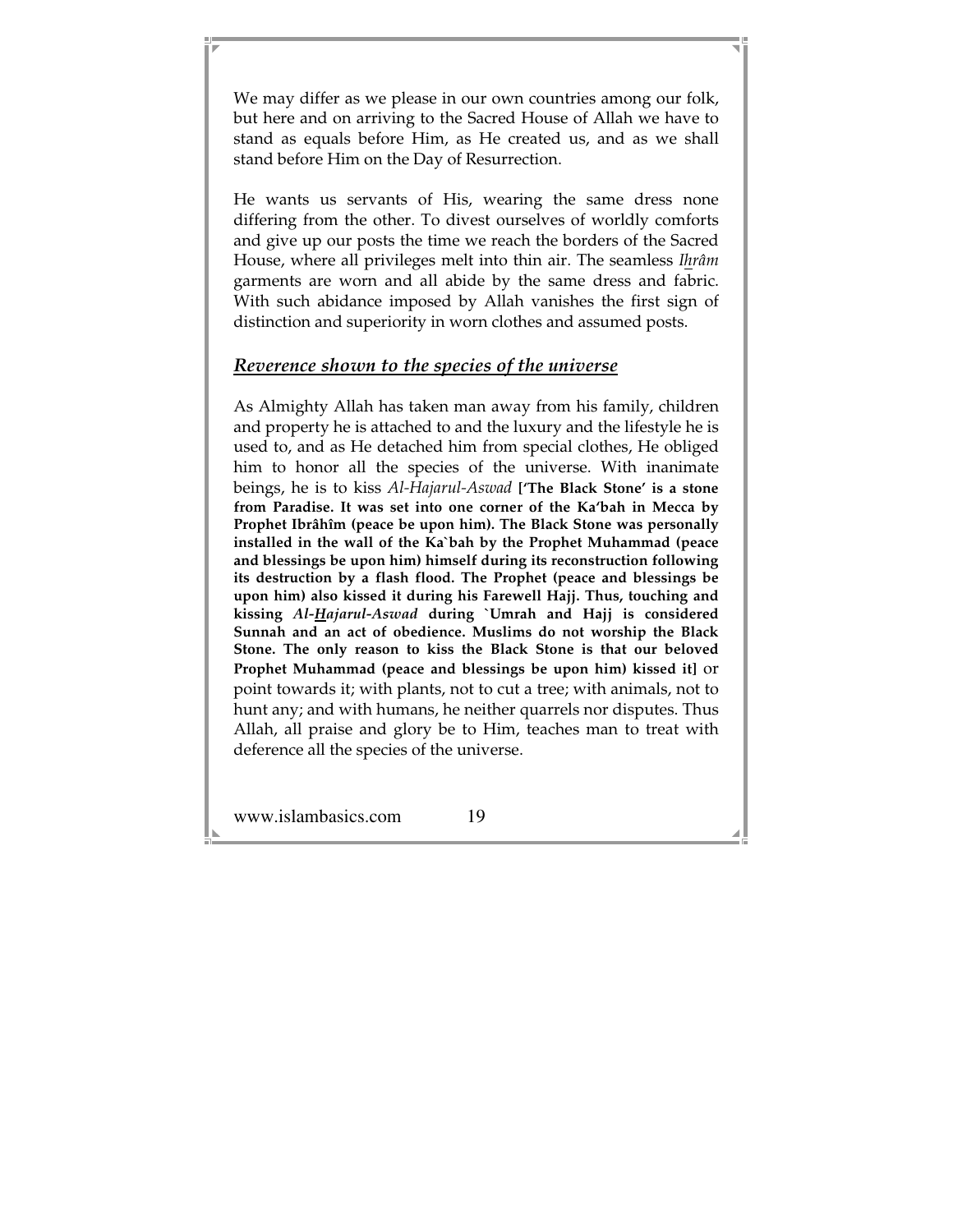During this blessed journey, man learns how to waive his pride and mastery in this universe before its humblest species – inanimate beings – and kisses it or jostles against the others to kiss it. None is great by selfhood but true greatness is achieved when making your free will harmonious, concordant and agreeing with the Will of Allah and His Set Law.

Through this ultimate Pillar of the Five Pillars of Islam Allah tells His servant to respect all the species of the universe, for mastery is not self-given to man but attained by virtue of the preference Allah gave him above others species.

You must carefully consider what this ritual demands from you and to deeply muse upon it in order to know what Allah wants you to do. To grasp that the purport lies in Command, belief and submission, for Allah is the One Who commanded us to kiss that stone and to stone another! Neither in kissing or stoning is a preference for this or that stone, but it is an obedience shown to the Command of Allah. Therefore, it does not submit to the philosophies of the mind but rather to the obedience of Faith.

As aforesaid, the Hajj journey starts with *Talbiyah*, which is a response to the call of the Prophet Ibrâhîm (peace be upon him) when he proclaimed the Hajj to mankind. After it you must divest yourself of pride. To take off your rich clothes and forsake the home specially prepared to give you comfort. Children, friends, relatives, power and property, you leave all behind and go to the Sacred House of Allah, practicing self-denial and assuming *Ihrâm*. Leaving the world behind you, just with a seamless piece of cloth on your body like the shroud you shall come out of this world wrapped in.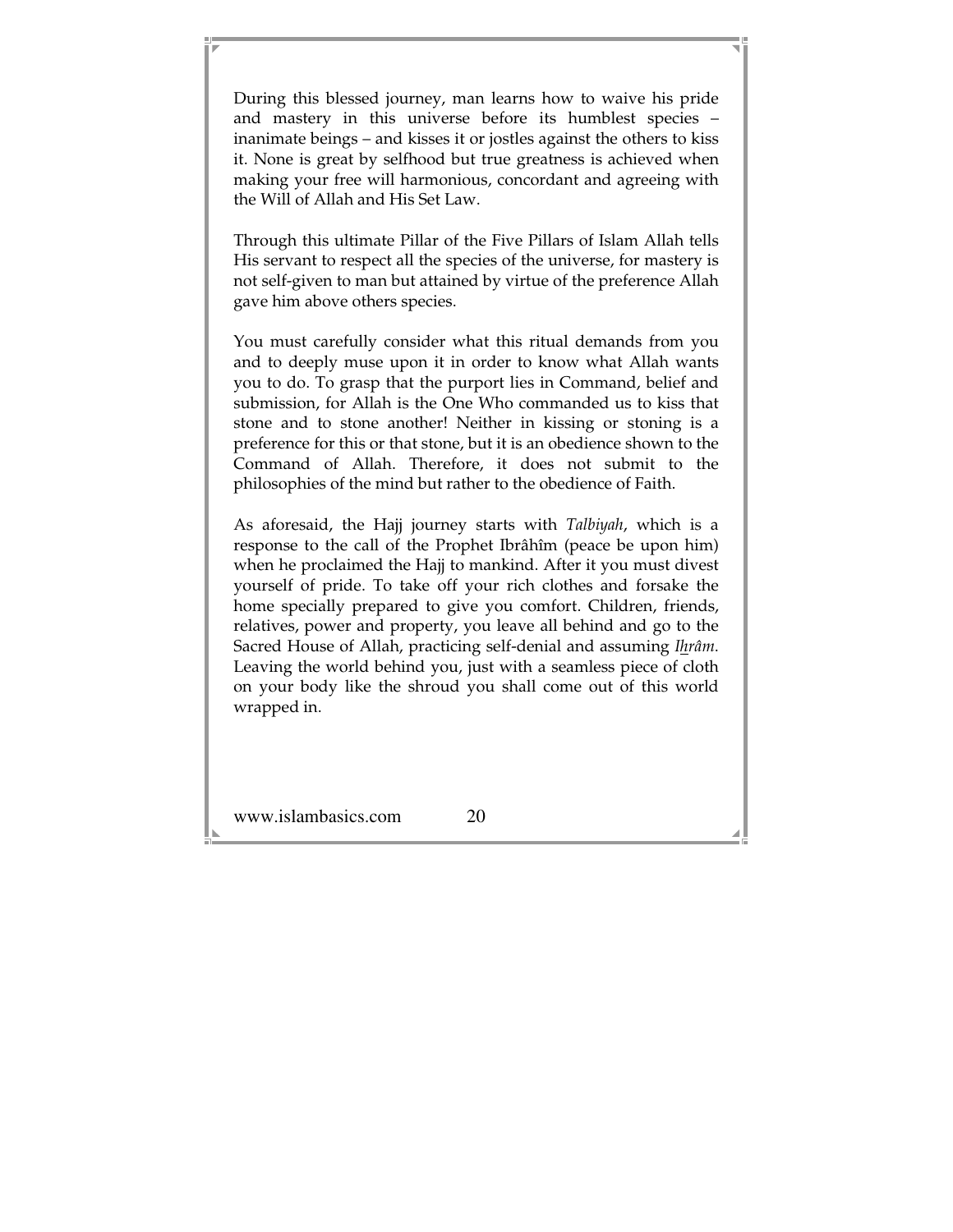## *Tears shed at the Sacred House*

When you enter the Sacred House of Allah and you circumambulate it tears fill your eyes, why?

Many people do not know the reason, but crying before such a scene is an expression of waiving the pride that accompanied you for long. The more tears you shed, the more pride you rid yourself of. If crying is a sign of weakness and grief, in the Hajj it is not so. It is a sense of submission and servility, a sense that you gave up all and realized your true humble rank. You come to this sacred place hoping to express your regret for your misdeeds and supplicate Allah, all praise and glory be to Him, that He may forgive your past and future sins.

Being so close to The Almighty and experiencing a sense of His Presence every second is what imparts to the shed tears a spirituality that surpasses joy. The joy of being purged from sins; the joy of winning the Good Pleasure of Allah deeply felt and realized; the joy of confessing sins, which means having the strength of will never to relapse again by holding fast to repentance.

It is the power of faith that prompts man to abandon all wrongdoing and perversity that may taint his creed and behavior. Renouncing pride is a show of strength, and begging for mercy and forgiveness is also a show of strength.

Everyone who experienced such overwhelming feelings knows well that his soul is relieved after crying. As though the tears that flowed from his eyes cleansed his heart. Everyone cries as bitterly as he transgressed against himself (by committing evil deeds and sins) and as bitterly as he disobeyed.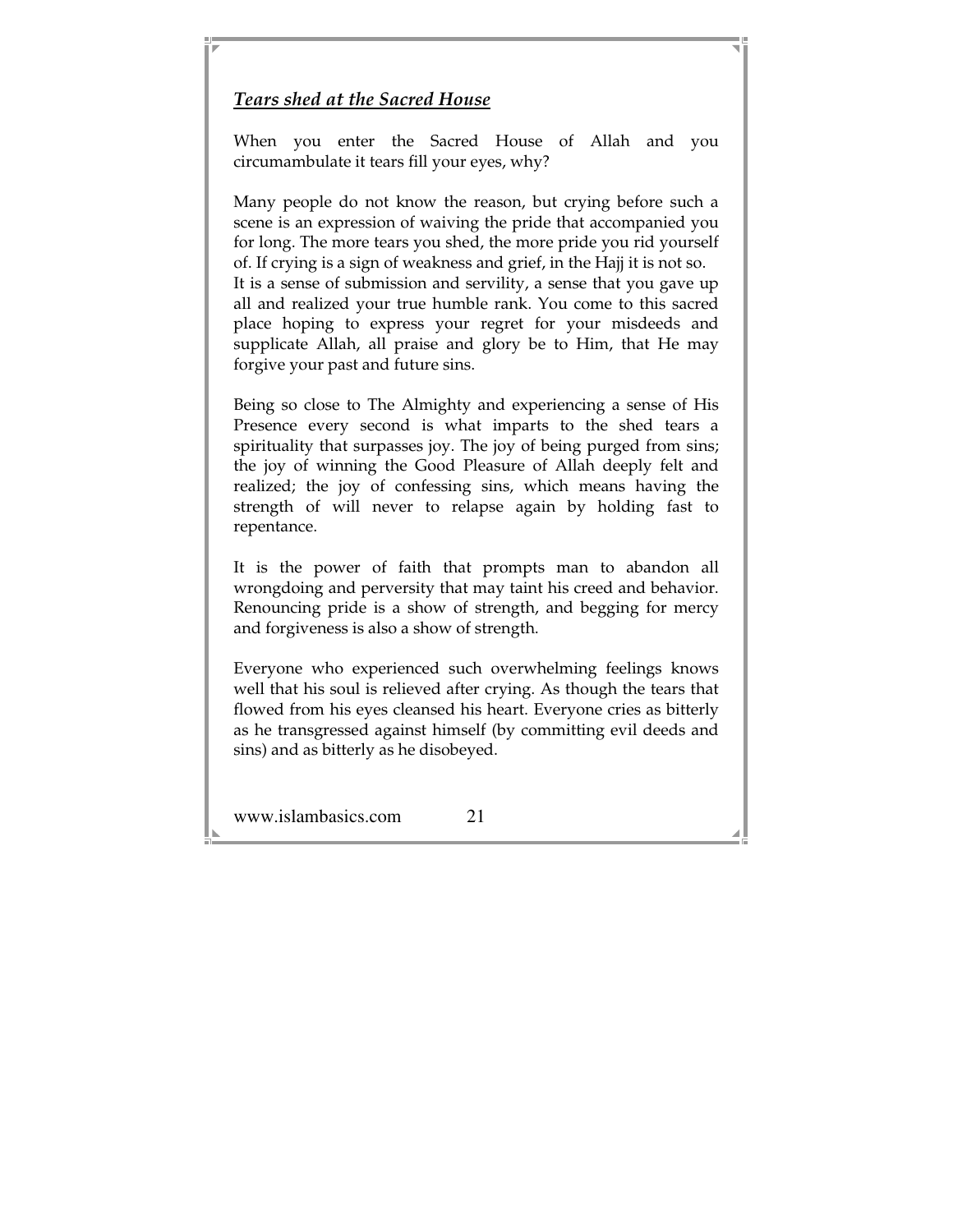What arouses wonder is that after your soul obtained relief you yearn again to return to what draws your tears. You come back to the Hajj for a second and a third time, but never would you cry as you did the first time. In the first time, you shed bitter violent tears, but less in the second, and lesser in the third, why?

Because in every time you grow more serene and more upright in the adopted course of your life; the moment you enter the Sacred Masjid and see the *Ka'bah* you become preoccupied with yourself alone, forgetting about anything else. Preoccupied with how you will offer Prayers, perform *Tawâf* and *Sa'y* **[The devotional act of walking seven times between the knolls of As-Safâ and Al-Marwah which are located some distance from the Ka'bah inside Al-Masjidul-**Haram; starting at As-Safâ and ending at Al-Marwa]. What will you beg for and what invocations will you utter. You are totally taken by Allah from whatever surrounds you and as long as you are preoccupied with The Creator, Whose Majesty reigns supreme, there will be no room in your heart for anything else besides Him. Even your children will not cross your mind except at the end of the rituals, which arouses people's wonder, though there is nothing to wonder about.

### *Glorification of the Ka'bah*

Some people say that Islam has forbidden intermingling between men and women, so why is not it forbidden in *Tawâf*? We see men and women performing *Tawâf* where hardly anyone passes without exerting a tremendous effort, due to the overcrowding. To those people we say that every circumambulator (performer of *Tawâf*) is preoccupied with what he/she is deeply in.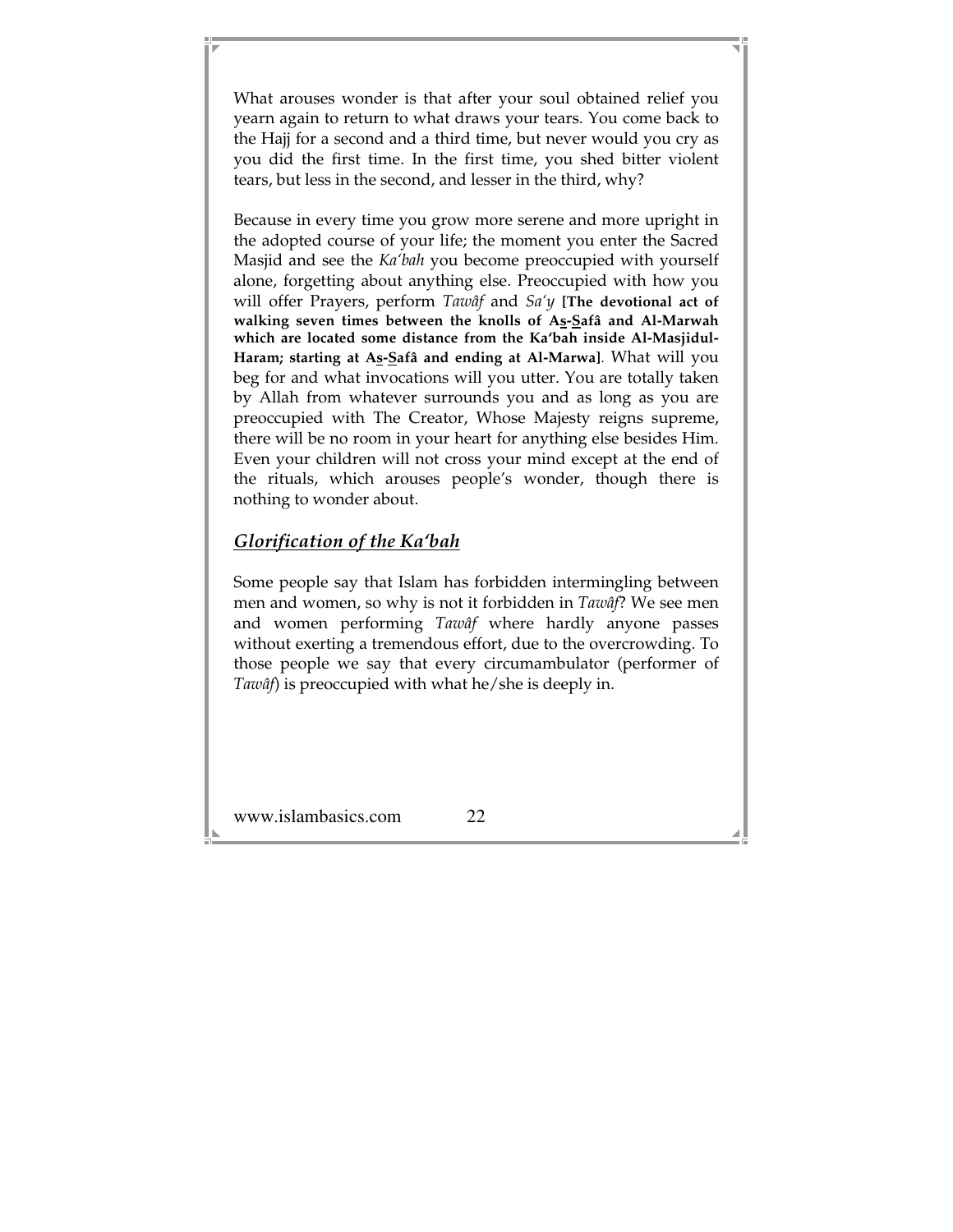There, desires retreat and evil insinuations (whispered by the devil) vanish; each is no longer aware of those around him, each is preoccupied with Allah, preoccupied with worshipping Him, preoccupied with himself.

When offering prayers in the Sacred House of Allah, you find that all the directions faced in *Salah* have mixed, how? When offering Prayers in the Masjids located in our countries some of us may turn eastward, others westward, northward or southward governed by our position from the *Ka'bah*. But on arriving at the Sacred House of Allah we no longer abide by these directions.

Is it permissible for me, inside a Masjid in Egypt, to offer Prayers while facing the Yamani Corner **[The southern corner of the Ka'bah]**? Do I observe that when I go to the *Ka'bah*, to look for the Yamani Corner and offer prayers facing it? No, I can offer Prayers while facing any of the corners of the *Ka'bah* and bear in my mind the Qur'anic verse saying (what means):

**"And to Allâh belong the east and the west, so wherever you turn yourselves or your faces there is the Face of Allâh (and He is High above, over His Throne)." (Al-Baqarah, 2: 115)** 

That is the magnificence of worship.

While in the Sacred House of Allah, you have the entire *Ka'bah* before you, and you must glorify every place in it and every part of it, which will not be done except by circumambulating it.

An opinion says that it is enough to perform *Tawâf* once to fulfill that purpose, but the *Ka'bah* is parable to *Al-Baitul-Ma'mûr* (The Oft-frequented House) **[The house in the seventh firmament directly above the Ka'bah at Mecca; everyday it is visited by seventy thousands angels, who never revisit it until the Day of Judgment]**. If you keep ascending the sky of the *Ka'bah* you will end at *Al-Baitul-Ma'mûr.*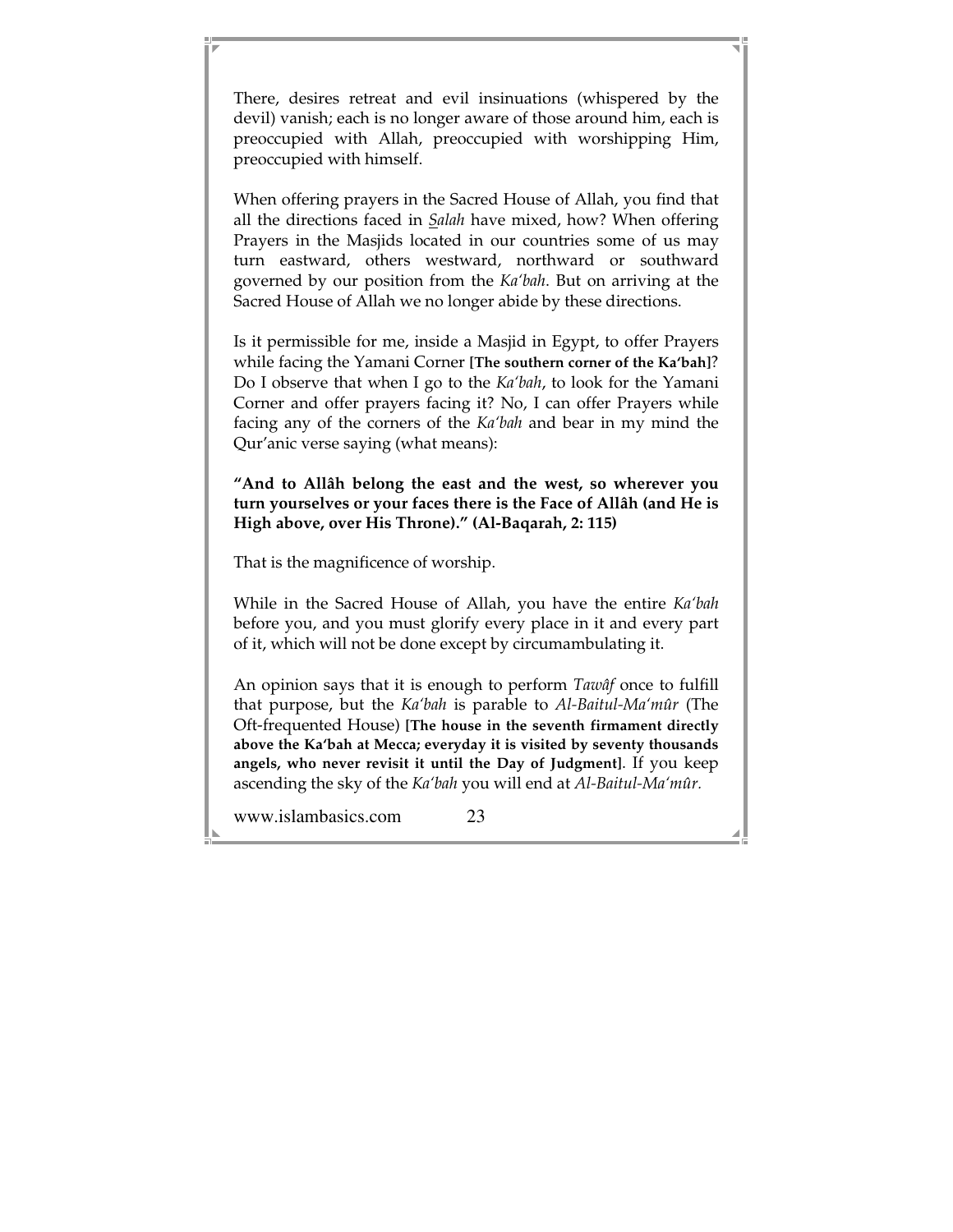Those offering prayers at the third floor in the Meccan Sanctuary are higher than the altitude of the *Ka'bah* itself but they face its atmosphere. The air expanse above the *Ka'bah* represents the *Ka'bah* up to *Al-Baitul-Ma'mûr* in the seventh heaven.

If you are boarding a plane heading for the *Ka'bah* you will offer Prayer in it while having your face turned to the sky of the *Ka'bah*. The heavens are seven, and to those who believe that by circumambulating the *Ka'bah* once you glorify all its parts we say: Follow the example of *Al-Mi'râj* (Ascension) **[The miraculous ascension of the Prophet, may Allah bless him and grant him peace, from Jerusalem up to the Heavens to meet his Lord]**. If you complete seven *ashwaat* **[One complete circuit around the Ka'bah constitutes a shawt (pl. ashwaat), and seven ashwaat complete one Tawâf]** around the *Ka'bah*, as though you have ascended the seven heavens provided that serenity and light fill your heart.

That is the Grace of Allah, He bestows on whom He wills. Indeed, endless is the Grace of Allah, The Bestower, Whose Blessings cover all creatures.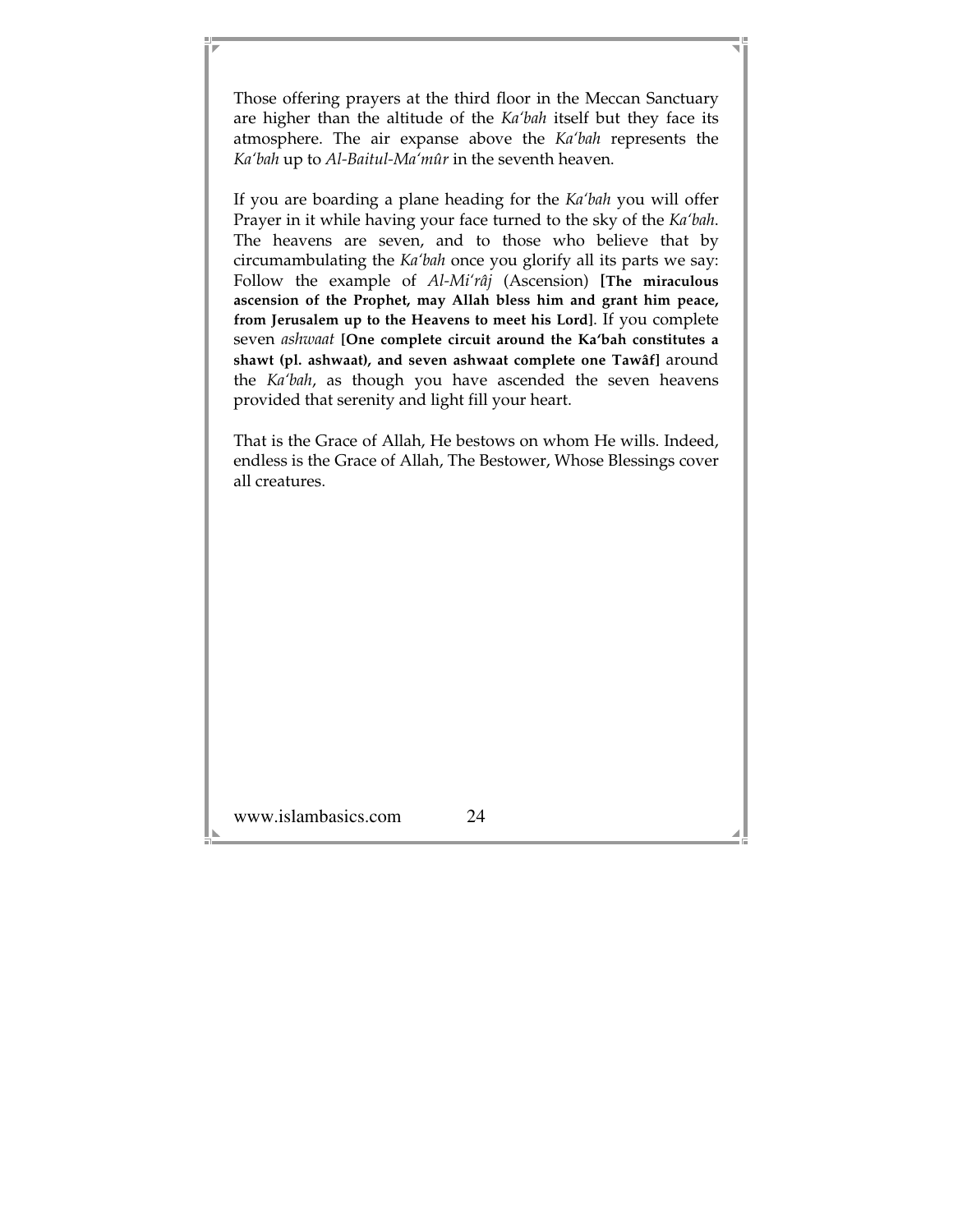# *Chapter Two The Maqâm of Ibrâhîm*

The Maqâm (Station) of Ibrâhîm (Abraham, peace be upon him): **[The step-stone used by Prophet Ibrâhîm during the original construction of the Ka'bah. The stone carries the imprints of his feet, and is housed in a glass enclosure on the north side of the Ka'bah]**.

Before discussing Hajj, we have to give a glimpse at the history of the Sacred House. Allah, all praise and glory be to Him, says in His Noble Book (what means):

**"Verily, the first House (of worship) appointed for mankind was that at Bakkah (Makkah), full of blessing, and a guidance for Al- 'Alamîn (the mankind and jinns)." (Âl-'Imrân, 3: 96)**

The history of establishment is depicted as follows: the House was placed for mankind (to worship Allah) since the time of Âdam (peace be upon him) till the Last Hour befalls. Its Author is Allah, all praise and glory be to Him; He is the One Who established it and appointed its place. Since it was placed to mankind, then it must have existed before people were brought into being. It was placed at the creation of the universe, for Allah, all praise and glory be to Him, willed to make a House of His, whereto Âdam (peace be upon him) and his offspring would go on a pilgrimage, and Âdam (peace be upon him) complied.

Some people ascribe the establishment of the House to the Prophet Ibrâhîm (Abraham, peace be upon him); that he built it by the Command of Allah. We ask those people to carefully understand the Words of Allah. The House was placed for mankind means that the Sacred House existed before Âdam (peace be upon him). Ibrâhîm was assigned the duty of raising the foundations effaced after the flood that drowned the earth during the era of Nûh.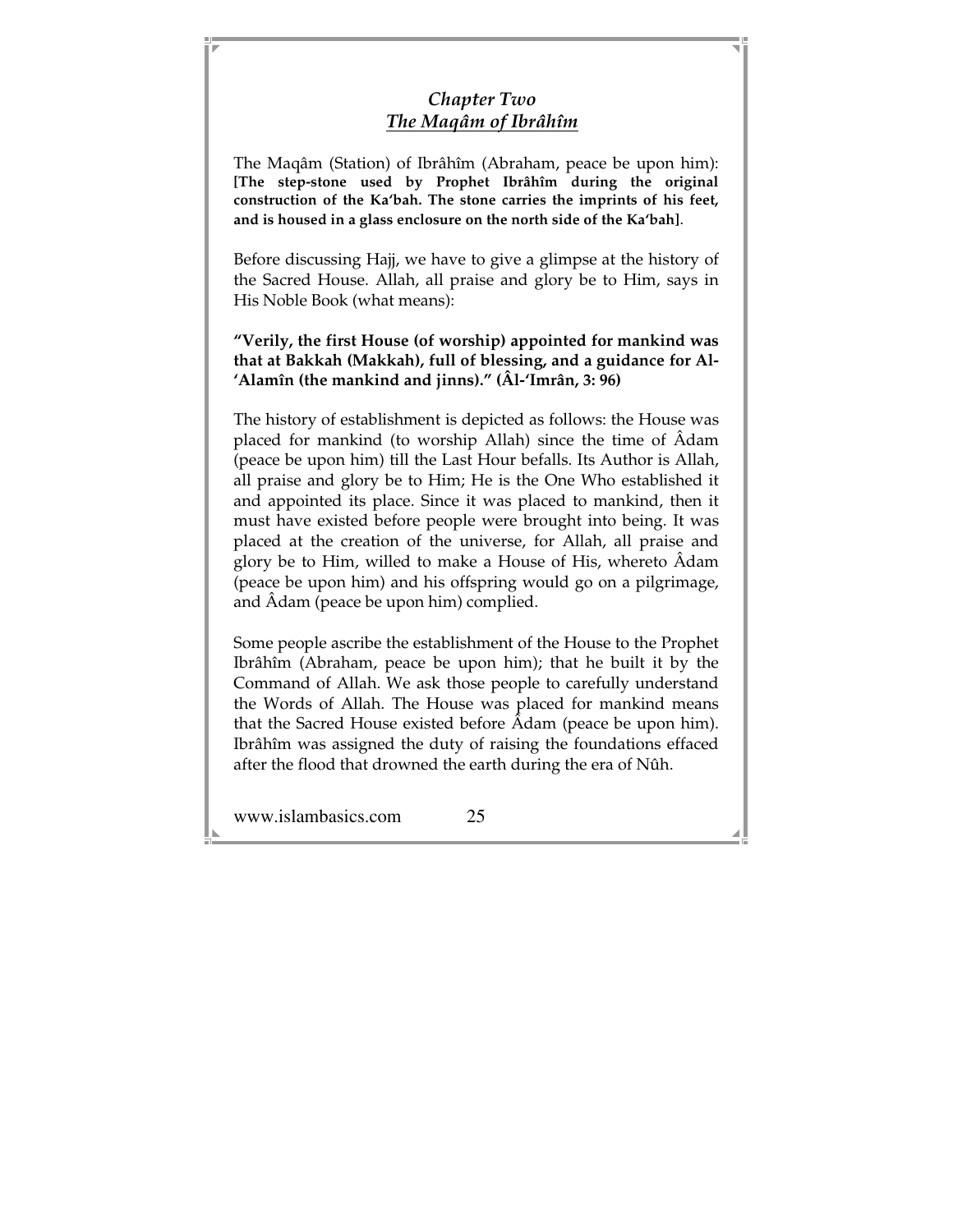But Allah commanded Ibrâhîm (peace be upon him) to take his wife, Hâjar (peace be upon her), and his son, Ismâ'îl (Ishmael, peace be upon him), to a barren arid valley near the Sacred House.

 Allah, Blessed and Exalted be He, says in His Noble Book (what means):

**"And (remember) when We showed Ibrâhim (Abraham) the site of the (Sacred) House (the Ka'bah at Makkah) (saying): 'Associate not anything (in worship) with Me, [Lâ ilâha ill-Allâh (none has the right to be worshipped but Allâh Islâmic Monotheism], and sanctify My House for those who circumambulate it, and those who stand up for prayer, and those who bow (submit themselves with humility and obedience to Allâh), and make prostration (in prayer, etc.).'" (Al-Hajj, 22: 26)** 

The location of the House was shown and specified to Ibrâhîm (peace be upon him). Regarding the Sacred House, Allah, all praise and glory be to Him, says when recounting the invocation of Ibrâhîm (peace be upon him) what means:

**"O our Lord! I have made some of my offspring to dwell in an uncultivable valley by Your Sacred House (the Ka'bah at Makkah); in order, O our Lord, that they may perform As-Salât (Iqâmat-as-Salât), so fill some hearts among men with love towards them, and (O Allâh) provide them with fruits so that they may give thanks." (Ibrahîm, 14: 37)** 

Ibrâhîm took his wife Hâjar and their son Ismâ'îl, who was still an infant, and left them near the Sacred House appointed by Allah, all praise and glory be to Him, since the beginning of creation. But what was the role of Ibrâhîm and what did he do?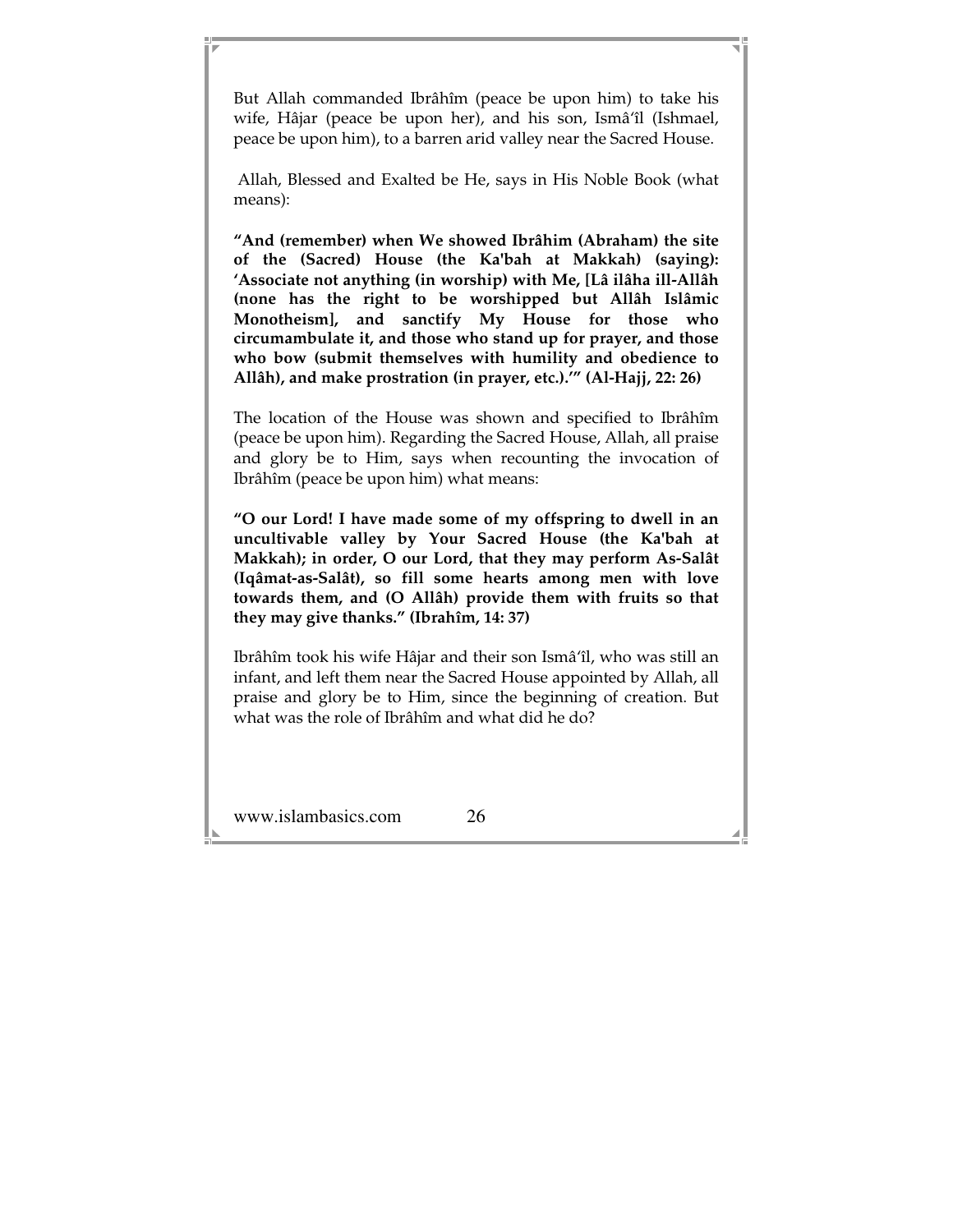Allah, all praise and glory be to Him, ordered Ibrâhîm to raise the foundations of the House (the Ka'bah at Mecca); to raise a construction high on the earth to guide people to the place of the House, so that people know that this is the Sacred House of Allah and that is its whereabouts.

### *The Ka'bah…the sign of the Sacred House*

People should know that the Sanctified *Ka'bah* is not the Sacred House of Allah, but the sign indicating that in this place stands the Sacred House of Allah, as established by the Qur'anic verse in which The Most Exalted says (what means):

**"And (remember) when Ibrâhim (Abraham) and (his son) Ismâ'il (Ishmael) were raising the foundations of the House (the Ka'bah at Makkah)." (Al-Baqarah, 2: 127)** 

Allah, all praise and glory be to Him, made Ismâ'îl help his father, Ibrâhîm, in raising the foundations of the House. Thus, Ibrâhîm only built up the foundations when Ismâ'îl grew up, to be a helping hand to his father.

Some people believe that the Sacred House is the *Ka'bah,* which is incorrect. The Sacred House is the place where the *Ka'bah* was built. There is a difference between the place and the sign indicating it, a sign firmly established. Every space has length, width, and then comes the third dimension, the height. What Ibrâhîm did was to raise the foundations, i.e., to establish the height. At the place of the Sacred House, Ibrâhîm made his wife Hâjar and their infant son, Ismâ'îl, dwell.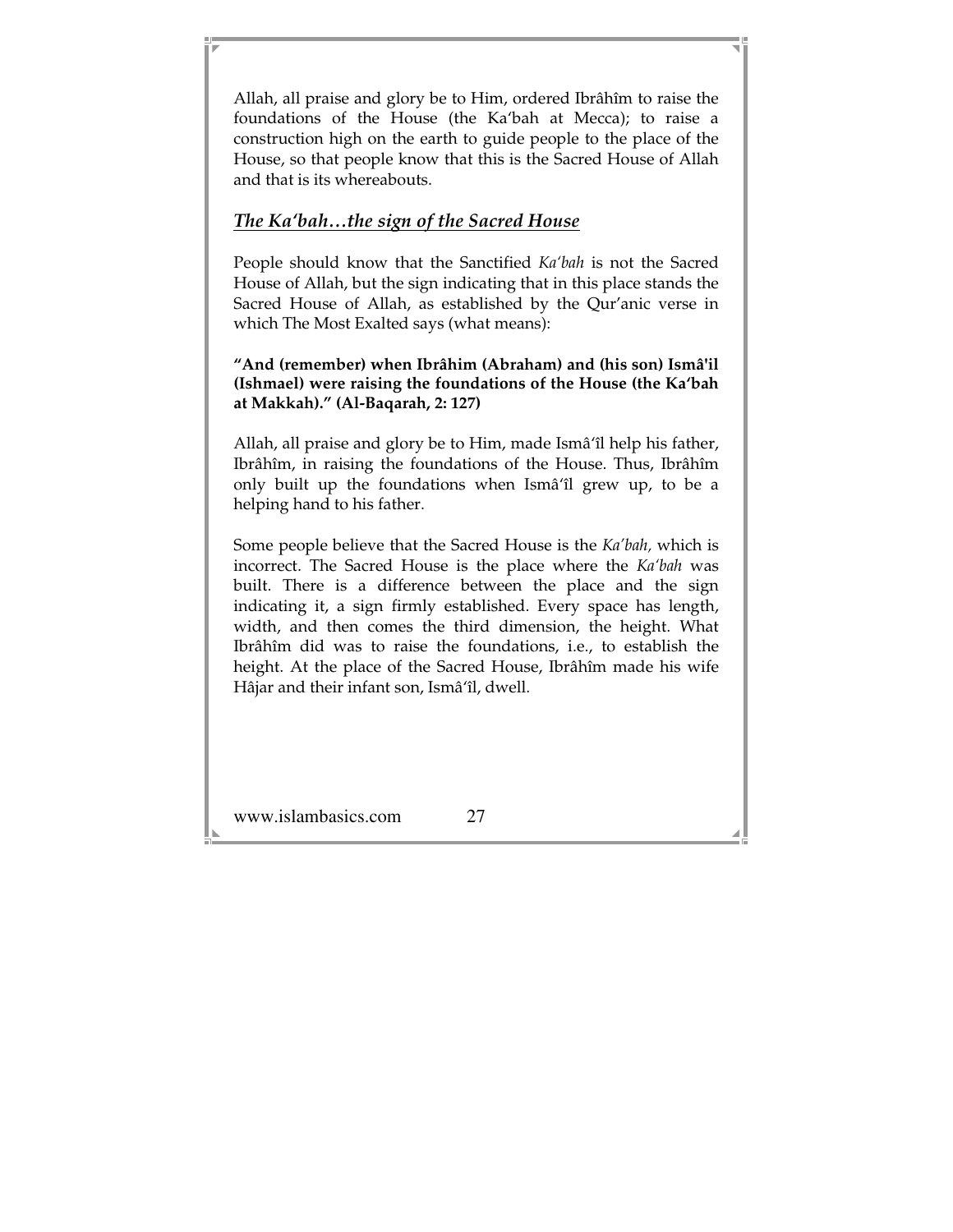#### *Benison is in the Sacred House*

Allah, all praise and glory be to Him, describes His House as blessed, and the blessing lies when a thing offers more than expected.

For instance, when man cultivates wheat, where the acre usually yields five Irdabbs **[A standard measure that equals 25128 grams]**, but it gives him fifteen Irdabbs, we say it is a blessing. So, there are bounties and there is what surpasses bounties.

The Sacred House is full of blessings: the blessing of winning the Good Pleasure of Allah, the blessing of refraining from harming people, the blessing of having your soul filled with faith, the blessing of fearing Allah and the blessing of killing pride in the soul. Without regard to social status, every human being in the Sacred House of Allah is equal to his fellow humans. Only in that House is the blessing that every *Salah* (offered Prayer) is worth the reward of a hundred thousand offered prayers and the blessing of multiplying the good deeds. Moreover, if the *Salah* is worth a hundred thousand offered prayers, a good deed is also worth a hundred thousand good deeds, whereas in places other than the Sacred House of Allah, it is worth tenfold the like thereof.

From amongst the blessings also is the hospitality of people; millions of Muslims visit Mecca to perform Hajj and no matter how highly prepared Mecca was, it would not have accommodated all those people who come from the five continents of the world and from every deep distant mountain pass to perform Hajj, if it were not for that blessing. The hearts show magnanimity and places as well, so we may find ten people sleeping comfortably in a single room, whereas outside Mecca if two people slept in the same room they would feel discomforted.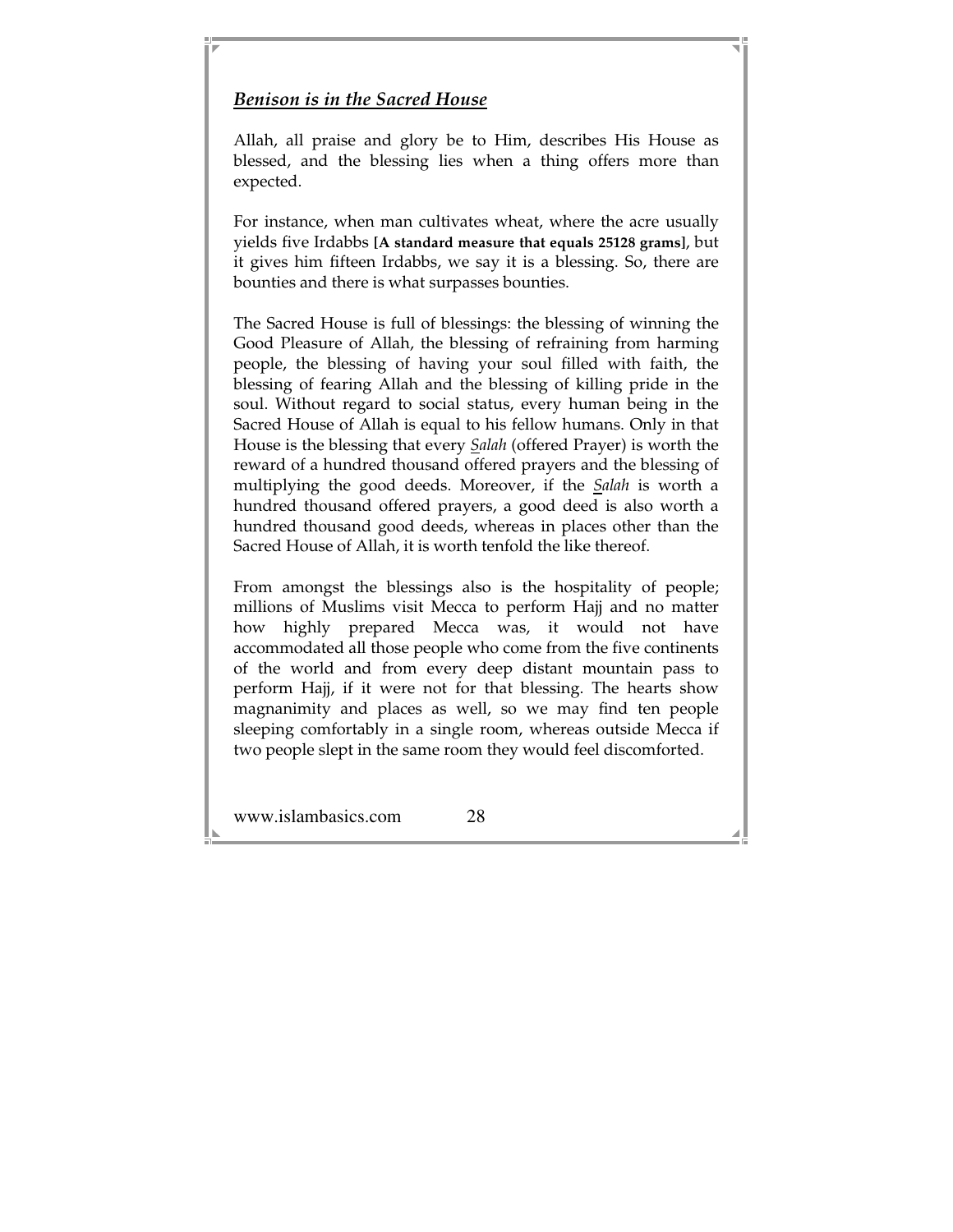The blessing of the Hajj is that you avoid all sins. Indeed, every moment passing on you without sinning is itself a blessing. In the Hajj, Allah blesses all your times, you do nothing but kind acts, and the performance of good deeds therein is endlessly and infinitely multiplied.

The Messenger of Allah (may Allah bless him and grant him peace) said: *"The reward of Hajj Mabrûr (the one accepted by Allah) is nothing other than Paradise."* 

An endless blessing extending from worldly life to the hereafter, for Allah wants man to abide by His Divine Law and no time man lives abiding by His Law as that of Hajj. Before hearing the *Azân* **[The Muslim summons to prayer, called by the muezzin from a minaret of a Masjid five times a day]** the Muslim hurries to the Sacred House of Allah and keeps offering prayers, glorifying the Praises of Allah and reciting the Noble Qur'an. He shies away from any sin or missing the Congregational Prayers or failing to dedicate himself to the obedience of Allah.

The Truth [*Al-Haqq*: one of the Beautiful Names of Allah], Blessed and Exalted be He, says (what means):

**"Verily, the first House (of worship) appointed for mankind was that at Bakkah (Makkah), full of blessing, and a guidance for Al- 'Alamîn (the mankind and jinns)." (Âl-'Imrân, 3: 96)**

*Al-'Alamîn* is the plural of (the Arabic word) *'Âlam* (world), indicating all, except Allah. It includes different species as the world of the angels, that of the jinn, that of mankind and so forth. The aimed at meaning is that faith is strewn throughout the entire universe among all the species of the earth, and during the Hajj season all these species gather in the Sacred House of Allah. The Truth, Whose Majesty reigns supreme, says (what means):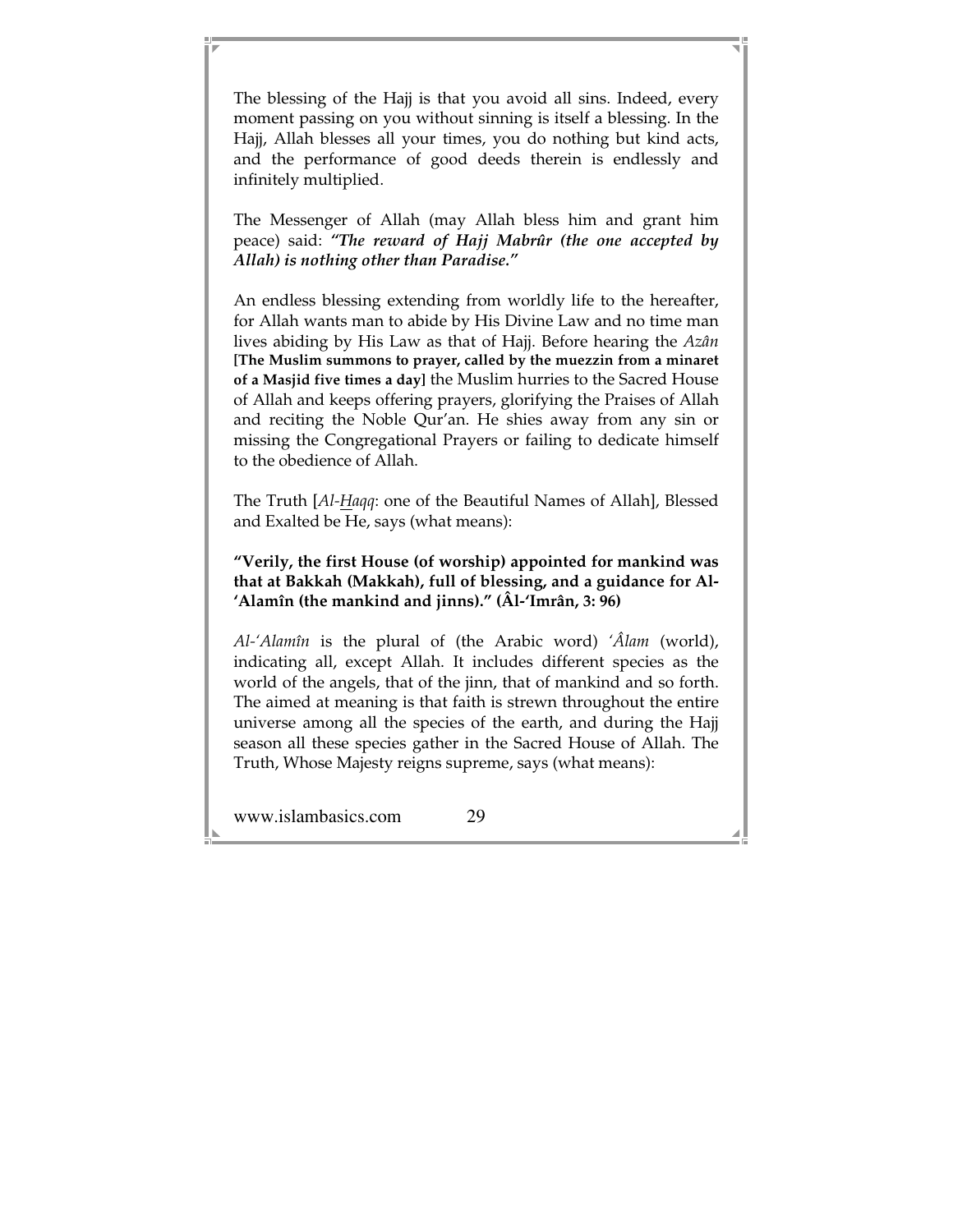**"In it are manifest signs (for example), the Maqâm (place) of Ibrâhim (Abraham); whosoever enters it, he attains security." (Âl-'Imrân, 3: 96)** 

### *What are the manifest signs?*

What are the manifest signs present in the House? The only stated in the Noble Qur'an is the verse in which The Most Exalted says (what means), '*The Maqâm (place) of Ibrâhim (Abraham).'* Allah, all praise and glory be to Him, wants to direct our attention to that *Maqâm*, which is a stone on which Ibrâhîm (peace be upon him) used to stand while raising the foundations of the Ka'bah. Ibrâhîm could have raised the foundations of the Ka'bah in the height of his body, but his love of the religion and the duty assigned to him by Allah made him bring a stone so as to elevate the foundations higher.

Allah, glory be to Him, says that in the House are, **'***Manifest signs,'* which is plural, whereas **'***The Maqâm (place) of Ibrâhim (Abraham),'* came singular. Through a profound comprehension of the meaning, you will find many signs in *Maqâm Ibrâhim*, because on contemplating any blessing endless blessings are revealed. The Truth, Blessed and Exalted be He, says (what means):

#### **"And if you count the Bounty of Allâh, never will you be able to reckon it." (Ibrâhîm, 14: 34)**

The Almighty says (in the aforementioned verse) *Bounty* and has not said *Bounties*, because a bounty embosoms many blessings. Similarly, in *Maqâm Ibrâhim* are many signs; first that Ibrâhîm fulfilled the enjoined duty with profound adoration and love, shown in his strong desire to elevate the House, enhance it and perfect it. He saved no effort for accomplishing that end.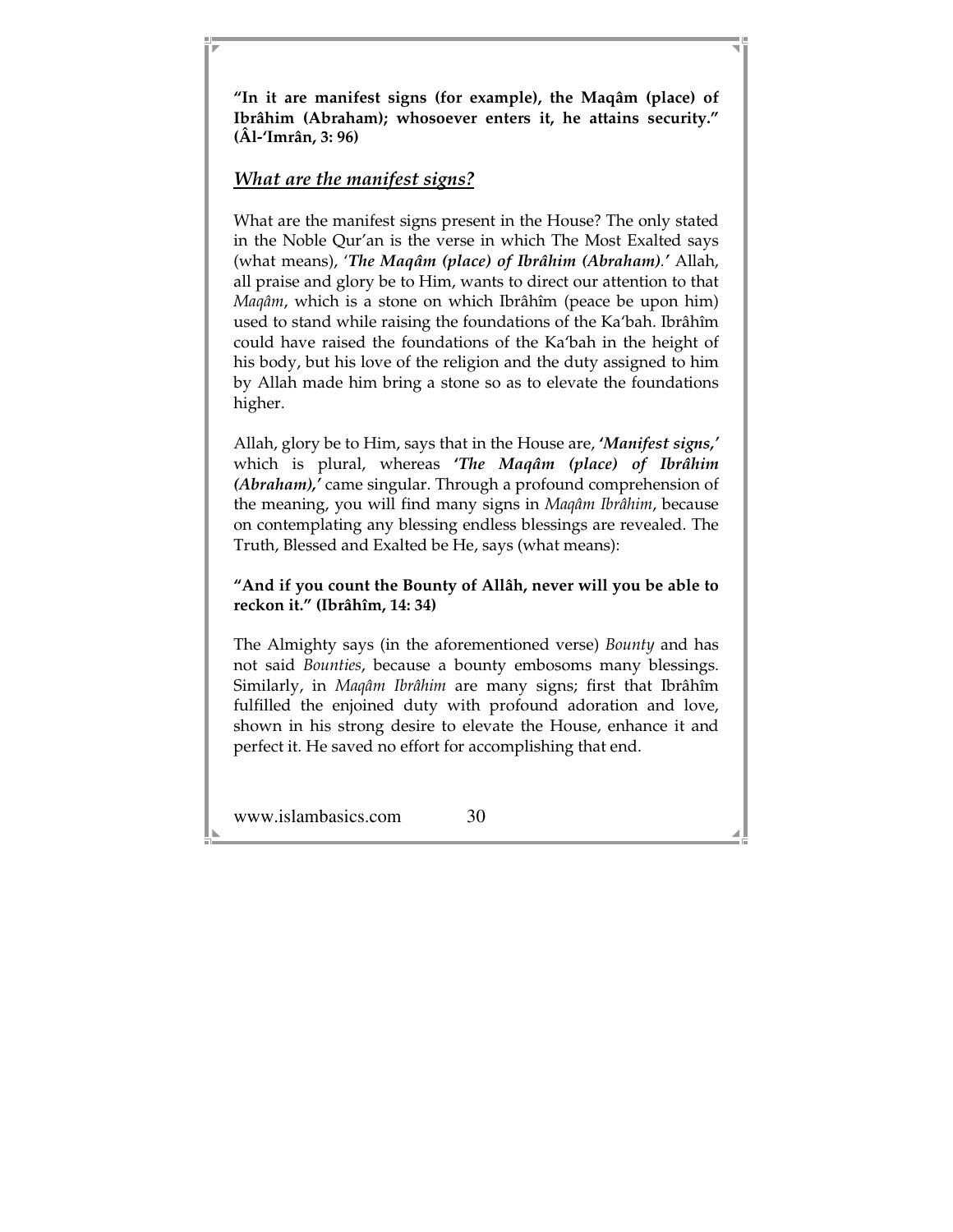Certainly, carrying out one's work with perfection is a sign bespeaking your love of it, which is one of the secrets behind the magnificence of the universe. The Messenger of Allah (may Allah bless him and grant him peace) said, *"Allah loves when any of you performs a work to perfect it."*

If Allah, The Most Exalted, says (what means), *"In it are manifest signs (for example), the Maqâm (place) of Ibrâhim (Abraham)," (Âl-'Imrân, 3: 96)* we have to see through it the signs exiting in *Maqâm Ibrâhim*. Ibrâhîm was a nation, having of good righteous attributes what may only gather in a nation. For goodness cannot gather in a single person but only in a nation: one is trustworthy, another is honest and a third is generous. Yet, all the good righteous attributes gathered in the Prophet Ibrâhim (peace be upon him).

Because Ibrâhîm (peace be upon him) loved the enjoined duty, he endured the trials Allah had put him through; he succeeded and fulfilled the duty the best that can ever be. Recite the Qur'anic verse in which Allah, praise be to Him, says (what means):

**"And (remember) when the Lord of Ibrâhim (Abraham) [i.e., Allah] tried him with (certain) Commands, which he fulfilled." (Al-Baqarah, 2:124)** 

What are the Commands that Allah tried Ibrâhîm with? Allah, all praise and glory be to Him, commanded him to slaughter his son Ismâ'îl, his sole son, who attained adulthood. How did Ibrâhîm respond to the Divine Command? Did he slacken in executing it? Did he invoke Allah to mercy his old age and pardon his only son? No, despite the severity of the trial he started execution. This presents a sign for you to fulfill the enjoined duty and endure the trial with utmost complacence.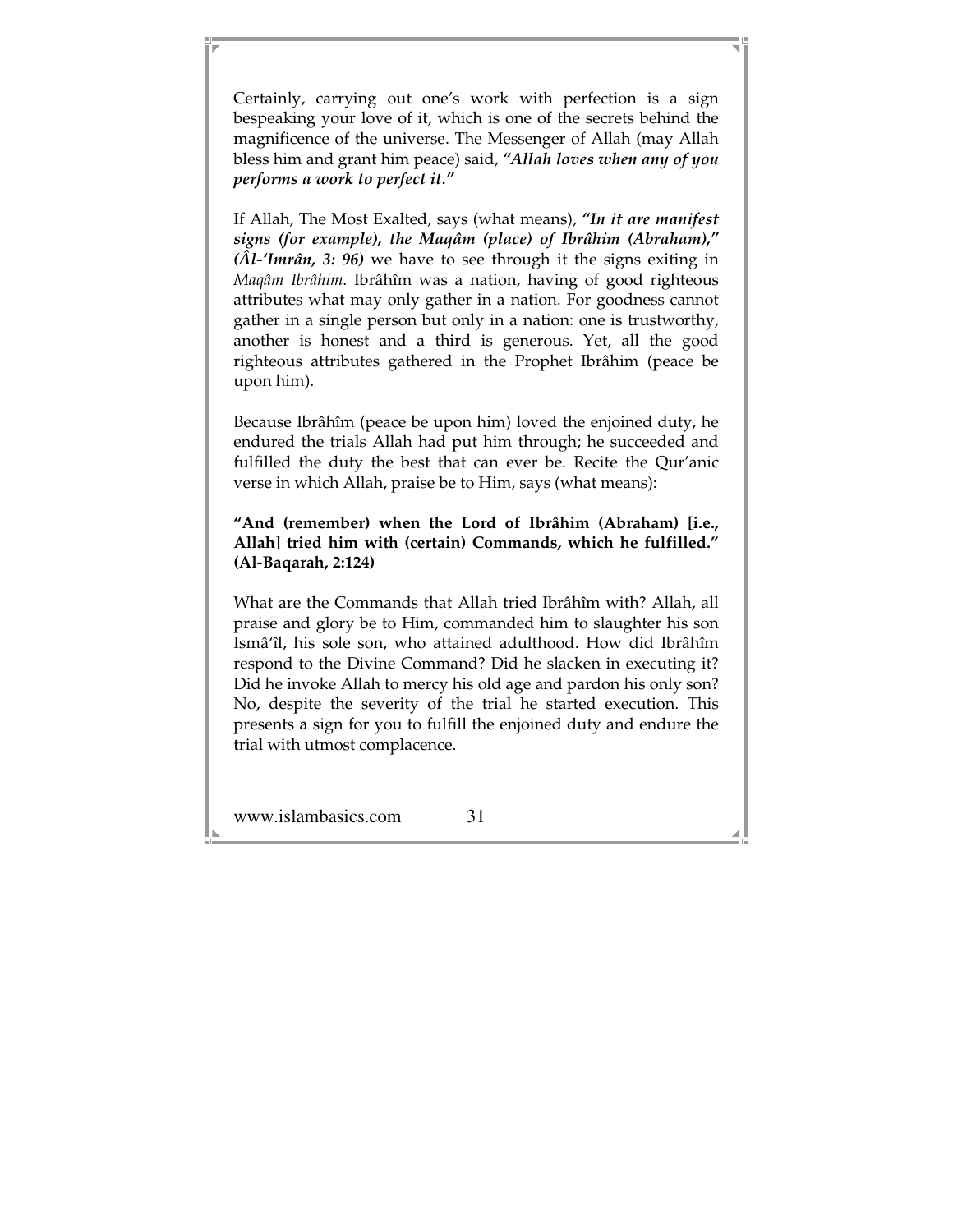Another sign is unveiled at the construction of the Ka'bah: Ibrâhîm wanted to fulfill the Decree of Allah in raising the foundations of the Ka'bah not as his capability allows him – as aforesaid – but he contrived to boost his capability and brought a stone so that the foundations may tower as high as that stone. If you look at the stone, that lies few meters away for the Ka'bah, you will find footprints. They say that when Ibrâhîm (peace be upon him) stood upon the stone it humbled itself and softened, imprinting on it surface his footprints. Another view suggests that Ibrâhîm contrived to secure a foothold, so that when he stands upon the stone he remains stable and does not lose his balance.

All are signs showing that we should accept the duties Allah enjoins on us and perform them perfectly and lovingly, why? Because perfection and high fidelity spread the Blessings of Allah in existence; when you see something done perfectly it will inspire you as well as others to exclaim in admiration, '*Allah*.' Certainly, those who do not perfect their work have deprived existence from the perception of beauty in this world. Allah, praise be to Him, is the Source of beauty, He, praise be to Him, is Beautiful, loves beauty.

#### *Whoever enters it is safe*

The Truth, Blessed and Exalted be He, says (what means), **"***In it are manifest signs (for example), the Maqâm (place) of Ibrâhim (Abraham); whosoever enters it, he attains security." (Âl-'Imrân, 3: 96)* Meaning, none should be attacked, which represents a universal as well as a judicial issue.

Some skeptics say that during the time of the *Qarâmitah* **[Karmathians. At first this was a revolutionary deviant movement of early Isma'ili inspiration, deriving its name from an Isma'ili leader called Hamdan Qarmat. There were groups of Qaramitah in the Syrian Desert, Al-Kufa and Bahrain.**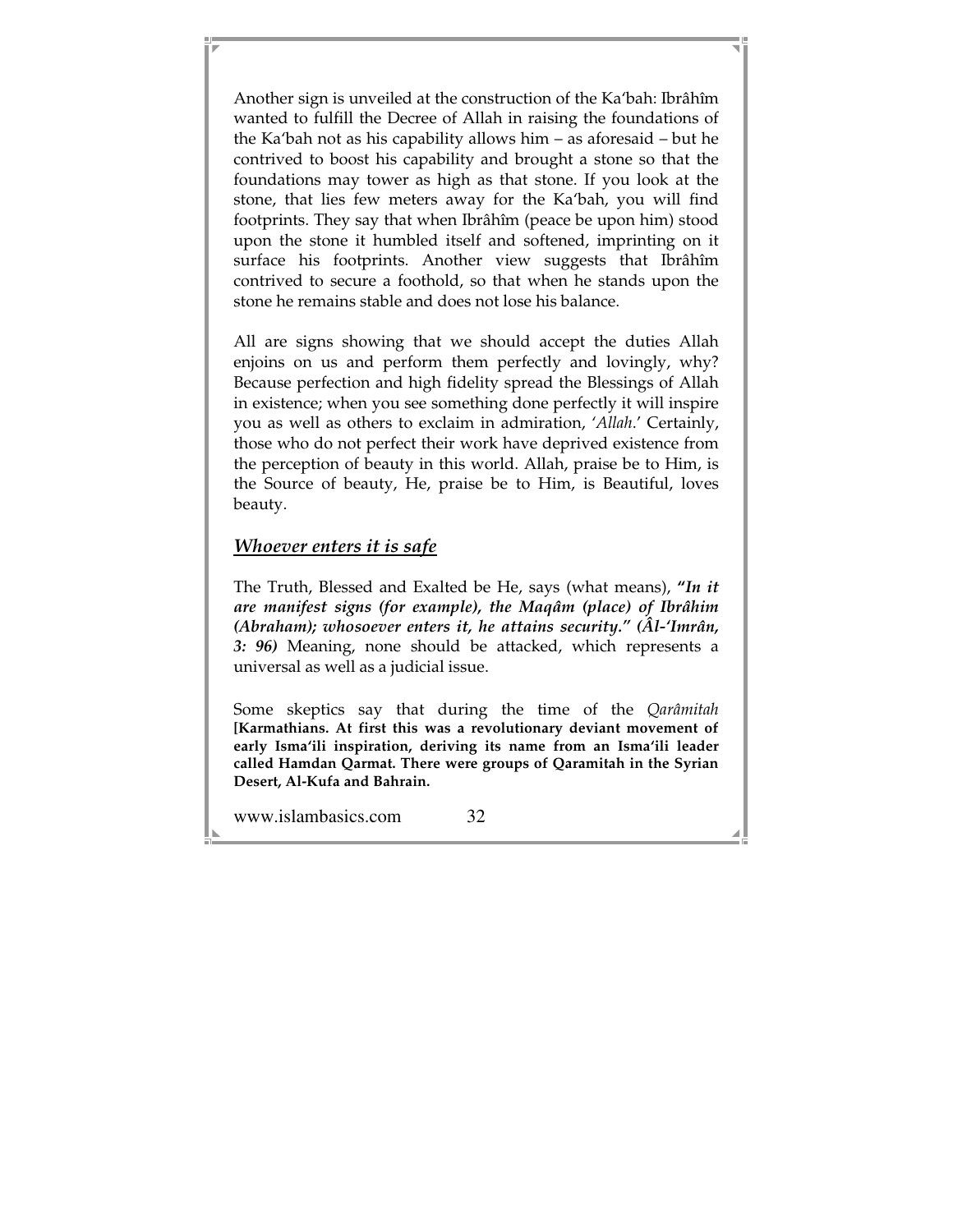**Their most audacious and sacrilegious act, from a theological perspective, was to seize Black Stone from the Ka'bah, only returning it some 22 years later]** some people entered the House seeking refuge and asking for security, but in spite of that Ibn Qarmat entered the House and killed the people therein.

The incident also recurred years ago from *Al-Jahmiyah* **[A deviant sect attributed to Jahm bin Safwân]**, then what is the meant security and why was not it fulfilled in these two examples?

The Qur'anic verse saying (what means), *"Whosoever enters it, he attains security" (Âl-'Imrân, 3: 96)*, is an enjoined Divine Command, liable to be obeyed or disobeyed. Whoever obeys the enjoined Divine Command will grant security to those who enter the Sacred House of Allah, and whoever disobeys it will deny granting security to those who enter it. The incident does not contradict the stated Qur'anic verse because we are confronted with a universal issue that happened, as well as a judicial one, having to do with obedience and violation.

Just as Allah orders His servants to offer prayers, pay the *Zakâh* (obligatory charity) and observe *Saum* (Fasting), He orders them to secure whoever enters His Sacred House. It is a judicial issue, obeyed by those who follow the Law of Allah and disobeyed by those who violate it. The obeying should guard the safety of those present inside the Sanctuary just as Allah has ordered, which necessitates that each person should show leniency; neither quarrels nor argues, nor commits whatever may cause dissension or provoke conflicts.

*"Whosoever enters it, he attains security,"* a command to secure whoever enters it. There is a group assigned to assure the security of whoever enters the Sacred House of Allah.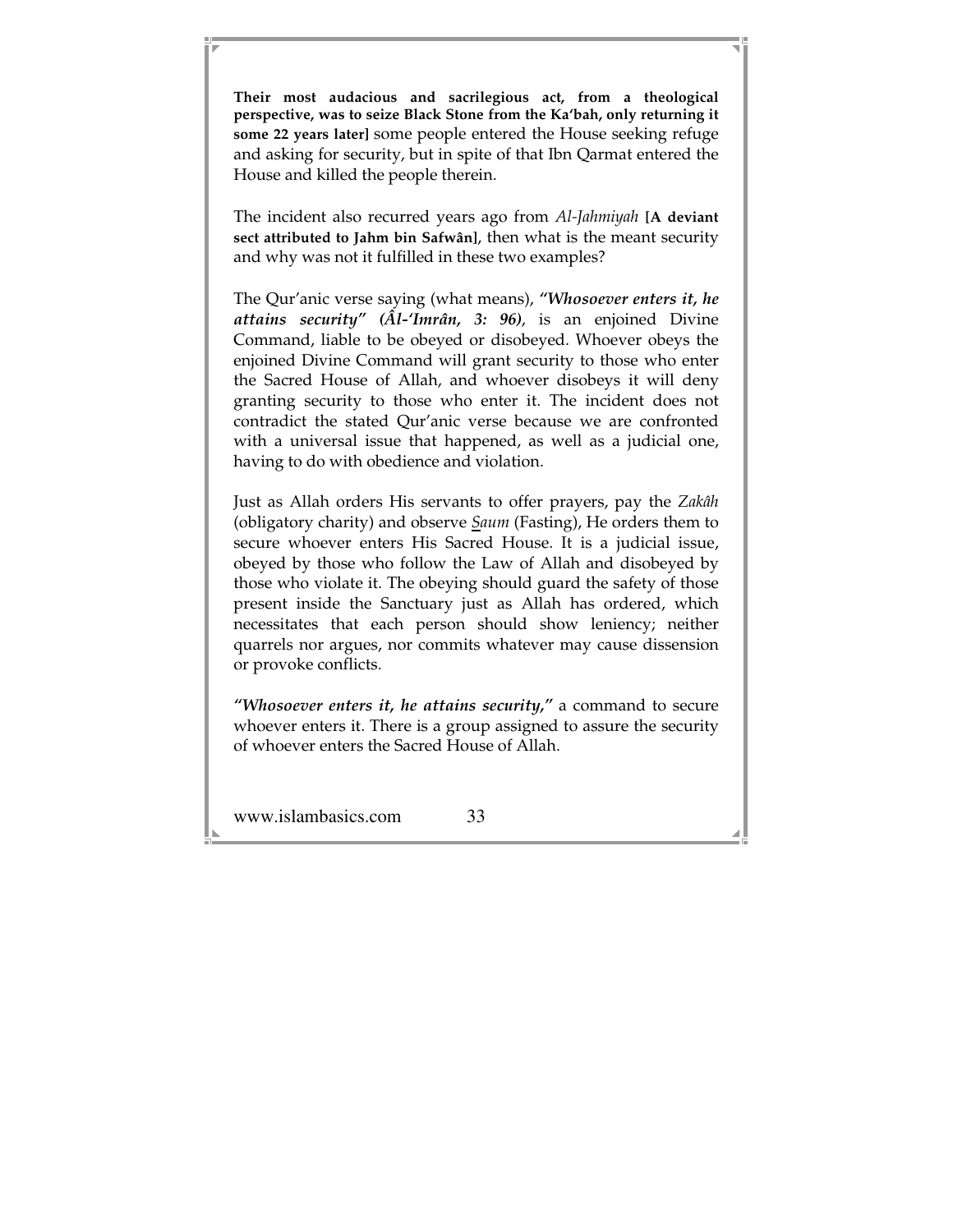But it is not an individual responsibility but a general one assumed by guards who prevent the spread of chaos, disorder, riot or propagation of a foreign doctrine inside the Sanctuary. Allah, all praise and glory be to Him, says regarding the Sacred House (what means):

**"And whoever inclines to evil actions therein or to do wrong (i.e. practise polytheism and leave Islâmic Monotheism), him We shall cause to taste a painful torment." (Al-Hajj, 22: 25)** 

Meaning whoever fights in the Sanctuary must be seized with a painful torment in the life of this world and in the hereafter. In worldly life, he must receive the painful torment of being killed not fought. His surrender is not accepted, but he must be killed for abusing the safety of the Sanctuary he is obliged to guard and respect as Allah has commanded. Whereas in the hereafter Allah will punish him with a painful torment that meets the atrocity of his crime. The Truth, all praise and glory be to Him, says (what means):

**"And (remember) when We made the House (the Ka'bah at Makkah) a place of resort for mankind and a place of safety. And take you (people) the** *Maqâm* **(place) of Ibrâhim (Abraham) [or the stone on which Ibrâhim (Abraham) stood while he was building the Ka'bah] as a place of prayer (for some of your prayers, e.g. two** *Rak'at* **after the** *Tawâf* **of the Ka'bah at Makkah)." (Al-Baqarah, 2: 125)** 

The House was made a resort; means a place people turn to as recourse, where they turn to Allah in repentance. As long as the servant returns to Allah and keeps practicing the Rituals and Laws of Allah throughout a period of time, his soul will get used to obedience, and when it does he will continue abiding by it. Back in his country he will shy away from ever sinning.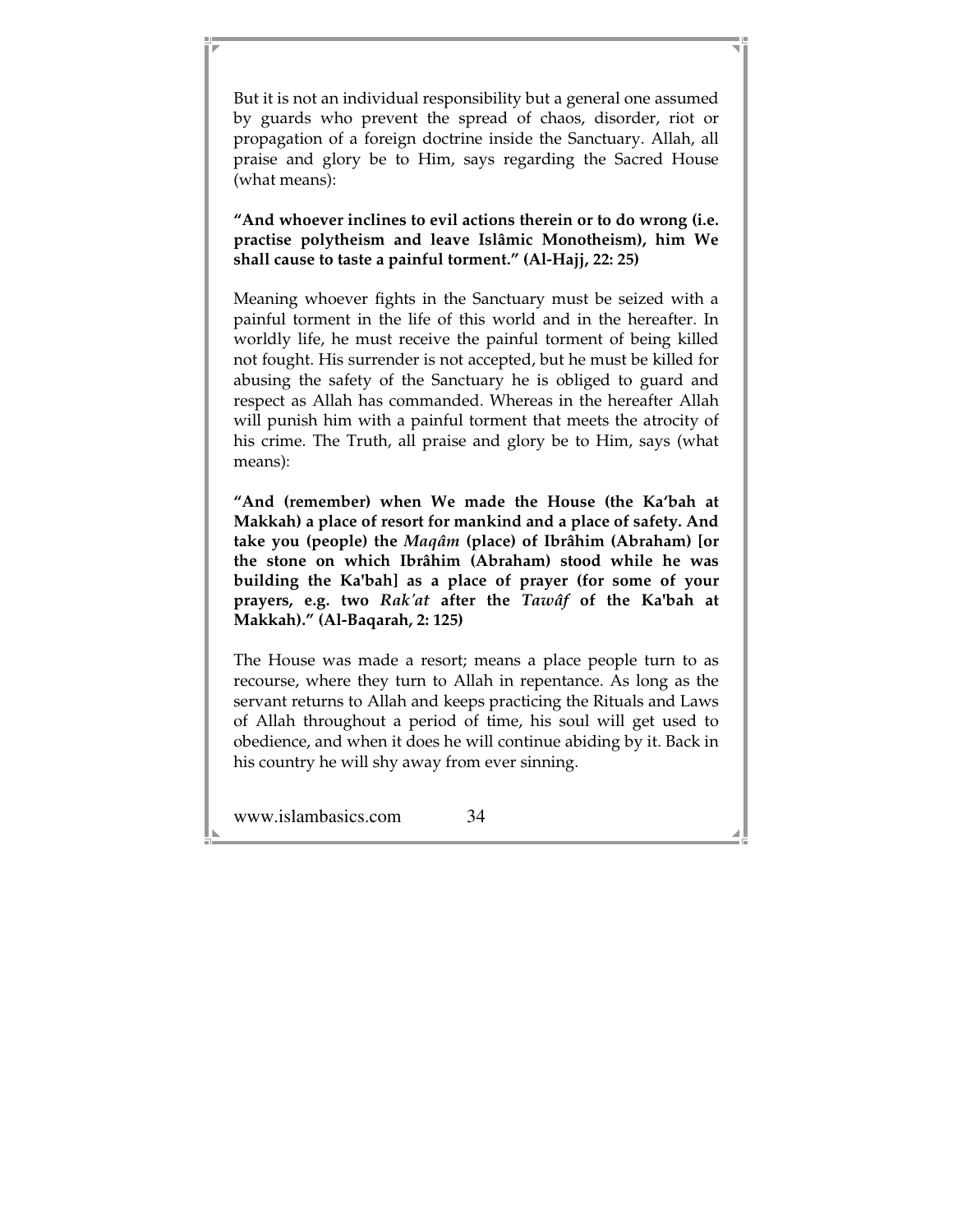Among the rituals Allah prescribed in Hajj and 'Umrah are matters connected with issues governing the entire universe. After *Tawâf*  **[The devotional act of circumambulating (i.e. walking around) the Ka'bah seven times while reciting prayers and supplications. Tawâf should begin and end at the Black Stone]** you perform Sa'y **[The devotional act of walking seven times between the knolls of As-Safâ and Al-Marwah, which are located some distance from the Ka'bah inside Al-Masjidul-Haram; starting at As-Safâ and ending at Al-Marwa]***.* Sa'y is done between *As-Safâ* and *Al-Marwah*, the two knolls between which you walk for seven *ashwaat* **[One complete circuit around the Kabah constitutes a shawt (pl. ashwaat), and seven ashwaat complete one Tawaf],** as in *Tawâf*.

Allah, Blessed and Exalted be He, wants us during the performance of this ritual to summon in our minds an issue of faith, namely that Allah has created this universe and made it work through causes. Whoever adopts the causes of living – whether a believer or a nonbeliever – and masters them, causes will give him. But at the same time The Almighty wants to invite our attention that The Originator of causes, glory be to Him, is above all causes. Allah gives (of His Bounties, Blessings, Favors, Honors, etc.) to whomever He wills without end. He, glory be to Him, guides you to the causes and means of obtaining provision; if you succeed in adopting them, they will give you and if you do not, they will not. But never believe that causes alone are the givers. You adopt the causes and if Allah wills they will give you, meanwhile your heart should wholly be with the Creator of the causes.

There is a difference between the Bounties Allah gives through causes and those directly bestowed. In Hajj Allah draws our attention to that.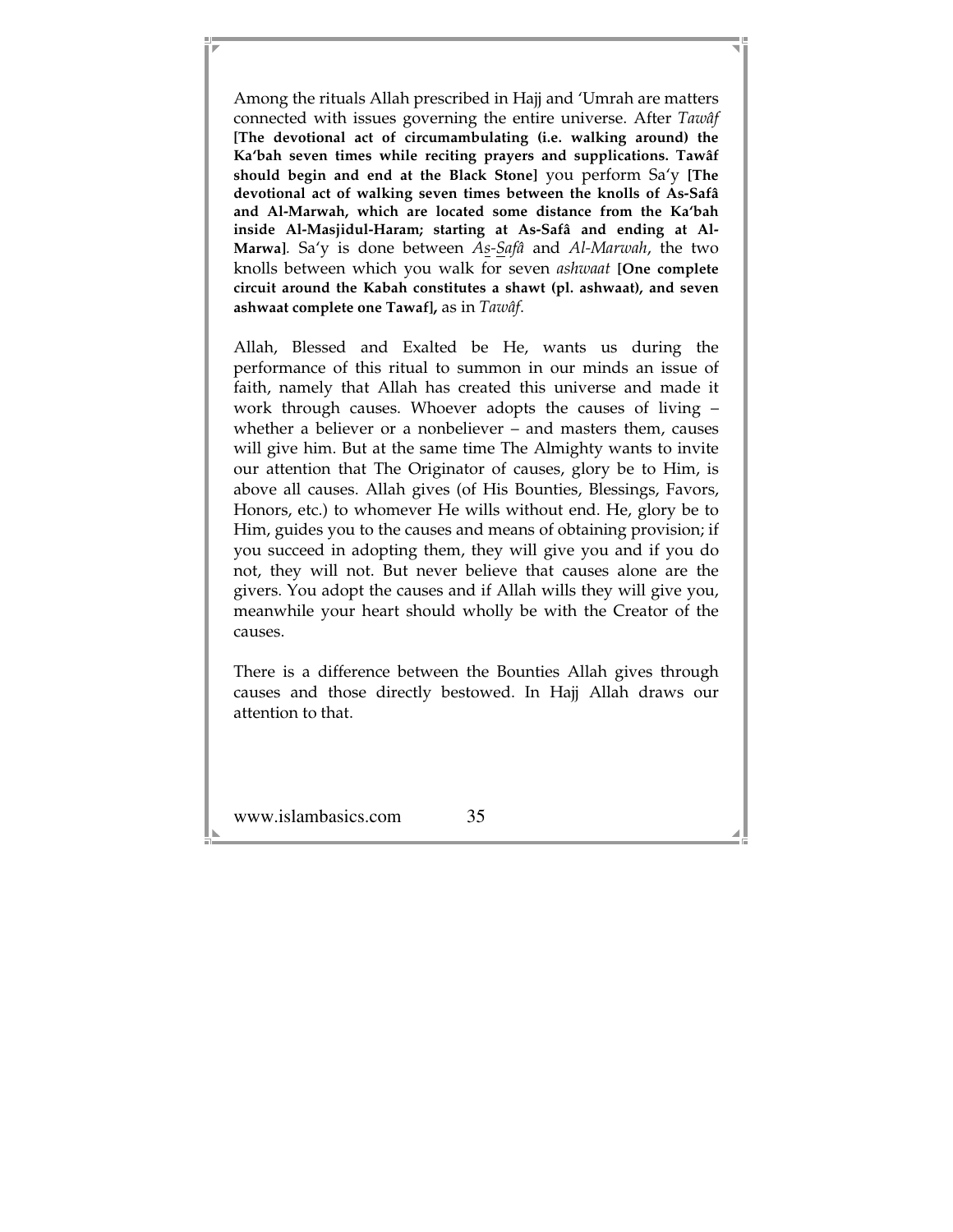He made us perform *Sa'y* between *As-Safâ* and *Al-Marwah* to remind us of the story of Hâjar (may Allah be pleased with her) and her son Ismâ'îl (Ishmael, peace be upon him), when Ibrâhîm (Abraham, peace be upon him) brought them to this place wherein there is neither plant, nor water, nor any means of survival.

In this place bare of survival means, Ibrâhîm (peace be upon him) left his wife and his infant son to direct our attention to a principle governing this universe. When Ibrâhîm hurried back Hâjar (may Allah be pleased with her) laid hold of the reins of his riding animal and said, *'To whom are you leaving us?'* but Ibrâhîm did not answer back. Then Hâjar said, *'Allah ordered you so?*' and he beckoned to her affirmatively, so she said, *'Then He will never leave us be lost.'* 

That is the first principle of faith: if Allah settled you in a place, He will never let you be lost, however powerless are all causes and means to offer you anything.

What did Hâjar do? She submitted to the Decree of Allah and contented herself with it. Then what happened? Her baby thirsted and she wanted to water him. She must adopt means and look for a spring, or a well, or a walking caravan that has water. She must exert utmost effort and ascends *Al-Marwah* knoll to get a better view of her surroundings, perhaps she might find a tree, or a bird, or some people. Hâjar hurried to *As-Safâ* knoll but she neither found water nor a trace of life, so she returned again to *Al-Marwah* knoll but she found nothing. Then she returned to *As-Safâ* then to *Al-Marwah* and she kept running between them until she repeated the act seven times, but she found nothing. Her runs between *As-Safâ* and *Al-Marwah* were the utmost effort she could exert and she could do no more, so she sat beside her infant after her own means ran out, but behold the little infant's leg struck the ground and water gushed forth!!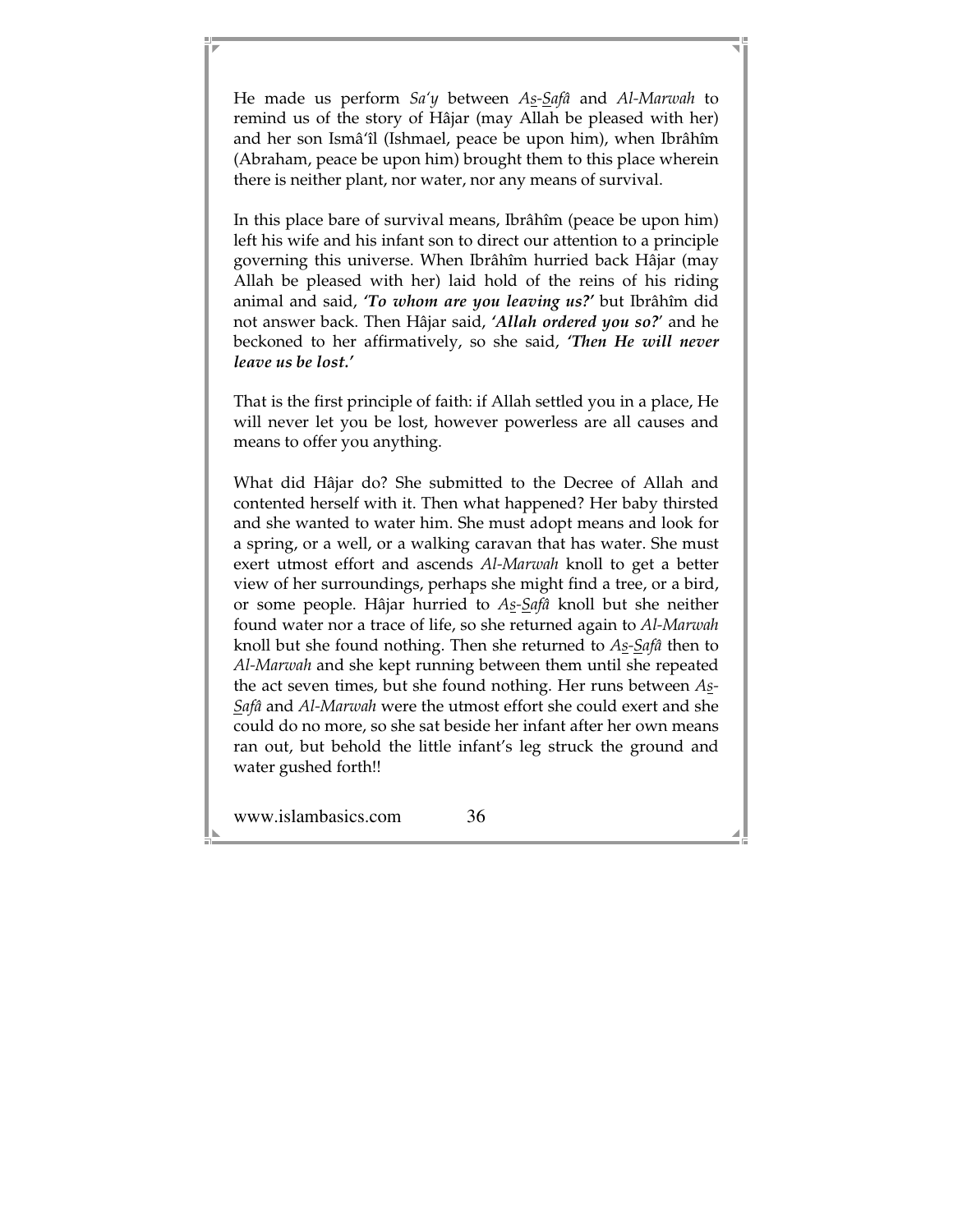Hâjar adopted the causes but they offered her nothing, whereas the weak infant struck the ground gently with his little foot and the water sprouted. If she had found a caravan passing by, or a nearby spring, the parable would not have been completed.

Allah wanted to have all the acts of that event be completed to call our attention to this universal issue, that is, if earthly means ended, do not despair, Allah, praise be to Him, will never abandon you. He is The Sayer and His Statement is the absolute truth (the Qur'anic verse that means):

**"Is not He (better than your gods) Who responds to the distressed one, when he calls Him, and Who removes the evil, and makes you inheritors of the earth, generations after generations." (An-Naml, 27: 62)** 

This serves to strengthen the believer and make him never lose hope, because he has a Mighty Support to shelter himself under, but the nonbeliever – Allah forbid – when he despairs, he commits suicide. When the believer despairs, he knows for sure that he has with him the Lord Who will never abandon him. Every pilgrim returns having this principle settled in his heart: the parable of Hâjar and her infant son Ismâ'îl, causes and The Originator of causes, so a believer receives all the hardships of life firmly, resolutely and hopefully.

Truly, Allah loves from amongst His servants the trusting, who would never let go the Hand of Allah stretched out to him with means and causes. Whenever they fail to give, The Lord of all means and causes surely will.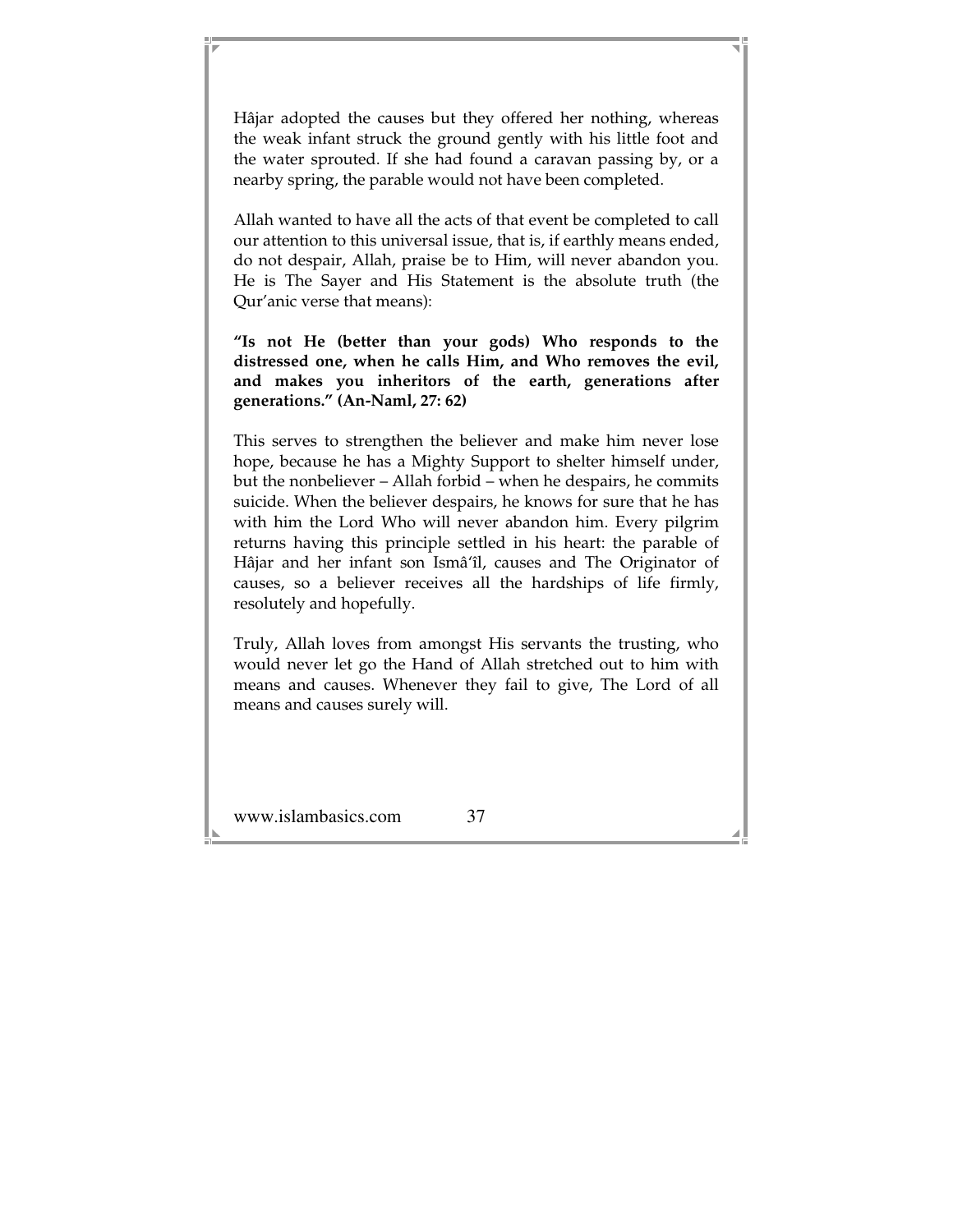## *Free choice and specific enjoined duties*

We have to pay attention that in Hajj man steps outside the scope of general free choice to that of specific enjoined duties, so he cannot overpass any of the places The Legislator has specified to him without being in a state of *Ihrâm* **[The sacred state of practicing great self-denial into which a Muslim must enter before performing Hajj or 'Umrah, during which certain actions are forbidden (like having conjugal relations, shaving, cutting one's nails, and several other actions) nor commit sin, nor dispute unjustly. In this sacred state the dress of Muslim pilgrims consists of two lengths of white cotton, one wrapped around the loins, the other thrown over the left shoulder.**  *Ihrâm* **clothes for women should fully cover the body except the face, hands and feet.]** The essence of *Ihrâm* is the abandonment of vain choices to an abidance by the faith commitments dictated by Allah.

For instance, there is the *Mîqat* **[The place where pilgrims declare their intentions to perform Hajj or 'Umrah and assume the state of Ihrâm]**, which is the place separating between the sacred precincts of Mecca and the land outside them. Outside the *Mîqat* you are not governed by special rules that restrict your movement, but inside it you are within the sacred precincts, which you cannot enter except in a state of *Ihrâm*.

In the Hajj man submits to new enjoined duties. A fact arousing wonder is that the locations of the *Mîqat* are not geometrically specified in a way that makes their dimensions equally separated from the Ka'bah. The distance of the *Mîqat* for the people of Hejaz, wherein is the Sacred House, is the longest among all *Mîqat*s. Whoever enters from Medina to perform Hajj must assume *Ihrâm*  from the location called *Abar 'Ali*. The distance from *Abar 'Ali* to Mecca is 450 km. On the other hand, the *Mîqat* of *Râbigh* is 204 km, *Al-Juhfa* 187 km, *Al-Irâq* 94 km and *Yalamlam* 54 km.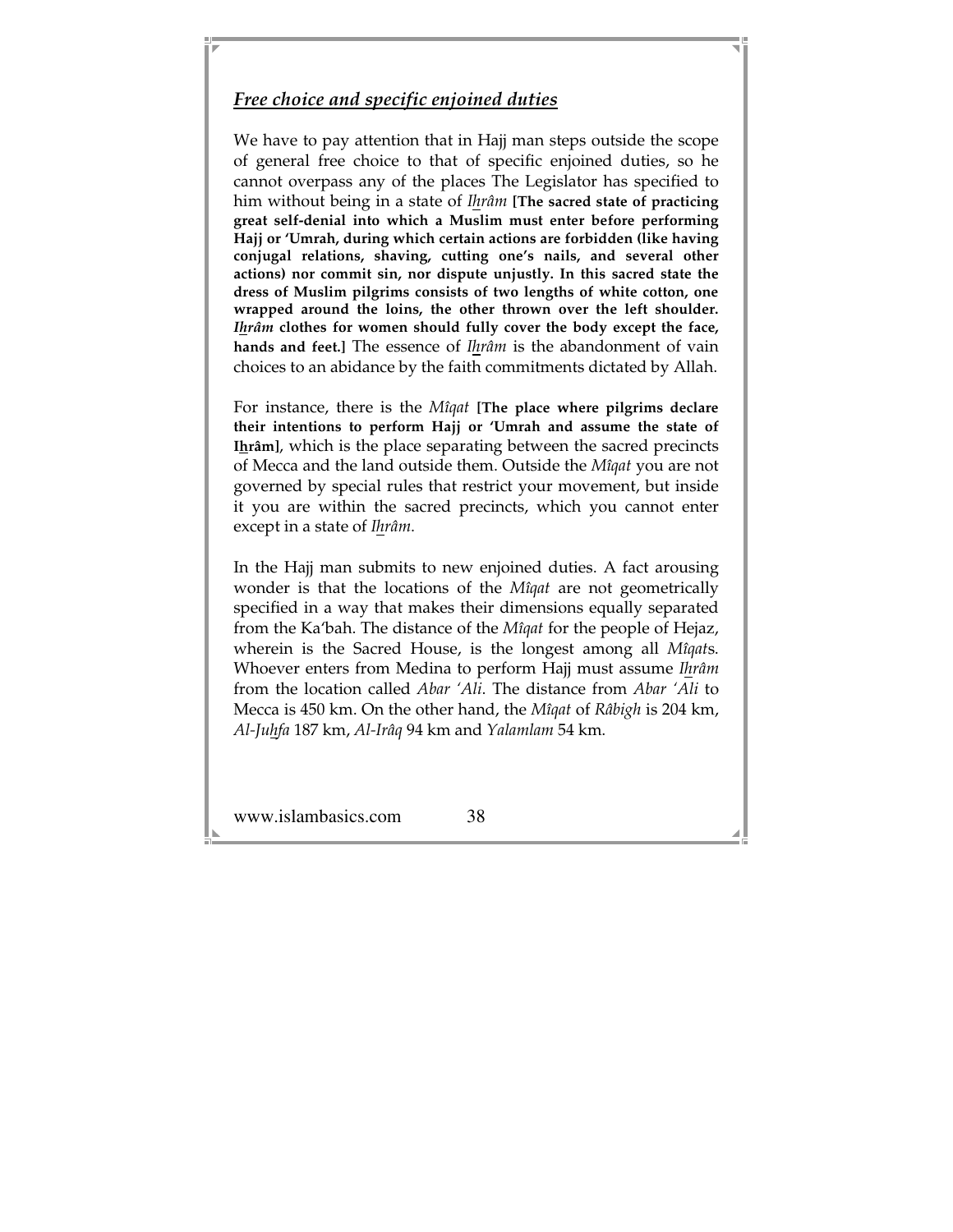Therefore, the specification of the *Mîqats* is not a geometrical process for you to learn that it is not a matter of calculations but a matter that wholly submits to the absolute dispensation of the Divine Will. It is hard for the mind to grasp the wisdom behind the enjoined duties. For instance, we perform *Wudu'* (Ablution) to offer *Salah* (Prayers). Some people believe that *Wudu'* is cleanliness or purity. To them we say it is not a matter of cleanliness or purity, because in case you do not find water you perform *Tayammum* **[To put or strike lightly the hands over clean earth and then pass the palm of each on the back of the other, blow off the dust and then pass them on the face. This is performed instead of Wudu' (ablution) in the absence of water or when one is unable to use water because of illness]** with clean dust. So, do not judge that *Wudu'* is cleanliness because Allah, all praise and glory be to Him, has a wisdom we are ignorant of.

If we step inside the *Mîqat* we move from the place of choice to that of abidance, where we no longer wear sewn clothes, perfumes, neither shave our beards nor heads, nor dispute. All these commands are addressed to those who have crossed the *Mîqat*. Whoever has crossed it, has committed himself.

Allah, all praise and glory be to Him, The Enjoiner, has prescribed a special conduct for the pilgrim. You are the one who engaged yourself in these enjoined duties, which constitutes a practice on self-restraint and the choice you made to win the Good Pleasure of Allah. In return, Allah bestows on you endless forgiveness and grace, especially if you approached the Hajj rituals out of faith; meaning that you do not first ask for knowledge of the wisdom behind every deed enjoined on you, but you perform the deed because it is simply enjoined by Allah. If performed, it would fill your heart with tranquility, relief and contentment. That is the difference between the duty imposed by humans on humans and the duty imposed by The Truth on His creatures.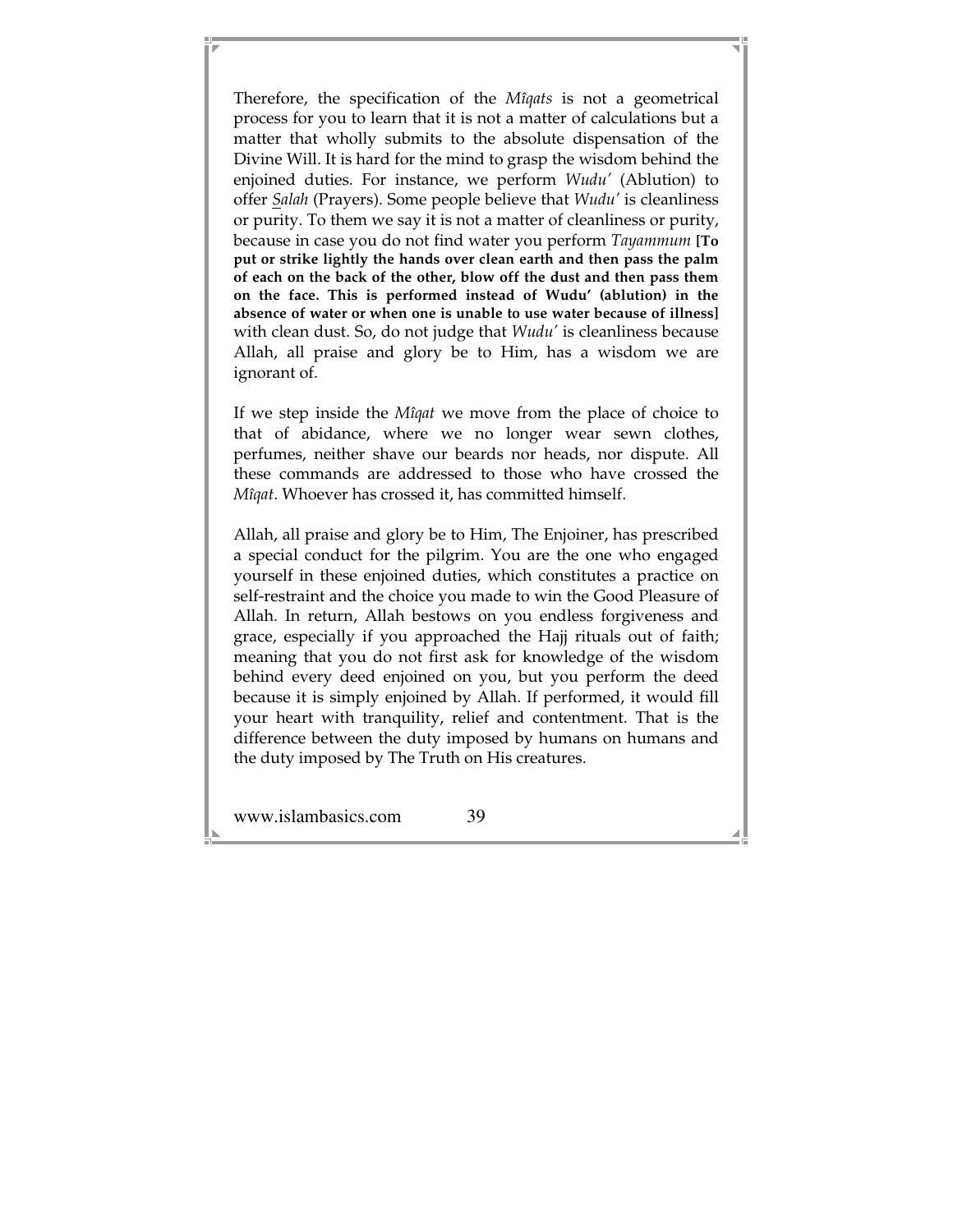If a compeer assigned to you a duty, you would wonder why should I do that thing? But with Allah, you receive the assigned duty with the obedience that tantamount to your trust in His Knowledge and your love to Him. You do not ask why should I do that? But rather you ask if Allah is the One Who judged so. For Allah wants nothing for us but goodness and decree nothing but good. Goodness, the more your reasoning power was incapable to grasp it, the greater and grander it is, because goodness in that case surpasses your power of comprehending it.

When Allah, be ever gloried His Majesty and Might, addresses His creatures, He addresses them not with enjoined duties. Allah does not say do that and do not do that, but says, 'O mankind believe,' and whosoever believes among them, He enjoins on him duties. Therefore, you find every enjoined duty in the Noble Qur'an preceded with His Statement (that means), *'O you who believe.'* For as long as you have engaged yourself in a faith commitment with Allah, you have believed that to Allah belongs the attributes of absolute perfection, enfolding endless ideals. If you received a command of faith that you do not understand but you honored it and performed it, it would inspire relief in your heart and serenity in your soul and you would find your willingness to obey The Almighty overwhelms your whole being. Addressing judgments to the believers and their performing them is an acknowledgement of your belief in The All-Wise God, Who orders you with nothing but brings you absolute prosperity.

Faculties in the soul that we know and others we do not respond to the Law of Allah. The Most Exalted legislates based on the realties He alone sees. Nothing whatsoever escapes His Knowledge, and you never have a whole picture.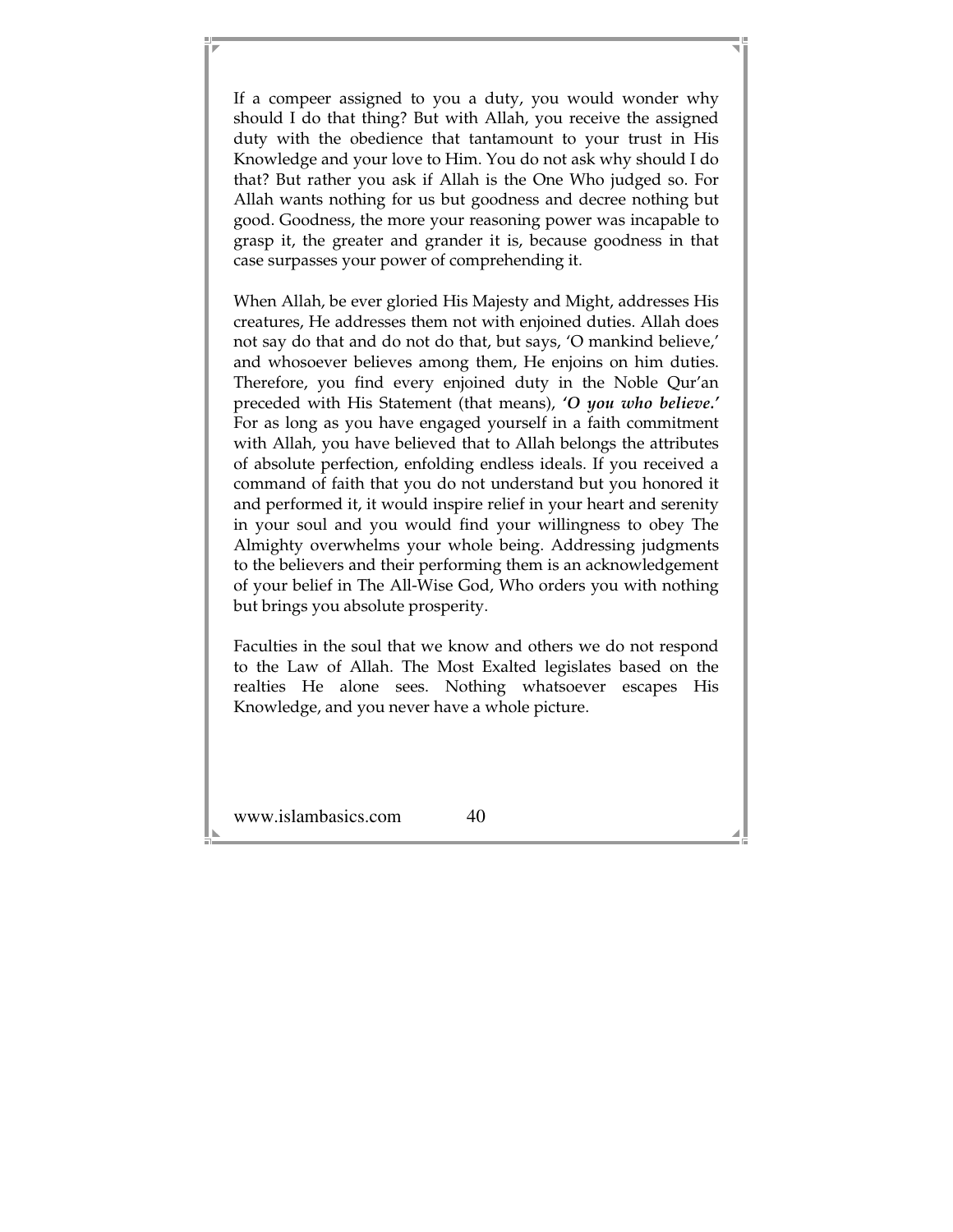A vivid example of compliance is Abu Bakr (may Allah be pleased with him), after the return of the Messenger of Allah (may Allah bless him and grant him peace) from the miracle of *Al-Isrâ'* (the Night Journey) **[The miraculous night journey during which the Prophet, may Allah bless him and grant him peace, was taken from Al-Masjid Al-Harâm (at Mecca) to the farthest masjid (in Jerusalem)]** and *Al-Mi'râj* (the Ascension to Heaven) **[The miraculous ascension of the Prophet, may Allah bless him and grant him peace, from Jerusalem to the Heavens to meet his Lord]**. On hearing about the journey of the Messenger of Allah (may Allah bless him and grant him peace) to *Baitul-Maqdas* (Jerusalem) and his ascension to the seventh heaven people disagreed and listeners wavered between a believer and a belier, but what did Abu Bakr (may Allah be pleased with him) say? Did he discuss the matter? Did he subject it to his reasoning power?

And discussed it as the nonbelievers who said to the Messenger of Allah (may Allah bless him and grant him peace), *'Claim you that you reached it in a night and we mount on camels back for a month to reach there.'*

They reckoned it materialistically, though they are unseen matters unsubjected to such sort of estimations.

Abu Bakr (may Allah be pleased with him) did not pursue that manner of judgment, he simply said, *'If he said so, he has told the truth.'* He priorly ranked truth for being told by the Messenger of Allah (may Allah bless him and grant him peace), and did not base it on the credibility of the story. Abu Bakr said, *'If I believe him in the news coming to him from heaven, will not I believe him that he moved from Mecca to Baitul-Maqdas (Jerusalem) and returned in a night?'*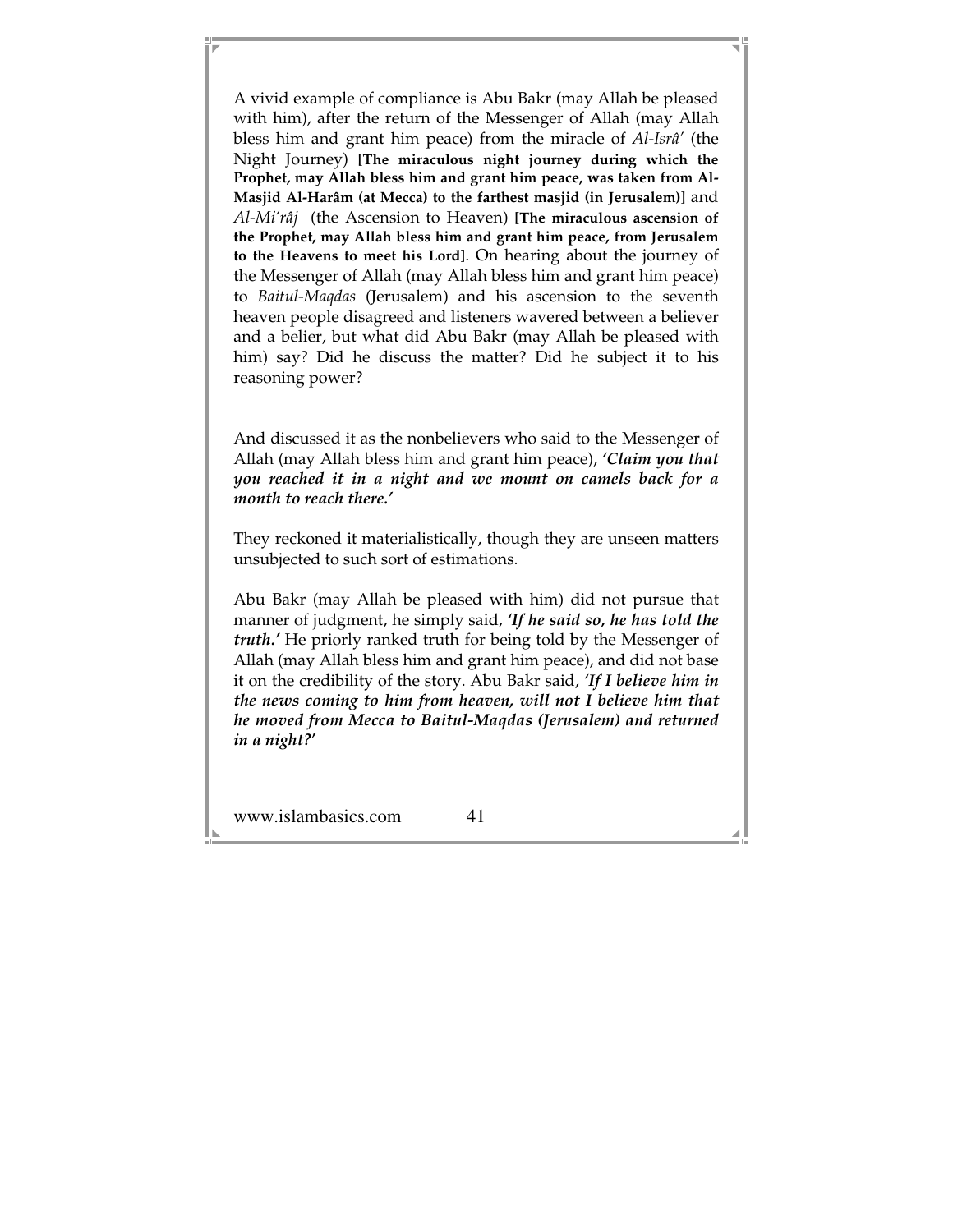Also Al-Fârûq **[The one who distinguishes truth from falsehood]** 'Umar bin Al-Khattâb (may Allah be pleased with him), on seeing people kissing the Black Stone, a matter that bewilders the minds, what did he say? He said, *'By Allah, I know that you are a stone that neither harms nor avails and had I not seen the Messenger of Allah (may Allah bless him and grant him peace) kissing you I would not have kissed you.'* This is absolute submission. He does not measure the judicial matters by rational standards but receive them by the Command of The Legislator, Allah, all praise and glory be to Him.

Among the rituals that cause the mind to pause meditatively for long is *'Arafât*. That is the topic we shall discuss in the next chapter.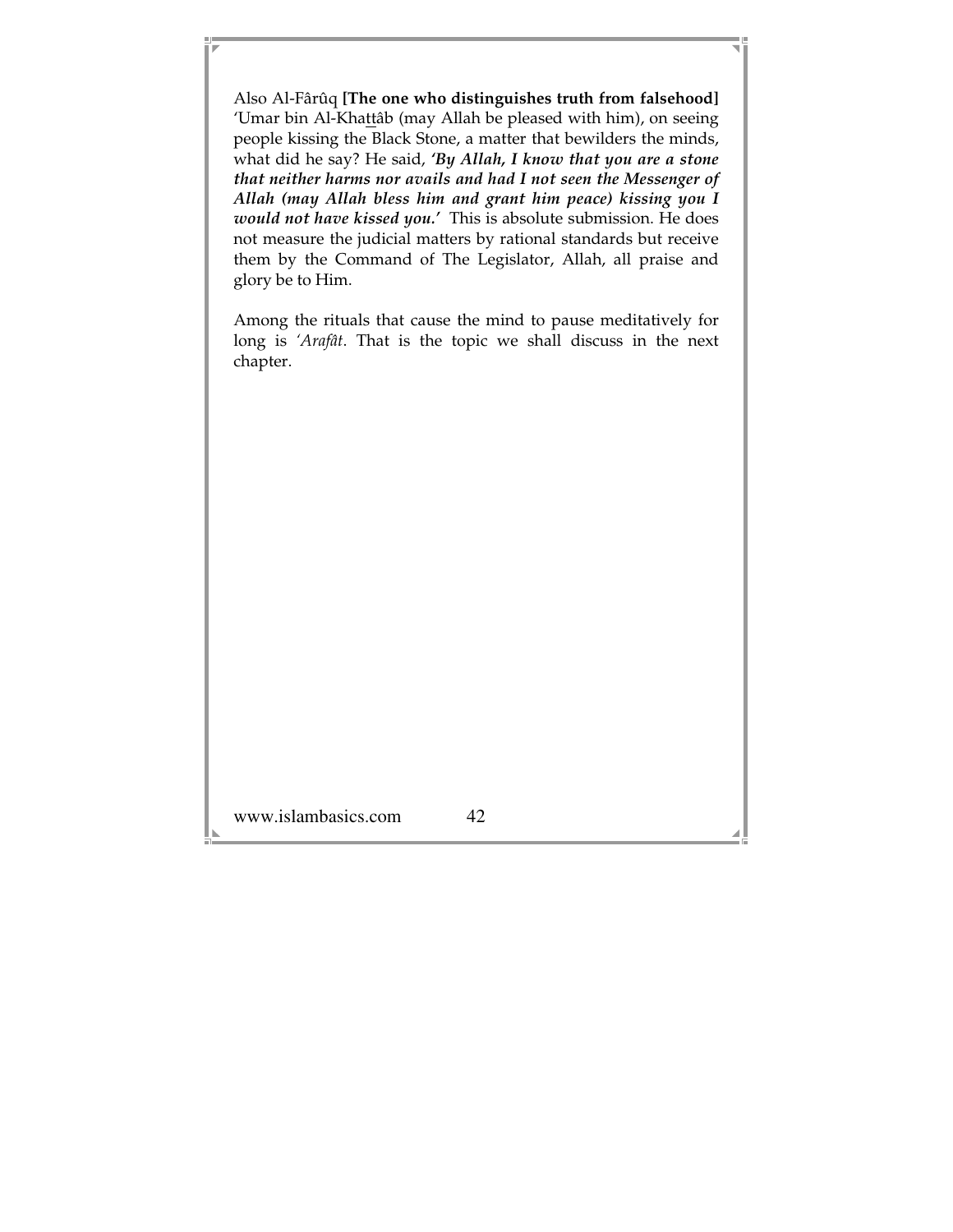# *Chapter Three To The 'Arafât Of Allah*

After entering Mecca in a state of *Ihrâm*, the pilgrims perform *Tawâf* and *Sa'y*, and on the eighth day of *Dhu'l–Hijjah* **[The 12th month of the year in the Muslim calendar]** they head for Minâ **[An area close to Mecca on the road to 'Arafah where pilgrims spend the**  *Tashreeq* **days. It is the place of throwing pebbles at Jamarat and ritual slaughter of the sacrifice]** where they spend the night. Then, on the ninth day of *Dhu'l–Hijjah* they proceed towards *'Arafah* **[The area that surrounds Mount** *Rahmah***, southeast of Mecca; Standing at 'Arafah on the 9th of Dhul-Hijjah and staying there from mid-day to sunset is the essence of the Hajj]** or directly proceed from Mecca towards *'Arafah*.

As well known amidst the rituals, *'Arafah* is not located inside the Sanctuary but outside it. Therefore, the mind paused meditatively before it for long. Whenever Allah reveals a secret to a faithful mind, He causes it to pause before another so that the Unseen remains non-submitting to the mechanism of legislation but to the absolute power of The Legislator.

Hajj involves many stages beginning first with the choice of having faith and pronouncing the Testimony of Faith (*As-Shahadah*) [*Lâ ilâh illâ Allah wanâ Muhammadan rasûl Allah* There is no God but Allah and Muhammad is the Messenger of Allah]. By choosing belief man enters into the sphere of being assigned duties shared by all the believers in Allah and His Messenger (may Allah bless him and grant him peace), which include performing the daily prayers (*Salah*), fasting during the month of Ramadan (*Saum*), paying the alms tax (*Zakâh*), and performing the major pilgrimage to Mecca by whoever can afford the expenses (for one's conveyance, provision and residence).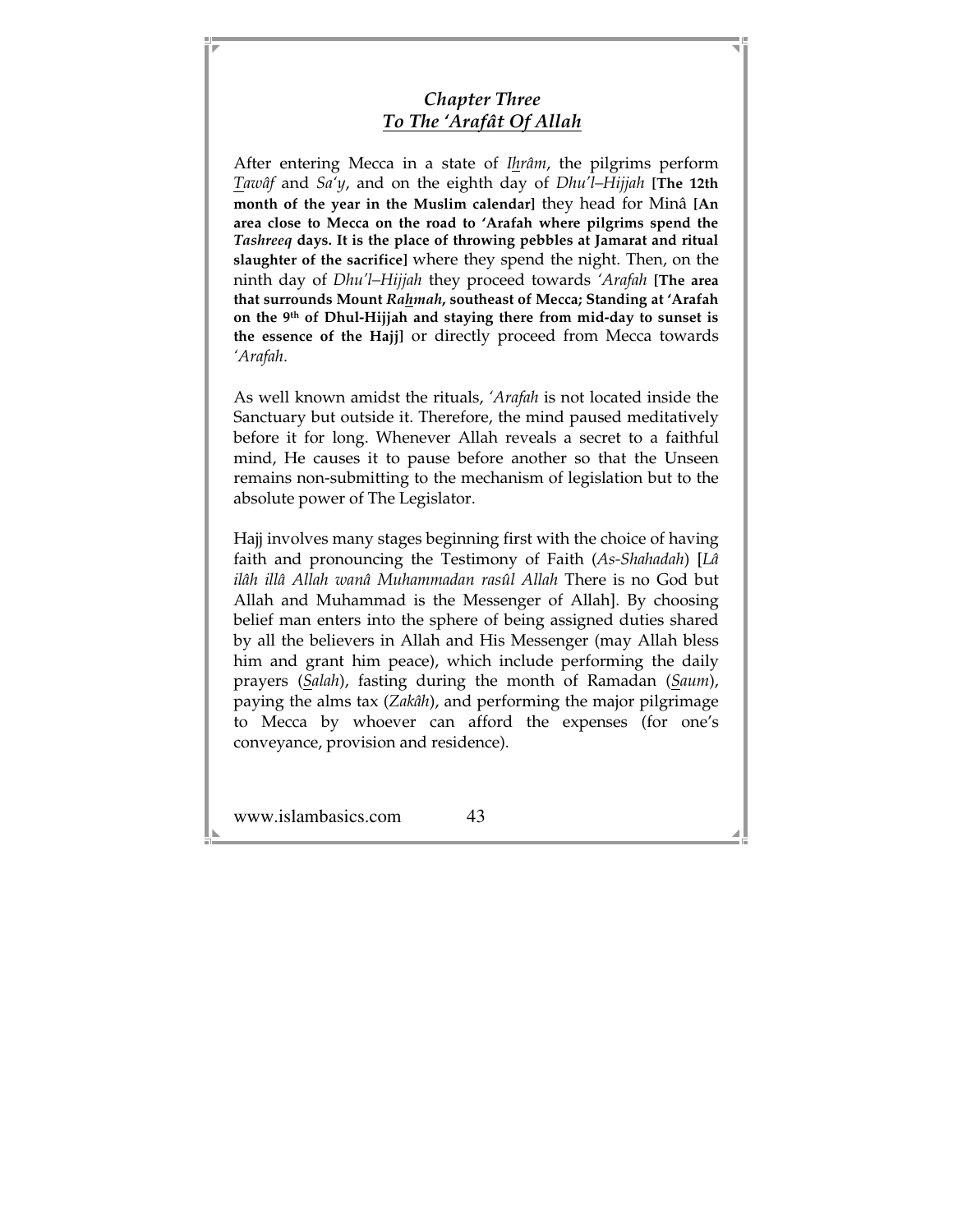We have aforesaid that the Hajj rituals moves us outside the sphere of general free choice to that of special assignments, so none should pass beyond the *Mîqat* **[The place where pilgrims declare their intentions to perform Hajj or 'Umrah and assume the state of Ihrâm]** at the bordering limits of the Sanctuary without being in a state of *Ihrâm*, nor enters the *Ka'bah* without performing the rites enjoined on him from *Tawâf* and *Sa'y* and when the time of Standing at *'Arafât* is due he must set out from Mecca towards Mount *'Arafât*.

By embracing Islam man commits himself to duties and when he wants to perform Hajj he commits himself to another enjoined duties peculiar to Hajj. If he wants to complete the Hajj – and Hajj is *'Arafah* – he should move out of the Meccan Sanctuary to an area lying outside its borders.

If we want to specify the sacred precincts of Hajj we will find them four places: *Al-Masjid-al-Harâm* (the Sacred Meccan Masjid), *Al-Baitul-Harâm* (the Sacred House, i.e., the Ka'bah), *Al-Baladul-Harâm* (the Sacred City), *Al-Mash'ar Al-Haram* (the Sacred Monument) **[The hill in Muzdalifah where pilgrims should supplicate Allah after they have spent the night at Muzdalifah, and after which they should go to Mecca to throw Jamarat Al-'Aqabah (the closest stone pillar to Mecca) on the morning of the tenth of Dhu'l–Hijjah]** – *Al-Muzdalifah* – the place between *'Arafât* and *Minâ* where pilgrims stop on their return from *'Arafât* to collect the pebbles with which they will stone the devil. There they offer the *Maghrib* (Sunset) and *'Ishâ'* (Evening) prayers together in the time of the latter ('Ishâ' Prayer), before proceeding towards *Minâ* for spending the night and preparing themselves for throwing the pebbles. Then they go to Mecca to perform *Ifadah Tawâf* **[Pilgrims' circumambulation of the Ka'bah upon their return from Muzdalifah]**.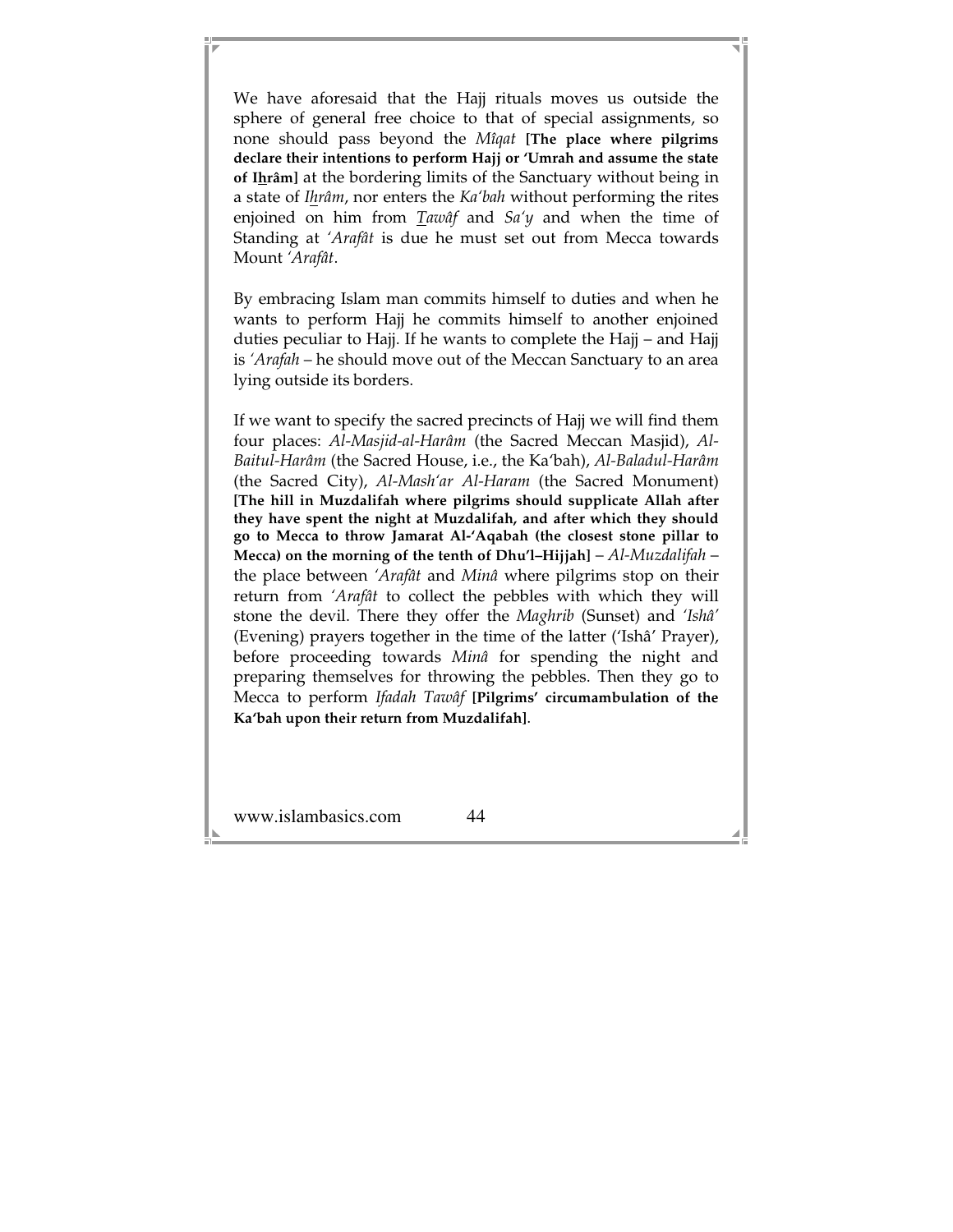# *Theophany in 'Arafah*

In *Arafât* many Bestowments of Allah on His servants are divinely manifested. They are endless, countless bestowments, for Divine Manifestation with forgiveness to all people happens in that place, why? To mind that when Allah manifests Himself with forgiveness in a place other than the Sanctuary, then such a Divine manifestation has its reasons. In *'Arafah* you have restricted your choice completely; you have no choice neither in time nor place. All those present in *'Arafah* on that day, standing in that vast domain are bound to be in that place at a set time. The sun must go down on them while in *'Arafât*.

Allah wants to invite our attention that the greater the restriction imposed on man the higher the reward. As aforesaid, all the acts of worship have been restricted timewise, as offering *Salah* (Prayers) and paying the *Zakâh* (obligatory charity), except the Standing at *'Arafât,* which has been restricted by both time and place.

Regarding the state to which the pilgrim should adhere while performing the Hajj rituals Allah, be He highly blessed and exalted, says (what means):

**"The Hajj (pilgrimage) is (in) the well-known (lunar year) months (i.e. the 10th month, the 11th month and the first ten days of the 12th month of the Islâmic calendar, i.e. two months and ten days). So whosoever intends to perform Hajj therein by assuming Ihrâm), then he should not have sexual relations (with his wife), nor commit sin, nor dispute unjustly during the Hajj." (Al-Baqarah, 2: 197)**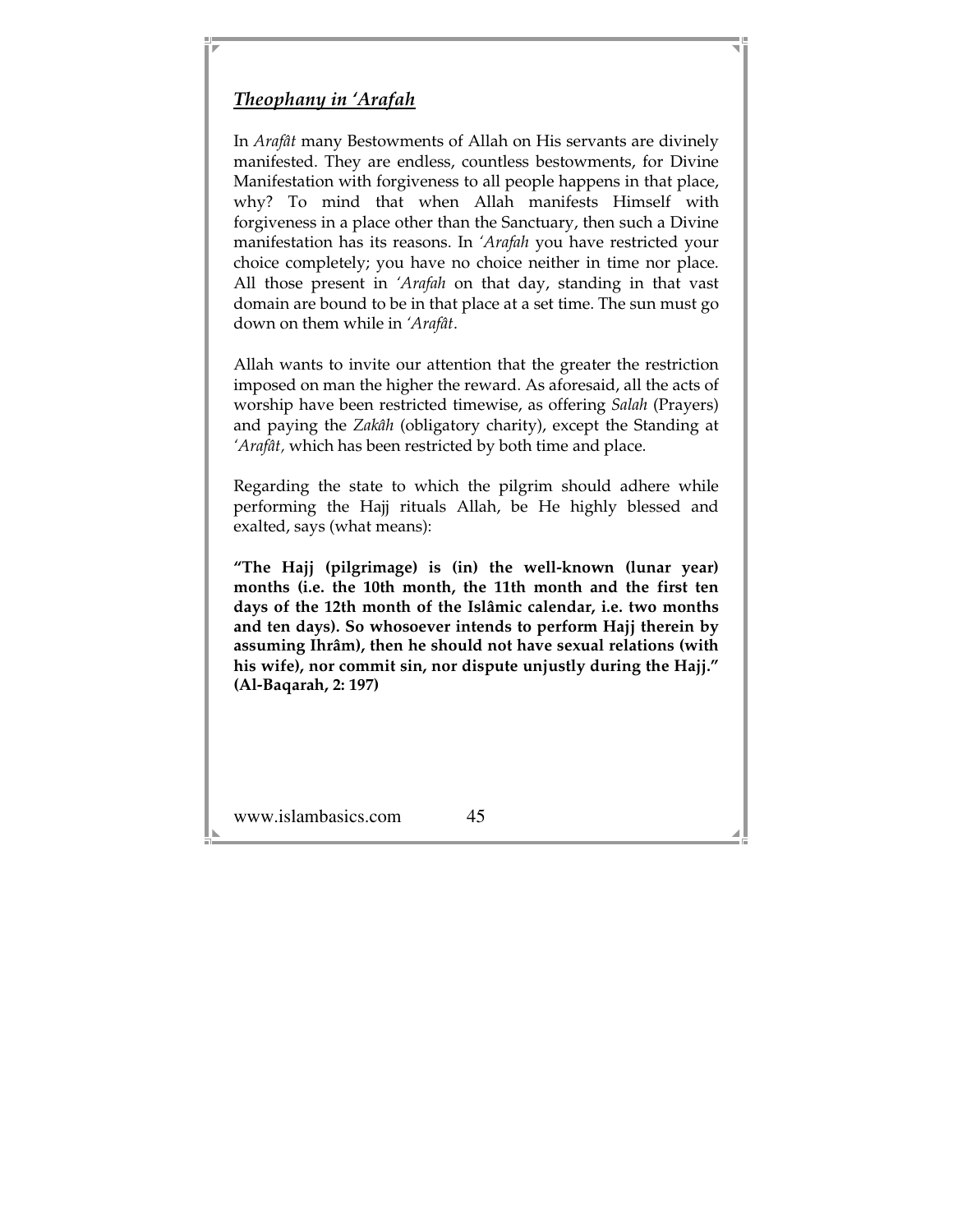Allah has bound the Hajj rites timewise; you cannot perform Hajj on any day of the year, and has also bound it by place in Mecca, *'Arafât* and *Minâ*; because if you miss going to any of the three your Hajj will not be complete. But Hajj includes other rituals in which compensation is accepted, which we shall discuss in the next chapters.

Allah, praise and glory be to Him, wants to train you on how you may restrain yourself and bind it by His Commands, to be worthy of the blessings He showers upon you on that honorable day. He bestows on you endless forgiveness and good pleasure, endless to the extent that it is stated in the tradition that Iblis (the devil) is seen in no other time or place more exasperated than in that Standing, why? Because the satisfaction and happiness of Iblis is in having man a sinner. Iblis disobeyed his Lord by refusing to prostrate himself before Âdam (peace be upon him); therefore he wants all mankind sinners. When Iblis senses that the inner self of man is talking him into committing a misdeed, he hastens to tempt him and endear it to him until he falls into sin, which fills Iblis with great joy because people have disobeyed as he did. But the Power and Might of Allah, praise and glory be to Him, willed to make the Day of *'Arafah* a day on which all the handiworks of Iblis are vainly wasted, and Allah showers His Mercy, Good Pleasure, Forgiveness and full Pardon on all the people of *'Arafah*, a reward offered for binding the movement of their lives on that day according to the Will of Allah, praise and glory be to Him.

# *The Day of forgiving sins*

About this day, the Messenger of Allah (may Allah bless him and grant him peace) said, "*Verily, Allah has manifested Himself to the people of the Standing (meaning 'Arafah) and He forgave the people of 'Arafah and He forgave the people of Al-Mash'ar Al-Haram (the Sacred Monument) and Allah bore on behalf of all the*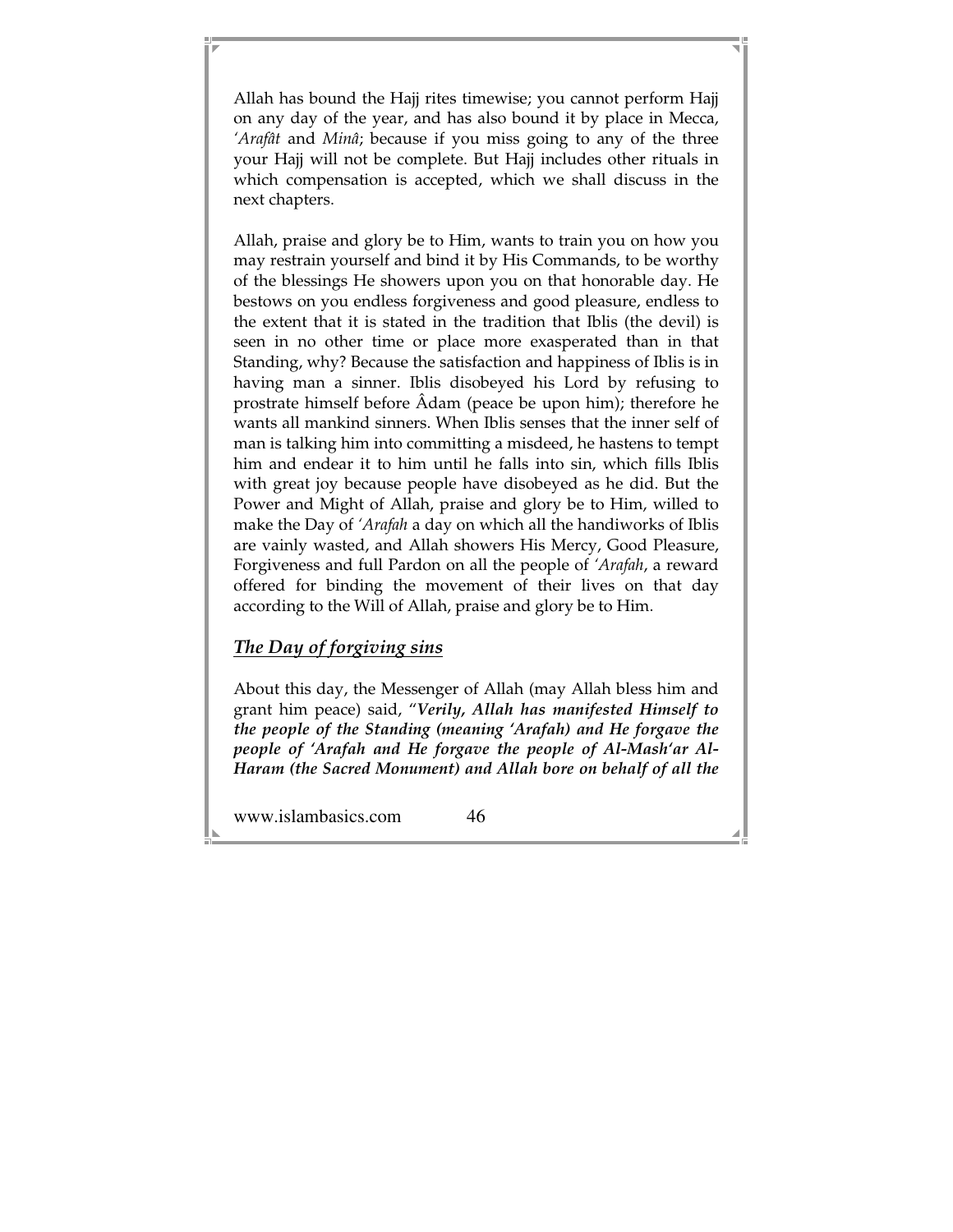*consequences of what they committed against the servants."* Therefore, it is said that *Al-Hajj Al-Mabrûr* **[Hajj performed in accordance with the Prophet's tradition and is accepted by Allah]** erases whatever precedes it, causing the forgiveness of all the sins that were committed before the Hajj, so man returns as his mother gave birth to him (sinless).

But religious scholars differ in opinion regarding the following question: Whether Hajj causes the forgiveness of all the sins, those having to do with Allah and with people, or does it only cause the forgiveness of the sins transgressed against Allah, meaning those between you and your Lord? As for the remission of the sins between you and the servants, it stipulates to hand back their rights and to beg the forgiveness of those whom you have wronged.

There is another opinion that says, 'When Allah manifests Himself with His endless Mercy on the Day of *'Arafah* to the people of *'Arafât*, He forgives all the sins; whatever is between you and Allah, He forgives and whatever is between you and the servants, He bears on your behalf. Therefore, the Messenger of Allah (may Allah bless him and grant him peace) used to invoke Allah saying, *"O Allah! Forgive my sins; those sinned against you forgive them for me, and those sinned against others than You, bear them on my behalf."* 

The Messenger of Allah (may Allah bless him and grant him peace) informs us that Allah forgave the people of *'Arafah* and He forgave the people of *Al-Mash'ar Al-Haram* (the Sacred Monument) and He, glory be to Him, bore the burdens committed in violation of the servants' right.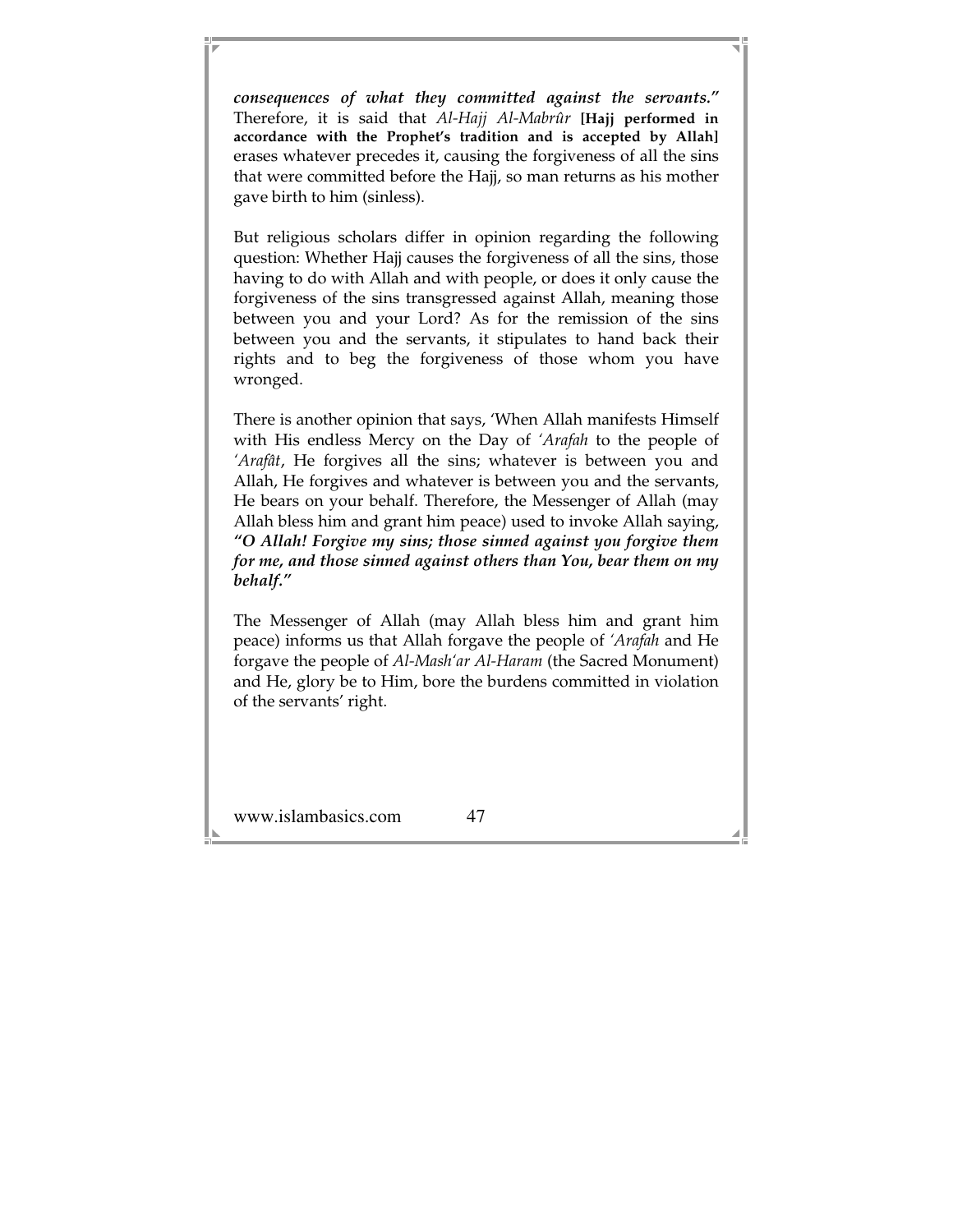We have to clarify that *'Arafât* has two pronunciations: in the first we say *'Arafât*, as stated in the Noble Qur'an and in the second we say *'Arafah*, as stated in the hadith of the Messenger of Allah (may Allah bless him and grant him peace) saying, *"Hajj is 'Arafah."* 

*'Arafât* became a proper noun indicating a spacious place wherein pilgrims gather on the ninth of *Dhu'l–Hijjah*. *'Arafât* is not a mount; if you heard what people usually call (Mount *'Arafât*), learn that what is meant is the mount ascribed to *'Arafât* area but the mount itself is not *'Arafât*.

Many people think that the completion of Hajj is in ascending the mount called *Rahmah*, on which the Messenger of Allah (may Allah bless him and grant him peace) stood in the Farewell Hajj and if the pilgrim did not ascend it, as though he did not perform Hajj!! We say that this is untrue, *'Arafah* is the spacious valley that the mount overlooks. The name of the mount is derived from its proximity to this valley; the mount is ascribed to *'Arafât* area not the opposite.

Many opinions were stated regarding the significance of the word *'Arafah*. There is a difference between an attributive name that becomes a name afterwards and a proper noun. If the name is a proper noun from the beginning, it does not necessitate standing for a meaning. A man's name could be 'Happy' when he is most miserable; this is a proper name unrelated to a certain denotation.

In fact, some people like to choose names inspiring good omen, as some used to name their sons *'Sa'd'* (i.e., Good Fortune) hoping that he becomes fortunate. The Arab used to choose names of good omen; they used to name *'Sakhr'* (i.e., Rock) so that the person may grow to be rocklike in the face of his enemies or name him *'Kalb'*  (i.e., Hound) so that none would dare defy him.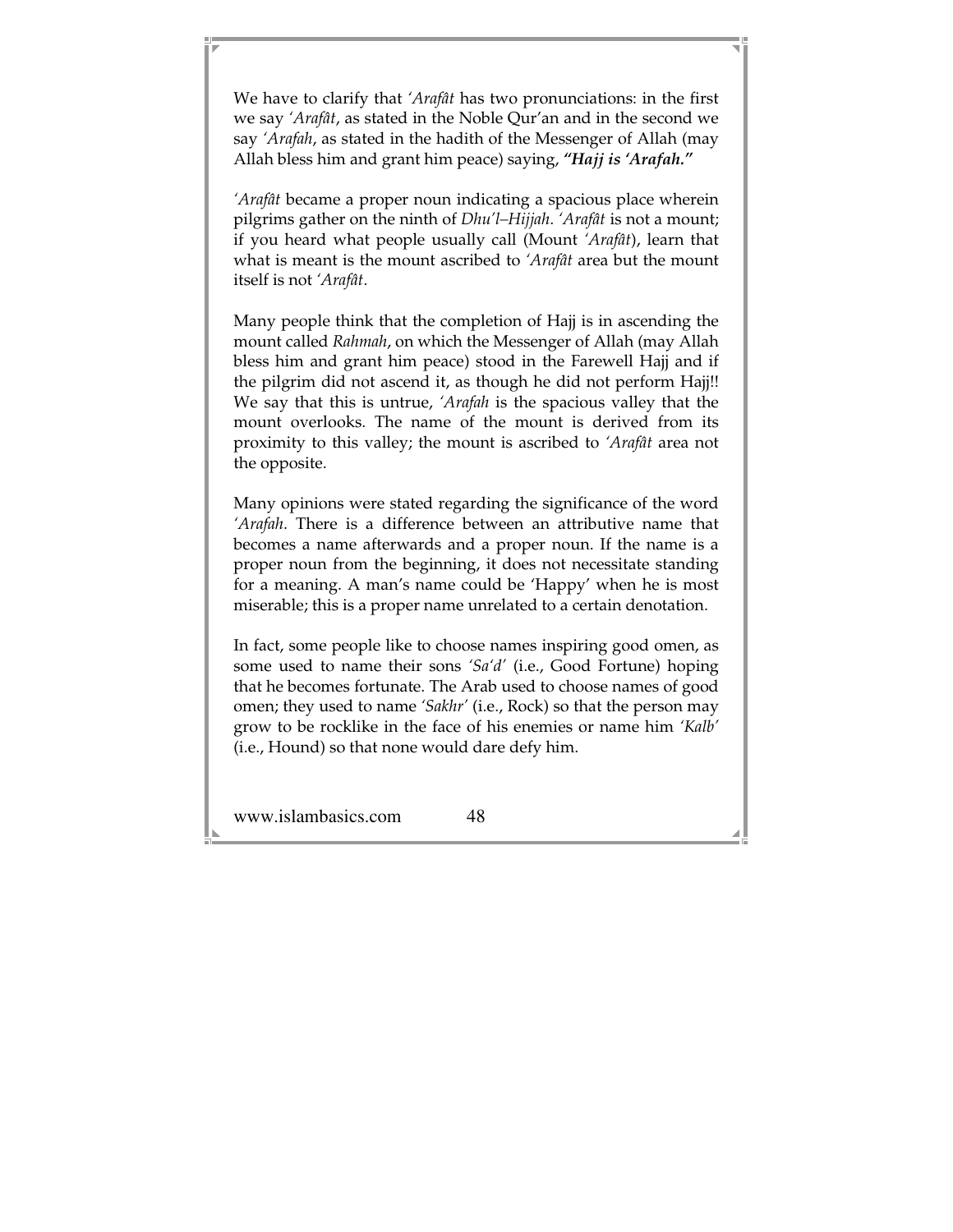It was said to the Arab that they well choose the names of their slaves by calling them, *'Sa'îd'* (i.e., Happy), *'Sa'd'* (i.e., Good Fortune) and *'Fadl'* (i.e., Grace) but choose improper names for their sons calling them *'Sakhr'* (i.e., Rock) and *'Kalb'* (i.e., Dog), and they answered, 'Yes, because we name our sons for our enemies and name our slaves for ourselves!'

## *Reason of naming*

*'Arafah* now became a proper noun but the reason of being named thus has more than a story. It was narrated that when Âdam and Hawwâ' (Adam and Eve, may Allah be pleased with them) descended from Paradise in obedience to the Command of Allah, Âdam (may Allah be pleased with him) descended in a place and Hawwâ' (may Allah be pleased with her) in another.

Each of them descended in a separate place and both kept looking for the other until they met at that place, therefore it was named *'Arafah* (Forgathering).

Discussing Âdam and Hawwâ' and their forgathering in *'Arafah*  demands an explanation. Just try to imagine the state of Âdam descending in a wide strange world all by himself, looking around him and finding no human. If he were to see a human, he would surely meet him with strong longing. For that purpose Allah set apart Âdam and Hawwâ' so that each of them would look for the other longingly and when they meet each would hold on to the other, never to let go. Another narration tells that the angels said to Âdam after he came down to earth at that place, 'Confess your sins and turn in repentance to your Lord.' So he said as the Noble Qur'an relates to us (what means):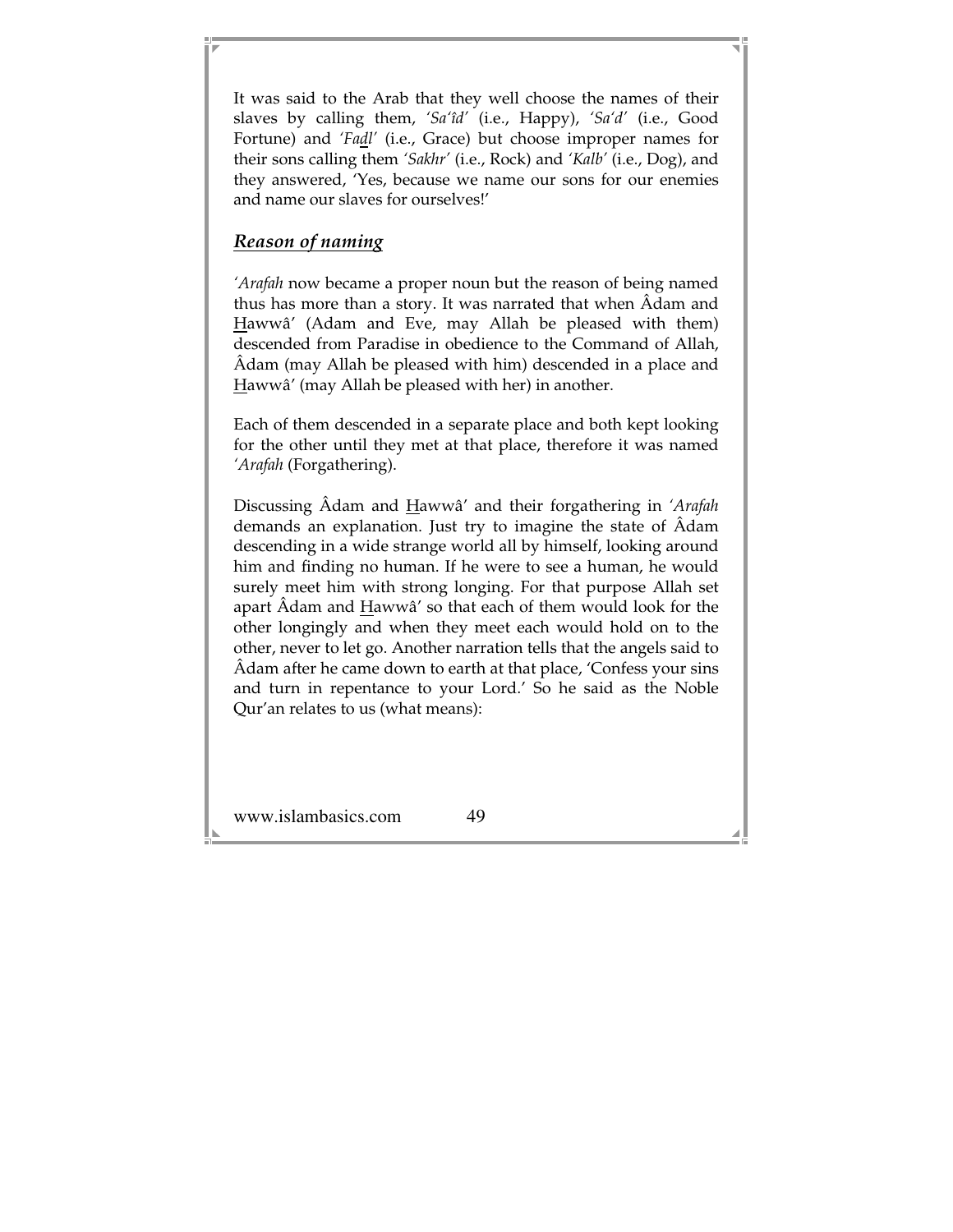**"They said: 'Our Lord! We have wronged ourselves. If You forgive us not, and bestow not upon us Your Mercy, we shall certainly be of the losers.'" (Al-A'râf, 7: 23)** 

Bearing on that, the meaning would be (admitting) his sins and (knowing) how to repent. Now we shall move back to the Khalîl (the close servant) of Allah, Ibrâhîm (Abraham, peace be upon him), and how did Allah inform him about the place of *'Arafah*.

Ibrâhîm (peace be upon him) saw in the vision he had that he was slaughtering his son Ismâ'îl (Ishmael, peace be upon him), a hard deed on the soul being his only son whom he should slaughter with his very hands. Ibrâhîm sat at that place thinking over and mediating, therefore the day of *'Arafah* was known as the Day of *Tarwaiyah* (Deliberation). On becoming certain that the vision is true and knowing that he must slaughter his son, the place wherein he learned the truth of the vision was named *'Arafah* (Seeing the truth).

Another says that Jibrîl (Angel Gabriel) used to teach Ibrâhîm (peace be upon him) the Hajj rituals at that place and used to ask him, 'Do you now know?' And Ibrâhîm answered, 'Yes, I do.' And perhaps it means that man knows his Lord in that place and comes to it confessing his sins and begging for the Forgiveness of Allah in humility and submission.

However, the different meanings and circumstances that led to assigning the name of *'Arafah* or *At-Tarwaiyah* to that day are not in opposition. Indeed, on that blessed Day Allah boasts of His servants saying:

*"See My servants, they have forsaken all what they possess and came to Me disheveled and dust covered begging for My Forgiveness and Mercy. I call you to bear witness that I have forgiven them."*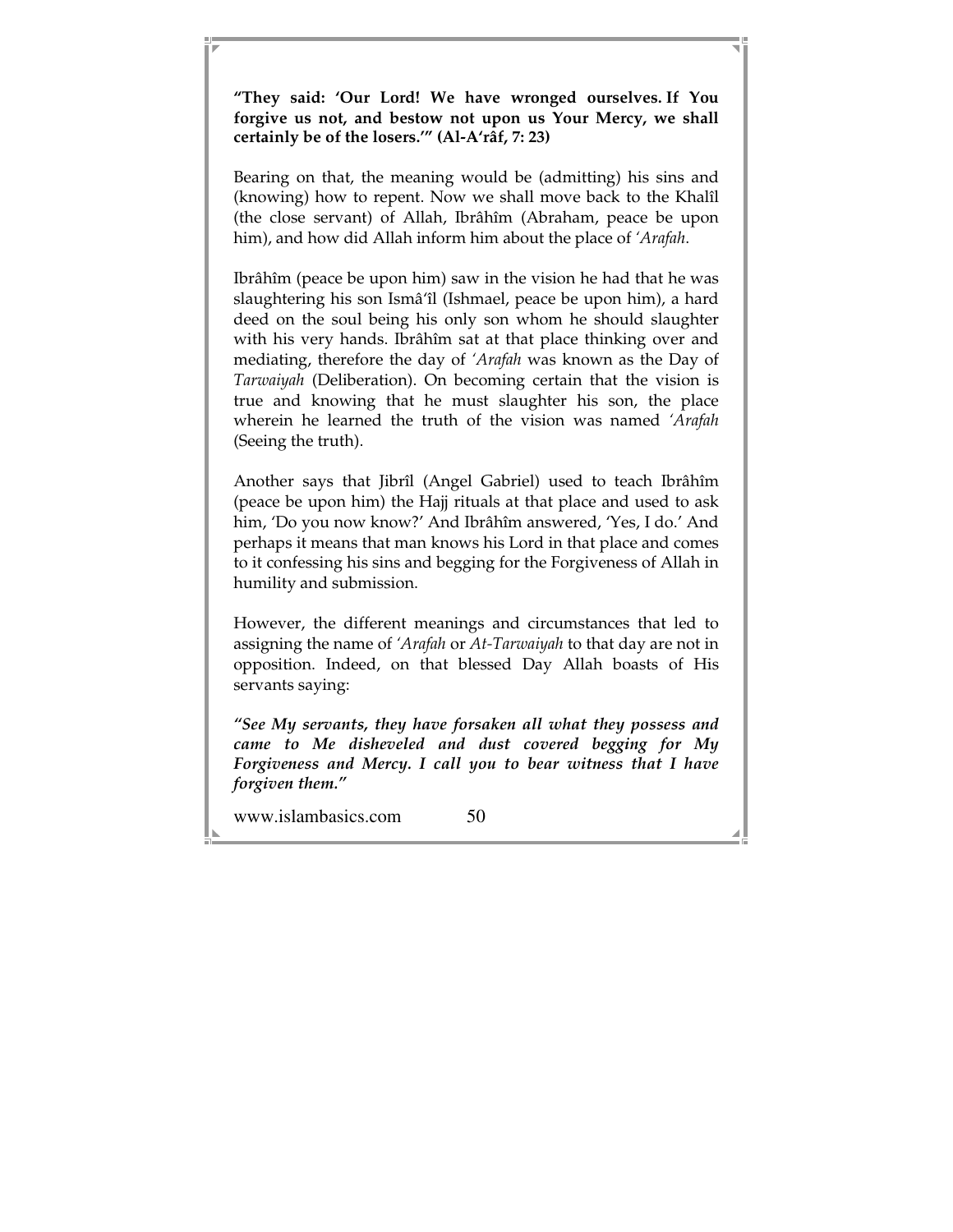In *'Arafât* we notice absolute equality and full presence of all the hajjis to the Sacred House of Allah without the absence of anyone. All present at one time that ends with the setting of the sun of *'Arafah* Day, which is the only place on earth wherein people gather that way at such perfect timing.

We go to Mecca on different journeys arriving at different times, each according to the time of his trip. One group may arrive before the Hajj by two weeks, whereas another by one day only and in back home journeys we return separately, each according to the time of his trip. Even when lodging in Mecca the means of people vary; some may lodge in a luxurious apartment, others in a room or part of a room, others lodge in a hotel, others lie down on the floor to the end of what people's capabilities may afford them.

But in *'Arafât* the situation completely differs; the place holds all races, all nationalities, all languages, all ranks and all fates. Equality is the distinctive feature amongst them all, all are disheveled and dust covered. No difference between the rich and the poor, the masters and the humble folk; all have an untidy disordered appearance, weary and fatigued. All are equal with regard to humility and submission; none is superior or higher in rank.

You will never find a bragger in *'Arafah*, boasting of his worldly status, but all are showing submission and humility to Allah, be He highly blessed and exalted. Each is rivaling to declare his submissiveness and fear of Him. As if goodness only prevails among people when they become even in submission and servility shown to Allah, and none of them daresay that he is better than another.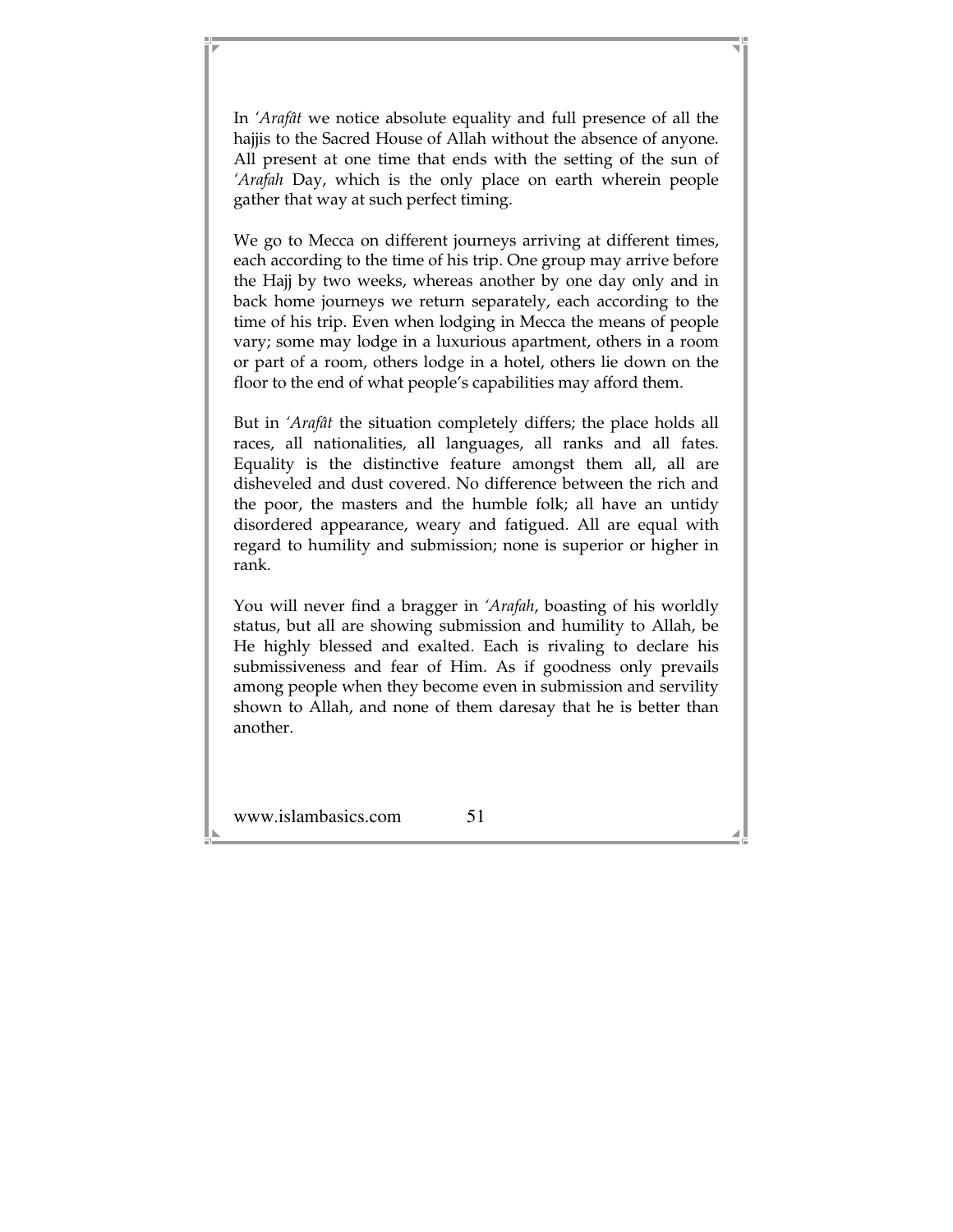That day, on which we shake off pride and unjustness, Allah, praise and glory be to Him, manifests Himself to us with forgiveness, because obduracy is what set a barrier between us and Allah. That is to say, living in one community where each of us regards himself better than the other, sees his merits and fails to see his demerits! On that great day we learn that what distinguishes us is not self-given but from our Creator. Thereon, servility is forged within us and only then The Truth, praise and glory be to Him, says:

### *"They are a congregation who deserve My Forgiveness and Mercy."*

Obduracy, vanity and attempts of claiming superiority and assuming airs of haughtiness are the withholders of the Mercy of Allah, and nothing is more indicative of it than what happened when the Messenger of Allah (may Allah bless him and grant him peace) went out to tell his companions about the *Lailatul-Qadr* **[The night of Al-Qadr is either indicative of the honor and station of that night, thus meaning 'An honorable night', or the word 'Al-Qadr' may also refer to the ordainment and disposal of affairs. So it would mean 'the night in which all that will occur in the following year will be decreed,' following the Qur'anic Statement of Allah saying (what means), 'Therein (on that night) is decreed every matter of ordainment.' (Ad-Dukhân, 44: 4)** *Lailatul-Qadr* **is concealed in one of the odd nights in the last ten days of Ramadan; the Noble Qur'an was sent down in the Night of** *Al-Qadr* **and the Qur 'an itself describes as 'Better than a thousand months']**. On finding two quarrelling persons he forgot it, thereby the Companions were deprived of knowing its exact day. Following upon, disputation, dissension and quarrelling prohibit the bestowment of boons on the community. An assembly that wishes to receive the Bestowments of Allah must enjoy absolute serenity together, having all their faculties congruous and each is in the right state to be instructed by his Lord.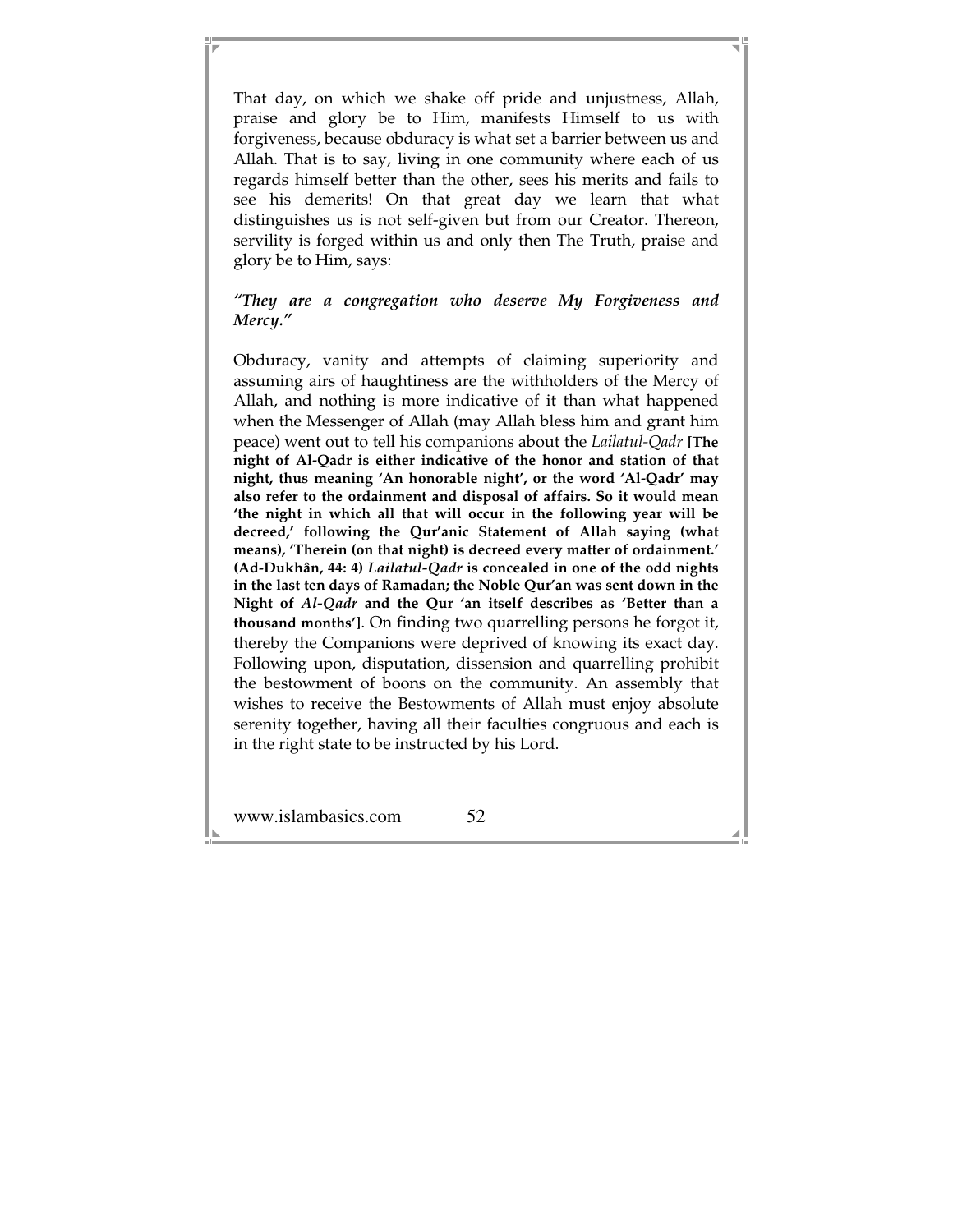On the Day of *'Arafah* people supplicate much; each on that great Day, be it hot or rainy, stands earnestly supplicating. All are standing, all are submissive and all are humble before the Lord of the Worlds.

In that Standing, mercy is sent down and Allah manifests Himself with forgiveness to the people of *'Arafah*, and by the grace of Allah they become sinless because Hajj erases whatever precedes it, as aforesaid. Since you have been successfully guided to that endless goodness and since Allah has manifested Himself to you with forgiveness, after *'Arafât* you should never revert to what incurs the Wrath of Allah, The Most Exalted. You do not guarantee that The Almighty will keep you in this world and destine another Hajj for you in the coming years. Since you do not guarantee that, you must strive for your hereafter and hold fast to the righteous path for the sake of meeting Allah at any time with your sins forgiven.

Seize the opportunity of Hajj for it purges you of sins and never listen to the whispers of the devil, and enough of the Mercy of Allah that you conquered him. If he sneaked in your soul at a time of weakness and you fell into sin, Allah has forgiven you by virtue of a day in which you showed your sorrow, submissiveness and awe, that is the Day of *'Arafah*.

But keep in mind that the devil will never leave you alone, because the stronger you grow in faith the more effort the devil exerts to tempt you into sin. Either it is Satan who disturbs the peace of the human conscience in its beliefs, for being the summit of faith; a task needing Satan who devotes himself to the purpose of tempting people to disbelieve, Allah forbid.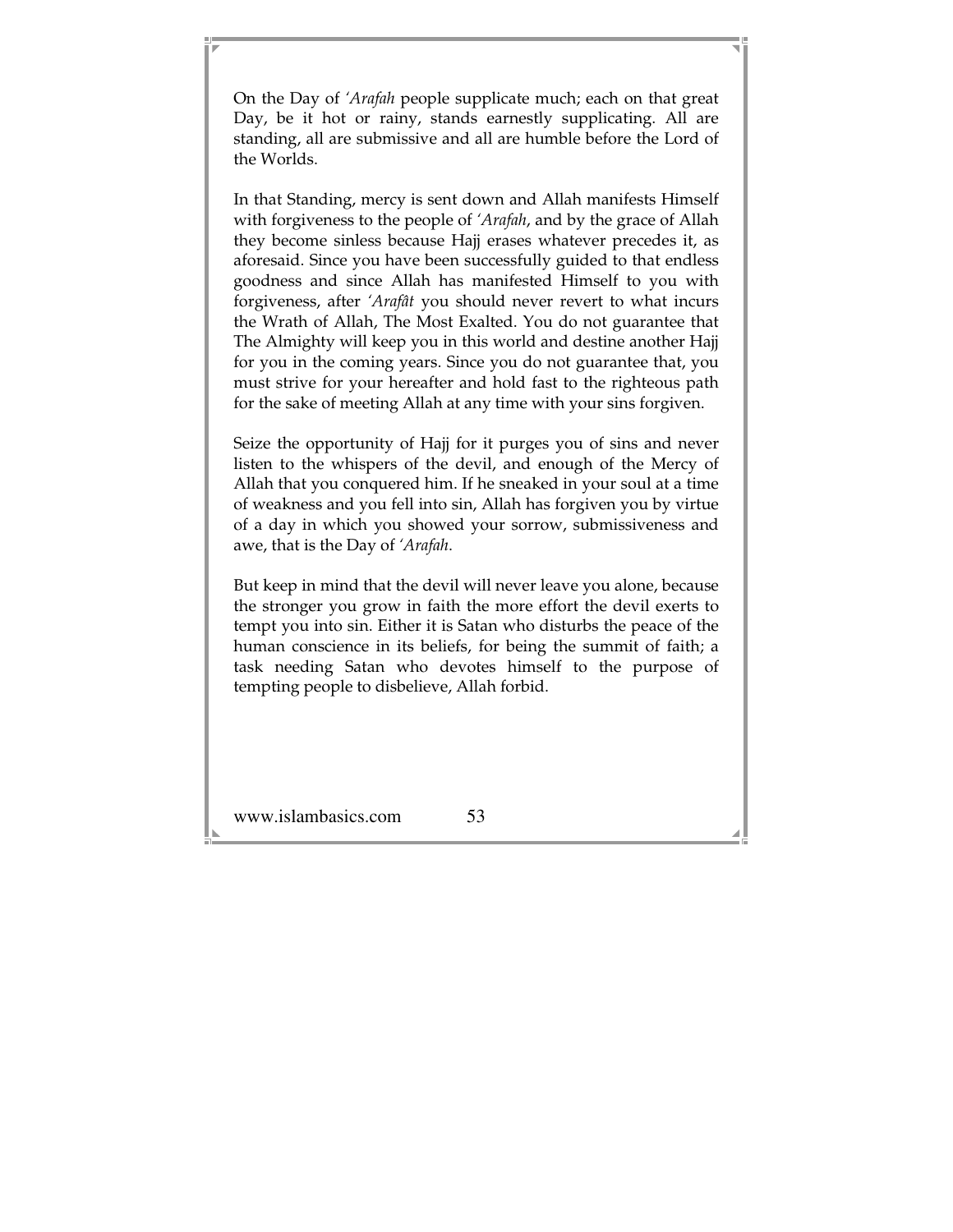Or the offspring of Satan, the devils of jinn along with the devils of humankind, who devote themselves to what is ranked below the supreme faith: temptation of people to commit other sins like adultery, bribery, stealing and others. That is the work of the offspring of Satan. As for Satan himself, as aforesaid, he barges, into your highest beliefs and tries to arise doubts within you, with respect to the existence of Allah, His Oneness and His Might and Power and he keeps insinuating evil to man.

## *Pouring down from 'Arafât*

The Truth, praise and glory be to Him, says (what means):

**"Then when you pour down from (mount) Arafat***,* **remember Allâh (by glorifying His Praises, i.e. prayers and invocations, etc.) at the Sacred Monument." (Al-Baqarah, 2: 198)** 

But what is the significance of pouring down? When you fill a cup to the brim the surplus must overflow on the sides. Hence, the surplus is something beyond the capacity that got separated from an existing whole.

The Qur'anic verse saying (what means), *'Then when you pour down from (mount) Arafat,'* is a forejudgment that on departing *'Arafât* it will be filled in a way that surpasses its specified capacity as though overflowing. That is the Judgment of Allah in Hajj. If you witnessed that scene and saw the pilgrims overflowing from *'Arafât*, as though you are seeing a cup that was filled and started to overflow, knowing not wherefrom these multitudes have emerged and whereto they are heading.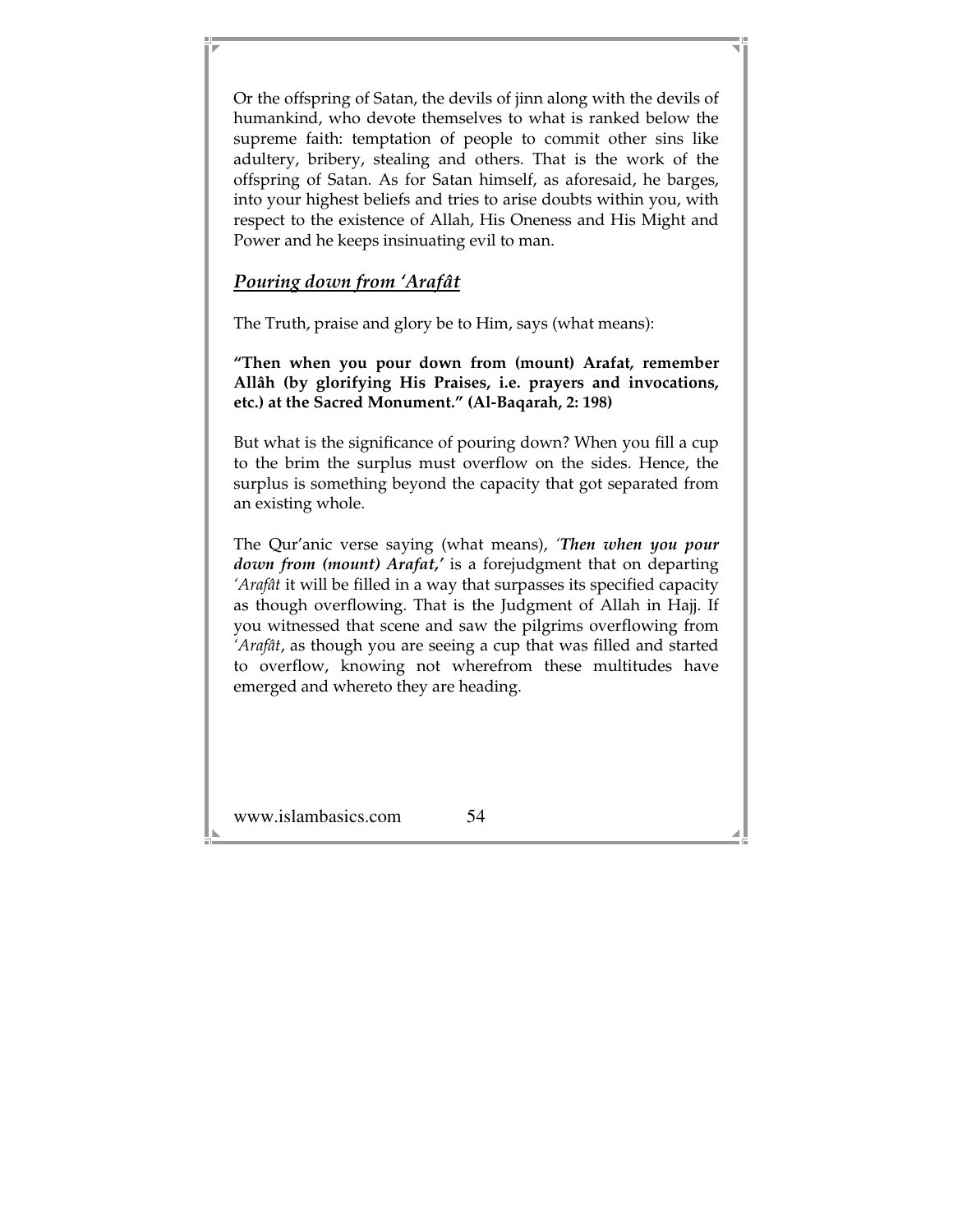Whoever beholds the Muslims in *'Arafât*, would find them an endless mass of humans. When they overflow on the eve of that day and they descend *'Arafât*, you somehow feel while looking at them as though they were a flood pouring down. Human masses impossible to be differentiated, wearing the same clothes, thus you get the impression that they have the same traits, as if they were one running flood. That is the picture of pouring down from *'Arafât*.

When you contemplate the people heading for *Al-Muzdalifah* you wonder where have been all these multitudes. You see the valleys streaming with people exactly as a vehement flood, moving as a single mass. After pouring down from *'Arafât* comes the second overflow, proceeding from *Al-Muzdalifah* to *Minâ*, which is stated in the Qur'anic verse saying (what means):

#### **"Then hasten onward from the place whence all the people hasten onward and ask Allâh for His Forgiveness. Truly, Allâh is Oft-Forgiving, Most-Merciful." (Al-Baqarah, 2: 199)**

A pilgrim must celebrate the Praises of Allah time and again for the grace He conferred upon him by easing that blessed journey. He brought you – faithful believers – to His Sacred House then would make you return, which is a matter that deserves expressing thankfulness and gratitude and keeping on remembering Him. The Qur'anic verse says (what means), *'And remember Him (by invoking Allâh for all good, etc.) as He has guided you,' (Al-Baqarah, 2: 198)*. Through His Guidance you were shown the shortest path to goodness and the path to forgiveness was smoothed to you by money, health and ability. Surely, such Guidance from Allah deserves engaging oneself in His Remembrance and expressing gratitude.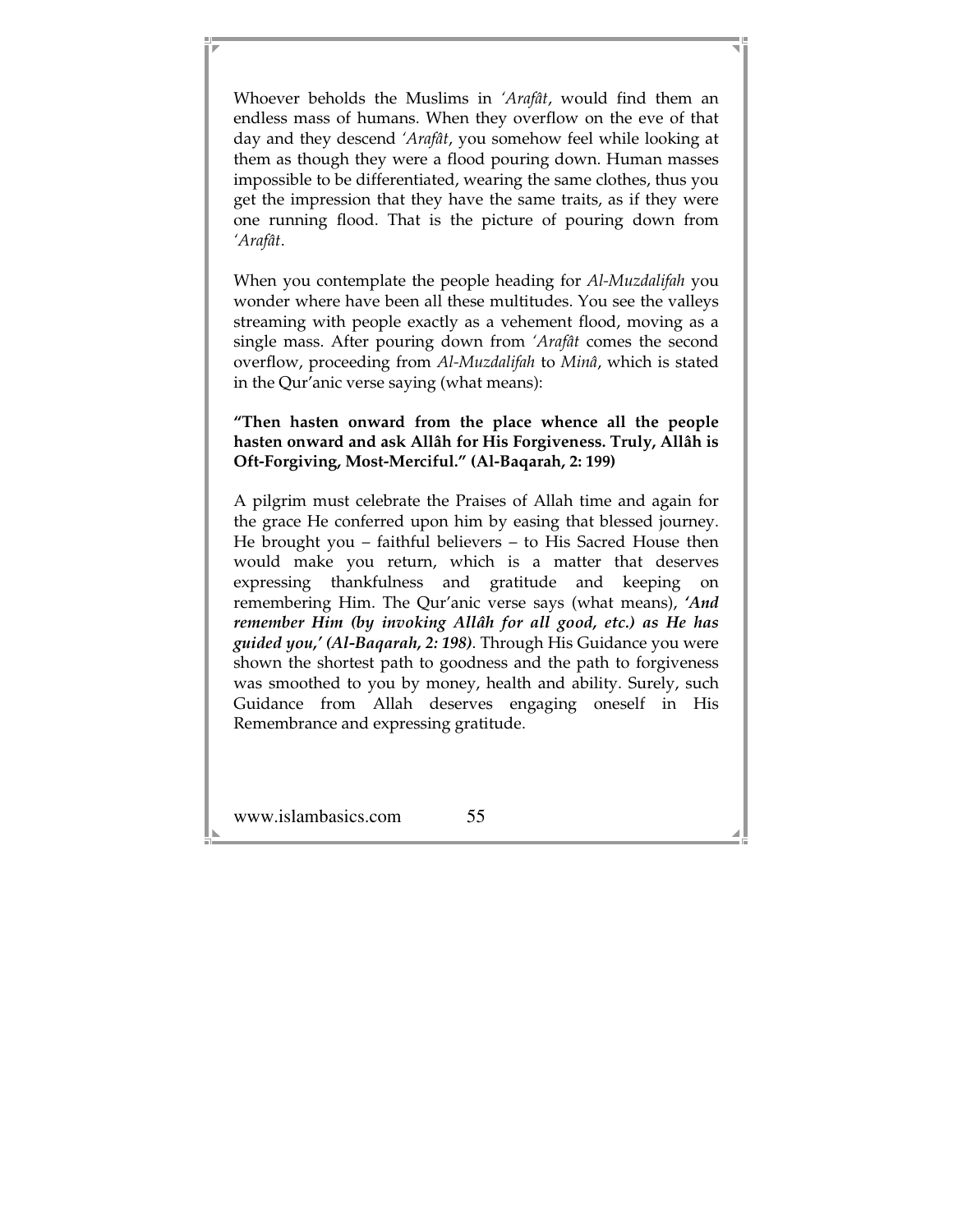Afterwards, The Almighty says (what means), *'And verily, you were, before, of those who were astray.' (Al-Baqarah, 2: 198)*, meaning before Islam, because during the Pre-Islamic era they used to circumambulate the House naked doing nothing but clapping and whistling, but Allah, be He highly blessed and exalted, guided them to the right Hajj that forgives the sins.

## *Abrogating the privileges of the Quraish*

The Truth, gloried ever be His Majesty and Might, says (what means), *"Then hasten onward from the place whence all the people hasten onward." (Al-Baqarah, 2: 199),* where 'then' denotes consecutiveness, but does it here means to hasten after standing at *'Arafat*? Or is it after spending the night at *Muzdalifah*? *'Then hasten onward,'* is a retort to all who say that spending the night at *Muzdalifah* is a must.

This noble verse was revealed with regard to the leaders of the Quraish who considered themselves the people of the Meccan Sanctuary, trying to have privileges distinguishing them from the rest of the people. Therefore, they used to depart first from '*Arafat*  then people follow them. In the Farewell Hajj [the first and the last Hajj performed by the Prophet, may Allah bless him and grant him peace], the Messenger of Allah (may Allah bless him and grant him peace) said, *"You all belong to Âdam and Âdam is of dust. Verily the most honored among you, in the Sight of Allah, is he who is the most righteous of you."* Allah thus barred the behavior the Quraish comported itself with in trying to be distinguished from people, by abolishing whatever advantages the Quraish had over other Arabs.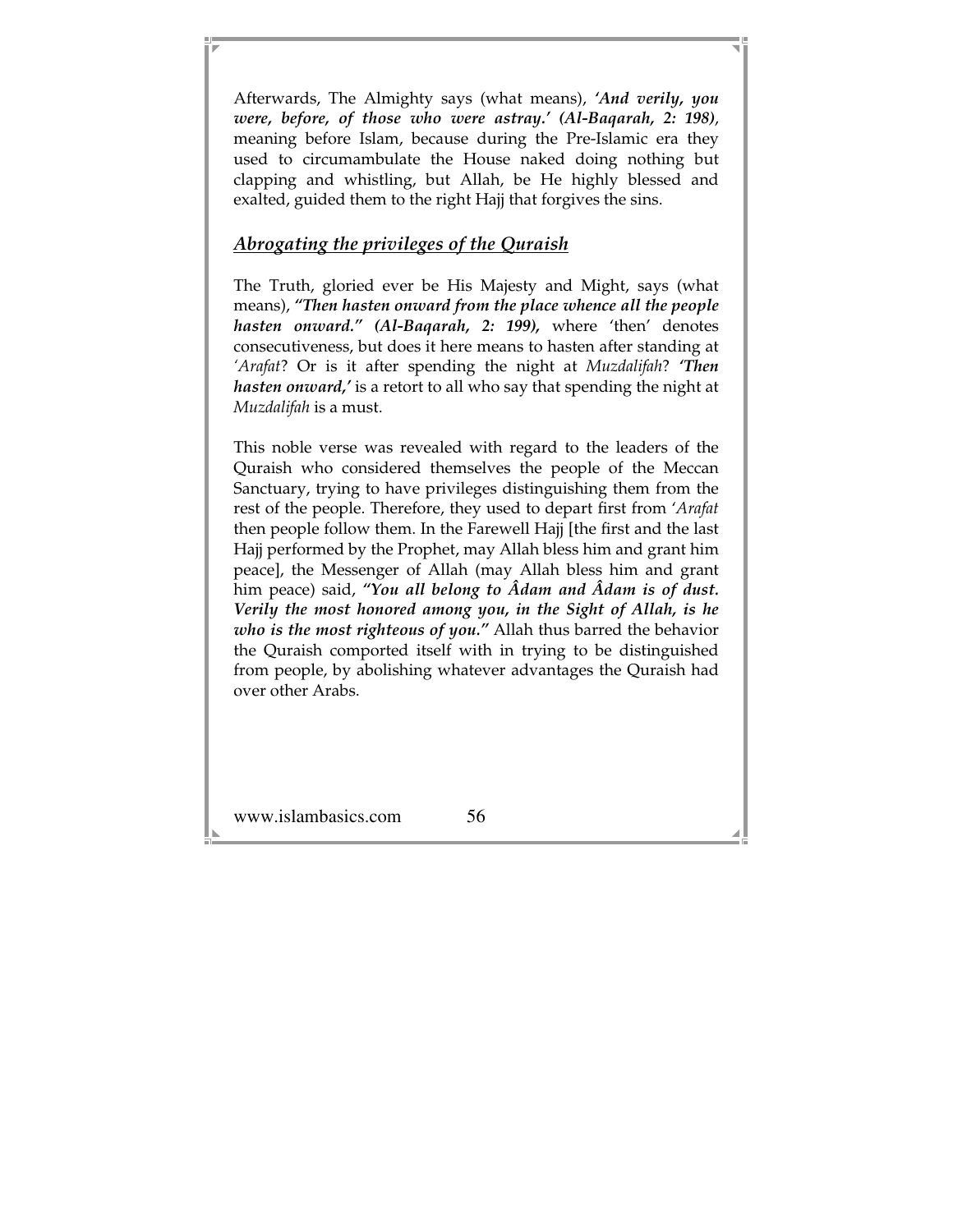Some interpreters say that the noble Qur'anic verse saying (what means), *"From the place whence all the people hasten onward," (Al-Baqarah, 2: 199)* signifies the place wherefrom Ibrâhîm (peace be upon him) has hastened onward, because Allah taught Ibrâhîm all the Hajj rituals, which he in turn taught to people.

There is no ambiguity in the Qur'anic verse saying (what means), *"From the place whence all the people hasten onward,"* because Allah has portrayed Ibrâhîm (peace be upon him) in words as a nation.

The word *'people'* here is used to describe someone who combines many attributes. Allah, be He highly blessed and exalted, has portrayed our Messenger, Muhammad (may Allah bless him and grant him peace) in words with the Qur'anic verse saying (what means):

#### **"Or do they envy mankind for what Allah hath given them of his Bounty?" (An-Nisâ', 4: 54)**

Further, the man who went to the believers to warn them against the nonbelievers who were preparing themselves to fight them, was expressed as follows in the Qur'anic verse saying (what means):

**"Those unto whom the people said, 'Verily, the people (pagans) have gathered against you (a great army), therefore, fear them.'" (Âl-'Imrân, 3: 173)** 

Subsequently, *'The people'* is used in the Qur'anic verse to describe a person (the Prophet Ibrâhîm, peace be upon him) in whom good morals were gathered.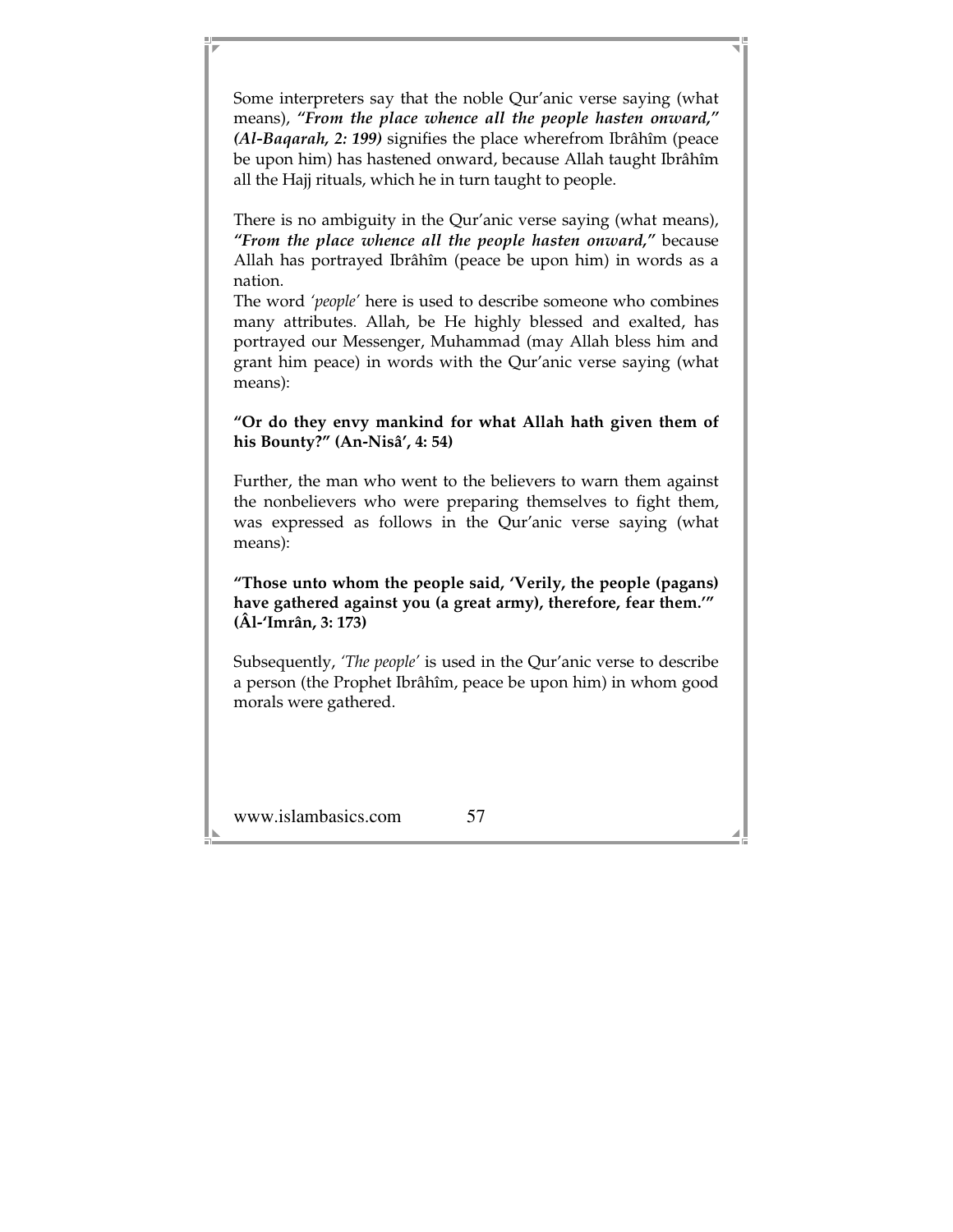Afterwards, The Truth, gloried ever be His Majesty and Might, says (what means), *"Ask Allâh for His Forgiveness," (Al-Baqarah, 2: 198)* a proof that no matter how hard man tries to guard the due Rights of Allah, still he may mistake. Therefore, begging forgiveness is required. *"Truly, Allâh is Oft-Forgiving, Most-Merciful," (Al-Baqarah, 2: 199)* means that you will find Allah Most Forgiving, Most Merciful and will answer your supplication and forgive you. He will bring you back from Hajj purely white of all sins.

On that night the pilgrims gather the pebbles with which they will stone Iblis (the devil) from *Al-Muzdalifah* and offer the Maghrib (Sunset) and 'Ishâ' (Evening) Prayers together in the time of the latter ('Ishâ' Prayer). Afterwards, they head towards *Minâ* to stone the devil, which has a story to tell apart in the next chapter.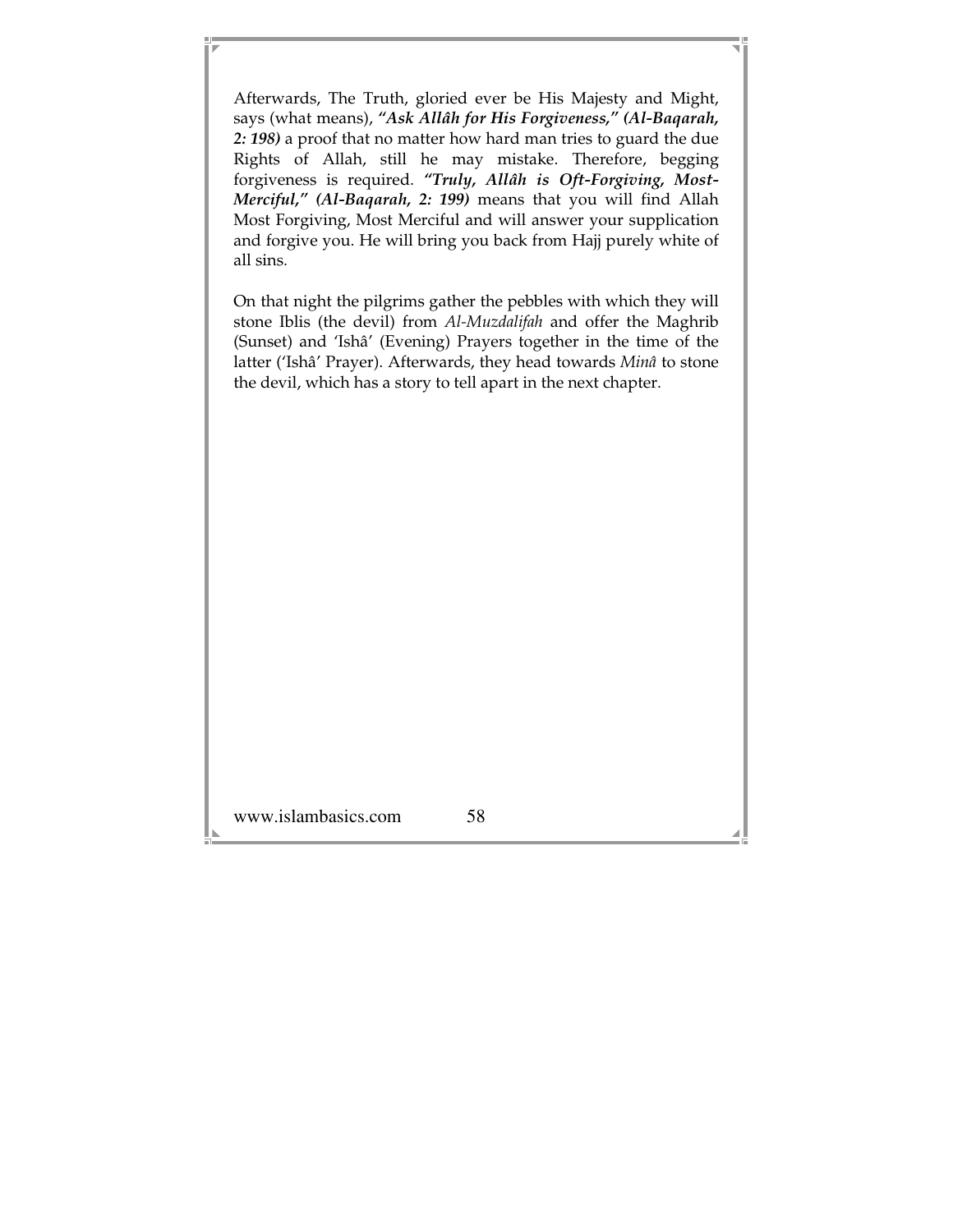## *Chapter Four Stoning the Devil*

By arriving to *Minâ* **[An area close to Mecca on the road to 'Arafah where pilgrims spend the Tashreeq days. It is the place of throwing pebbles at Jamarat and ritual slaughter of the sacrificial animal]** the hajjis have fulfilled half the Hajj duty. The Hajj has two cornerstones without them it would never be complete and no expiations or whatever compensations are sanctioned to atone for them.

The first cornerstone is standing at *'Arafât* and the second is the *Ifadah Tawâf* **[Pilgrims' circumambulation of the Ka'bah upon their return from Muzdalifah]**. These are the two cornerstones of Hajj, in other than them it is permissible to make expiations and offer a sacrifice.

When proceeding onward from *Al-Mash'ar Al-Haram* (the Sacred Monument) to Minâ for stoning the devil we must keep in mind an important issue: the story of Ibrâhîm (Abraham, peace be upon him) and his son Ismâ'îl (Ishmael, peace be upon him). The story of manifest trial to which Allah subjected Ibrâhîm, who saw in a dream that Allah is commanding him to slaughter his son, Ismâ'îl. A severe affliction fated by Allah, all praise and glory be to Him, but why? Because Ibrâhîm was an old man, while his son Ismâ'îl was in the prime of youth. At an age when the father usually feels that his son is the continuation of his life and becomes proud of him, a son that lends a hand in the hardships of life. But over and above, his wife, Sarah (may Allah be pleased with her), was barren.

Which means the absence of causes to give Ibrâhîm another son, but surely the Originator of causes (The Causer Almighty Allah) is mightily able to give.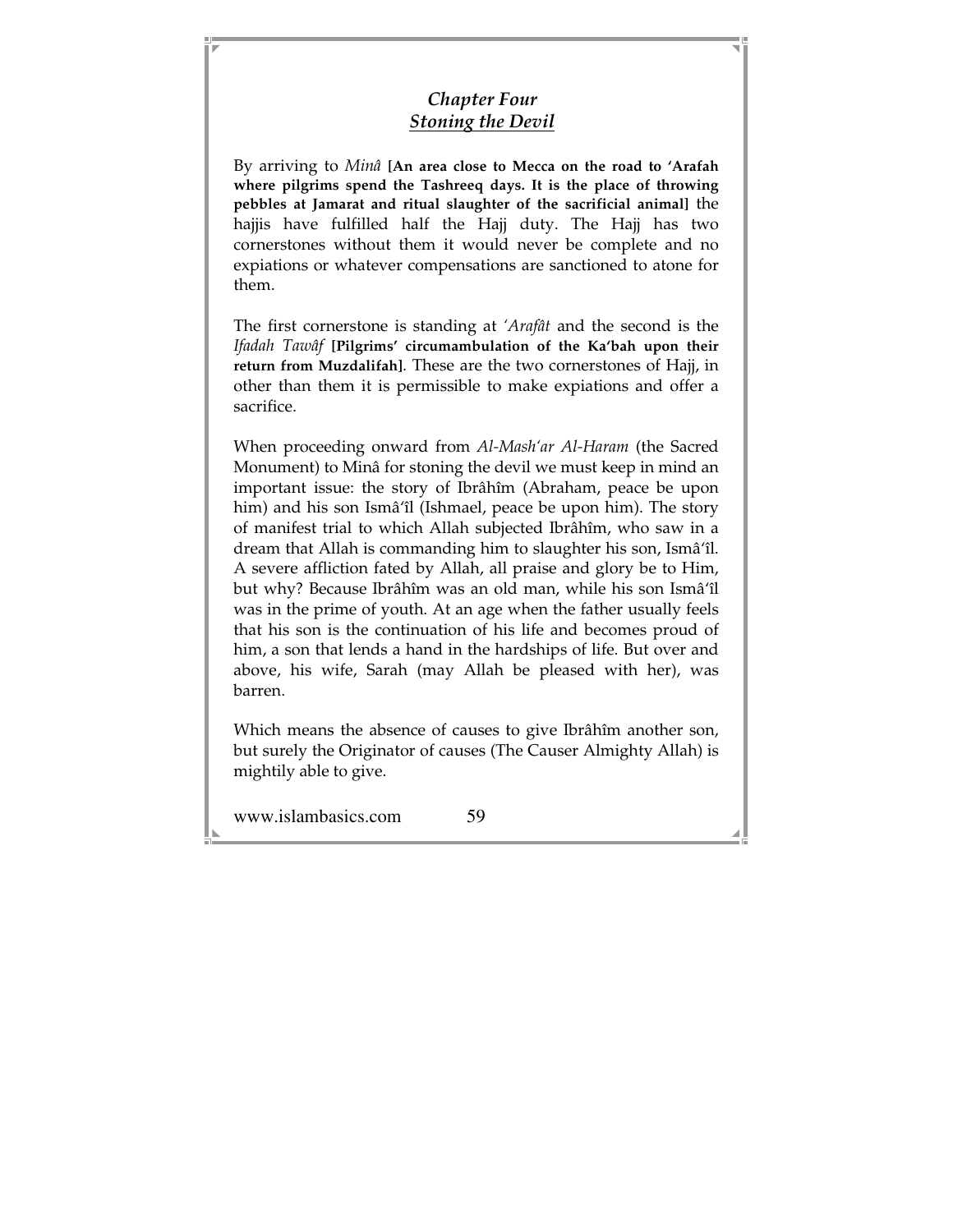Allah, all praise and glory be to Him, commanded Ibrâhîm to slaughter his son Ismâ'îl. If He commanded him to kill his son it would have been easier, because he could have assigned some people to kill Ismâ'îl away from him. It was also possible to take his son Ismâ'îl to a mountaintop then push him to see nothing.

But the command was to slaughter Ismâ'îl, in plain words to seize the knife, take his son while looking at him, slaughter him with his own hands and the son sheds to death. A very painful experience even if he had many children. But how much harder would it be when having a lone son in the prime of youth on the one hand and being an old man with a barren wife on the other hand!! A deed not to be fulfilled except by someone whose love for Allah surpasses all that exists, a love higher than any kind of love. The Messenger of Allah (may Allah bless him and grant him peace) said:

*"None of you will have faith till I am dearer to him than his father, his children and all people."* 

That is the trial of faith undergone by Ibrâhîm in this specific point, which proved that Allah is dearer to him than anything else. Not by words but by deeds.

Ibrâhîm took his son to slaughter him in fulfillment of the Command given by Allah. Ibrâhîm did not want to surprise Ismâ'îl by taking him to the mount and shocking him by the knife and the slaughtering, but he wanted to tell him first.

The Noble Qur'an relates that story in the Perfect Divine Revelation saying (what means):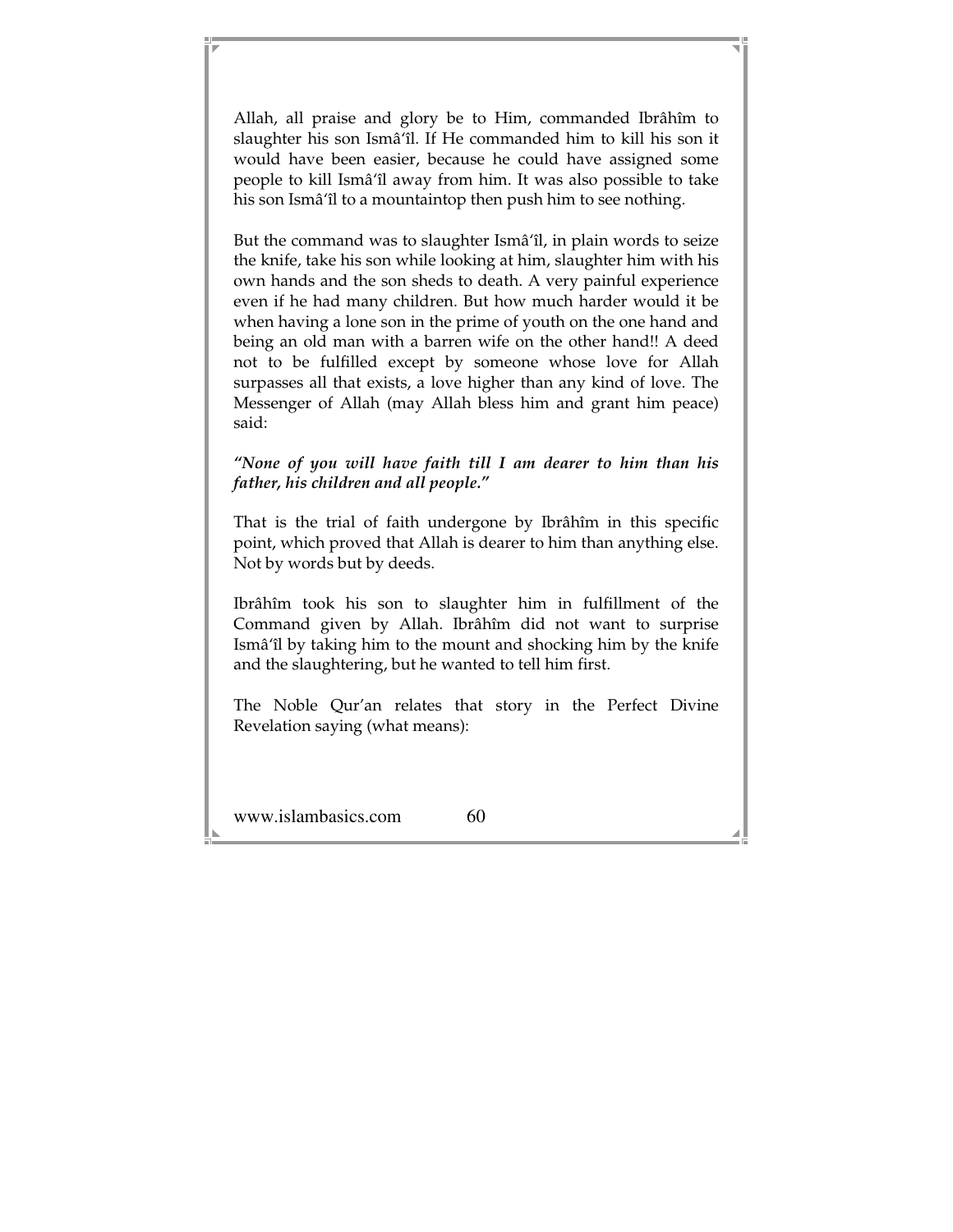**"And, when he (his son) was old enough to walk with him, he said: 'O my son! I have seen in a dream that I am slaughtering you (offer you in sacrifice to Allâh), so look what you think!'" (As-Sâffât, 37: 102)** 

Ibrâhîm wanted to inform his son Ismâ'îl about what would happen. But how did Ismâ'îl, the Prophet, receive the Trial decreed by Allah? He replied as the Noble Qur'an narrates to us (what means):

**"He said: 'O my father! Do that which you are commanded, Inshâ' Allâh (if Allâh will), you shall find me of As-Sâbirin (the patient ones, etc.).'" (As-Sâffât, 37: 102)** 

Ismâ'îl loved Allah more than his life and soul. So, the old man and the youth hastened with the knife, but will the devil leave the obedience of Allah be fulfilled without spoiling it? Of course not, his mission is to ruin the obedience shown to Allah on earth.

Satan came to Khalîl Allah (the close servant to Allah), Ibrâhîm, to ruin the summit of faith. He came to Ibrâhîm asking him: *What do you intend to do to your son? What is the meaning of slaughtering him when you are an old man in need of him? How could you believe such a dream? It is a lie.* 

It is narrated that the devil was personified to one of the worshippers as a lad who served him for long. Once the old man went to perform the Fajr (Dawn) Prayer on a rainy day and muddy ground. The incarnate devil held the lamp for the old man while rising and falling in the mud. The people wondered how that old man tortured thus the lad who accompanied him on such a rainy muddy night. Whereas the pious man simply told them to leave him suffer for the One Who decreed sufferance upon him is Allah. As though Allah has cast in the soul of that old man that this boy is a devil.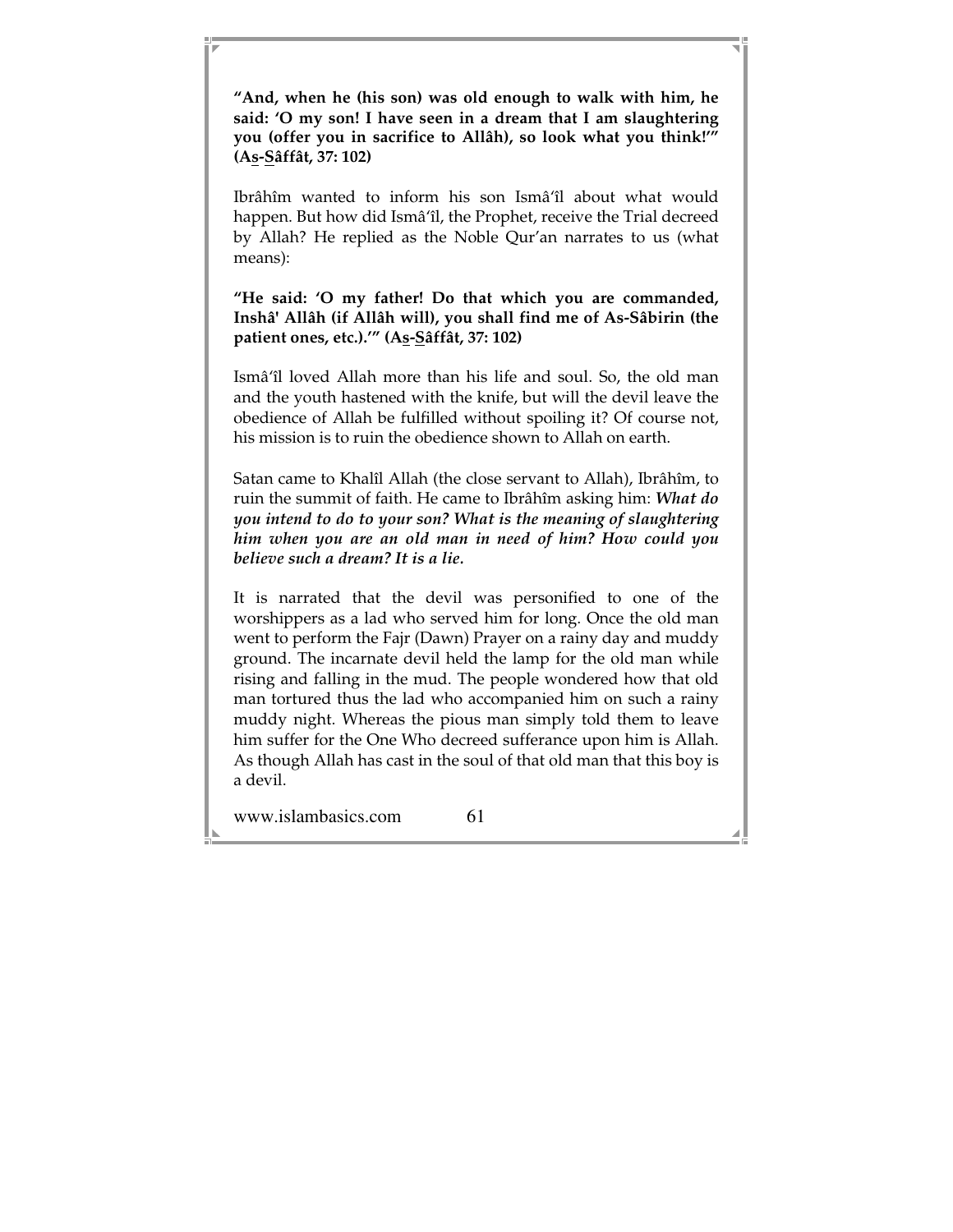The devil never gives up a trifle he may steal through. Even more, he tries by any means to force man to sin. Therefore, the devil left no possible way with Ibrâhîm, Ismâ'îl and Hâjar without pursuing it, perchance he might ruin one of the highest and most rewarding obedience shown to Allah, that of Summit Faith.

The moment Ibrâhîm and his son Ismâ'îl (peace be upon them) left the house, the devil embarked on his mission murmuring to himself: *It is a trial, a severe affliction and if I failed to seduce those people in such an adversity never will I be able to.* 

He came to Hâjar and said to her, *'Know you whereto Ibrâhîm has went with your son?*' She replied*, 'To perform some errands.'* The devil said to her*, 'He took him not for some errands but took him to slaughter him.'* Hâjar asked*, 'Why slaughters him?*' The devil replied*, 'He claimed that his Lord commanded him to do so.*' Upon that she said*, 'Away from my face. As along as Allah has commanded, He must be obeyed.'* 

The devil withdrew away from her disgraced and hurried to overtake Ibrâhîm and his son. He started with Ibrâhîm struggling to deter him from fulfilling the Command of Allah. He said to him, *'Who told you that this dream is from Allah? Perhaps it was jumbled false dreams (chimeras), for what Allah would gain from slaughtering your son? Disobey the order; otherwise you would live to regret it. If you slaughtered him, the face of your son while dying would be enshrined in your memory. His face would forever remain before your eyes torturing you for the rest of your life. You are an eighty-four years old man and would never be blessed with a son after him.'* And he kept tempting Ibrâhîm, but Ibrâhîm never listened to him.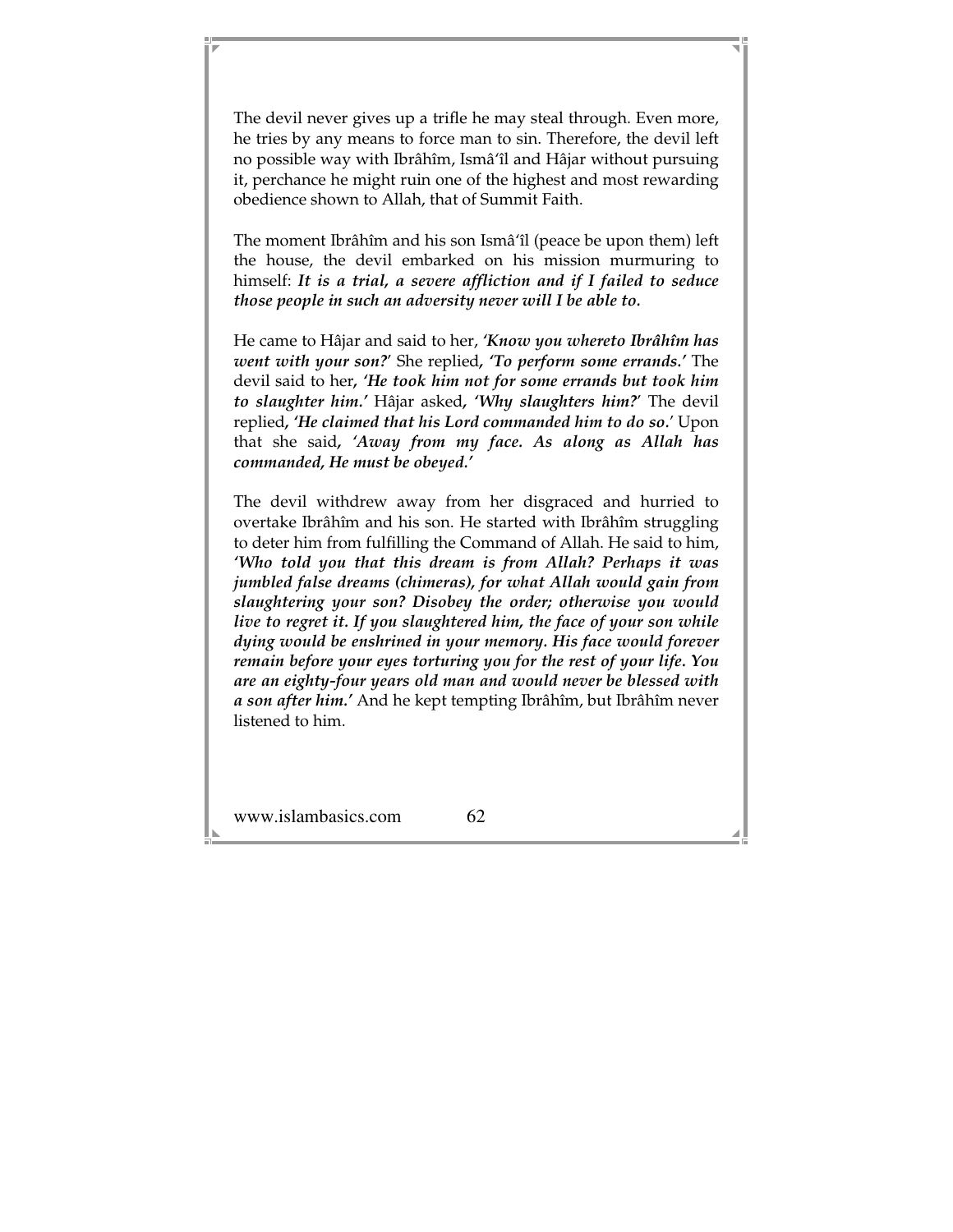When the devil despaired of Ibrâhîm he went to Ismâ'îl and said to him, *'Your father would slaughter you.'* But Ismâ'îl replied*, 'If Allah commanded him to do so, let him do what Allah willed.'*  Then, he tried to prevent Ibrâhîm and Ismâ'îl from going to the place of slaughtering, known afterwards as Al-Kabsh Mount (The Ram Mount), for being the mount on which the sacrifice was sent down.

The devil strived to impede the progress of Ibrâhîm at the *Jamrat Al-'Aqabah* **[The closest stone pillar to Mecca, known as Large Jamrat]** in *Minâ* in order to fulfill the Command of Allah; thereupon Ibrâhîm seized seven pebbles and stoned the devil. But the devil and his offspring despaired not and chased Ibrâhîm and Ismâ'îl, perchance they could hinder them from honoring the Command of Allah. So, Ibrâhîm and Ismâ'îl stoned them to drive them away.

This is the story of stoning, stoning the devil and we are commanded to stone the devil just as Ibrâhîm and Ismâ'îl (peace be upon them) did.

### *The moral of stoning the devil*

After standing at 'Arafat and having our sins forgiven, Allah, all praise and glory be to Him, wants to instructs us by the story of Ibrâhîm and Ismâ'îl with the devil to guard our penitence. We have to stone the devil within ourselves in a nonphysical sense, barring all his gateways to us. Whenever the devil attempts to approach us with his evil whispers we should not listen to him, but to stone him by our defiance to yield to his satanic temptations until he recedes and leaves us dispossessed of all power over us.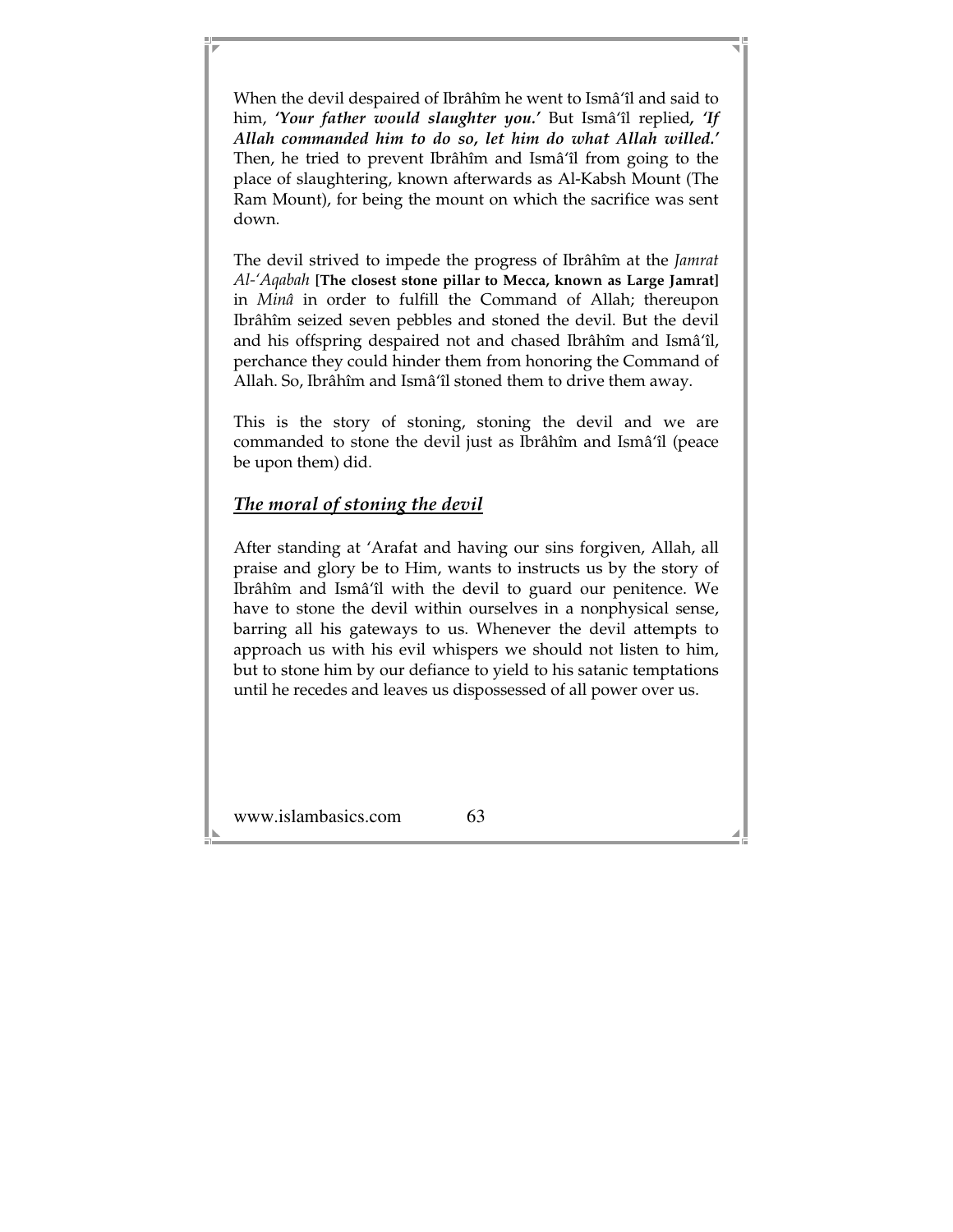Just listening to the devil is the first step taken in disobedience. He wants to entice you into listening to him. Do not give him that chance. Do not listen to his temptations, but stone him at once by defiance.

Some people may wonder saying, 'We are pelting a stone, so what is its connection with the devil? And does the devil exist in it?'

Some religious scholars say that the devils are imprisoned in these stones during the days of *Minâ*. To them we say, 'Whether this is true or false, it constitutes, as aforesaid, a trial of the strength of faith within the hearts.' For the purpose behind the principles of faith lies not in understanding them or grasping the wisdom behind. But the purpose lies in their being enjoined by Allah, all praise and glory be to Him; we kiss a stone (the Black Stone) and pelt another. The reason is that Allah, Blessed and Exalted be He, has commanded us and we must obey the Ordinance without trying to philosophize matters based on our limited weak minds. Since Allah, all praise and glory be to Him, has commanded, there must be a wisdom that we may or may not know, because there are many secrets in the universe we know nothing about.

Allah, all praise and glory be to Him, wants us to keep in mind that since we have completed the Hajj, which is paid for from lawful money and performed for the Sake of Allah and therefore is surely accepted and is *Mabrûr* **[Hajj performed in accordance with the Prophet's tradition and is accepted by Allah],** the devil would never leave us in peace once our sins are forgiven. He would push us hard to err and sin anew. The moment we return from Hajj he would contrive to ruin our allegiance to Allah and cast disobedience within ourselves.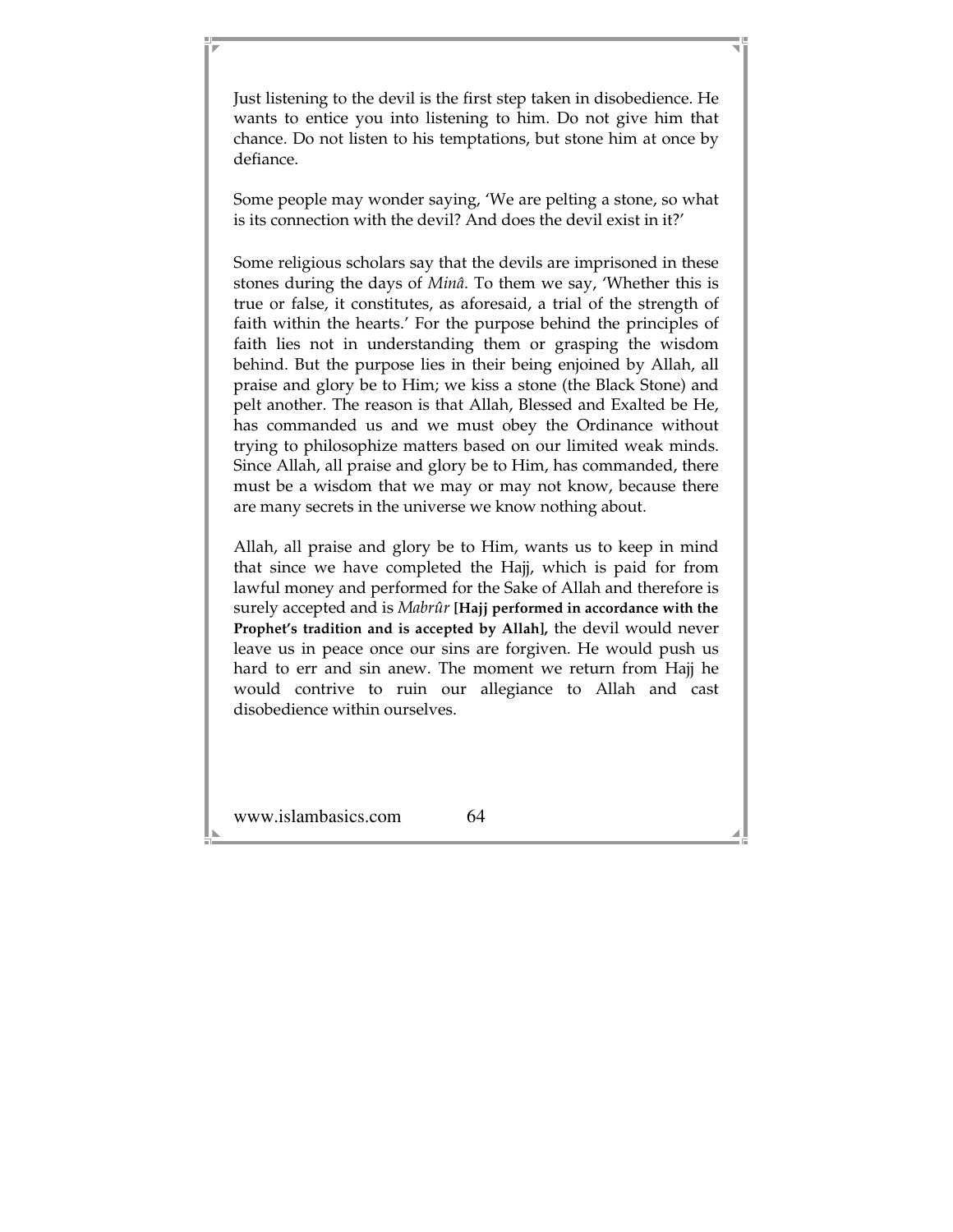The Almighty wants us to learn that in the Hajj we have conquered the devil by forbearing from all what He has forbidden. Not only a forbearance that involves the constant prohibitions but it extended further to include some of the lawful acts. Thus, the forbiddance intensified, but despite that we won through and completed the Hajj rituals while engaged in the Remembrance of Allah and solely occupied with worship and supplication. Meaning, not only are we able to obey the doctrine but also are able to do higher and greater acts of obedience.

If we remember well this wisdom we will firmly adhere to the Fear of Allah after performing the Hajj rituals and inwardly we will realize that we are capable to show far more obedience and abide by it. Therefore, The Truth, all praise and glory be to Him, says (what means):

**"So when you have accomplished your Manasik [(i.e. Ihrâm, Tawâf of the Ka'bah and As-Safâ and Al-Marwah), stay at 'Arafât, Muzdalifah and Mina, Ramy of J amarât, (stoning of the specified pillars in Mina) slaughtering of Hady (animal, etc.)]. Remember Allâh as you remember your forefathers or with a far more remembrance. But of mankind there are some who say: 'Our Lord! Give us (Your Bounties) in this world!" and for such there will be no portion in the Hereafter." (Al-Baqarah, 2: 200)** 

In order not to go astray or err, Allah, all praise and glory be to Him, wants us to always remember Him as we remember our fathers when away from us. To remember Allah, all praise and glory be to Him, because that is the gathering where all desires and affiliations no longer exist.

The Truth, Blessed and Exalted be He, wants to approach to the minds of His creatures the concept that makes their movement work together and not against one another. Our Remembrance of Allah should be far more than that of our parents.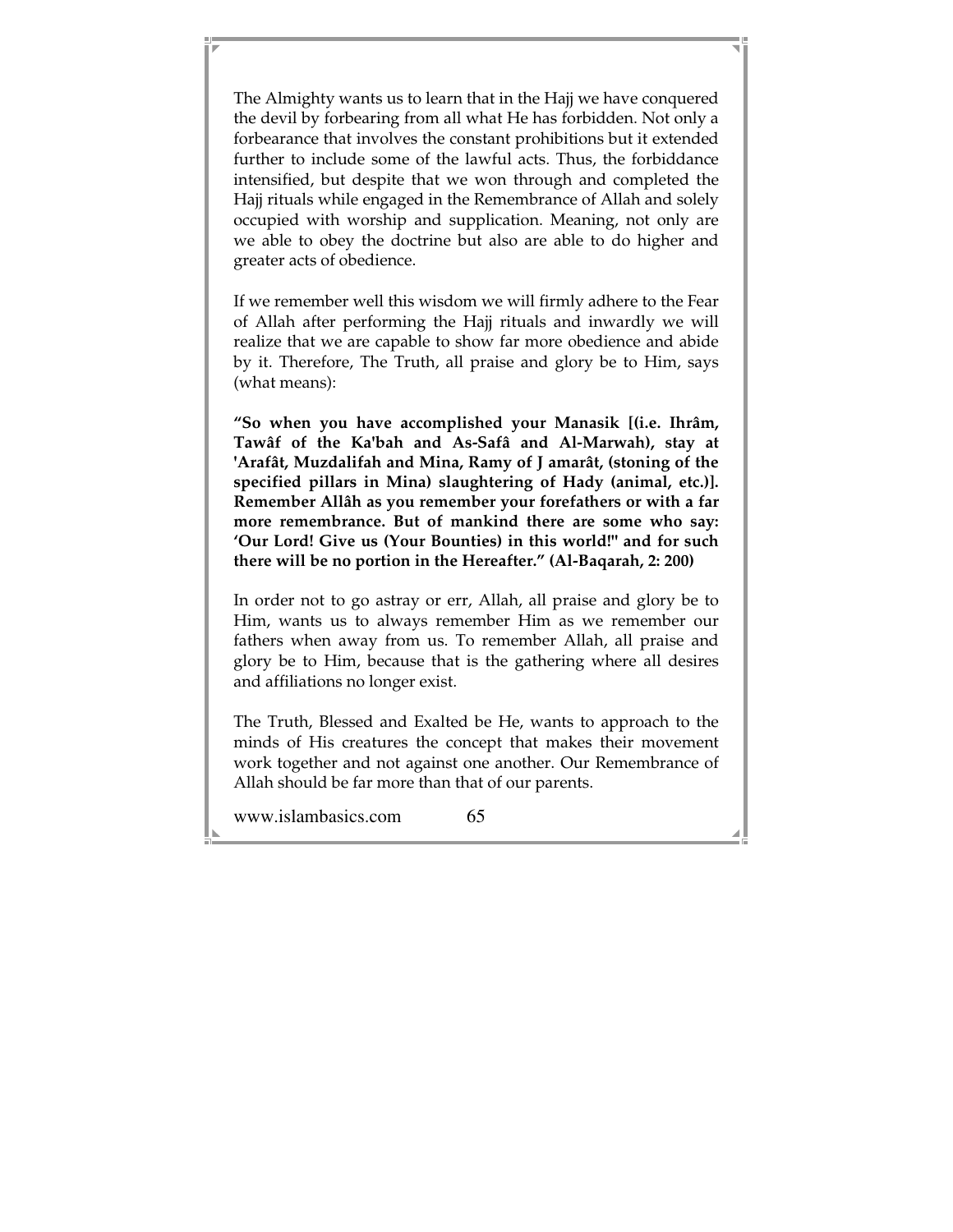Because no matter how long they live in the end they will die. But Allah is Eternal, never to die. If parents are the immediate cause of our coming into existence, Allah, all praise and glory be to Him, is the One Who originated and created us from nothing. The creatures are ascribed to The Creator; we are mere causes. Thus, we must remember the Origin in coming to be, The One Who originated things out of nothing far more than just remembering the causes.

After the triumph of Ibrâhîm, Ismâ'îl and Hâjar (peace be upon them) and their firm stand in the adversity, the sacrifice was offered as the Noble Qur'an relates (what means):

**'"And We ransomed him with a great sacrifice (i.e. a ram); And We left for him (a goodly remembrance) among generations (to come) in later times. Salâmun (peace) be upon Ibrâhim (Abraham)!' Thus indeed do We reward the Muhsinûn (gooddoers - see V.2:112). Verily, he was one of Our believing slaves. And We gave him the glad tidings of Ishâque (Isaac, peace be upon him) a Prophet from the righteous." (As-Sâffât, 37: 107-112)** 

When Allah ordered Ibrâhîm to slaughter his son he had no other children beside Ismâ'îl, and then he was given the glad tidings of Ishâque (Isaac, peace be upon him). Despite the severity of the trial Ibrâhîm and Ismâ'îl resigned themselves to Allah and they complied with His Order. Therefore, Ibrâhîm was described in the Noble Qur'an as forbearing and ever oft-returning in repentance to Allah.

The act emphasizes that if we receive every Decree of Allah with contentment we will win the reward of obeying the Command of Allah. At the same time, Allah, all praise and glory be to Him, arrests fate, and that is exactly what happened with Ibrâhîm and Ismâ'îl (peace be upon them). Allah, be ever gloried His Majesty and Might, says (what means):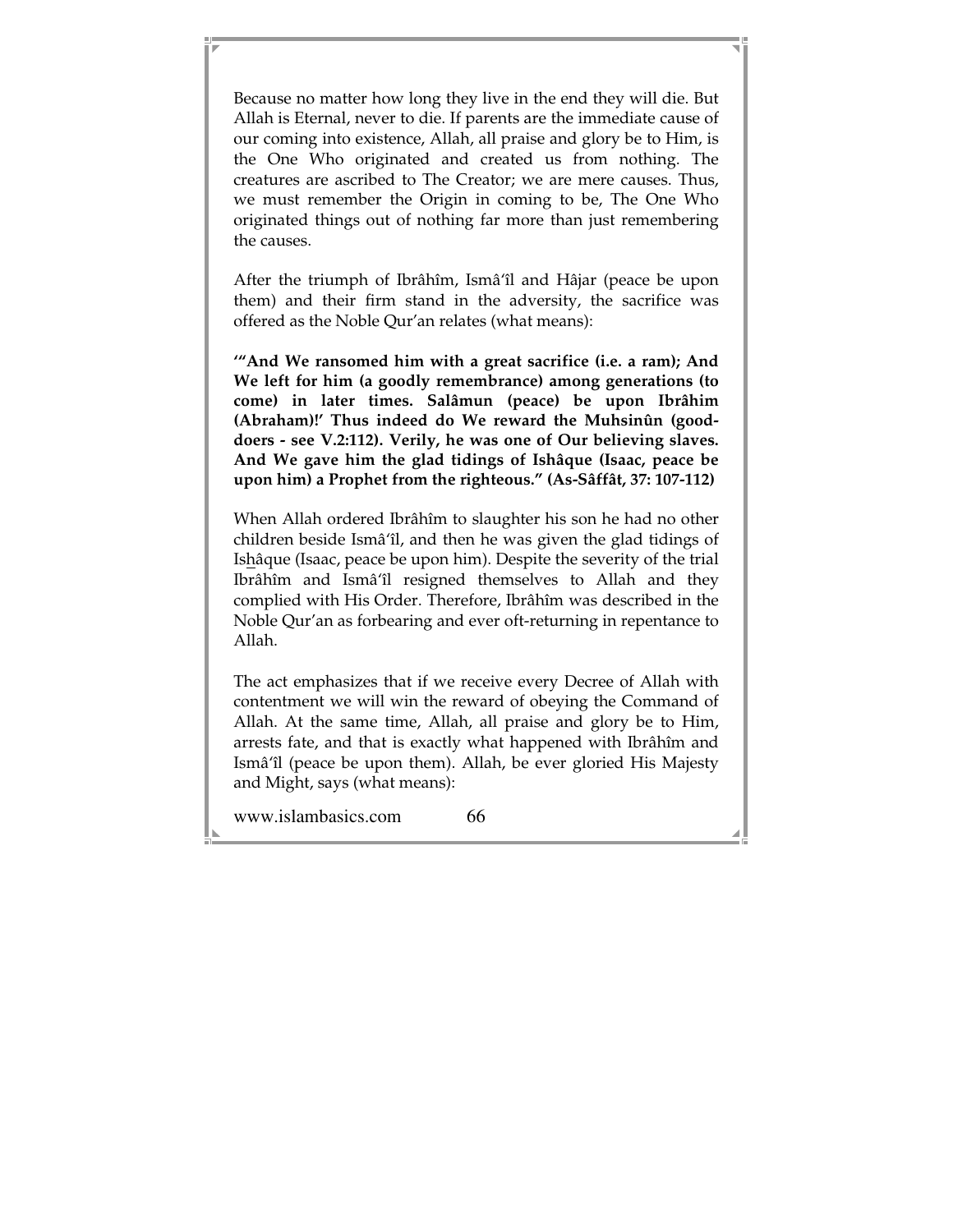#### **"Then, when they had both submitted themselves (to the Will of Allâh), and he had laid him prostrate on his forehead (or on the side of his forehead for slaughtering)." (As-Sâffât, 37: 107-112)**

Meaning, Ibrâhîm actually began the execution and seized the knife to slaughter his son. But the knife slaughtered not, because a knife does not cut voluntarily but by the Command of Allah. Just as Allah, Blessed and Exalted be He, commanded the fire into which Ibrâhîm was cast by saying (what means):

### **"We (Allâh) said: 'O fire! Be you coolness and safety for Ibrâhim (Abraham)!'" (Al-Anbiyâ', 21: 69)**

And the fire complied and did not burn him. Similarly, Allah ordered the knife not to slaughter and it complied. At the moment of fulfilling the Command, Almighty Allah called Ibrâhîm as narrates the Noble Qur'an (what means):

### **"And We called out to him: 'O Abraham! You have fulfilled the dream (vision)!'" (As-Sâffât, 37: 104-105)**

Allah, all praise and glory be to Him, wants His creatures to believe in the wisdom of His Commands and proceed to their fulfillment with contentment. If you proceed to execute the Command with contentment, Allah raises His Decree. Therefore, memorize well this noble Qur'anic verse and remember it while in Minâ to realize that in all life incidents man lives through, Allah only raises His Decree when the afflicted person is contented with it. If you see a doom that lasted on an afflicted person, as a cureless disease in spite of all the applied remedies, or a hardship experienced either in children or property, and he was not freed from it despite the passage of a long time learn that the sufferer is not contented with the Fate of Allah and is complaining. The moment he feels contented and accepts the wisdom of Fate, he will be relieved from it.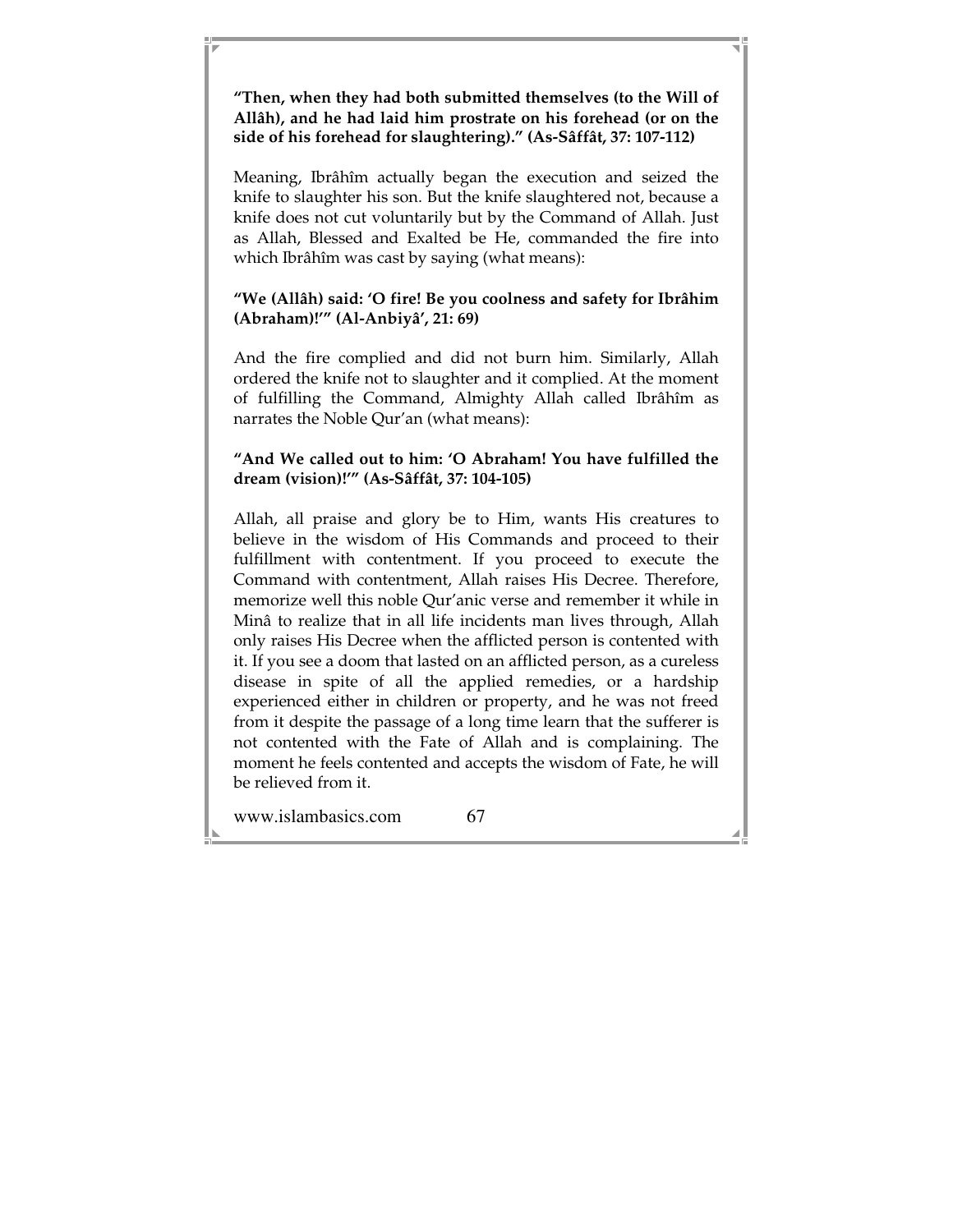Ibrâhîm fulfilled the vision and since he fulfilled it out of absolute contentment, willingness and submissiveness to the Wisdom of Allah, all praise and glory be to Him, in what He commanded, the doom was arrested and it was said to him, 'Do not kill your son.' Then a ram offered as a sacrifice descended from heaven. As if Allah, Blessed and Exalted be He, Himself ransomed Ismâ'îl with that ram. Not only that, but instead of taking Ibrâhîm's sole son, Ismâ'îl, Almighty Allah gave him the glad tidings of a second son, Ishâque.

As a rule, anyone who proceeds to fulfill the Divine Commands, still within the veils of the Unseen, though blind to their wisdom but out of trusting the Divine Omniscience, will surely receive a great reward. The further steps the Decree beyond the power of imagination, the stronger the faith enclosed in the hearts. There are people who refuse to abide by the prohibitions set by The Creator for missing the wisdom behind, when the wisdom is unveiled and the harm that befalls man because of them becomes evident, they start to forbear. But their forbearance does not arise from belief in the Command of Allah, but out of belief in medicine, science or others.

We have to know that there is a difference between the duty man assigns to another and the duty The Creator enjoins upon His creatures. In the former, we have to know the wisdom behind it to fulfill it, but in the latter we fulfill it out of belief in the absolute Wisdom of Allah, all praise and glory be to Him, in whatever He legislated. Everything judged by Allah and our minds stand powerless to understand, we fulfill out of belief in the Omniscience of The Legislator.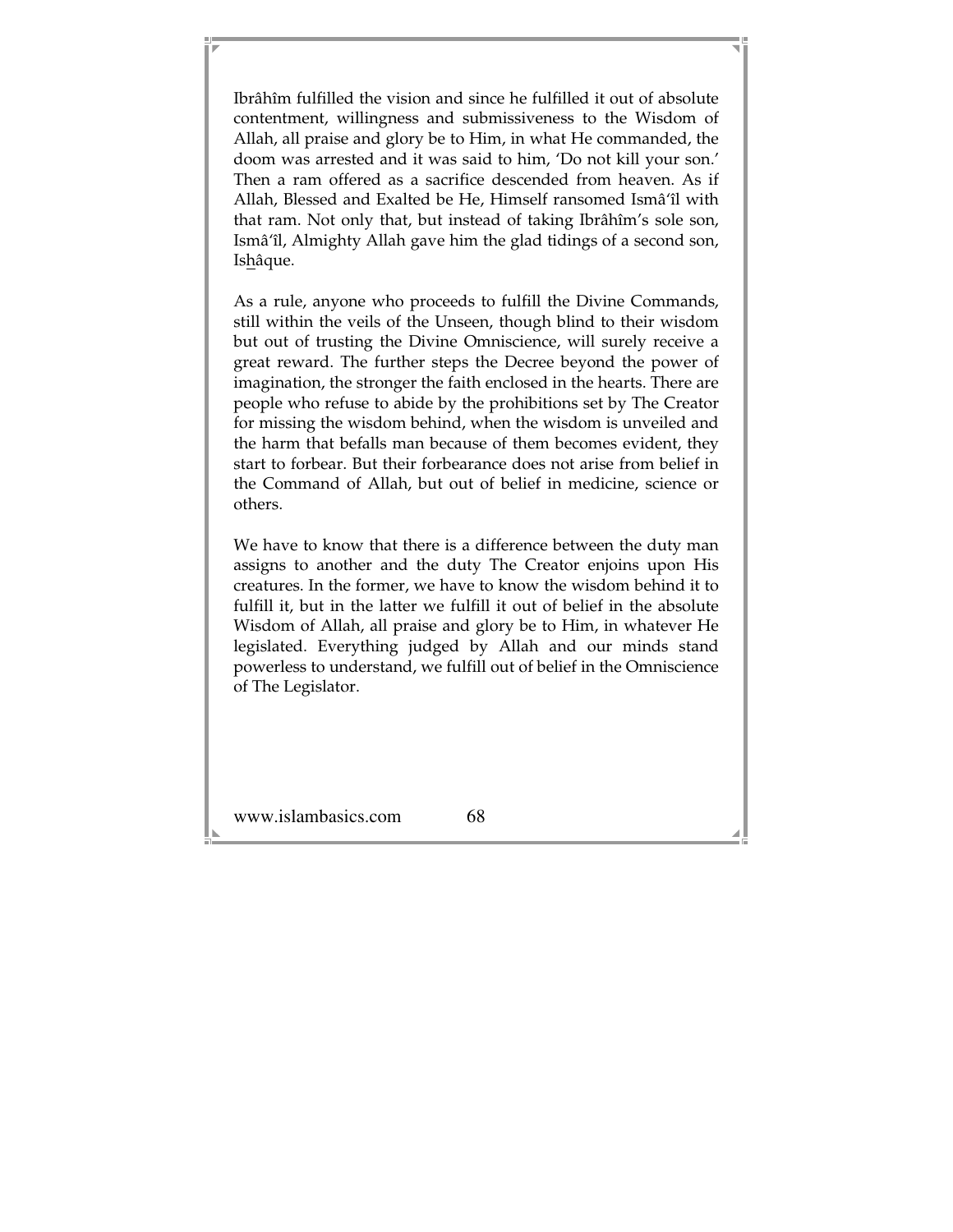When Imam 'Ali (may Allah be pleased with him) discussed wiping over footwear (when performing ablution), he said, *'If the matter submits to reasoning power, wiping the underside of the foot would be more deserving than its outside. Because the underside of the foot is the part subjected to dirt. But the way lies in adapting the soul to approach A Lord Who wants you to approach Him with obedience, and never dare allow yourself to come near Allah with whatever sort of argument. For Allah, all praise and glory be to Him, cannot be questioned as to what He does or commands.'* 

When you come to stone the devil, you actually want to block the gateways through which he may steal into your soul, whether to attack the acme of your faith thus you stone the supreme devil, or the branches of your faith thus you stone the subservient devils. You stone the devil seven times. All is a physical matter that agrees with your corporality. But there is wisdom behind the Command that should not pass unnoticed; Allah, all praise and glory be to Him, wants us after performing the Hajj rituals to fully accept His Ordained Destiny with contentment no matter how it seemed to us. To be certain that whatever Allah has judged is surely the best.

### *Obedience and reasoning*

During the Hajj the dialogue exchanged between the mind and obedience is continuous. Acts of obedience that bend the heads in mediation while performing the Hajj rituals as *Tawâf* **[The devotional act of circumambulating (i.e. walking around) the Ka'bah seven times while reciting prayers and supplication. Tawâf should begin and end at the Black Stone],** *Sa'y* **[The devotional act of walking seven times between the knolls of As-Safâ and Al-Marwah which are located some distance from the Ka'bah inside Al-Masjidul-Haram],** kissing the Black Stone and stoning another, beside other rites.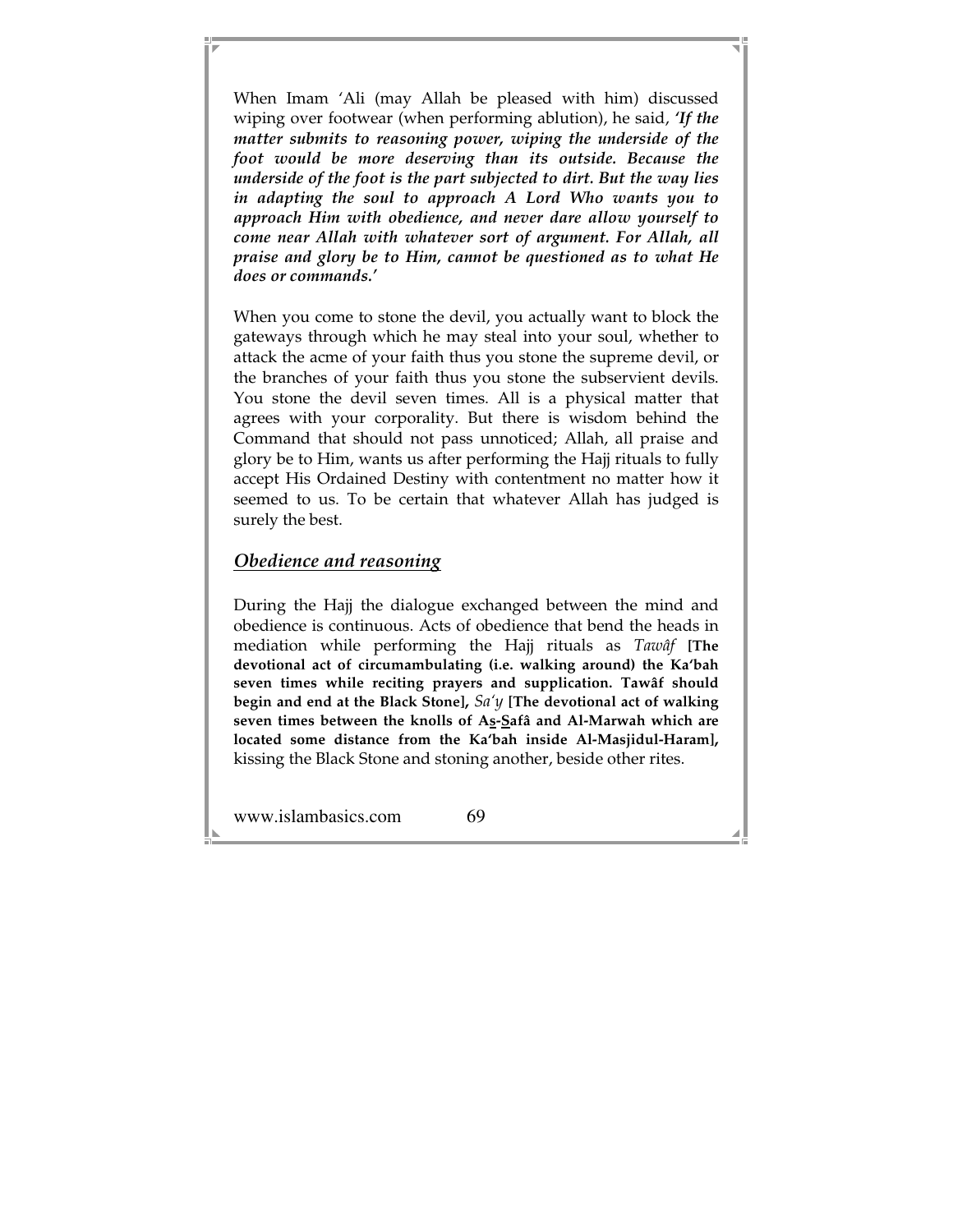We say that such matters are beyond the bounds of reason, for having to do with discipline in obeying Allah and accustoming the human soul to yield to the highest Command. For Allah, glory be to Him, did not just enjoin duties immoderately but based on Perfect Wisdom.

While stoning the devil you have to remember that he never leaves a question of faith without striving to ruin it. The devil pursued our master Ibrâhîm (peace be upon him), and every time Ibrâhîm drove him away he returned to him once again. By casting the stones we first obey the Command of Allah and revive the tradition of our father Ibrâhîm, out of faithfulness to the one who fulfilled all and named us Muslims before the revelation of the Noble Qur'an, about whom Allah, Blessed and Exalted be He, said in His Noble Qur'an (what means):

### **"And of Ibrâhim (Abraham) who fulfilled (or conveyed) all that (what Allâh ordered him to do or convey)." (An-Najm, 53: 37)**

When we stone Iblis (the devil) in the Hajj we should be resolute not to obey him after returning home and we must feel that we have conquered him. That victory must subsist after the Hajj, because despite his conspiracies and evil insinuations to make us disbelieve we believed in Allah. Despite his struggles to make us join others in worship with Allah, we joined none. Then, we came to the Hajj and performed the rituals and thus transcended in obedience.

Stoning here symbolizes our victory over the devil on a day of damnation and manifest loss to the devils. The devil is accursed by Almighty Allah, the angels and the believers. The Curse of Allah on him is unseen to us but it exits and is continuous. Also, the angels' curse on him is unseen to us but it exits and is continuous.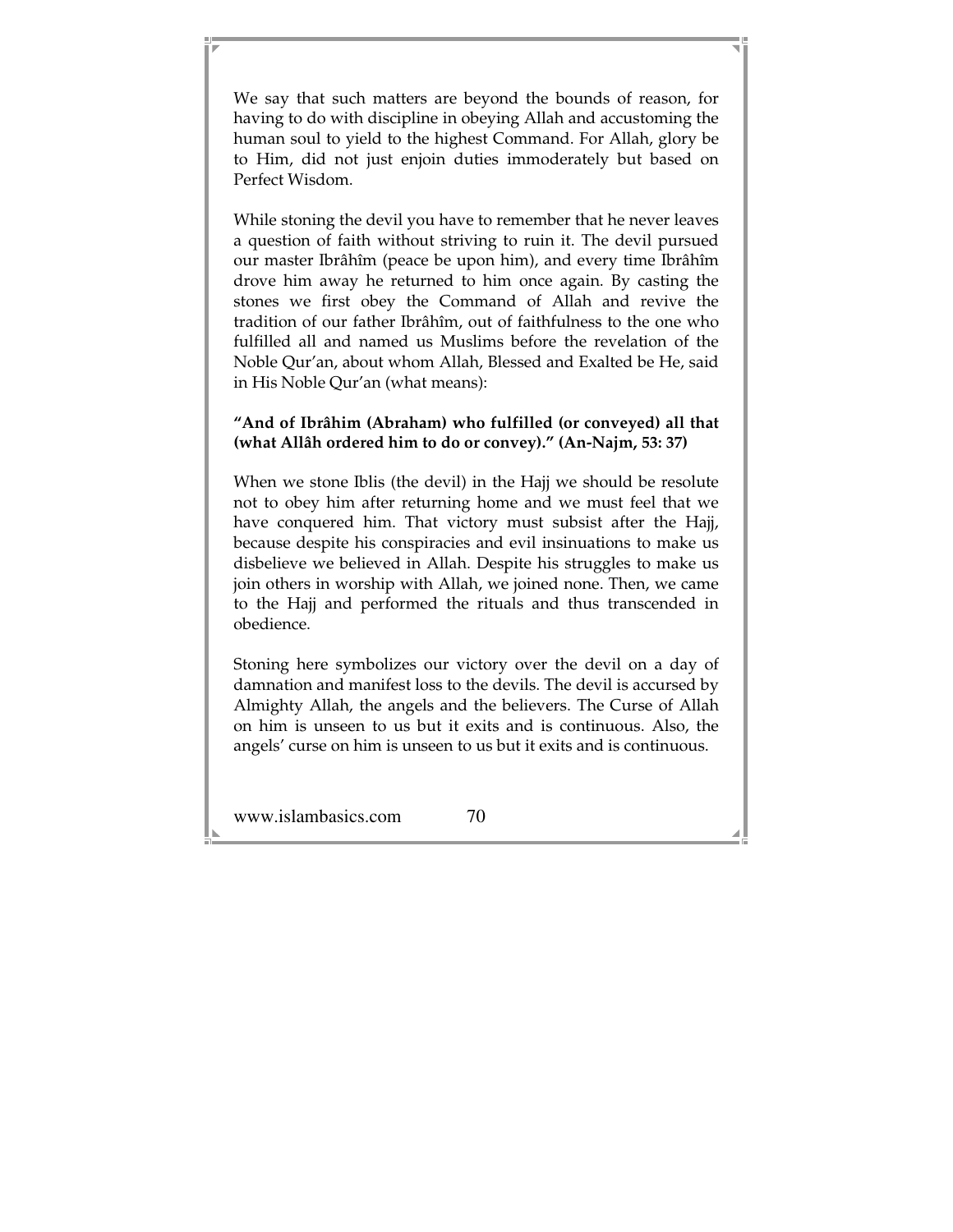As for us we curse him in a physical sense; that is casting stones at him in *Minâ*. On that day the devil is seen in his most abject and contemptible state.

It is the day of revenge and retaliation against the devil that tempted you. It is the day of victory over your bitterest enemy, who must remain your archenemy. At the same time you have been taught a lesson to avail you in the rest of your life. Never lose sight of the devil nor give him the chance to conquer you ever again. Accept the Commands of Allah and His Prohibitions with love and be contented with His Ordained Destiny. If you seal all the devil's passes, he will have no power over you. Not any trial Allah inflicts on you means an incurred anger because you do not see what Allah hides in His Decreed Fate. Perhaps, The Almighty has tried you because He wants you to earn a greater reward for your obedience and a higher compensation for not falling into sin, or to exalt you in Paradisal degrees. Surely, Allah, The All-Knower, knows the sincerity of your sought path and your heartily contentment with whatever destinies bring, so as to grant you the best of rewards for your sincerity and contentment.

After casting the pebbles of the *Jamrat Al-'Aqabah* or *Al-Jamrah Al-Kubrâ* **[The closest stone pillar to Mecca, known as the Large Jamrah or Jamrah of the supreme devil],** you perform the Minor Ending of *Ihrâm* **[This comes after concluding two of the three following rituals: Throwing the pebbles, Ifâdah Circumambulation or having one's hair cut or shortened]** then you must head for Mecca to perform the *Ifâdah Tawâf* **[Pilgrims' circumambulation of the Ka'bah upon their return from Muzdalifah]**, which is the last cornerstone of Hajj. Afterwards, comes the Major Ending of *Ihrâm* **[This comes after concluding three rituals: Throwing the pebbles, Ifâdah Circumambulation and having one's hair cut or shortened. Then a pilgrim may act freely even to have conjugal relations],** which sanctions to you the performance of all the acts that were forbidden during the Hajj.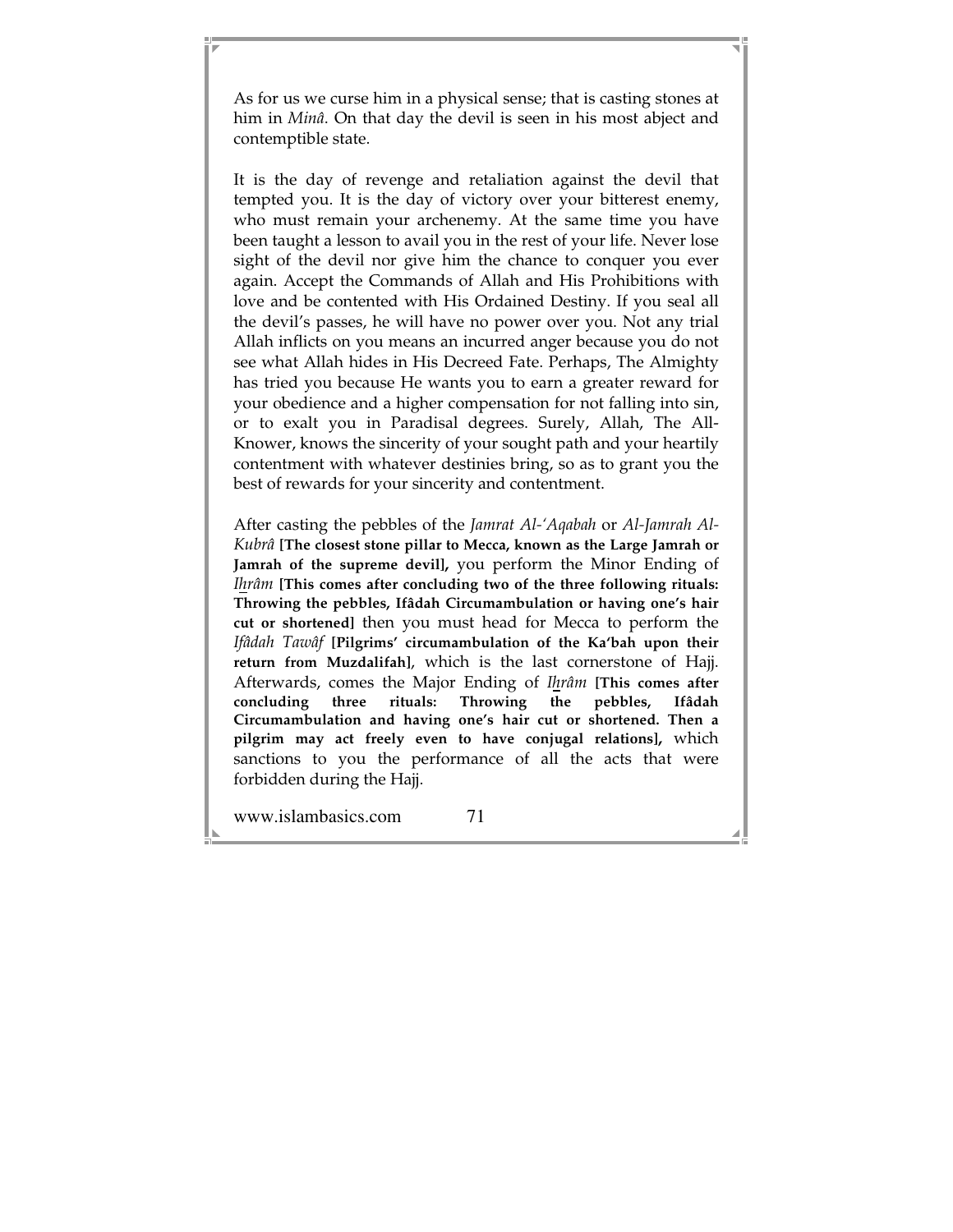If you have performed the *Sa'y* between the knolls of *As-Safâ* and *Al-Marwah* during the *Tawâf* of Hajj you do not have to perform it in the *Ifâdah Tawâf*. But if you have not performed it yet, perform *Sa'y* after the *Ifâdah Tawâf*.

There is voluntary *Tawâf* and *Sa'y* to whoever craved a higher reward and compensation. Truly, nothing is dearer to Almighty Allah than performing additional acts like those He enjoined upon us: as offering Voluntary Prayers, fasting, giving charity or sacrificing animals. Because such deeds betoken that we not only perform what Allah has enjoined upon us but also perform beyond them voluntary acts, as a warm expression and a deep love of our servility to Allah, Whose Majesty reigns supreme*.*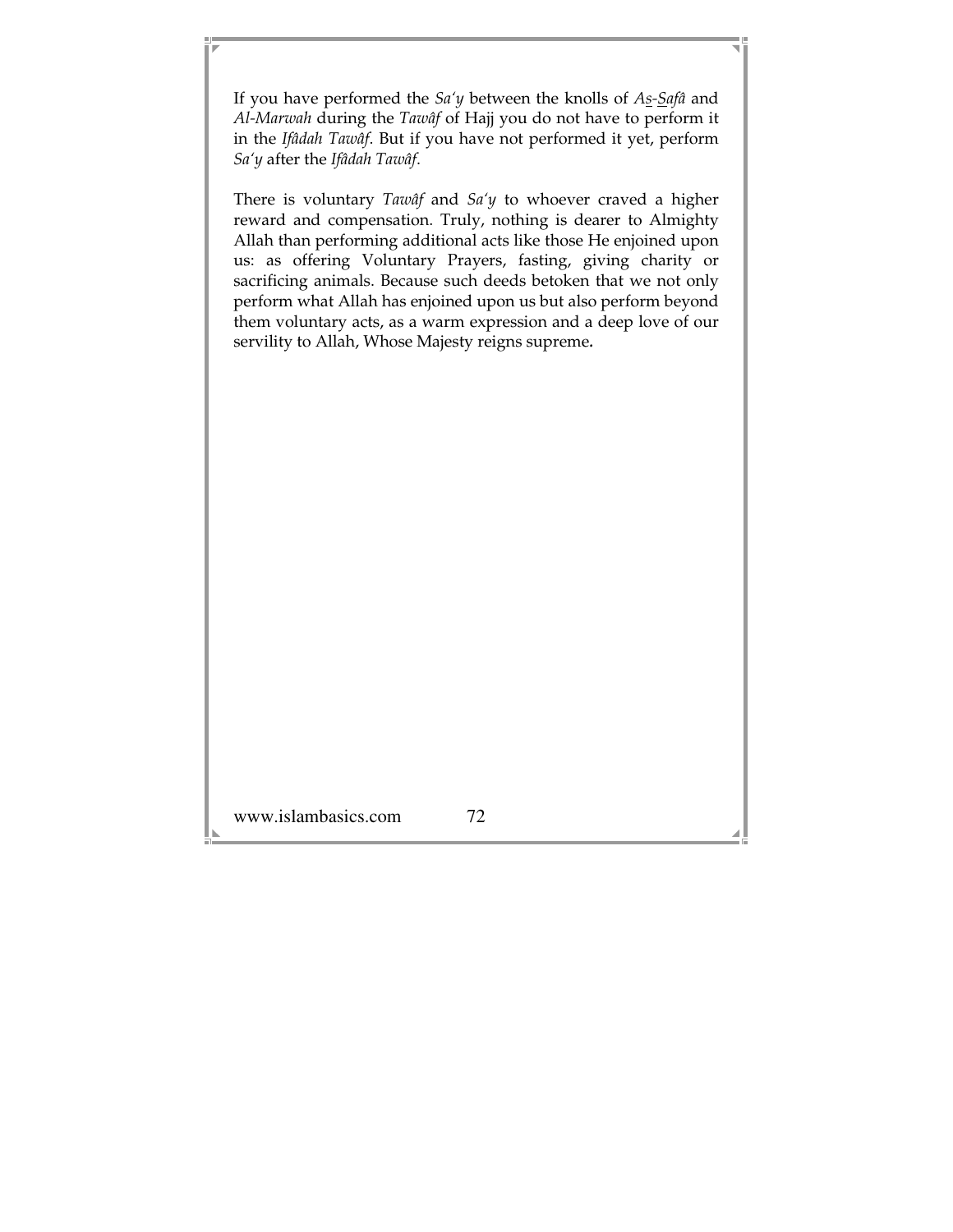# *Chapter Five The Ijtihâd Of The Religious Scholars*

Many people talk to me about the difference of Imams in their *Ijtihâdât* **[Plural of the Arabic word** *Ijtihâd***, which is an attempt to give a reasoned or deduced solution for unprecedented legal problems based on the four principles of Islam: the Noble Qur'an, the Prophetic Sunnah, the consensus of the scholars and analogy]** concerning some of the Hajj rituals in which no textual Qur'anic rules were stated. Faith dictates complete concurrence on explicit textual rules (in the Noble Qur'an), but as for the inexplicitly stated rules that Allah has left open before *Ijtihâd*, we have to respect the opinion of the *Mujtahid* **[A jurist qualified to exercise Ijtihâd]** regarding it. No Imam should consider what he arrived at through *Ijtihâd* as the right opinion and that of others as wrong. But we should say as the *Mujtahidun* from amongst the Imams, who said, *"What I arrived at is a right opinion possible to be wrong, and what others have arrived at is a wrong possible to be right."* 

That was proved at the hands of the Messenger of Allah (may Allah bless him and grant him peace), the legislator whom Allah had authorized to legislate what clarifies to people all the religious laws. In laws, the Noble Qur'an – the Inimitable Book – brought the basics and Almighty Allah entrusted His Messenger (may Allah bless him and grant him peace) to bring the details. Therefore, The Truth, praise be to Him, says (what means):

*"And whatsoever the Messenger (Muhammad SAW) gives you, take it, and whatsoever he forbids you, abstain (from it)." (Al-Hashr, 59: 7)* 

The Messenger of Allah (may Allah bless him and grant him peace) taught us to respect in *Ijtihâd* the different opinions, not to find fault with them, but to accept them.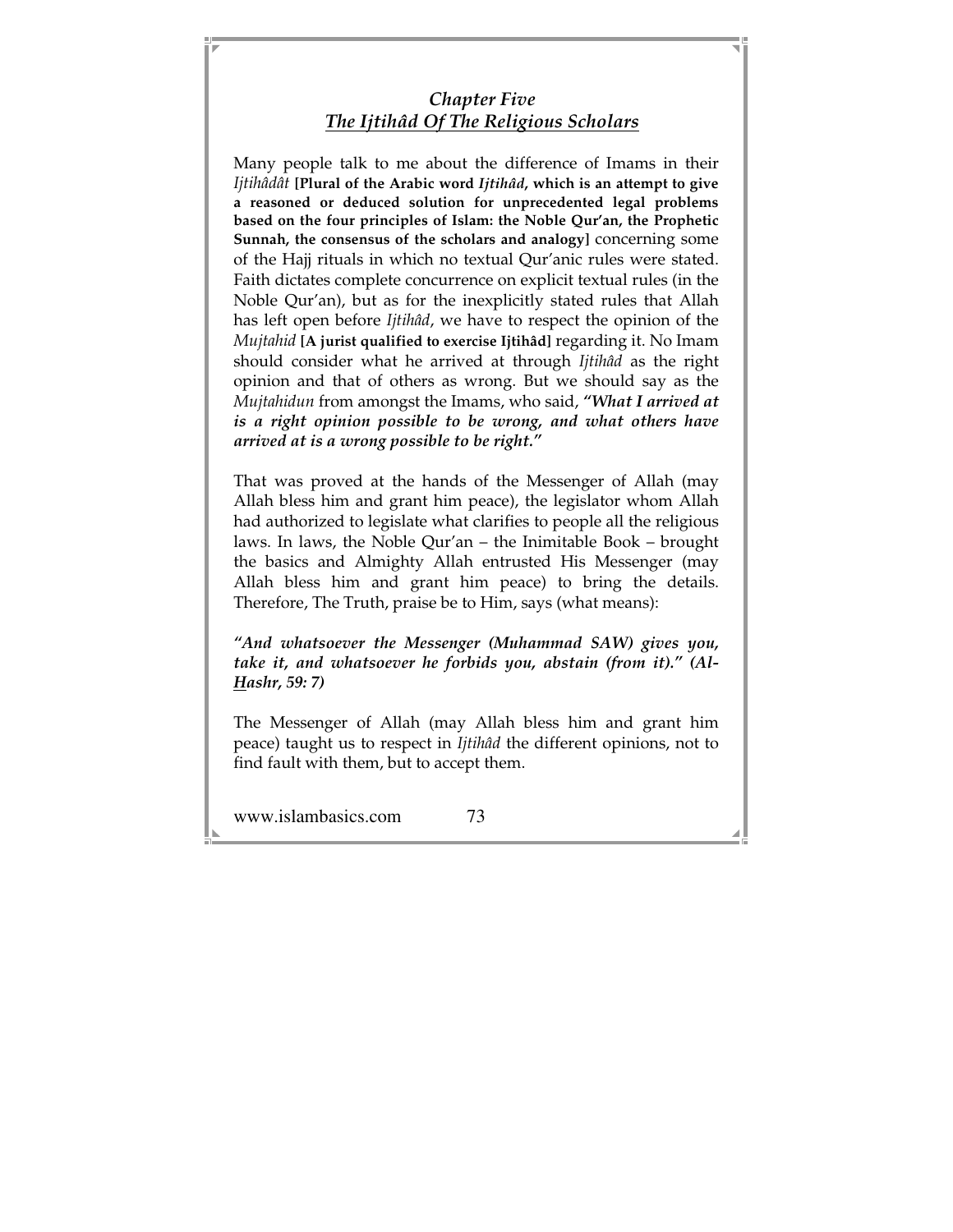An illustration is the incident that followed the Battle of *Al-Ahzâb* (The Confederates). After the disbelievers retreated and ran away, the Messenger of Allah (may Allah bless him and grant him peace) said, *"None of you should offer the 'Asr (Afternoon) Prayer except in Banu Quraizhah."* 

Some Muslims who heard the call hurried to Banu *Quraizhah*, bent on performing the *'Asr* (Afternoon) Prayer there as ordered by the Messenger of Allah (may Allah bless him and grant him peace), while others saw the sun inclining towards setting and feared to miss the *'Asr* Prayer and thus performed it and then continued their journey to Banu *Quraizhah*.

The two parties appealed to the judgment of the Messenger of Allah (may Allah bless him and grant him peace) and he approved both. Those who performed the *'Asr* (Afternoon) Prayer before sunset in order not to miss the due time of its performance, that is concerning the party who considered the time. He also approved of those who did not perform the *'Asr* (Afternoon) Prayer except in Banu *Quraizhah*. That is concerning the party who considered the place. Judging that both parties were right.

We state this to prove that the difference between the Four Juristic Schools in the Hajj or other matters should be approvable, by analogy to what the Messenger of Allah (may Allah bless him and grant him peace) accepted regarding offering the *'Asr* (Afternoon) in Banu *Quraizhah*.

Prior to visiting Egypt, Imam Al-Shâfi'ay (may Allah be pleased with him) had already established his own Juristic School. But when he came to Egypt he found the records of 'Abdullâh bin 'Amr bin Al-' $\hat{A}$ s (may Allah be pleased with him) which included hadiths untold by Abu Hurairah (may Allah be pleased with him).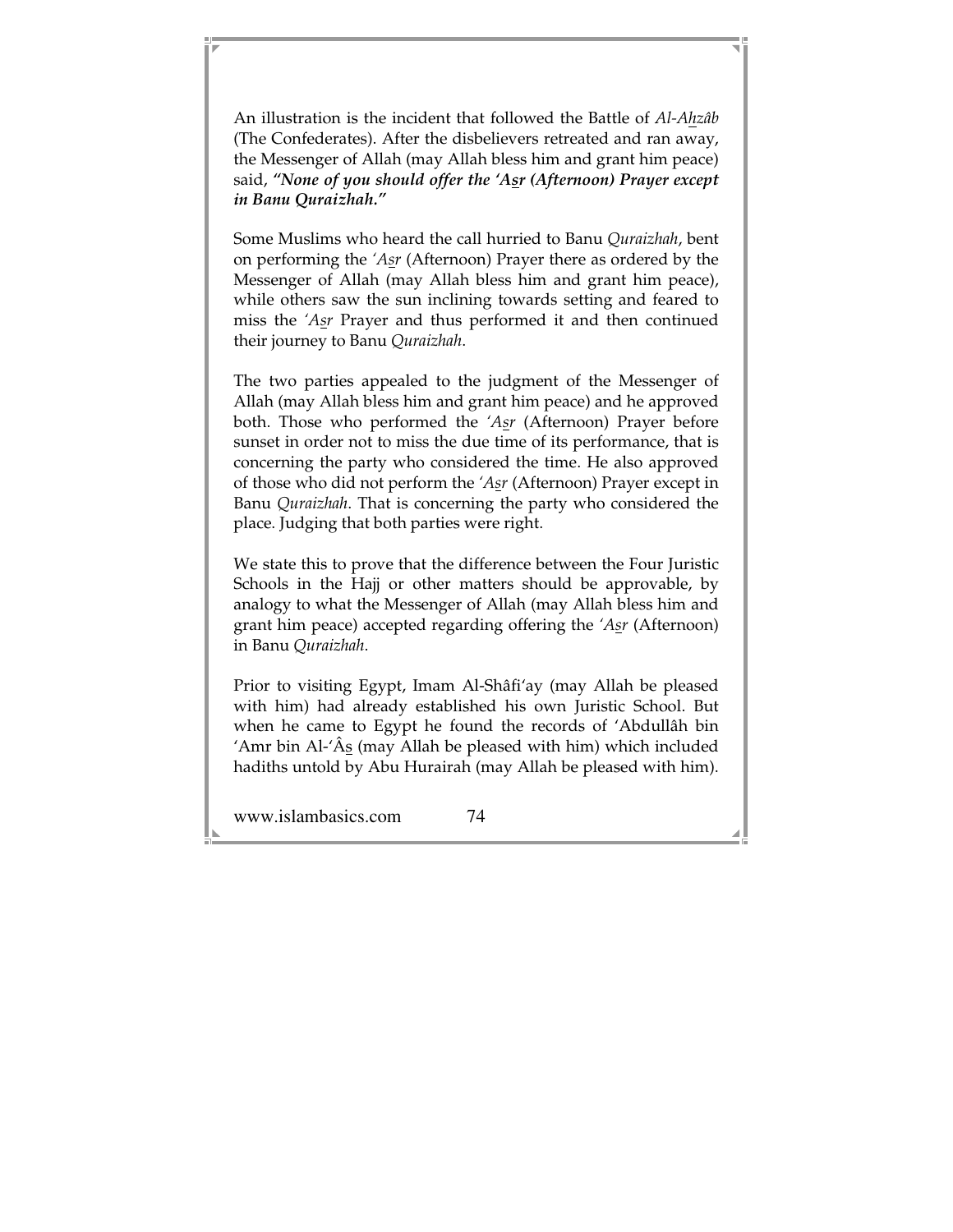That is owed to the fact that 'Abdullâh bin 'Amr bin Al-'Âs was known by writing, whereas Abu Hurairah did know writing but was a narrator. On reaching Egypt and obtaining what 'Abduallâh bin 'Amr bin Al-'Âs had left, which comprised hadiths he had never known before, Al-Shâfi'ay started to change some judgments he already inferred in his book entitled *Al-Jadîd* (The New) and changed others he had previously confirmed.

Similarly in the Hajj, with respect to all the religious issues over which the Imams differed: as spending the night in *Minâ*, or standing at *Al-Muzdalsifah*, or slaughtering and its place of execution, besides other matters, when asked about them the judgment that the Prophet (may Allah bless him and grant him peace) gave was:

#### *"Do and there is no harm."*

Those who fast adhere to certain matters in the Hajj, observe what the Messenger of Allah (may Allah bless him and grant him peace) did in the *Farewell Hajj* **[The first and the last Hajj performed by the Prophet, may Allah bless him and grant him peace]**, which confirms with the normal, because the pursuance of the actions of the Messenger of Allah (may Allah bless him and grant him peace) is to act upon the Authentic Sunnah. But we have to differentiate between adherence to the Sunnah of Proof and that of Judgment. You offer the *Maghrib* (Sunset) Prayer as three *rak'ahs* **[The prayer of Muslims consists of Rak'ât or Rak'ahs (singular-rak'ah). Rak'ah represents a unit of the Prayer and consists of one standing, one bowing and two prostrations with a sitting in between]**, though no text in the Book of Allah stated that the *Maghrib* Prayer is three *rak'ahs*. Also, no Qur'anic text stated that the *Subh* (Morning) Prayer is two *rak'ahs* or that the *Zhuhr* (Noon) Prayer, the *'Asr* (Afternoon) Prayer and the *'Ishâ'* (Evening) Prayer are four *rak'ahs*.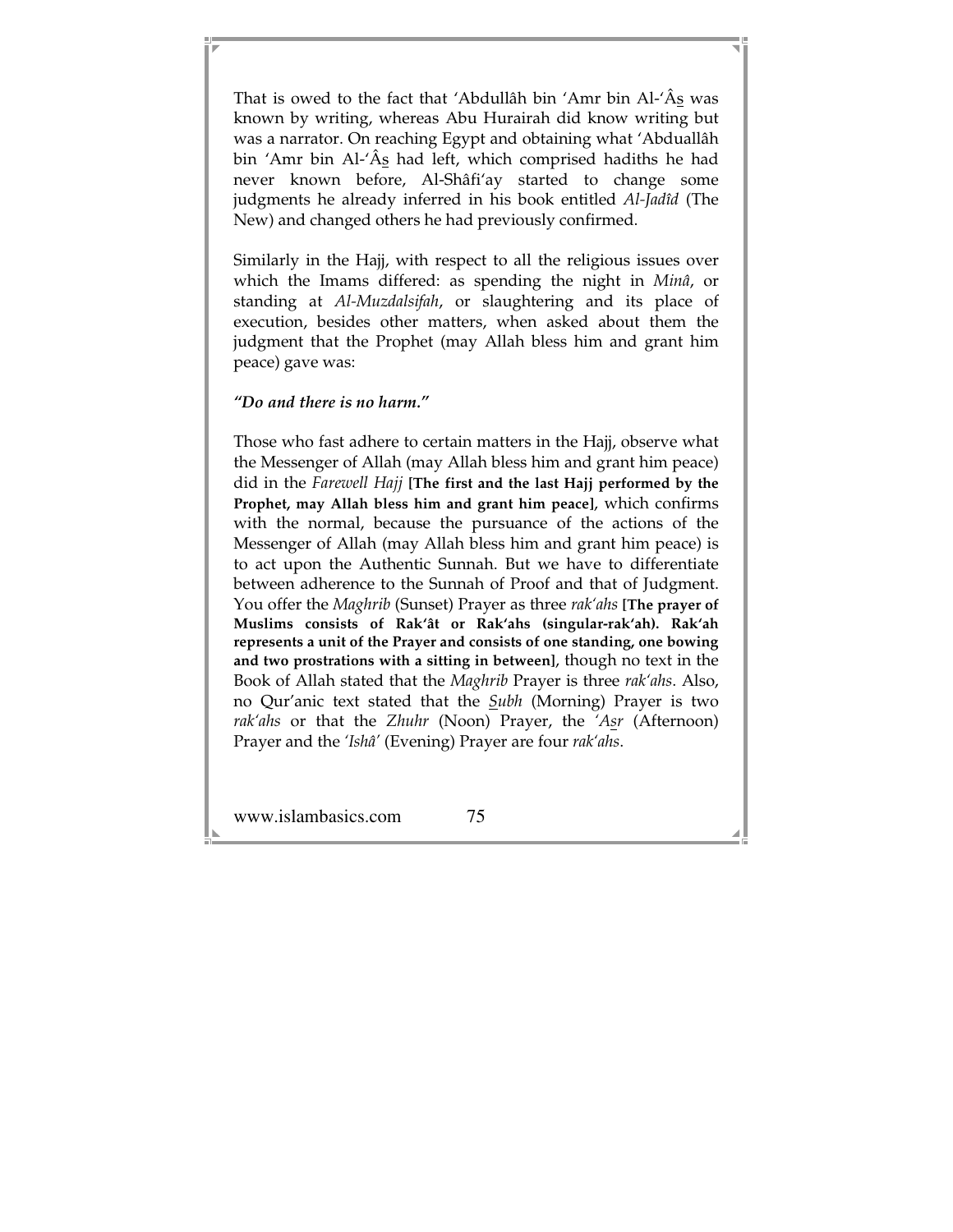But the Messenger of Allah (may Allah bless him and grant him peace), who is the second legislator by the judgment of the Noble Qur'an, taught us thus.

We come to the word Sunnah that arouses different opinions among the religious scholars. Some Jurists say there are enjoined acts, obligations and Sunnah; the Sunnah means practices if done you will be rewarded, if not you will not be punished, that is called adherence to the Sunnah of Judgment. As the two *rak'ahs*  you offer before the *Subh* Prayer; if you performed them you will be rewarded, if not you will not be punished. But as for the three *rak'ahs* of the *Maghrib* Prayer you perform them acting upon the Sunnah of Proof not that of Judgment.

### *Acting upon the more reliable course*

In the Hajj duty some people performed certain acts before others, postponed or done earlier. Upon asking the Messenger of Allah (may Allah bless him and grant him peace) he said:

#### *"Do and there is no harm."*

Such matters neither belong to the Sunnah of Proof nor that of Judgment. Hajj must make way for aspects of difference. But the performer of the Obligatory Hajj, in other words the First Hajj, should not depend on the easiest but the more reliable way. As for the Voluntary Hajj, performed after the Obligatory one, ease in it is broader and adopting the more reliable in acts of worship is an obligation, for pilgrimage to be more promising of being accepted by Allah. If you are offering prayers and do not know whether you offered two or three *rak'ahs* we tell you to consider that you offered two *rak'ahs* in order to adopt that which is more reliable.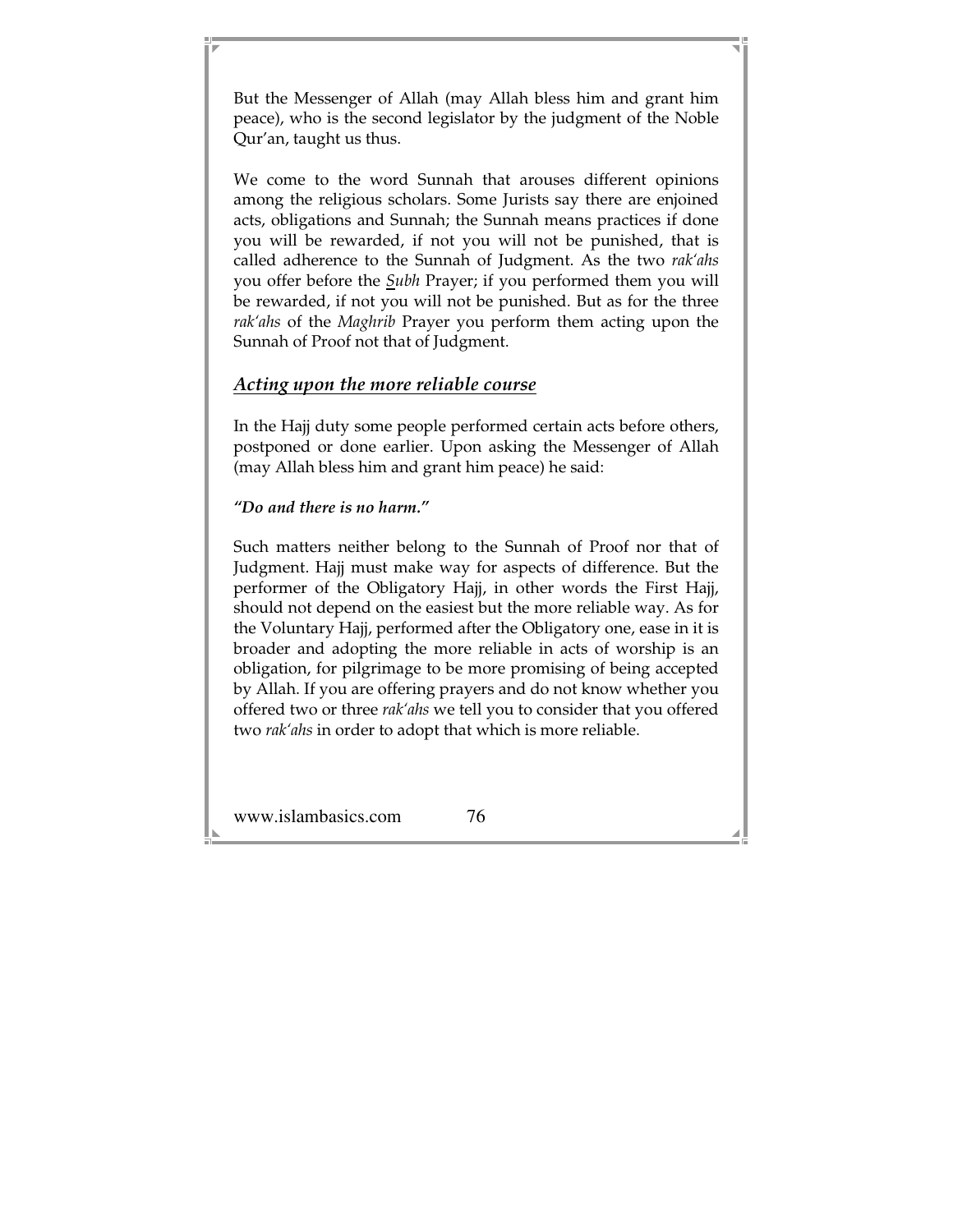For instance, in circumambulating the *Ka'bah* and *Al-Hatîm*, which is the arc where *Tawâf* **[The devotional act of circumambulating (i.e. walking around) the Ka'bah seven times while reciting prayers and supplications. Tawâf should begin and end at the Black Stone]** is performed outside it, you should not say that you would perform *Tawâf* just around the construction of the *Ka'bah*, because originally its construction ended at this arc. At the time the Arab came to reconstruct the *Ka'bah*, the Messenger of Allah (may Allah bless him and grant him peace) was twenty-five years old; they pledged themselves to build it from honest money only. They gathered the honest money but found it insufficient except for the current space of the *Ka'bah* construction. So, they decided to build that which the honest money could afford, whereas the rest would have a border built for it only. These borders that resemble an arc are part of the *Ka'bah*.

When you perform *Tawâf,* you not only circumambulate the erection of the *Ka'bah* but also the additional parts outside the arc. If you perform *Tawâf* at the close circle, your *Tawâf* is valid. And if you perform *Tawâf* at the wide circle, your *Tawâf* is also valid. But when you perform *Tawâf* at the close circle, you will leave a part from the *Ka'bah*. Because, it is definite that the part encircled by the arc, having no construction, is from the *Ka'bah*. Obligatory Prayers are not permissible to be offered in it, because Obligatory Prayers are not permissible inside the *Ka'bah* but only outside it while facing it. Therefore, it is wiser to circumambulate the whole *Ka'bah*  and face the whole of it in your prayers. In every enjoined duty you must behave prudently by offering extra, not less.

### *Slaughtering the sacrificial animal*

Slaughtering has no explicit textual rule; therefore, you adopt the easily done judgment.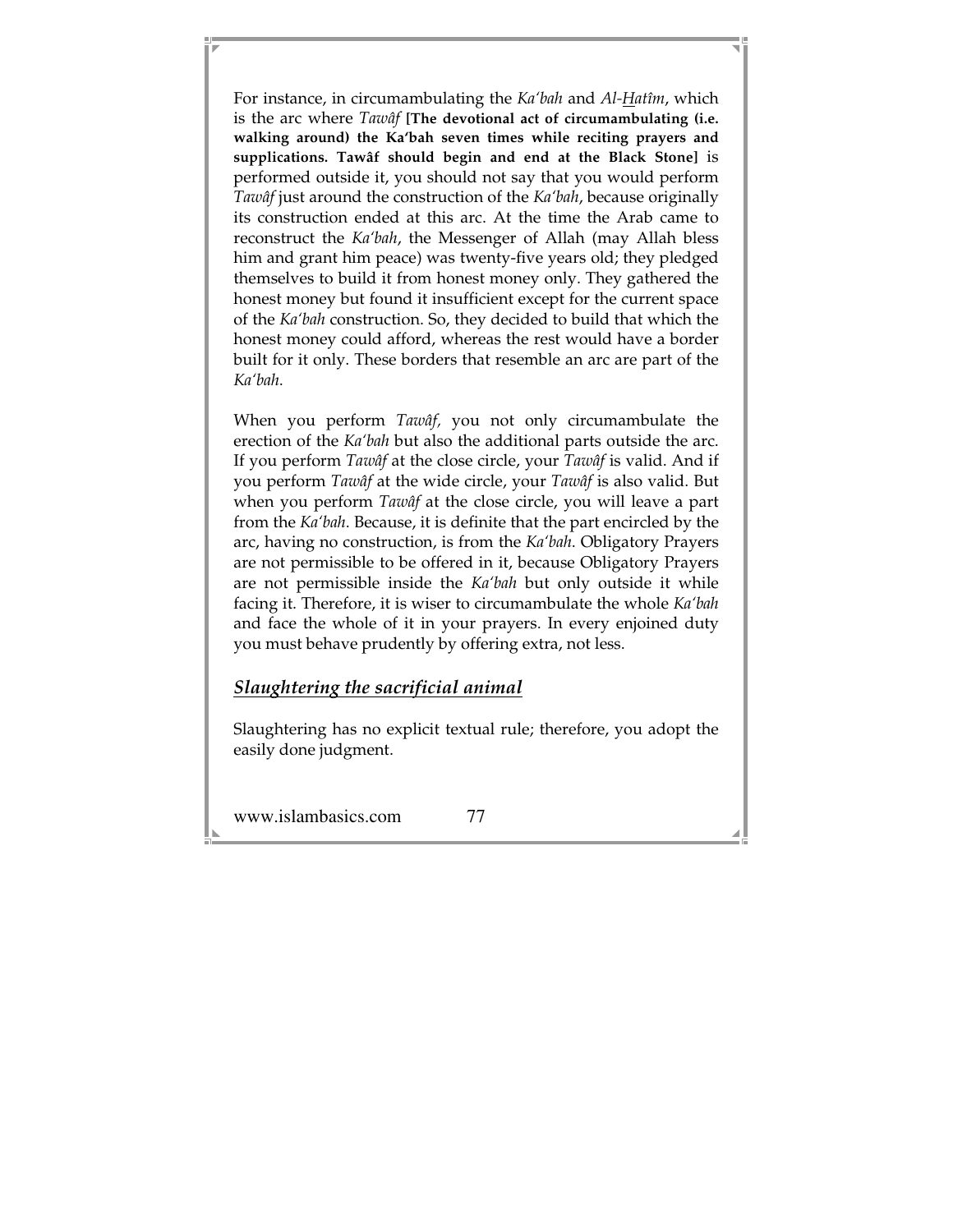Those who judged that slaughtering is only permissible in *Minâ*, considered what Messenger of Allah (may Allah bless him and grant him peace) did, whereas the others who judged that slaughtering is permissible in Mecca considered the noble Qur'anic verse in which Allah, all praise and glory be to Him, says (what means):

### *"An offering, brought to the Ka'bah." (Al-Mâ'idah, 5: 95)*

Another opinion holds that all Mecca is a *Manhar* **[The place where to slaughter the sacrificial animals]**; meaning that slaughtering is permissible in whatever place inside it. All this does not denote disagreement, because disagreement can be in the pursued path, not the pursued end. All of us seek truth, you see it here and I see it there. Nothing can lead us both to a judgment based on a definitely established truth except through *Ijtihâd*. This is not a deficiency in the legislation, but a manner of easing the burden on people in judgments, why? Because, just as Allah, all praise and glory be to Him, created me having no choice in predestined matters and having a free will in other matters, where I can choose between alternatives, He made the judgments pertaining to the creed compulsory where I have no choice, and other judgments He left open to *Ijtihâd* and reasoning. Otherwise, how would we interpret the noble Qur'anic verse in which the Almighty says (what means):

### **"Only they had referred it to the Messenger or to those charged with authority among them, the proper investigators would have understood it from them (directly)." (An-Nisâ', 4: 83)**

Deduction is to derive judgments through a process of reasoning; since you are trying to deduce an issue then it is not explicit. To prepare us for offering prayers Allah, all praise and glory be to Him, says in His Noble Book (what means):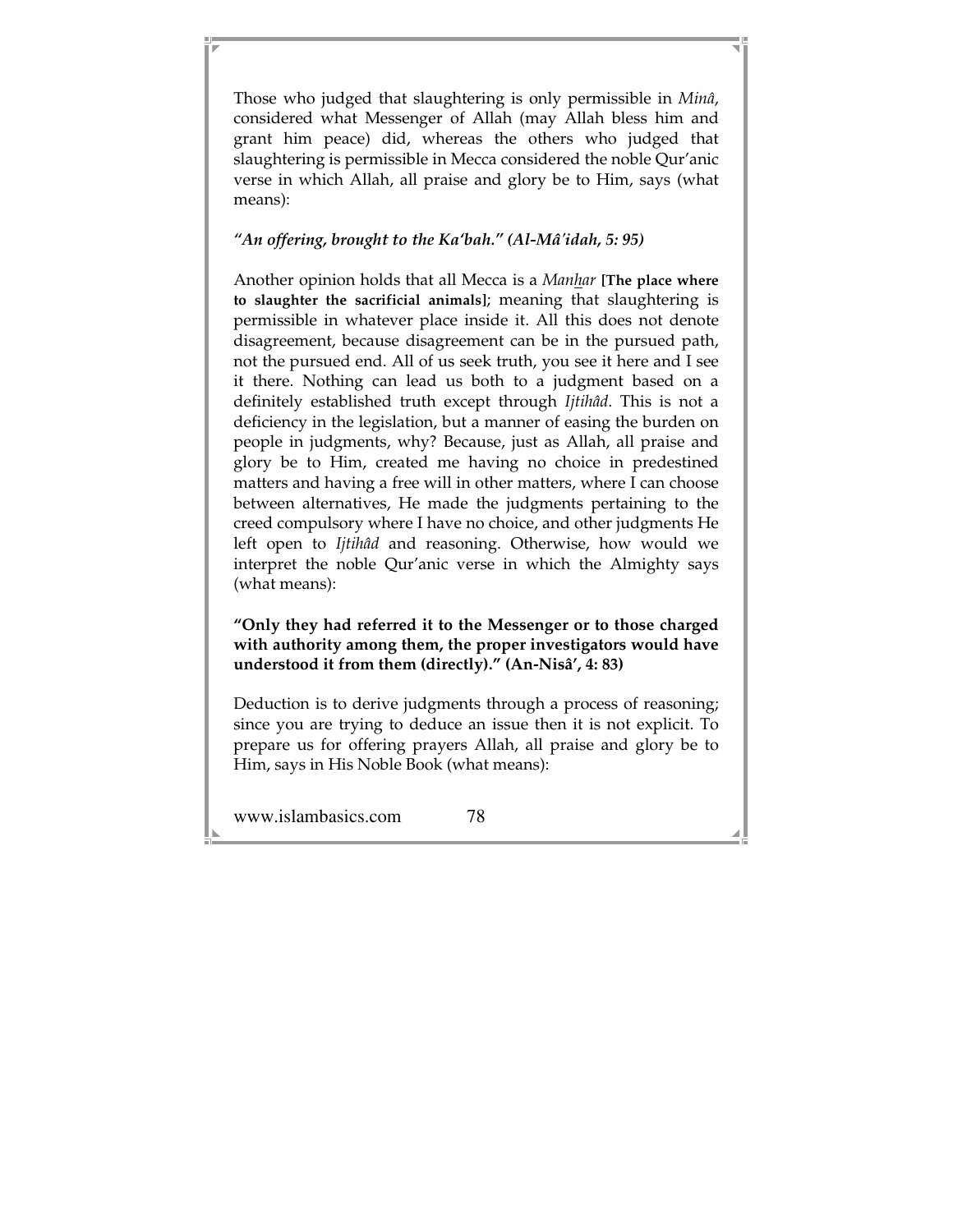بسم الله الرحمن الرحيم

{يَا أَيُّهَا الَّذِينَ أَمَنُواْ إِذَا فُمْتُمْ إِلَى الصَّلاةِ فاغْسِلُواْ وُجُو هَكُمْ وَأَيْدِيَكُمْ إِلَى الْمَرَافِقِ وَامْسَحُواْ بِرُؤُوسِكُمْ وَأَرْجُلَكُمْ إِلَى الْكَعْبَينِ} (النساء: 6)

**"O you who believe! When you intend to offer** *As-Salât* **(the prayer), wash your faces and your hands (forearms) up to the elbows, rub (by passing wet hands over) your heads, and (wash) your feet up to ankles." (Al-Mâ'idah, 5: 6)** 

Before commencing prayers we have to do four things: to wash the face and the hands up to the elbows, and to rub the head and (wash) the feet. The question is whether the feet are included in the act of rubbing or that of washing.

The answer is that the noble Qur'anic verse says (what means), *'Rub (by passing wet hands over) your heads, and (wash) your feet up to ankles,'* the feet (in the Arabic syntax) are in the accusative case, consequently it is coupled with the washed parts, which is the face and hands, not the rubbed part, which is the head. Conformity with the ordering here is a condition; you perform these acts according to the sequence of their doing. Therefore, Allah, all praise and glory be to Him, separated between two washed parts by a rubbed one.

### *The Major and Minor Ending of Ihrâm*

We have to know that there is a Major Ending of *Ihrâm* and a Minor Ending of *Ihrâm*. After the Minor Ending all prohibitions during *Ihrâm* **[The sacred state of practicing great self-denial into which a Muslim must enter before performing Hajj or 'Umrah, during which certain actions are forbidden (like having conjugal relations, shaving, cutting one's nails, and several other actions) nor commit sin, nor dispute unjustly. In this sacred state the dress of Muslim pilgrims**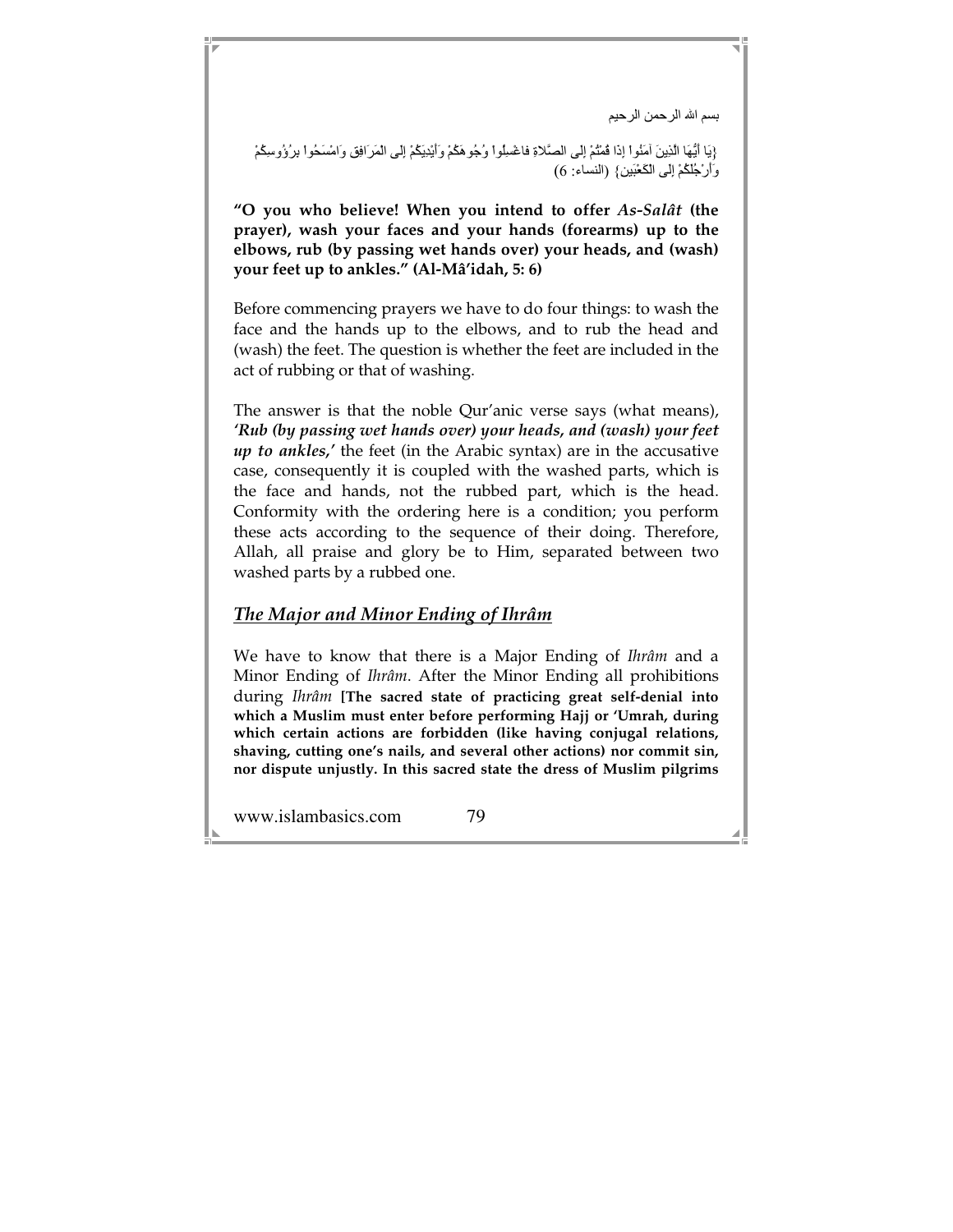**consists of two lengths of white cotton, one wrapped around the loins, the other thrown over the left shoulder.** *Ihrâm* **clothes for women should fully cover the body except the face, hands and feet]** becomes lawful except conjugal relations, which is only permitted after *Ifadah Tawâf* **[Pilgrims' circumambulation of the Ka'bah upon their return from Muzdalifah]**. *Ifadah Tawâf* is a cornerstone we must care to perfectly perform: no more than seven *ashwaat* **[One complete circuit around the Ka'bah constitutes a shawt (pl. ashwaat or shawts), and seven ashwaat complete one Tawaf]**, because it is one of the cornerstones of Hajj.

In *Ifadah Tawâf* the picture differs because some have already taken off their *Ihrâm* clothes after they stoned Iblis (the devil) at *Jamrah Al-'Aqabah* **[The closest stone pillar to Mecca, known as the Large Jamrah or Jamrah of the supreme devil]** and have put on their usual clothes, whereas others have not yet ended their *Ihrâm* and remained in their *Ihrâm* clothes. We also find that some have covered one shoulder while exposing the other.

Originally, we do so during the first three *shawts,* same as we pace rapidly during the first three *shawts* in *Sa'y* **[The devotional act of walking seven times between the knolls of As-Safâ and Al-Marwah which are located some distance from the Ka'bah inside Al-Masjidul-Haram; starting at As-Safâ and ending at Al-Marwa].** During these *shawts* you have to go at a quick pace, an act described as *following the way of As-Sahâbah* (The Companions), which means to imitate what the Messenger of Allah (may Allah bless and grant him peace) and his Companions (may Allah be pleased with them all) used to do.

The cause of pacing rapidly in the first three *shawts* has a story behind. The change of climate fatigued the Companions of the Messenger (may Allah bless and grant him peace). Whereupon, the infidels of the Quraish claimed that the fever of *Yathrib* **[The old name of Medina]** exhausted and weakened the Muslims. When the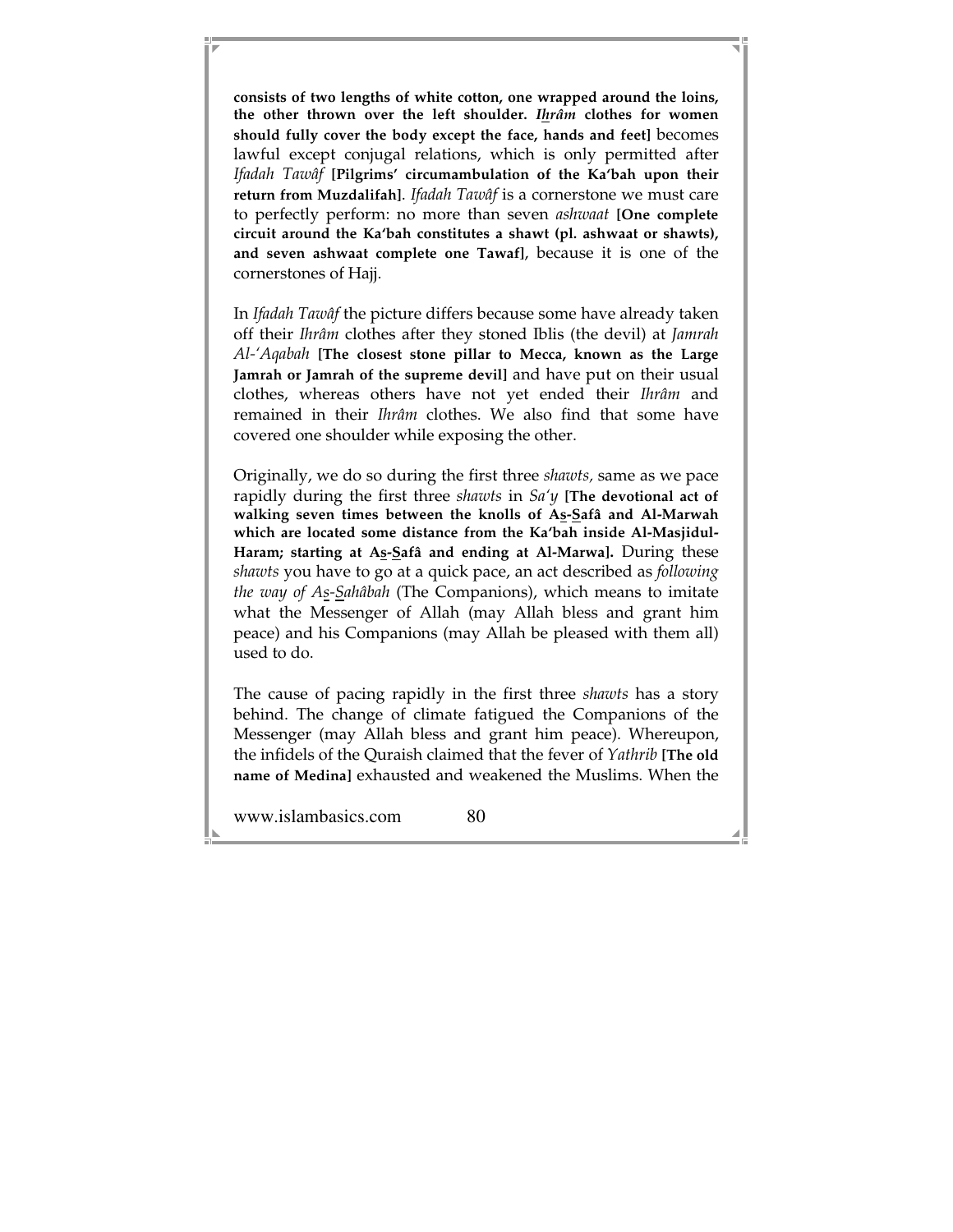Messenger of Allah (may Allah bless and grant him peace) heard what they said he wanted to prove the falsehood of the infidels of the Quraish, so he commanded the Companions to uncover one shoulder and quicken their *Sa'y* and *Ifadah Tawâf* during the first three *shawts*, saying to his Companions (may Allah be pleased with them all):

*"May Allah mercy the one who shows them strength in his self."* 

Quick pace is neither demanded in the *Arrival Tawâf* **[Pilgrims' first circumambulation of the Ka'bah upon their arrival at Mecca]** nor the *Farewell Tawâf* **[Pilgrims' last circumambulation of the Ka'bah directly before leaving Mecca]**.

In the past, *Al-Mas'â* **[The place where pilgrims walk between the two hills of As-Safâ and Al-Marwah]** was a marketplace affording a place where people could sit and watch the *Sa'y*. You are only obliged to go at a quick pace if the area in front of you is uncrowded. If it is crowded, do not jostle against the others and be gentle to the Muslims around you. Going at a quick pace in *Sa'y* is done between two green marks found in the *Mas'â*.

Generally, the jostlement that causes injury is unwanted. For instance, you crowd at the Black Stone to touch or kiss it. You are asked to crowd in to perform a rite before which the mind pauses meditatively, because it is a proof of your utmost faith and staunch abidance by a deed that the Messenger of Allah (may Allah bless and grant him peace) performed. But at the same time you are asked not to harm anyone. What exhausts the pilgrims during the performance of the Hajj rituals is the behavior of some pilgrims.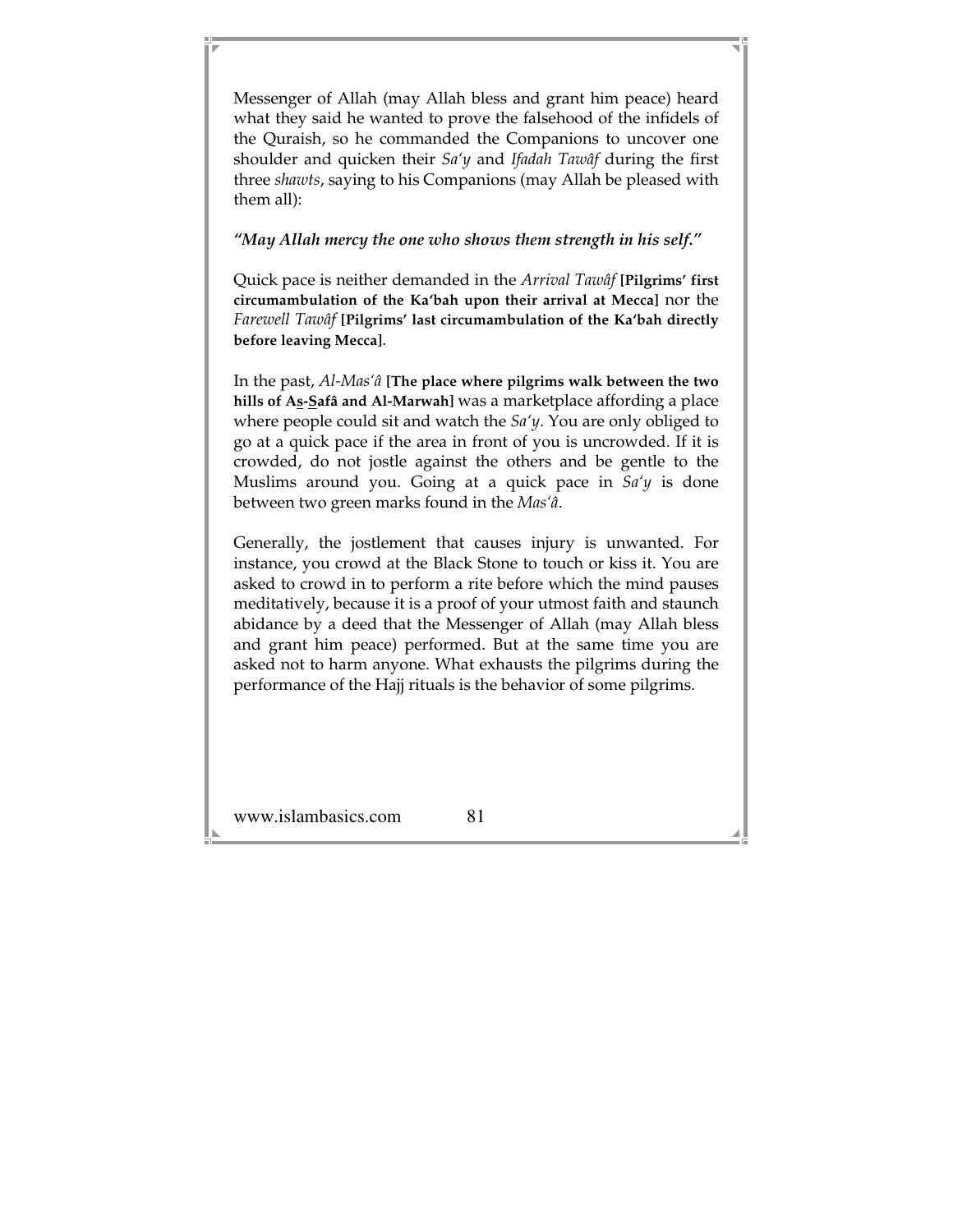For instance, some prefer to perform *Tawâf* at the narrow side, close to the *Ka'bah*, and do not want to perform it at the wide side, though if each of us circumambulate without trying to outstrip his companion or disturb him or knock against him, everything would go peacefully and smoothly.

### *A hundred and twenty mercies in the Ka'bah*

The Truth, all praise and glory be to Him, intends for us ease, and everyone present in the Meccan Sanctuary is to win a reward. The Messenger of Allah (may Allah bless and grant him peace) said:

*"Verily, Allah sends down in the Sanctuary (the Ka'bah) a hundred and twenty mercies…sixty to the performers of Tawâf [The devotional act of circumambulating the Ka'bah while reciting prayers and supplications], forty to the prayers and twenty to the watchers."* 

If you just sit looking at the *Ka'bah* mercy will be sent down upon you. When you see the *Ka'bah* and gaze at it all your worries fade away and nothing occupy your mind save Allah, all praise and glory be to Him. If you sit for hours before the *Ka'bah* your eyes will not be diverted away from it, and you will be unable to disengage yourself as long as you are sitting in front of it. If you seek an interpretation, learn that in the human soul are faculties known only to Allah, all praise and glory be to Him.

After finishing the *Ifadah Tawâf,* you perform the Major Ending of *Ihrâm,* after which you become relieved of all the prohibitions of *Ihrâm*. The pilgrim who first performs *'Umrah* (Minor Pilgrimage) **[It consists essentially of Ihrâm, Tawâf (i.e. circumambulation) around the Ka'bah (seven times), and Sa'y (i.e. running) between As-Safâ and Al-Marwah (seven times). It is called minor Hajj since it need not be performed at a particular time of the year and its performance requires fewer ceremonies than the Hajj proper]** then ends his state of *Ihrâm*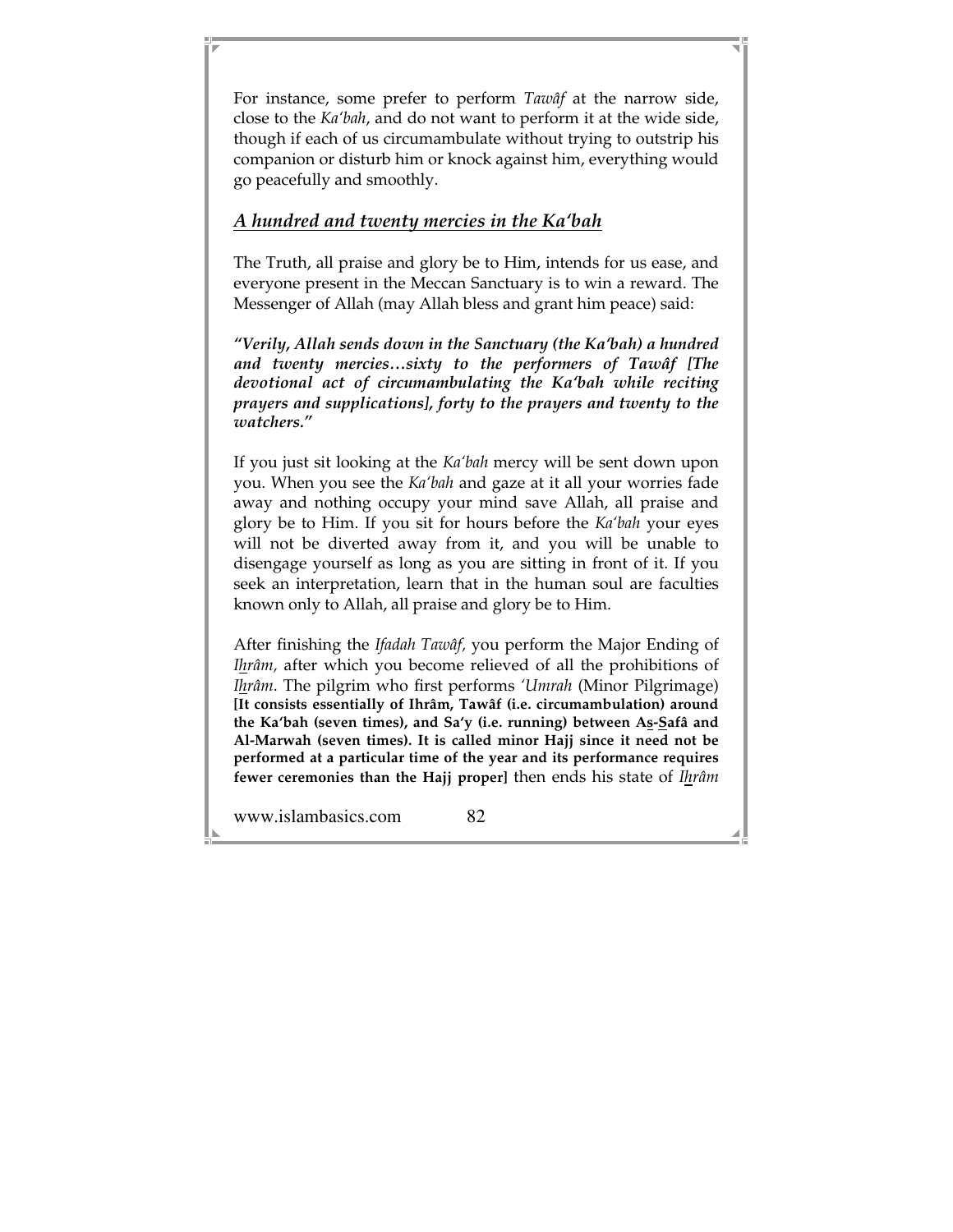and remains in Mecca until the time of Hajj is due and then reassumes *Ihrâm*, is called *Mutamatti'*. The *Mutamatti'* is performing *'Umrah* in the months of Hajj, in other words, combining *'Umrah* and Hajj at the same time, but not with one *Ihrâm*. He assumes *Ihrâm* first for making *'Umrah*, where he performs its *Tawâf* and *Sa'y*, and then ends his state of *Ihrâm* to assume it again at the due time of Hajj. We say that in such case the *Mutamatti'* must slaughter a *Hady* **[A sacrificial animal]** as proven by the Qur'anic verse in which Allah, Blessed and Exalted be He, says (what means):

**"And whosoever performs the** *'Umrah* **in the months of** *Hajj,*  **before (performing) the** *Hajj,* **(i.e.** *Hajj-at-Tamattu'* **and** *Al-Qirân***), he must slaughter a** *Hady* **such as he can afford." (Al-Baqarah, 2: 196)** 

Some people say that the sacrifice must be slaughtered in *Minâ*, and others say it should be in Mecca. Some people say it must be before the Hajj, and others say it must be after it.

The Qur'anic text based the slaughtering of sacrifice on the *Tamattu'* form of Hajj **[Performing 'Umrah followed by Hajj during the months of Hajj, but it involves ending the state of Ihrâm for 'Umrah and then reassuming it for Hajj]**. It is even said that you have to execute the slaughtering in the place where you begin your *Tamattu'*, which will be the *Marwah*. For the *Mutamatti'* **[A pilgrim who starts with 'Umrah then performs Hajj later during the months of Hajj]** should slaughter the sacrificial animal in Mecca.

The religious scholars held different opinions regarding *'Umrah*. Some said that it is neither obligatory nor an enjoined duty but a Sunnah, whereas others said that it is obligatory. In my opinion, the religious scholars must convene to settle these matters and reach a unanimous decision.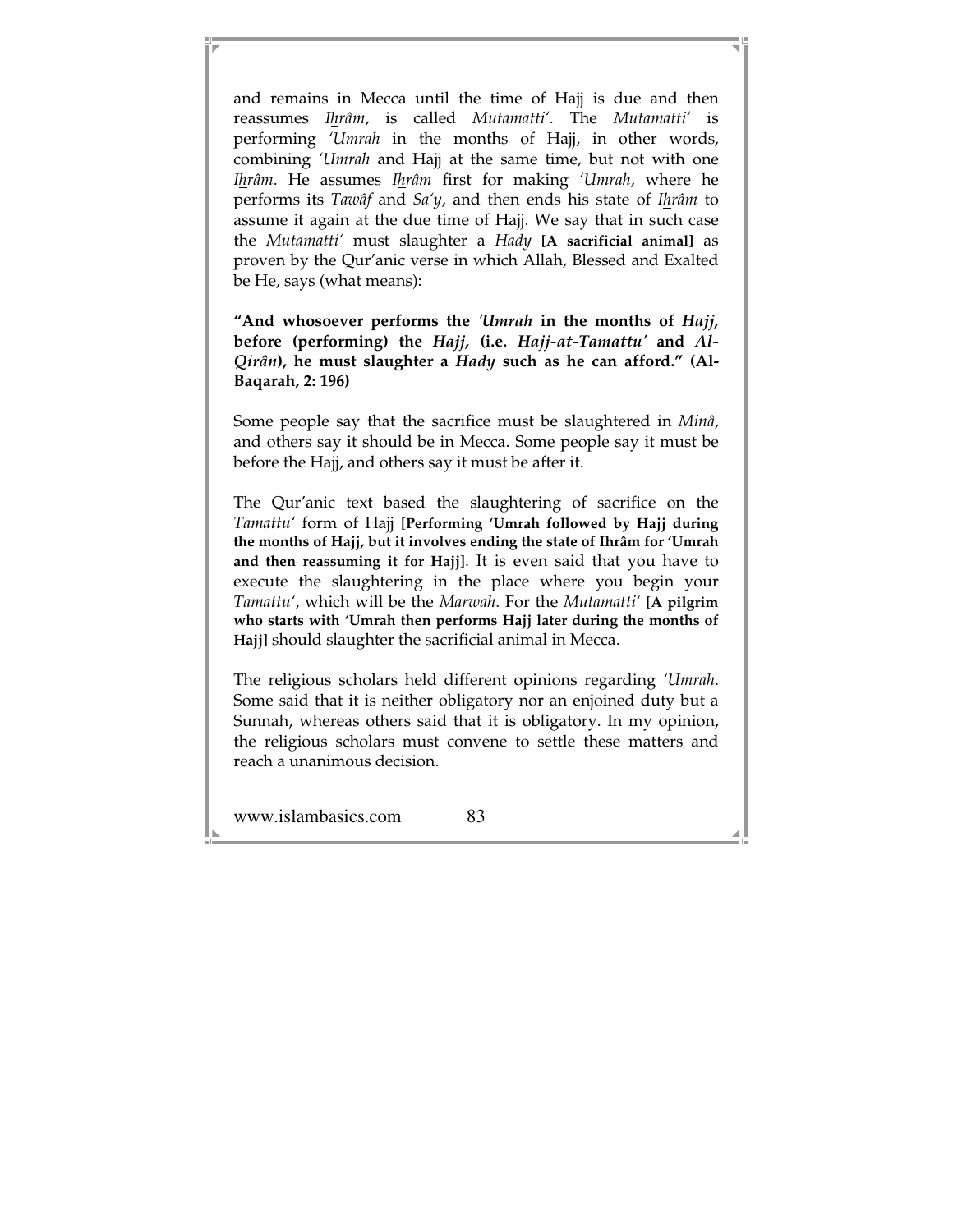Those who said that the *'Umrah* is a Sunnah, did not pay heed to the Qur'anic verse in which Allah, all praise and glory be to Him, says (what means):

**"And perform properly (i.e. all the ceremonies according to the ways of Prophet Muhammad SAW), the** *Hajj* **and '***Umrah* **(i.e. the pilgrimage to Makkah) for Allâh." (Al-Baqarah, 2: 196)** 

And the Qur'anic verse in which The Almighty says (what means):

**"Verily! As-Safâ and Al-Marwah (two mountains in Makkah) are of the Symbols of Allâh. So it is not a sin on him who perform**  *Hajj* **or** *'Umrah* **(pilgrimage) of the House (the Ka'bah at Makkah) to perform the going (***Tawâf***) between them (As-Safâ and Al-Marwah). And whoever does good voluntarily, then verily, Allâh is All-Recogniser, All-Knower." (Al-Baqarah, 2: 158)** 

Why does Allah always follow the Hajj by *'Umrah* and what is the meaning of Hajj and that of *'Umrah*?

The word, 'Hajj' in Arabic literally means 'a resolve,' i.e. to resolve to some magnificent duty. Indeed, the *Shari'ah* **[Islamic Law]** knows nothing greater in the entire universe than the House of Allah. The word Hajj in the Law of Islam means being bound for the House of Allah, in whose regard Allah, all praise and glory be to Him, says (what means):

**"And** *Hajj* **(pilgrimage to Makkah) to the House (Ka'bah) is a duty that mankind owes to Allâh, those who can afford the expenses (for one's conveyance, provision and residence); and whoever disbelieves [i.e. denies** *Hajj* **(pilgrimage to Makkah), then he is a disbeliever of Allâh], then Allâh stands not in need of any of the 'Alamîn (mankind and jinns)." (Âl-'Imrân, 3: 97)**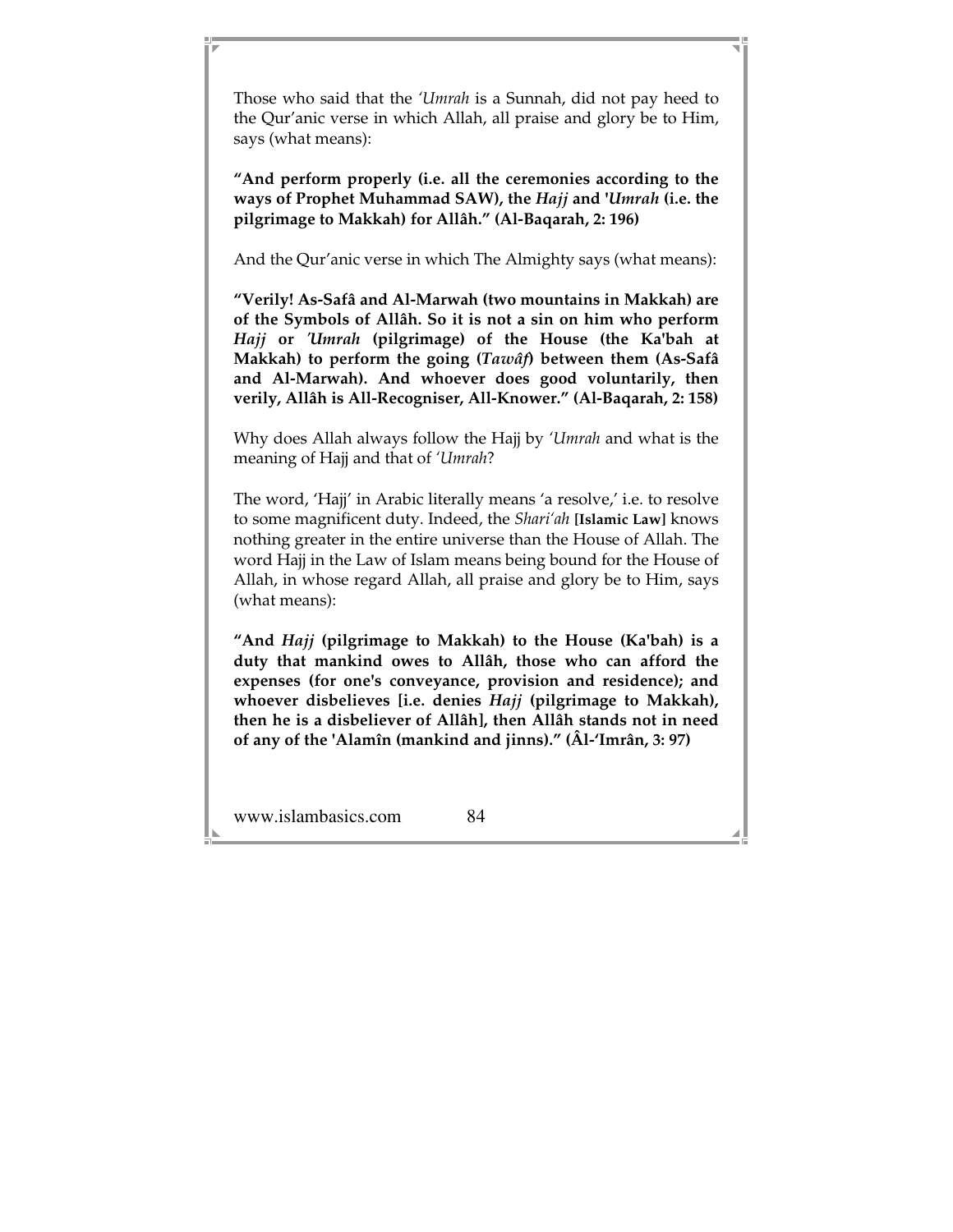Thus, Hajj is a visit paid to the House of Allah, and the Hajj is assigned well-known (lunar year) months. The Truth, Whose Majesty reigns supreme, says (what means):

**"The** *Hajj* **(pilgrimage) is (in) the well-known (lunar year) months (i.e. the 10th month, the 11th month and the first ten days of the 12th month of the Islâmic calendar, i.e. two months and ten days). So whosoever intends to perform** *Hajj* **therein by assuming** *Ihrâm***), then he should not have sexual relations (with his wife), nor commit sin, nor dispute unjustly during the** *Hajj.***" (Al-Baqarah, 2: 197)** 

When we deduce judgments from the Book of Allah, we have to bring all the Qur'anic verses that are related to the subject in question. We cannot take a judgment from a verse while ignoring another. Allah, all praise and glory be to Him, stated the *'Umrah* in conjunction with the Hajj in the Qur'anic verse in which He says (what means), *'So it is not a sin on him who perform Hajj or 'Umrah (pilgrimage),' (Al-Baqarah, 2: 158)* and the Qur'anic verse (that means), *'And perform properly (i.e. all the ceremonies according to the ways of Prophet Muhammad SAW), the Hajj and 'Umrah (i.e. the pilgrimage to Makkah) for Allâh.' (Al-Baqarah, 2: 196)***.** Therefore, *'Umrah* must be an enjoined duty and an obligation. In Surat At-Taubah, Allah, Blessed and Exalted be He, says (what means):

**"And a declaration from Allâh and His Messenger to mankind on the day of the greater Pilgrimage (the 10th of Dhul-Hijjah the 12th month of Islâmic calendar) that Allâh is free from (all) obligations to the Mushrikûn (see V.2:105) and so is His Messenger." (At-Taubah, 9: 3)** 

The word greater Hajj lends a feeling that there is another Hajj, but not the greater. Consequently, there is a great Hajj, because what comes next the greater in status is the great.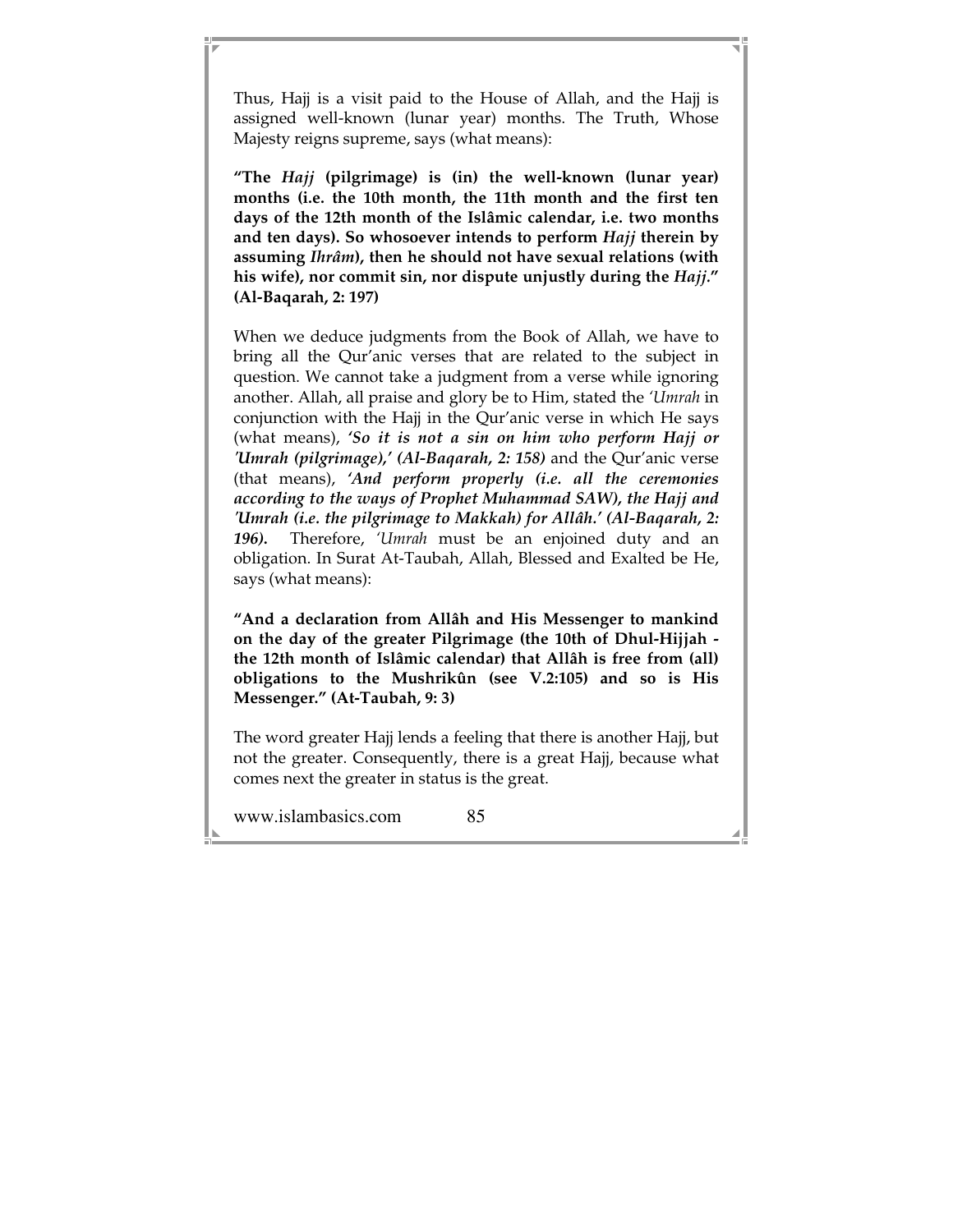After the great comes the small. Therefore, there is the greater Hajj and the great Hajj. The Hajj in which all people witness one standing, the Standing at *'Arafah*, is the greater Hajj; because all the pilgrims gather in *'Arafah* at one place and time, but *'Umrah* has no set time.

The performers of *'Umrah* come to perform it throughout the year. They do not gather at one place as on the Day of *'Arafah*. The Qur'anic verse in which Allah, be ever gloried His Majesty and Might, says (what means), *'And Hajj (pilgrimage to Makkah) to the House (Ka'bah) is a duty that mankind owes to Allâh,' (Âl- 'Imrân, 3: 97)* is considered in its general sense to denote the great Hajj (i.e., the *'Umrah*) if time is general, and as specifically denoting the greater Hajj, if time is specific.

## *Offering Prayers outside Al-Masjidul-Haram*

We have to understand certain issues related to *Al-Masjidul-Haram*  (the Sacred Masjid) during the Hajj season. The Masjid gets overcrowded with pilgrims and many people throng towards the entry and others towards the exit, consequently the comers and goers knock against one another. Some also may not find room for praying inside the Masjid. The reason is that the majority believes that offering prayers within the walls of the Masjid earns a double reward, which is not the case outside.

We correct it by saying, 'If the Masjid got overcrowded and people offered Prayers outside it, where the rows were conjoined outside the Masjid, on the thresholds of its gates, in the streets and the nearby squares in a way that leaves no gap to pass through, it would be like offering Prayers in *Al-Masjidul-Haram*.' Even if they stretched to Sanaa, provided that the rows are not cut.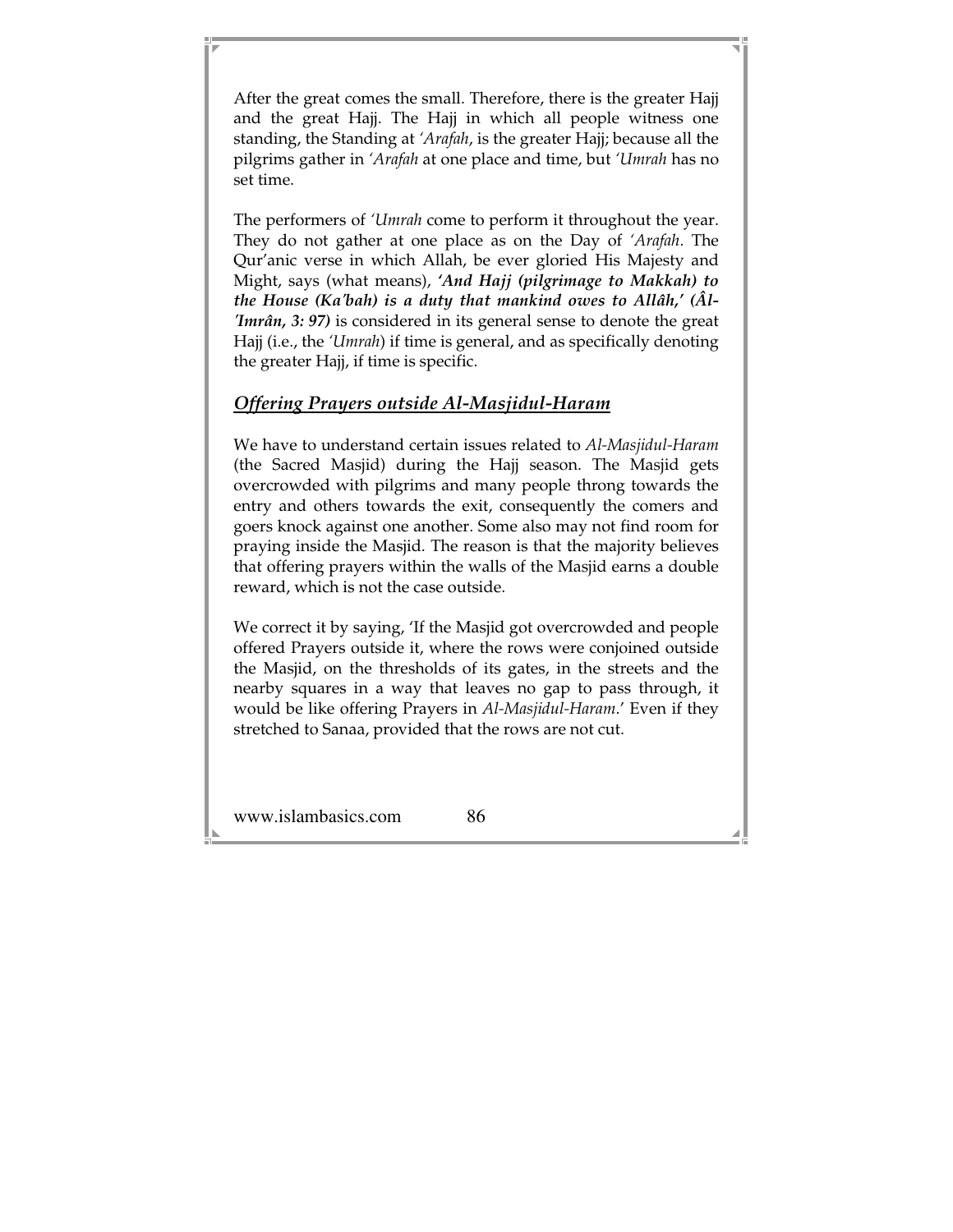The pilgrims must be cautioned that in case the Masjid is humming with the prayers and you offered Prayer outside the Masjid you will win the same reward, as long as the rows are conjoined. But with end of the prayers ends the Masjid-like aura of the road.

We have to warn against the habit of reserving places inside *Al-Masjidul-Haram*. Some prayers from the people living in Mecca or other parts reserve places in the first rows. Such places are not rightful to them, because places in the first row belong to the first comers to the Masjid. Generally, the proprieties of the Masjid dictate that each sits beside or behind the first to come. When the first row is completed follows the second, the third, and then the fourth in a way that allows each comer to get the place appropriate for him.

The Messenger of Allah (may Allah bless him and grant him peace) forbade reserving places in the Masjid, because it is an attempt to be distinctive in the Divine Presence where all are even. The only reserved place is that of the Imam, for whom a way is made to be able to lead the people in the Congregational Prayers, without crossing over the heads or harming others.

Another thing is the adjusted alignment of rows in the *Ka'bah*. The area close to the *Ka'bah* approximates the shape of a sphere; when the rows extend and Prayers are offered in the corridors, under the pillars and edifices we find that the praying rugs determine the assumed standing position of the prayers. The rugs themselves circle the *Ka'bah*, but in the corridors and passageways we find no rugs.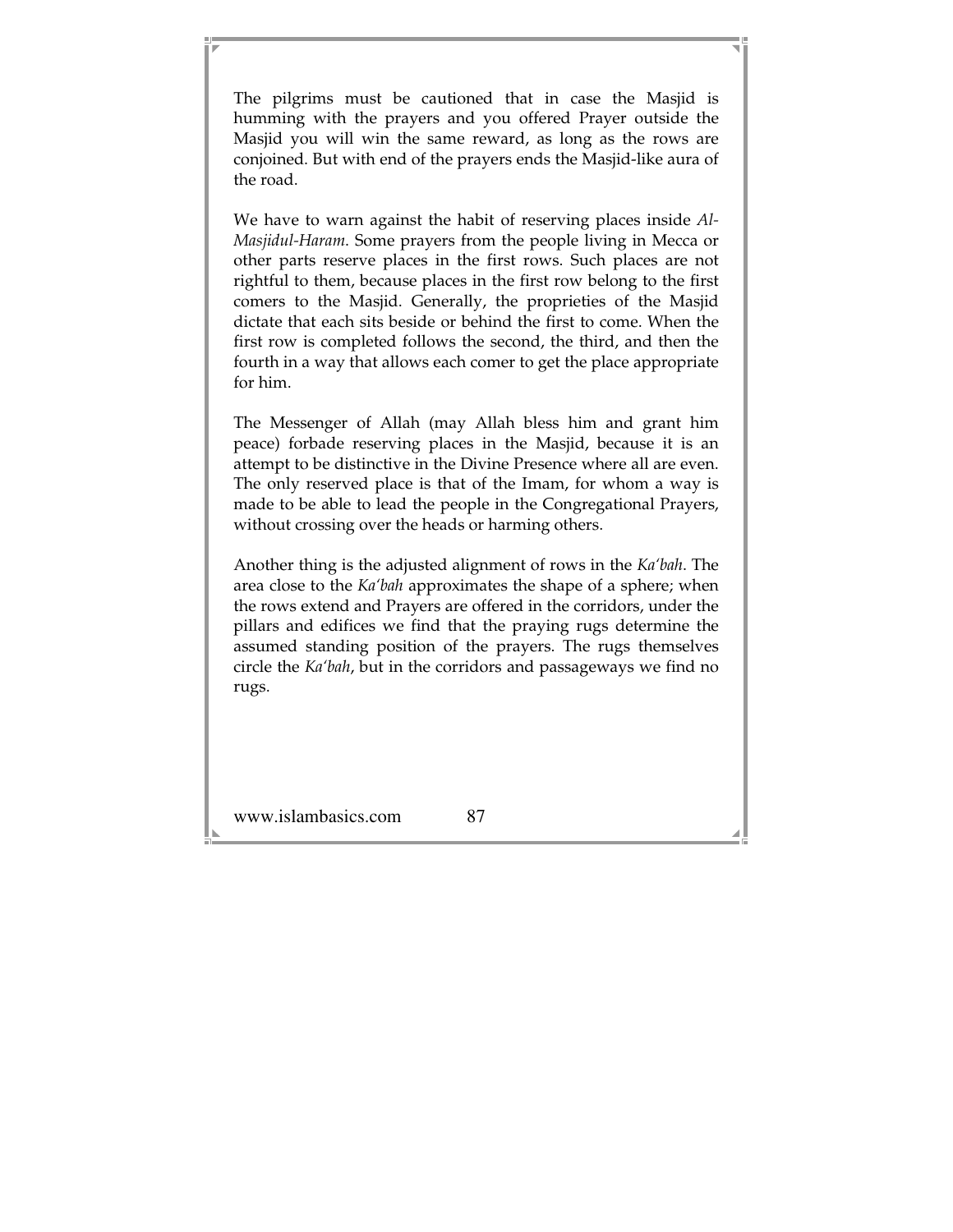When the Imam at the *Ka'bah* says, *'Adjust your rows,'* it does not mean that rows should be straight, even if the pillars hid the *Ka'bah*. At the *Ka'bah* we not only offer Prayers while turning to the *Ka'bah* but we must see the *Ka'bah* itself before us. People think that adjusting the rows there means the straightness of the rows, which is incorrect, because the *Ka'bah* is the determining factor of your direction in the way that allows you to see the *Ka'bah*. Straightness of rows here should be observed at the side borders of the *Ka'bah*, if you are offering Prayers at the *Ka'bah*. But if you are offering Prayers without seeing the *Ka'bah*, it is enough to just turn to it.

In Hajj there is what we call, 'Needless adherence to acts unobserved in Hajj,' so what is that? When we recite the Qur'anic verse in which The Truth, all praise and glory be to Him, says (what means):

**"And take you (people) the** *Maqâm* **(place) of Ibrâhim (Abraham) [or the stone on which Ibrâhim (Abraham) stood while he was building the Ka'bah] as a place of prayer (for some of your prayers, e.g. two** *Rak'at* **after the** *Tawâf* **of the Ka'bah at Makkah)." (Al-Baqarah, 2: 125)** 

We find that these words seem to bear a command, whereas the actual purport is the opposite, as they convey an allowance. The Qur'anic verse does not mean that solely the *Maqâm* (Station) of Ibrâhîm (Abraham, peace be upon him) **[The step-stone used by Prophet Ibrâhîm during the original construction of the Ka'bah. The stone carries the imprints of his feet, and is housed in a glass enclosure on the north side of the Ka'bah]** is the place of offering Prayers in the *Ka'bah*. But the Station of Ibrâhîm came between the *Ka'bah* and some prayers, who refrained from offering Prayers behind the Station of Ibrâhîm because it separated them from the *Ka'bah*.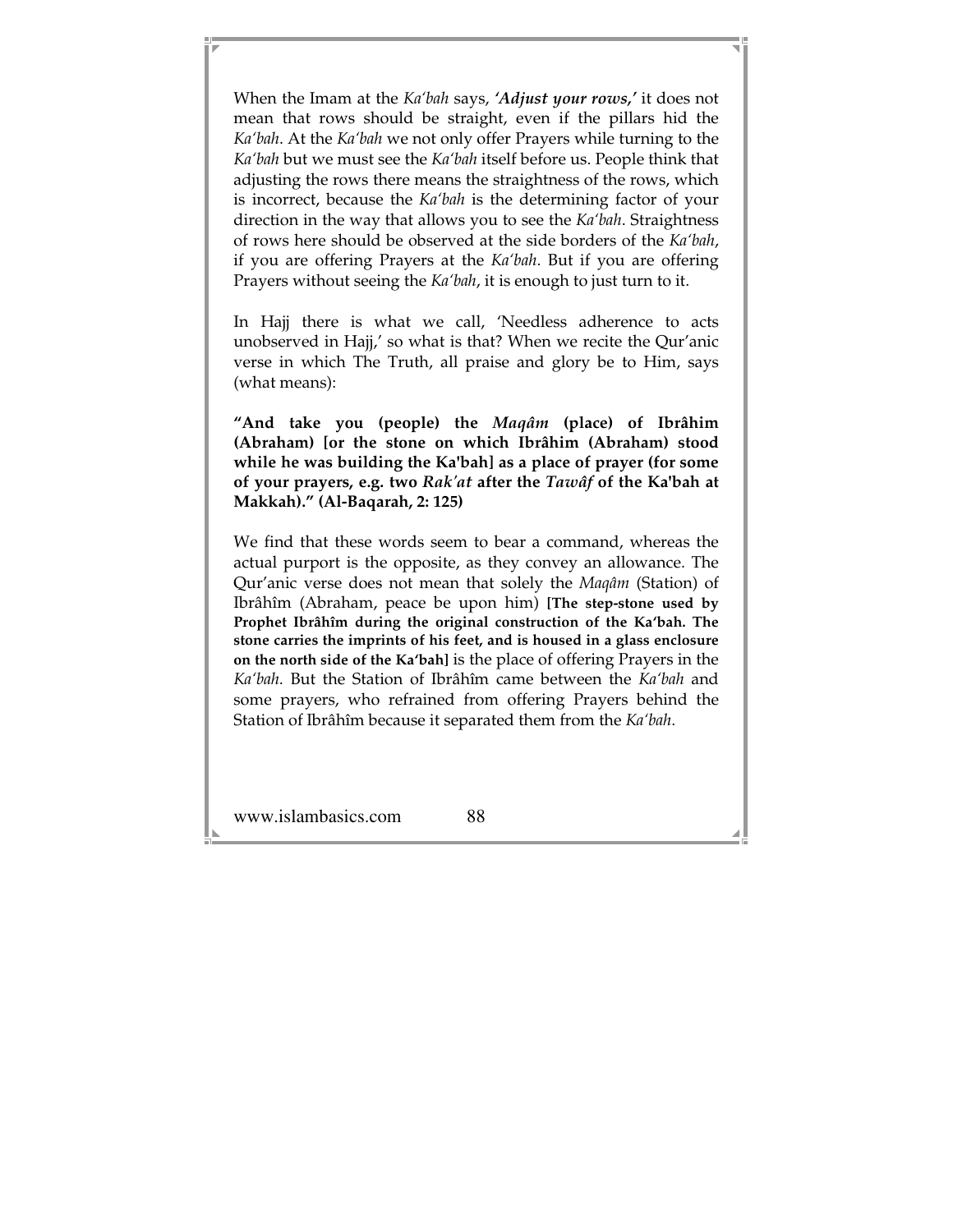Allah, all praise and glory be to Him, removed that difficulty through the Qur'anic verse saying (what means), *"And take you (people) the Maqâm (place) of Ibrâhim (Abraham) [or the stone on which Ibrâhim (Abraham) stood while he was building the Ka'bah] as a place of prayer (for some of your prayers, e.g. two Rak'at after the Tawâf of the Ka'bah at Makkah)." (Al-Baqarah, 2: 125)*. Meaning, it is possible to offer Prayers in that place and nothing is wrong with having the Station of Ibrâhîm coming between you and the *Ka'bah*.

At the end of *Tawâf* **[The devotional act of circumambulating (i.e. walking around) the Ka'bah seven times while reciting prayers and supplications]** people offer the two-*rak'ah* prayer of the Sunnah **[Supererogatory Prayers: A two or four rak'ah Prayer to be performed before and after the Obligatory Prayers. By their virtue man steps closer to Allah and win a great reward. They are among the Prophetic Practices that Muslims follow].** Owing to the great multitudes performing *Tawâf*, that place is intensely crowded especially at the Hajj season. In the fifties, to avoid such great amassment in that place the authorities wanted to transfer the Station of Ibrâhîm from its current place to another far off. The Station of Ibrâhîm at that time had around it buildings and pillars, had a roof and occupied a large space, which rendered the *Tawâf* difficult. They did start in constructing a new station and it was decided that king Al-Saud (may Allah be merciful to him) come to move the Step-stone to the place of the new station. But two days before the transfer a very lengthy telegram was sent to the people in charge signifying that such work is invalid.

An order was issued to suspend working in the new station until the religious scholars pronounce a conclusive decision regarding the content of the telegram. Actually, the religious scholars decided the illegality of transferring the Station of Ibrâhîm from its current place.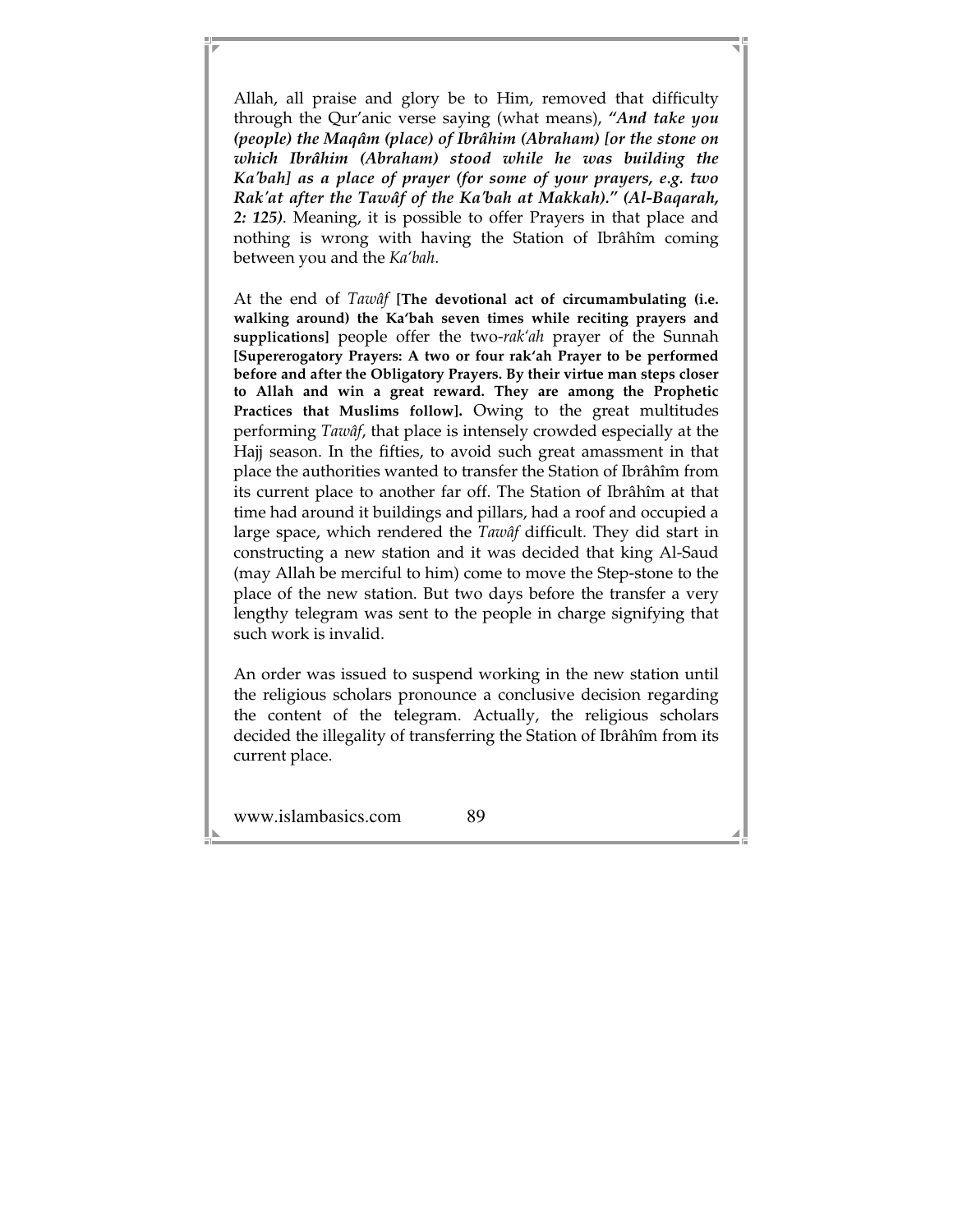Thus, it was decided to demolish the buildings surrounding the Station and to construct a vitrine as large as the stone. It only occupies from the place the space of the footsteps of Ibrâhîm, as currently found and seen, for being one of the Signs that must be witnessed by all the pilgrims journeying to the Sacred House of Allah.

We have to bear in mind that there is no difference in the earned reward, whether performing *Tawâf* and *Sa'y* back and forth the *As-Safâ* and *Al-Marwah* in the first floor, the second or the third. Because the atmosphere is that of the Masjid as high as the seventh heaven and the earth alike, whatever be the depth reached, it is still a Masjid.

We have to talk about *Zamzam* **[The name of the water well that sprang beneath the feet of the Prophet Ismâ'îl (Ishmael, peace be upon him) when he was an infant. It is about 150 kilometers southeast of the Ka'bah]** that typifies a vital issue in the Islamic creed. Regardless of being a healing and a sustenance that satisfies hunger, it symbolizes the Absolute Power of Allah and the total non-reliance on causes. When hajjis drink from it, it reminds them of Allah's Mercy that opens the closed gates when causes no longer avail.

We have to remind that some people underestimate the Hajj rituals, especially in *Minâ* where many of them assign others in throwing the pebbles under the pretext of overcrowding. To them we say, 'Crowd is not accepted as an excuse except if you went to throw the pebbles but you could not.' As aforesaid in the Hajj rituals and in all acts of worship we have to adopt the more reliable and never leave a thing doubted in its abandonment, for Hajj is not an excursion but an act of worship with rites that must be performed or atoned for by a sacrificial animal.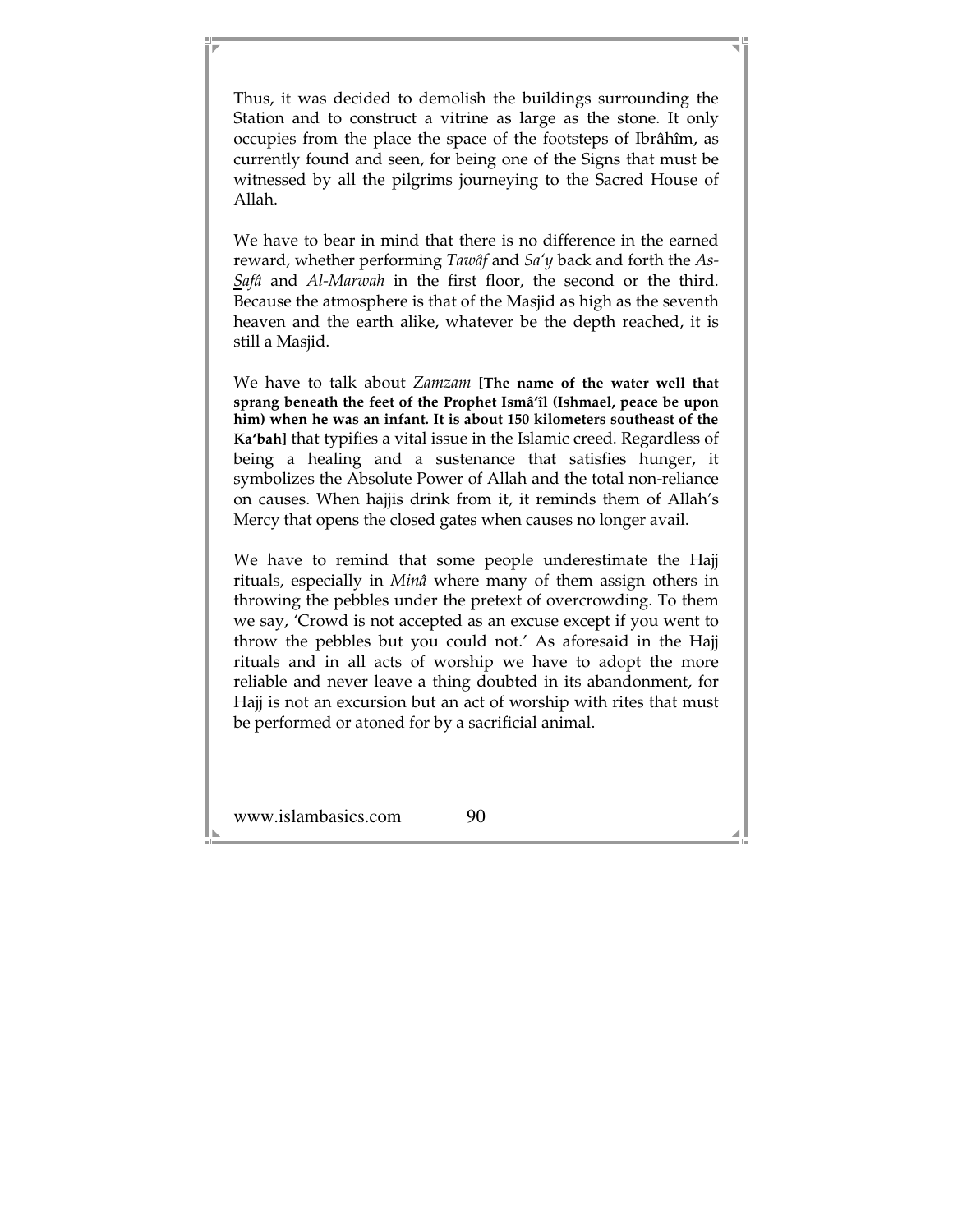www.islambasics.com 91 Now that Allah has graced you with a pilgrimage to His Sacred House and performing its rituals, you prepare yourself to pay a visit to the Messenger of Allah (may Allah bless him and grant him peace) in *Al-Madinah Al-Munawarah* [*Medina, The Lightened City*], which we shall discuss with the Help of Allah in the next chapter.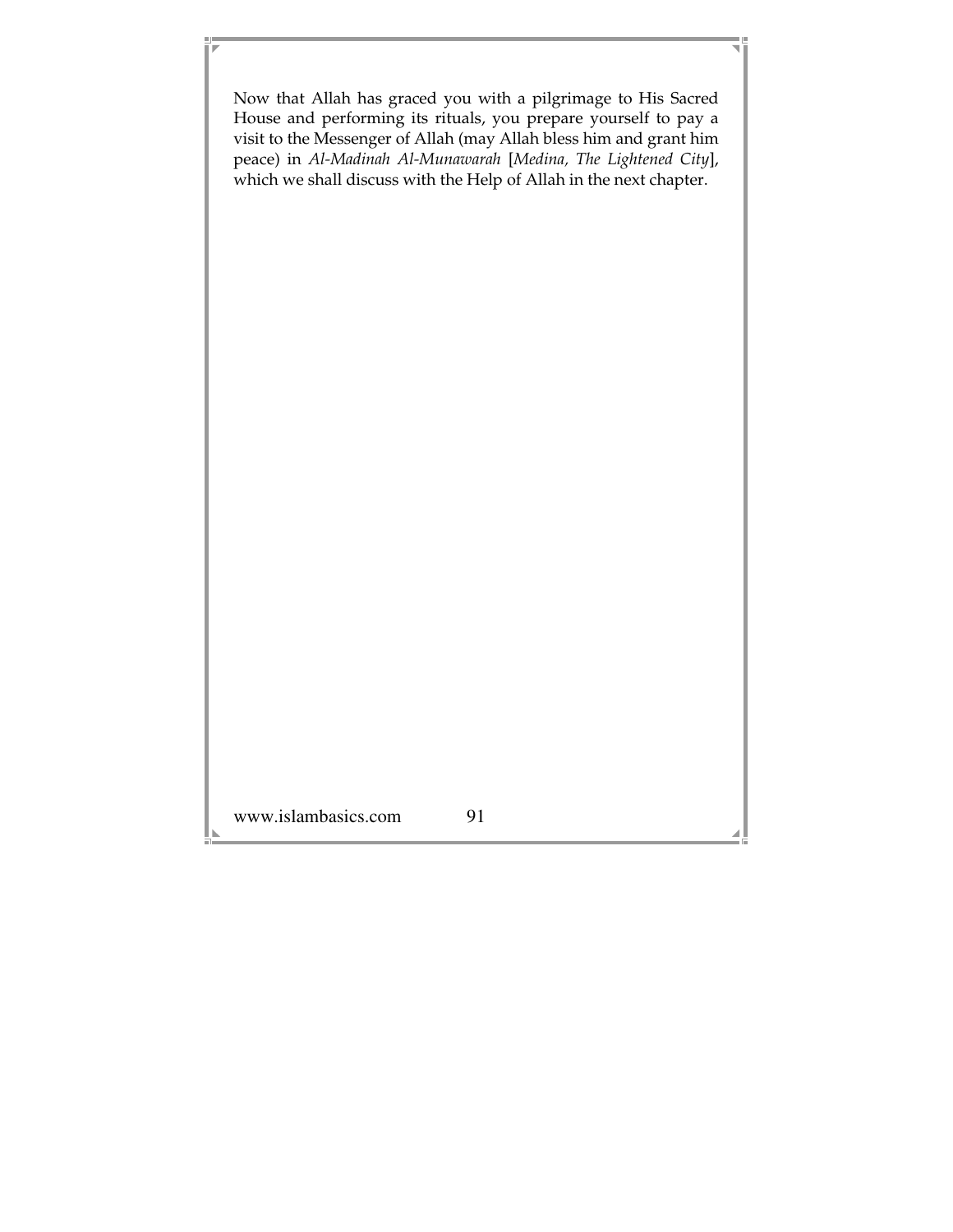### *Chapter Six Visiting the Messenger of Allah (May Allah bless him and grant him peace)*

The *Farewell Tawâf* **[Pilgrims' last circumambulation of the Ka'bah directly before leaving Mecca; it is also called Tawâf Al-Sadr]** must be the last act you perform in Mecca, before departing to your country or to *Al-Madinah Al-Munawarah [Medina, The Lightened City]*. This *Tawâf* must not be left out except in exceptional circumstances, for it must be performed by everyone, except for the menstruating woman, as it is not asked from her to wait a week till she performs the *Farewell Tawâf*. But as for the *Ifâdah Tawâf* **[Pilgrims' circumambulation of the Ka'bah upon their return from Muzdalifah]** she must wait till she performs it, as it is one of the cornerstones of the Hajj.

The *Farewell Tawâf* raised controversies among Imams, whether it is an act of *Sunnah* **[The way of life prescribed as normative in Islam, based on the teachings and practices of the Prophet Muhammad, may Allah bless him and grant him peace, and on exegesis of the Noble Qur'an]** or not?

The *Mâliki* [founded by Imam *Mâlik bin Anas* 93-189 A.H.] and the *Hanafi* [founded by Imam *Abu Hanifah Al-Nu'mân* 80-150 A.H.] Juristic Schools judged that it is a Sunnah, while Imam *Ahmad* and *Ash-Shâfi'y*, judged that it is an enjoined duty, but what is the difference between the enjoined duty and the obligation? The enjoined duty is proven by certain undoubted evidence, but as for the obligation it is proven by hypothetical evidence. Only the followers of Imam *Abu Hanifah* differentiate between the duty and the obligation, but for others duty is like obligation.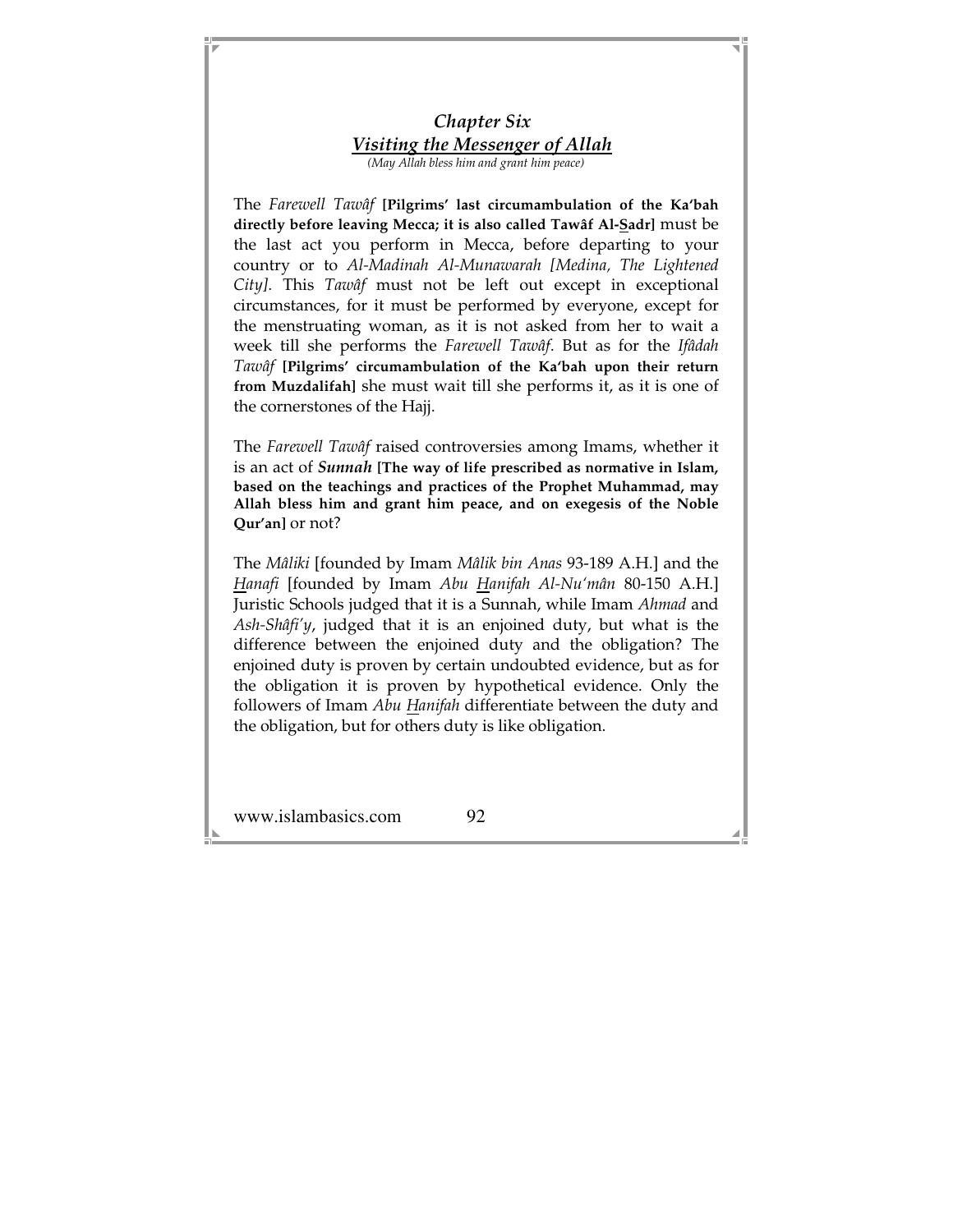Why then do not we adopt the more reliable course? Why do not we fully and perfectly perform our rituals, in a way that leaves no doubt? For the one who does not perform the *Farewell Tawâf* must slaughter a sacrifice; he is obliged to offer a ransom, the ransom of *Farewell Tawâf*.

To have the *Tawâf* raised and accepted by Allah, it must be the last ritual you perform before leaving Mecca. Do not perform the *Tawâf* and then stay in Mecca to do some shopping, or sit in a hotel, or try to rearrange your plans and see the gifts you will bring to your relatives and friends. Rather perform the *Tawâf* and then get instantly into the car that will transport you outside Mecca, for there is nothing on the face of the universe higher than the House of Allah.

To all people the Hajj journey is never spiritually complete except by visiting the Messenger of Allah (may Allah bless him and grant him peace) in the Lightened City (Medina). Those who arrive a while before the Hajj time, usually go to Medina first, assume the state of *Ihrâm* **[The sacred state of practicing great self-denial into which a Muslim must enter before performing Hajj or 'Umrah, during which certain actions are forbidden (like having conjugal relations, shaving, cutting one's nails, and several other actions) nor commit sin, nor dispute unjustly. In this sacred state the dress of Muslim pilgrims consists of two lengths of white cotton, one wrapped around the loins, the other thrown over the left shoulder. Ihrâm clothes for women should fully cover the body except the face, hands and feet]** and then set off to Mecca to perform the Hajj rituals. As for those who only arrive days before the Hajj time, they first perform the Hajj rituals and then go to visit the Messenger of Allah (may Allah bless him and grant him peace) in Medina.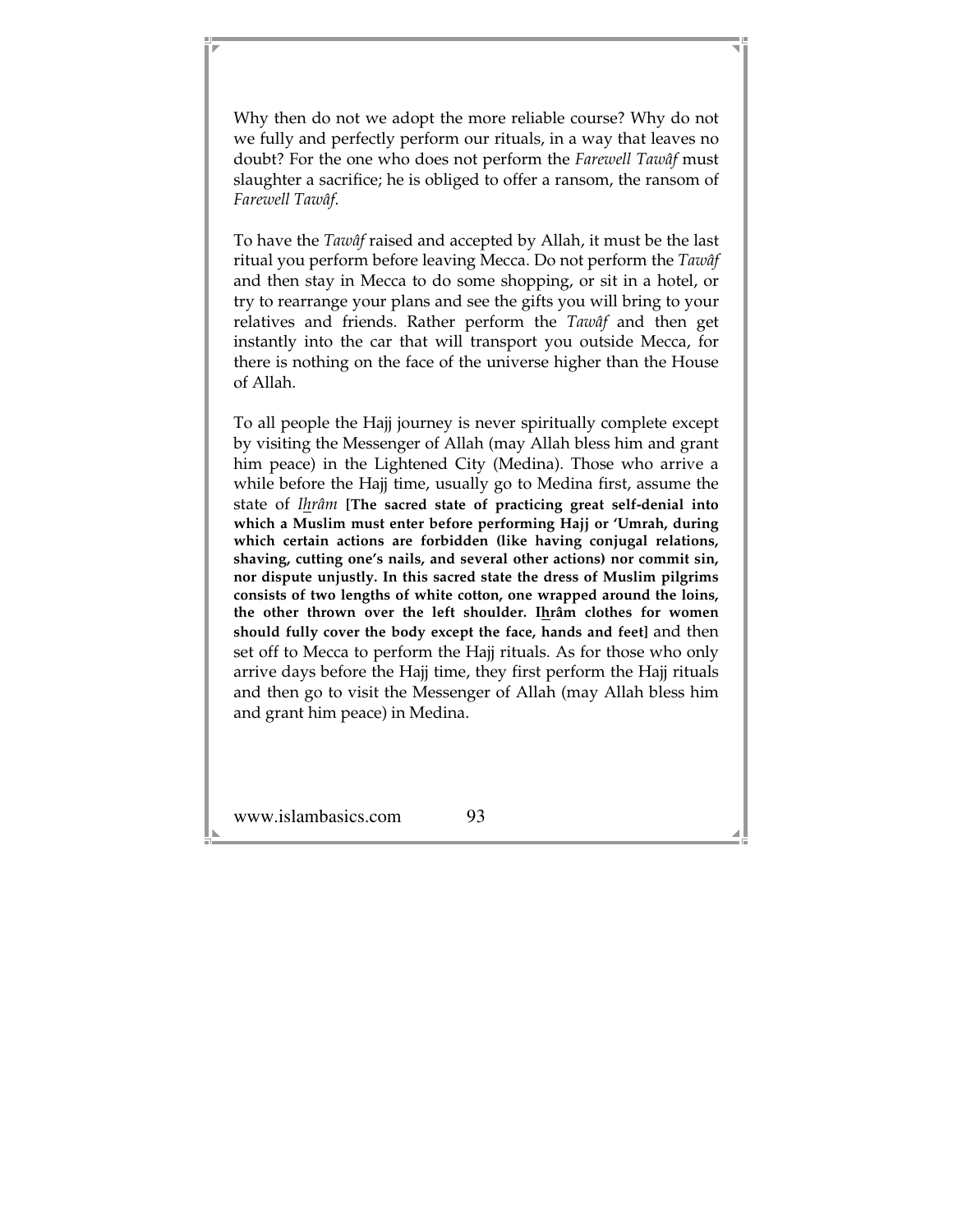Some people say that the Hajj made without visiting the Messenger of Allah (may Allah bless him and grant him peace) is judged as if it were not performed, which is an opinion that represents a psychological import and not a legalistic judgment. For the soul that dearly loves the Messenger of Allah (may Allah bless him and grant him peace) does not accept going to Hajj without visiting the beloved Prophet (may Allah bless him and grant him peace) in Medina. It is a logical matter; the believers love the Messenger of Allah (may Allah bless him and grant him peace) and Allah, all praise and glory be to Him, says (what means):

**"Say (O Muhammad SAW to mankind): 'If you (really) love Allâh then follow me (i.e. accept Islâmic Monotheism, follow the Qur'ân and the Sunnah), Allâh will love you and forgive you of your sins. And Allâh is Oft-Forgiving, Most Merciful'" (Âl- 'Imrân, 3:31)** 

### *The visit is not a cornerstone, but…*

The faith of a Muslim is not real true till the Messenger of Allah (may Allah bless him and grant him peace) becomes dearer to the Muslim than his own soul between his two sides of body. This visit though not a cornerstone of the Hajj, constitutes a matter of heart and soul. Allah, Whose Majesty reigns supreme, willed that the Messenger of Allah (may Allah bless him and grant him peace) resides in Medina, and he used to tell its inhabitants, **"***I will live with you and will die with you***,"** a prophecy that he would live in Medina and would die there, which Almighty Allah had revealed to him, in order not to contradict the Qur'anic verse in which The Most Exalted says (what means):

### **"And no soul knows in what land it will die"(Luqmân, 31:34)**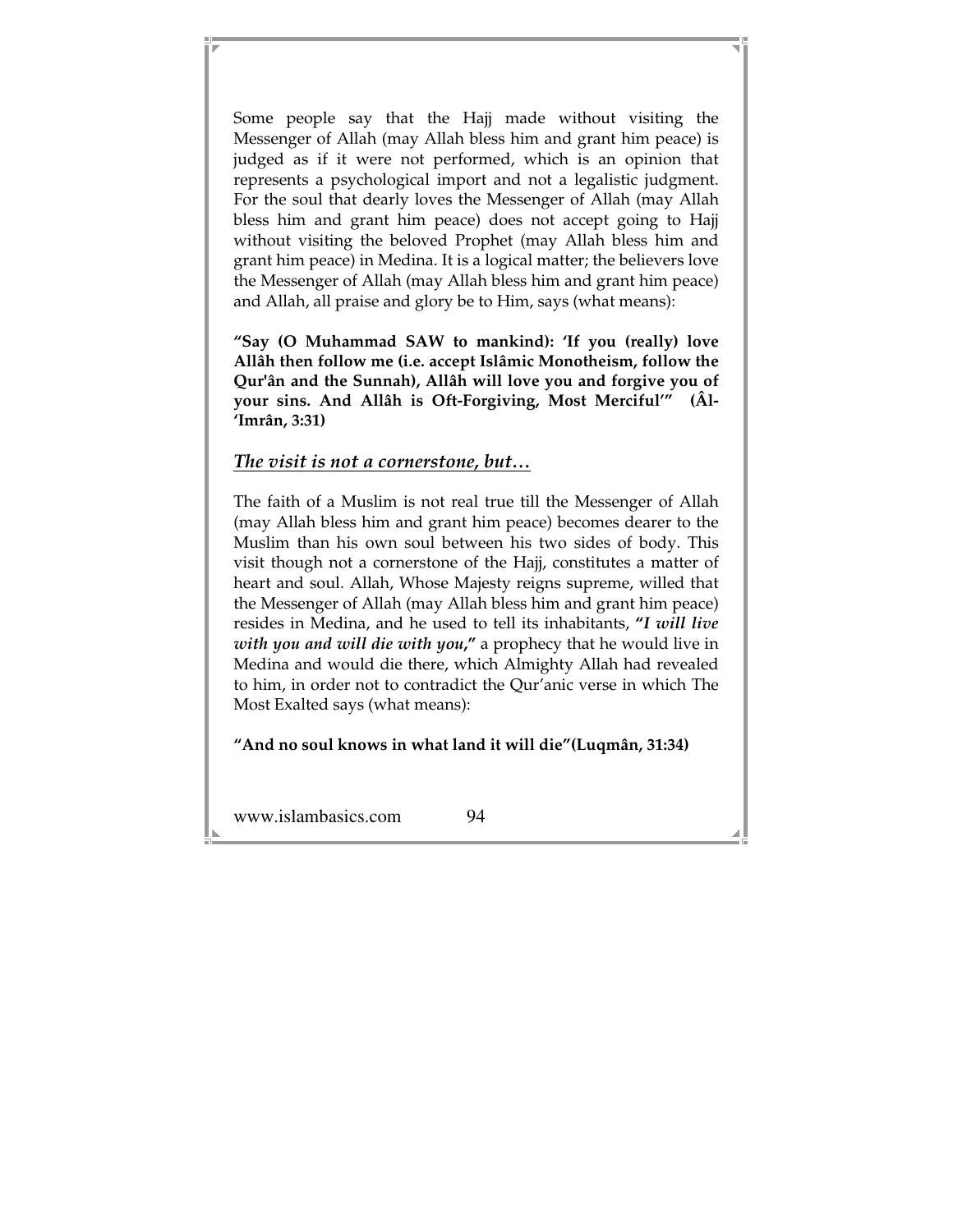It happened at the time when the Messenger of Allah (may Allah bless him and grant him peace) distributed the booty after the Battle of Hunain, that he gave the people but did not give the *Ansâr* (the Supporters). The *Ansâr* felt hurt that the Messenger of Allah (may Allah bless him and grant him peace) deprived them from their share in the booty. Thus, the youth among them said, *'May Allah forgive the Messenger of Allah, blessings and peace be upon him, he gives the Quraish and leaves us, although our swords are dribbling with their blood.'* Upon hearing this, the Messenger of Allah (may Allah bless him and grant him peace) summoned them in his tent and told them, *'Would it not please you that people go away with sheep and camels while you go with the Messenger of Allah?'* They answered, *'Yes.'* Upon which the Messenger of Allah (may Allah bless him and grant him peace) said, *'If people pursued a valley and the Ansâr pursued a mountain pass, I would pursue the mountain pass of the Ansâr.'* Thus, the Prophet (may Allah bless him and grant him peace) foretold the *Ansâr* that his death would be in Medina.

If someone wondered saying, 'How could this happen when only Allah knows the Unseen.' We answer by saying that it is true that none save Allah knows the Unseen, but Allah reveals it to whomever He wills. Furthermore, Allah ordered His Messenger in the Noble Qur'an to say (what means):

#### **"Nor (that) I know the unseen; nor I tell you that I am an angel." (Al-An'âm, 6:50)**

Thus, visiting the Messenger of Allah (may Allah bless him and grant him peace) in Medina is not one of the Hajj rituals, but rather one of the properties of Islam.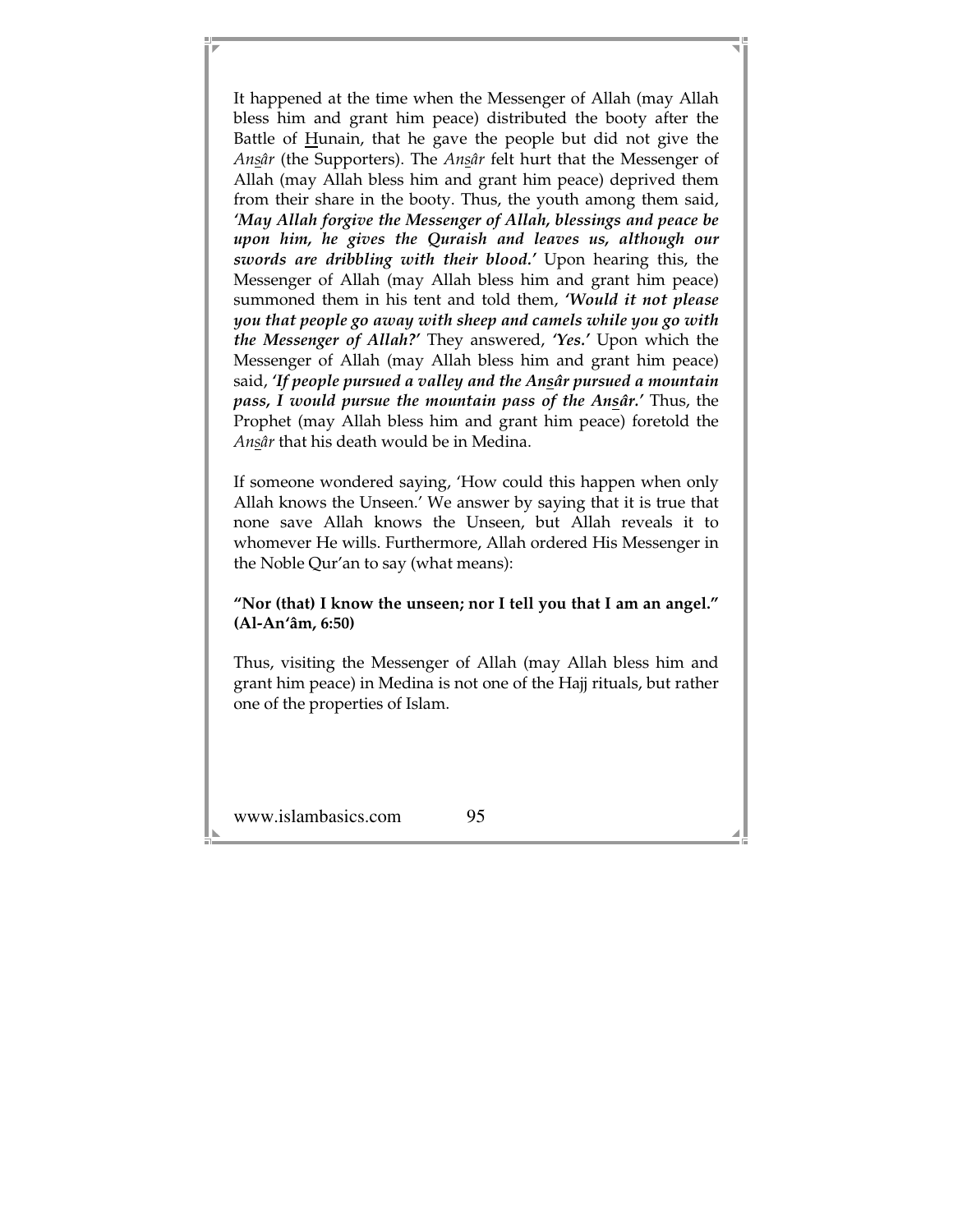Allah, all praise and glory be to Him, has chosen for His Prophet (may Allah bless him and grant him peace) to die in Medina as a sign of veneration and an exaltation of his rank, so that his visit would not be secondary to visiting the Sacred House of Allah, but would rather be an independent visit specially paid to him. People thus come to perform Hajj, and after finishing its rituals, they ride in their cars crossing a distance of 500 kilometers through mountains and deserts to visit the Messenger of Allah (may Allah bless him and grant him peace) in Medina. They pay the Prophet (may Allah bless him and grant him peace) a special visit, out of their deep love to him. A visit not made along with another but constitutes the sole purpose, crossing long miles for its sake.

### *Medina is a Sanctuary*

Upon reaching the Lightened City, we also find that the Masjid of the Messenger of Allah (may Allah bless him and grant him peace), or the Sanctuary of Medina, has its restrictions same as the Meccan Sanctuary. In the Sanctuary of Medina no contraventions are committed, no hunting of birds, or driving games out of the boundaries of Medina to hunt them. It is also prohibited to cut trees, even if thorny. The Messenger of Allah (may Allah bless him and grant him peace) said, *"Verily, Ibrâhîm (Abraham, peace be upon him) made Mecca a sanctuary, and I made Medina a sanctuary."*

The Messenger of Allah (may Allah bless him and grant him peace) does not speak of his own desire. He alone among all the Prophets was sanctioned to legislate for people. Allah, The Most Exalted, says (what means):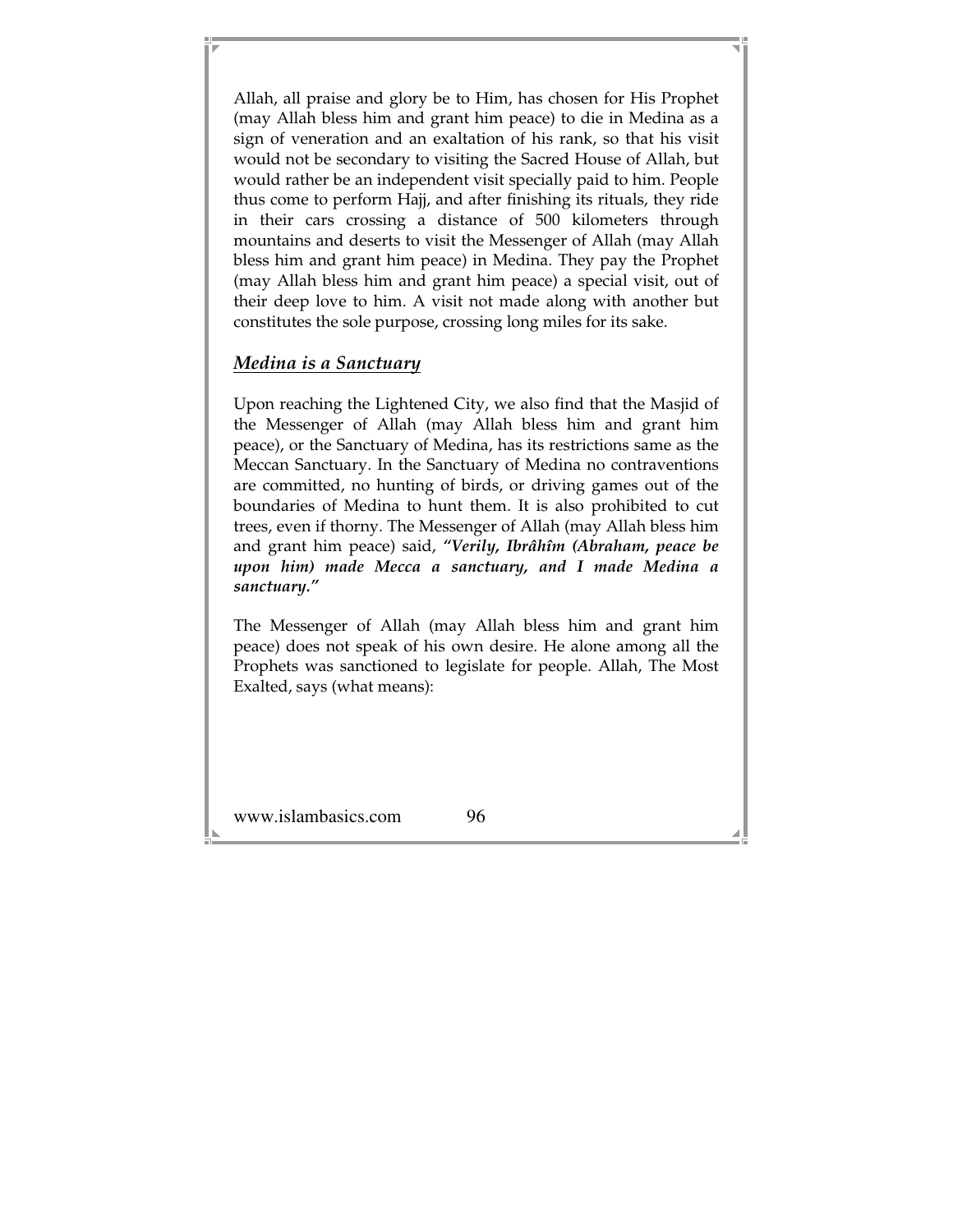**"And whatsoever the Messenger (Muhammad SAW) gives you, take it, and whatsoever he forbids you, abstain (from it)." (Al-Hashr, 59, 7)** 

Allah, all praise and glory be to Him, has entrusted His Messenger (may Allah bless him and grant him peace) with the duty of legislating for people.

The Sanctuary in Medina lies between two of its dark stony grounds (i.e., two mountains) that serve to define its boundaries. One of the two is located near the *Mîqat* **[The place where pilgrims declare their intentions to perform Hajj or 'Umrah and assume the state of Ihrâm]** at *Abar 'Ali*, and the next at the other side. Whoever is present between these two signs, is inside the Sanctuary of Medina, and must guard the same discipline observed in the Meccan Sanctuary.

The greeting you give when you enter the Sacred Masjid in Mecca is to perform *Tawâf* around the *Ka'bah*. In the Masjid of the Prophet (may Allah bless him and grant him peace), the greeting is expressed in offering the two-*rak'ah* prayer of saluting a Masjid **[A two-rak'ah prayer offered as a salutation upon entering a Masjid. A rak'ah is a set of actions that begins with recitation and ends with prostration. It consists of one Bowing and two prostrations with a Sitting in between]**. After the salutation one begins his visit to the Messenger (may Allah bless him and grant him peace); a visit full of respect and reverence, where you recall the greatness of the Messenger of Allah (may Allah bless him and grant him peace), and his highly esteemed place to his Lord. Then, you head towards the compartment, which is the place where the Messenger of Allah (may Allah bless him and grant him peace) is buried. There you stand and salute him saying, *'Peace be upon you, O Messenger of Allah,'* then you salute his two Companions *Abu Bakr* and '*Umar* (may Allah be pleased with them), who are buried beside the Messenger of Allah (may Allah bless him and grant him peace).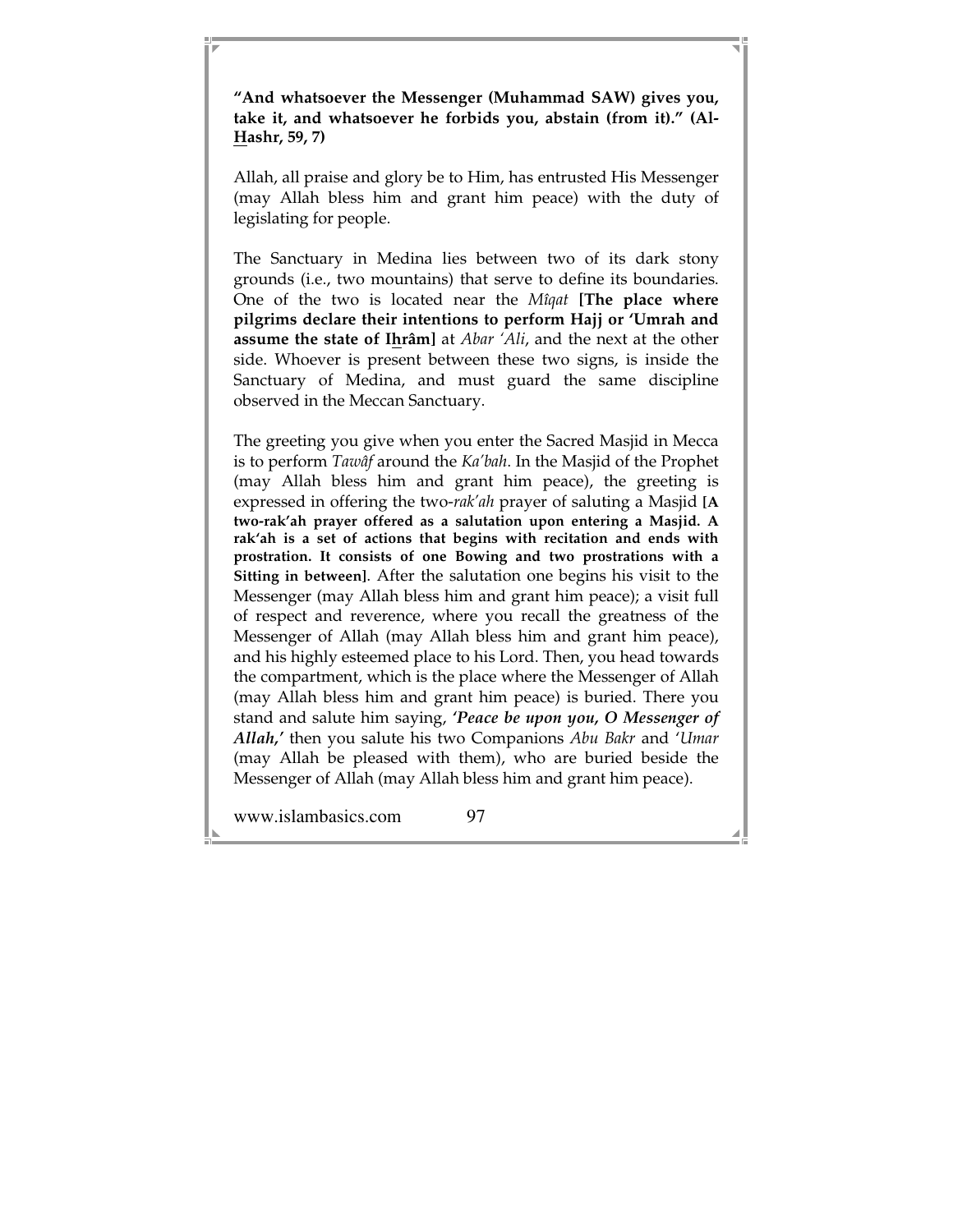We are commanded to salute all who died. On passing by the cemetery we should say*, 'Peace be upon you abodes of believing people. You preceded and we surely by the Will of Allah shall follow you.'*

If the salutation that the dead receive does not excite an emotional reaction, it would be vain. If this were the case with normal human beings, then how would it be with the Messenger of Allah (may Allah bless him and grant him peace)?

The Messenger of Allah (may Allah bless him and grant him peace) called upon those killed from amongst the disbelievers in the first battle of faith fought in Badr. He stood, peace be upon him, calling on the disbelievers by their names, asking whether they found true what Allah has promised them. Upon which the Companions asked, *'O Messenger of Allah! Do you talk to them when they have rotted?'* He answered, *'By Allah you are not better hearers (of the words I say) than them, but they do not speak.'*

Some people think that hearing is only with ears, and seeing is only with eyes, which is true in case of the living. But as for the dead it is a different case; for every phase of life has its laws. The worldly life has its own laws, and the *Barzakh* **[The grave as the barrier or the intermediate realm that separates between this world and the other world from the time of death till the time of Resurrection]** life has its own laws too. Also the afterlife has its laws. Man lives by the two laws: that of wakefulness and sleeping. But the law of the sleeping is more transparent than that of wakefulness.

During sleep one can see the dead and talk to them, and see things strange to the world we are living in. How did you see while your eyes are closed? There must be other faculties that can see other than the eyes.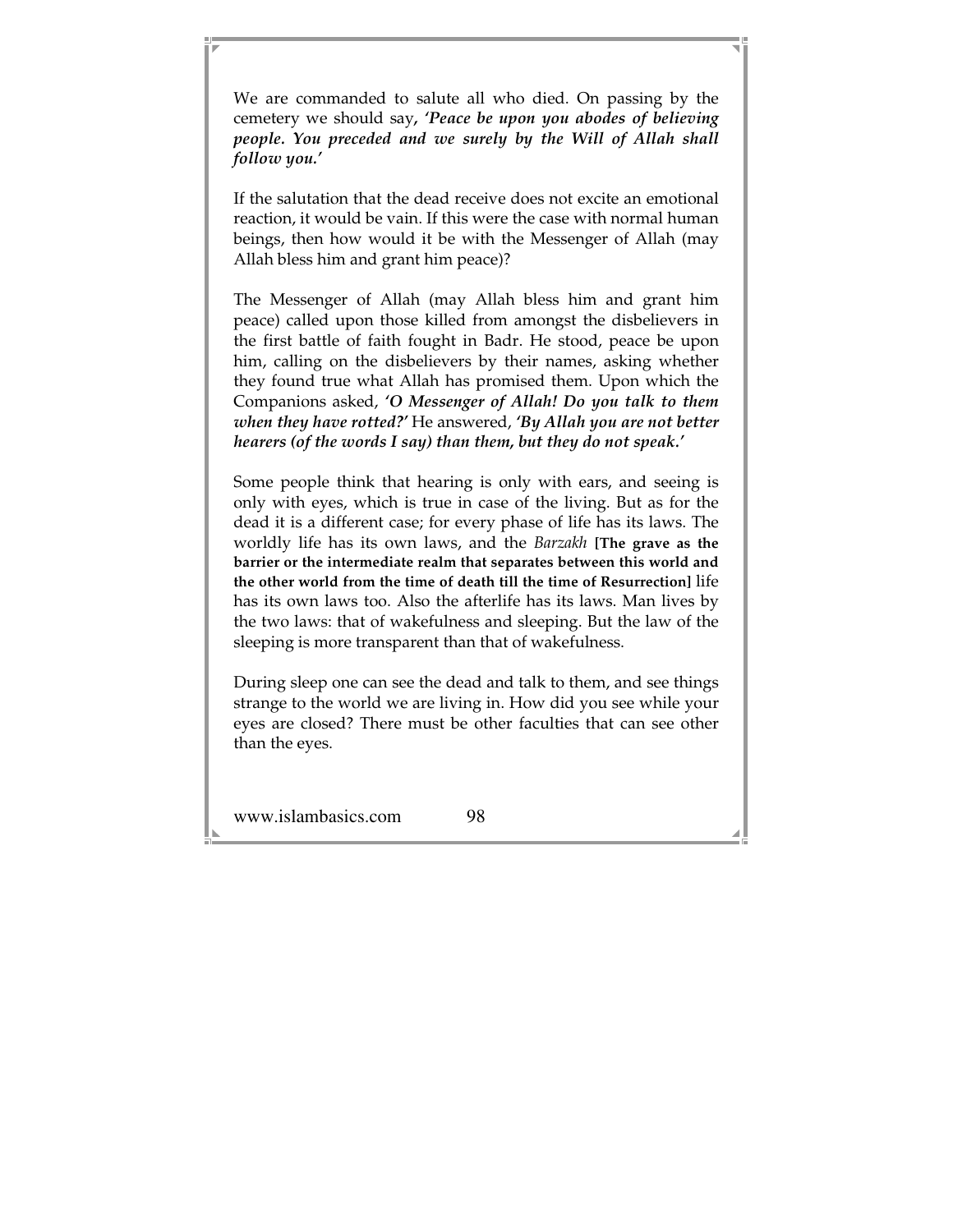If this happens in the law of sleep, then the law governing death is more transparent than the law of sleep, and Resurrection is the most transparent of all laws.

One should understand that the Messenger of Allah (may Allah bless him and grant him peace) is never pleased when you raise him to a status higher than his. So never exaggerate as the Christians did with the Prophet 'Îesâ (Jesus, peace be upon him), son of Maryam (Mary, may Allah be pleased with her) [when they deified him]. Just say, *'Peace, mercy and blessings be upon you, O Messenger of Allah. O seal (the last) of all Messengers and the Mercy of Allah to the world. We testify that you have delivered the Message, conveyed the Trust, and advised the nation.'* All this should be said in a low voice with no agitation or raising the tone. Allah, all praise and glory be to Him, says (what means):

**"O you who believe! Raise not your voices above the voice of the Prophet (SAW), nor speak aloud to him in talk as you speak aloud to one another, lest your deeds may be rendered fruitless while you perceive not"(Al-Hujurât, 49:2)** 

In this place it is demanded that the voice be low, submissive, and mannerly, and there should be no crowding, pushing, fighting, or jostling. You have to recall that you are in the presence of the Messenger of Allah (may Allah bless him and grant him peace), the noblest among all the Creation of Allah, and the closest to Him. Greeting him is a great honor to you, and by testifying to him, you thus earn his intercession on the Day of Judgment, which is a testimony of truth that he has delivered the Message, conveyed the trust, and advised the nation.

Afterwards, you step towards our master Abu Bakr (may Allah be pleased with him), the first Caliph (successor) of the Messenger of Allah (may Allah bless him and grant him peace) and greet him.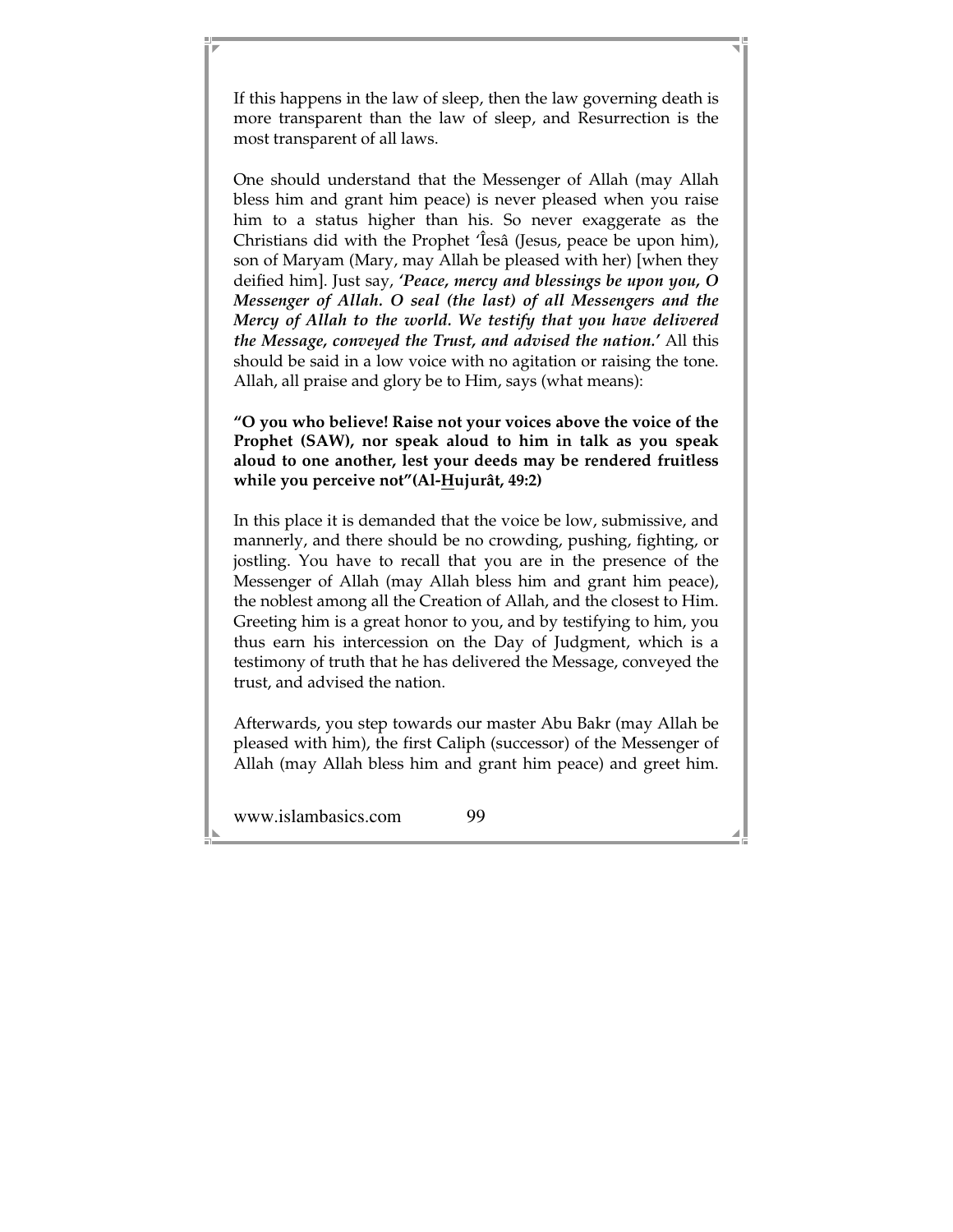Then, you step towards our master 'Umar (may Allah be pleased with him), the second Caliph, and greet him. After that you can pray Allah while standing near the Messenger of Allah (may Allah bless him and grant him peace) as you wish, or as Allah blesses you to say. If someone entrusted you to send his greeting to the Messenger of Allah (may Allah bless him and grant him peace) you must fulfill it by saying, 'Peace be upon you, O my master, O Messenger of Allah sent on my behalf and on behalf of (and you name the person),' and then you can pray for whatever you wish.

When standing before the Messenger of Allah (may Allah bless him and grant him peace) and greeting him, you should not arrange what you should say, or deliver a speech as the preachers do. For this situation renders the most eloquent speechless, finding nothing to say, but why is that? Because in such a standing you feel that your word power is poorly limited, and you find yourself unable to express the amount of love you bear towards the Messenger of Allah (may Allah bless him and grant him peace). Whatever you say, it still will not be enough to pay him due obeisance. Just say, *'Peace be upon you, O Messenger of Allah, upon your family and your companions, and upon the Prophets of Allah and His Messengers.'*

You have crossed thousands miles to stand before the Messenger of Allah (may Allah bless him and grant him peace) and greet him, so let the greeting you give be full of longing and rich with deep love. Always remember the Qur'anic verse in which Allah, praise and gory be to Him, says (what means):

**"If they had only, when they had been unjust to themselves, come to you (Muhammad SAW) and begged Allâh's Forgiveness, and the Messenger had begged forgiveness for them: indeed, they would have found Allâh All-Forgiving (One Who accepts repentance), Most Merciful" (An-Nisâ', 4: 64)**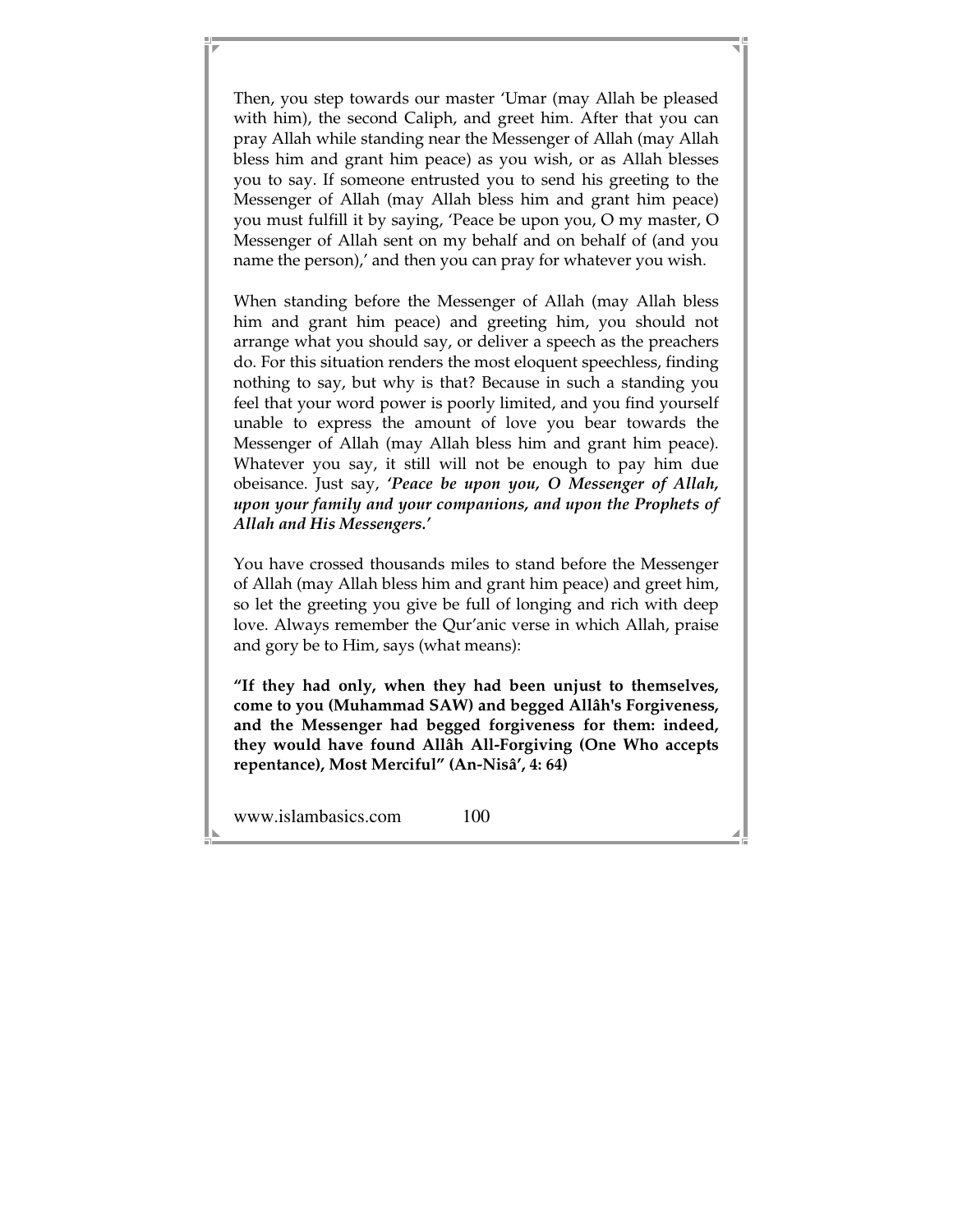When standing before the Messenger of Allah (may Allah bless him and grant him peace) you should ask him to beg Allah's forgiveness for you, for this is a gate of forgiveness, and ask him that Allah pardons you, for this is a gate of penitence. If you have wronged yourself, you are now standing before the shrine of the Messenger of Allah (may Allah bless him and grant him peace).

In such imposing and awe-inspiring situations one does not help but feel submissive, and turn to Allah heart and soul begging Him to put on his tongue what pleases Him and His Messenger (may Allah bless him and grant him peace), and draws him closer to Them. He begs Allah to grant him continuous success by the grace of continuing to perform Hajj and 'Umrah, and to teach him the display of good manners in the presence of the Messenger of Allah (may Allah bless him and grant him peace) and in his entire blessed City.

The following is the supplication of a worshipper, who said it before the Messenger of Allah (may Allah bless him and grant him peace), which is considered an ideal example to the way supplication should be:

*"My Lord, in the name of Muhammad's honorable place and rank to You, Your Love to him, his love to You and the secret between You and him I beg that you bestow your Blessings and Peace upon Your Messenger and his family. O Allah! Make us love him the more, inform us of his right, guide us to follow him, adopt his manners and Sunnah and grant us the joy of enjoying his presence and the delight of talking to him. Remove all the barriers, mediators, and veils. Please our ears with hearing his pleasant kind words. Make us deserving to receive from him and follow him. Make our prayers for the bestowal of peace upon him a streaming light that blows out all darkness and injustice, all doubts and atheism, all falsehood and negligence. Make it the means to rise to the highest ranks of monotheism, leaving no trace within us of worshipping a*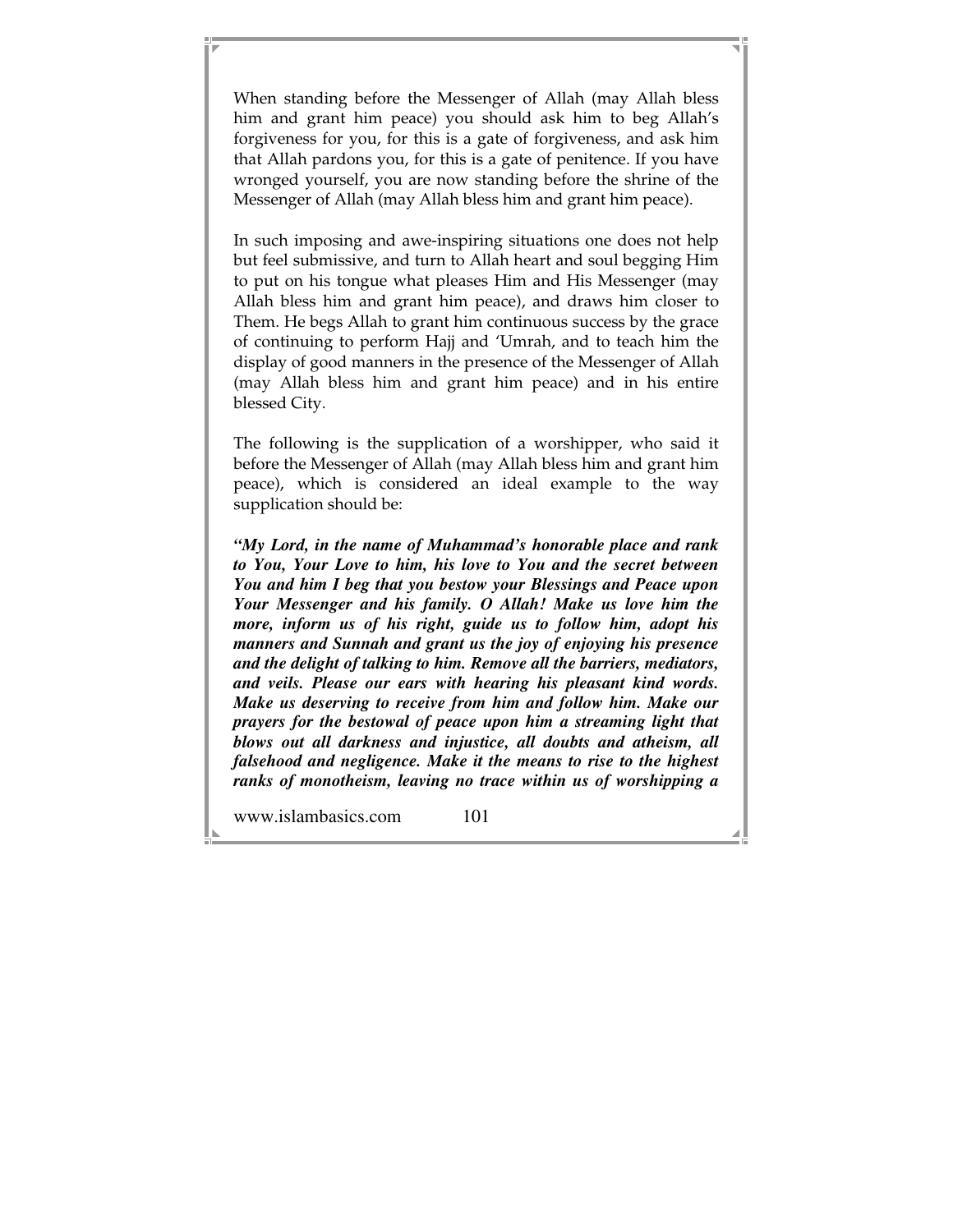*god but You, for us to deserve standing in Your Presence and Your special Favor, while holding fast to the Prophet's model behavior, blessings and peace be upon him, and to the strong Robe (of Allah, i.e. the Noble Qur'ân). And to obtain from You, O Lord, and from your Patronage the success in worldly and religious affairs."* 

In Medina you must care to stay as much as you can in the Masjid of the Messenger (may Allah bless him and grant him peace), and to occupy yourself only with worshipping. When you finish praying, start glorifying Allah (by saying *Subhân Allah* i.e., glorified be Allah), then you can start supplicating blessings on the Messenger of Allah, then pray for yourself and whomever you like.

Beware not to occupy yourself with anything other than worship, and devote all your thoughts to Allah and His Messenger (may Allah bless him and grant him peace), and never enter into any worldly discussions, or else you would commit a grave sin.

Those who discuss worldly matters inside the Masjid of the Messenger of Allah (may Allah bless him and grant him peace) are to be afflicted with painful torment, and will lose their whole world. If you are bound for the Masjid of the Prophet (may Allah bless him and grant him peace) it should be for offering prayers.

After ending your prayers start reciting the Noble Qur'an, recite as much as you can, for reciting the Noble Qur'an in the presence of the one to whom it was revealed inspires feelings of submission, reverence, and awe only experienced by those who sit reciting the Noble Qur'an in the Masjid of the Messenger of Allah (may Allah bless him and grant him peace).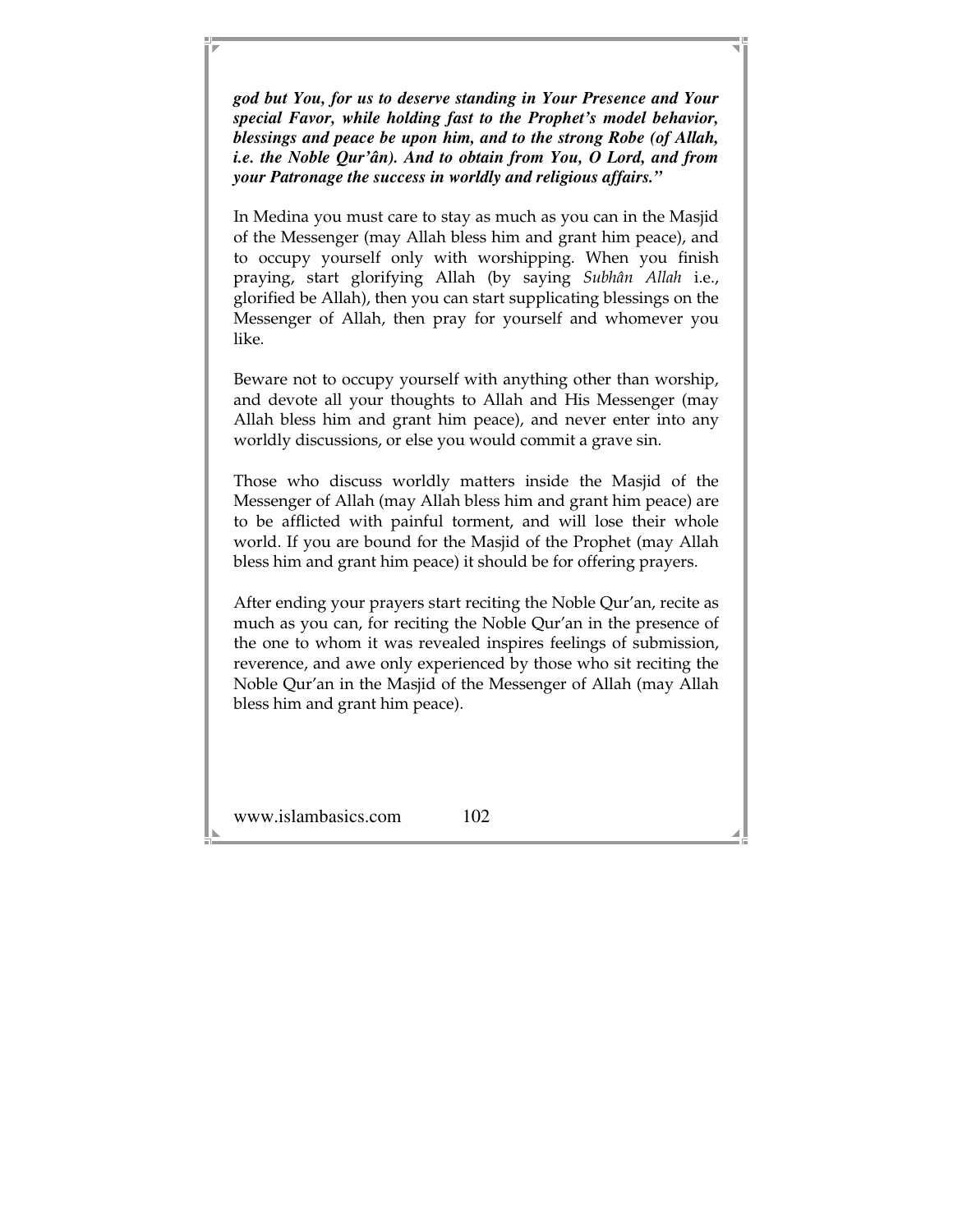## *In the Holy Garden*

Do not miss the chance of sitting in the Holy Rawdah (garden), for the Messenger of Allah (may Allah bless him and grant him peace) said about it, *"Between my tomb and pulpit is a garden from the gardens of Paradise."* 

You can easily know its place inside the Masjid of the Messenger of Allah (may Allah bless him and grant him peace), for it is distinctly marked. But you have to arrive early, because everyone is so keen to sit in the Holy Rawdah. If you succeeded to sit in the Rawdah, offer prayers, recite the Noble Qur'an and celebrate the Praises of Allah, for as long as you are in the presence of the Messenger of Allah (may Allah bless him and grant him peace) you must dedicate yourself to worship.

Always engage yourself with the hereafter, with the everlasting coming life. Before stepping inside the Masjid divest yourself of worldly life and concerns, exactly as you take off your shoes, and do not let any of them accompany you inside. For in this blessed place the worship is accepted and it is doubly rewarded, and supplications are answered, as the gates of heavens are always wide-open. Thus, do not waste your time with anything that may distract you away from Allah and His Messenger (may Allah bless him and grant him peace).

The more you sit in the Masjid of the Messenger (may Allah bless him and grant him peace), the more you fill your soul with the whiffs of faith, that you may not understand but rather sense.

The more time you spend there, the closer you step towards Allah and His Messenger (may Allah bless him and grant him peace), and indeed the further you move away from sins. After your sojourn comes to an end, and you want to bid farewell, as you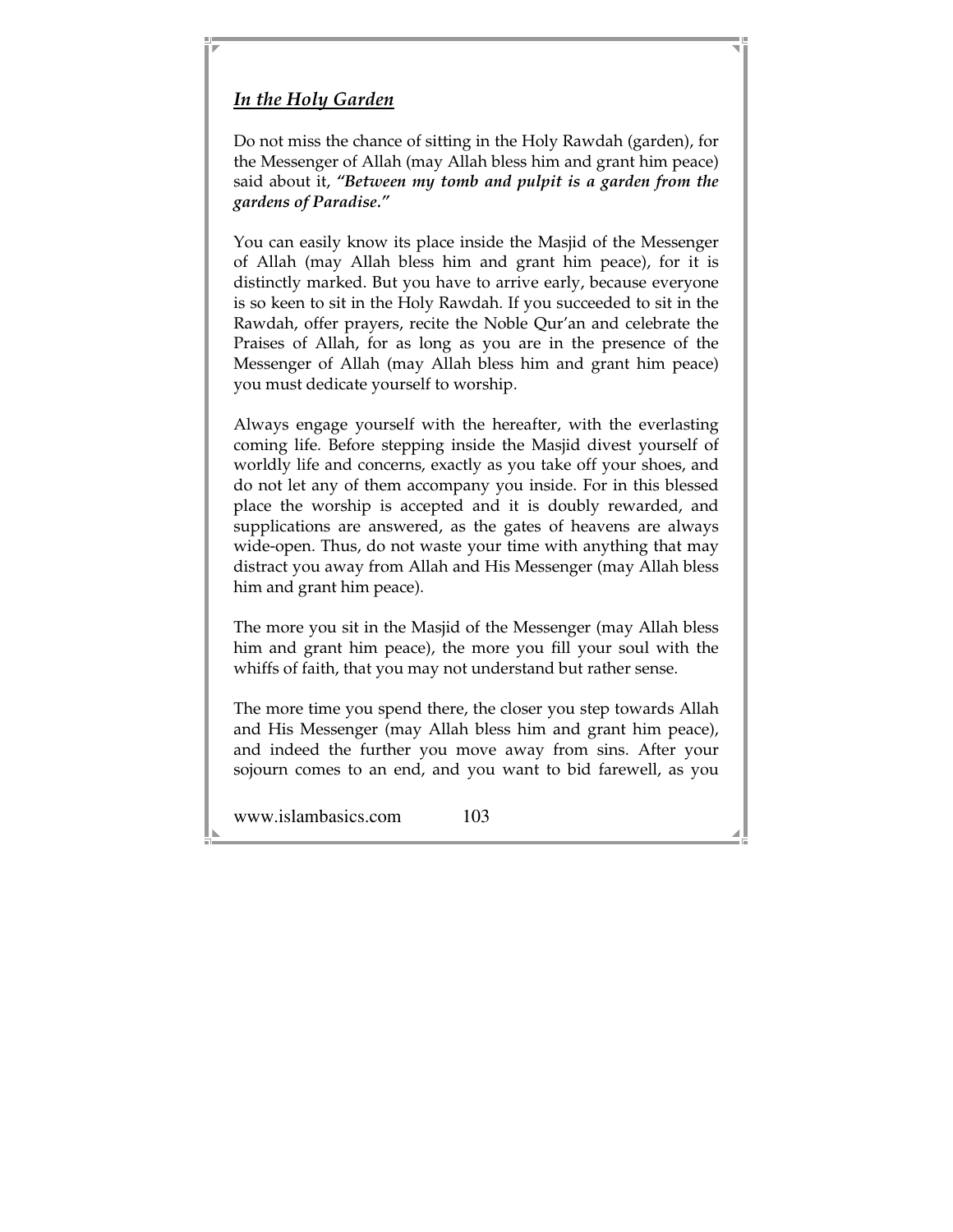performed the *Farewell Tawâf* **[Pilgrims' last circumambulation of the ka'bah directly before leaving Mecca]** in Mecca, go inside and greet the Messenger of Allah (may Allah bless him and grant him peace), and make it the last thing you do in Medina.

Our Imam 'Ali (may Allah be pleased with him) taught us, from the proprieties of taking leave, what to say when bidding farewell to the Messenger of Allah (may Allah bless him and grant him peace):

*"Peace be upon you, O my master, O Messenger of Allah, sent on my behalf and on behalf of your daughter residing in your proximity, quick to join you. Peace be upon you both, a farewell bid neither by a non-loving nor a weary person. Sincerely, we leave not because of boredom and we depart not mistrusting the Promise Allah has made to his patient servants."* 

Or utter any other supplication conveying the same meaning and ask to return time and again to pay a visit to the Messenger of Allah (may Allah bless him and grant him peace) as long as Allah keeps you alive.

### *Here the Noble Qur'an was revealed*

In the Masjid of the Messenger of Allah (may Allah bless him and grant him peace) there are many blessed places. Among them are the place that witnessed the descent of the Divine Inspiration on the Messenger of Allah (may Allah bless him and grant him peace), and the place that witnessed the faith gatherings between the Messenger of Allah (may Allah bless him and grant him peace) and Angel Jibrîl (Gabriel, peace be upon him).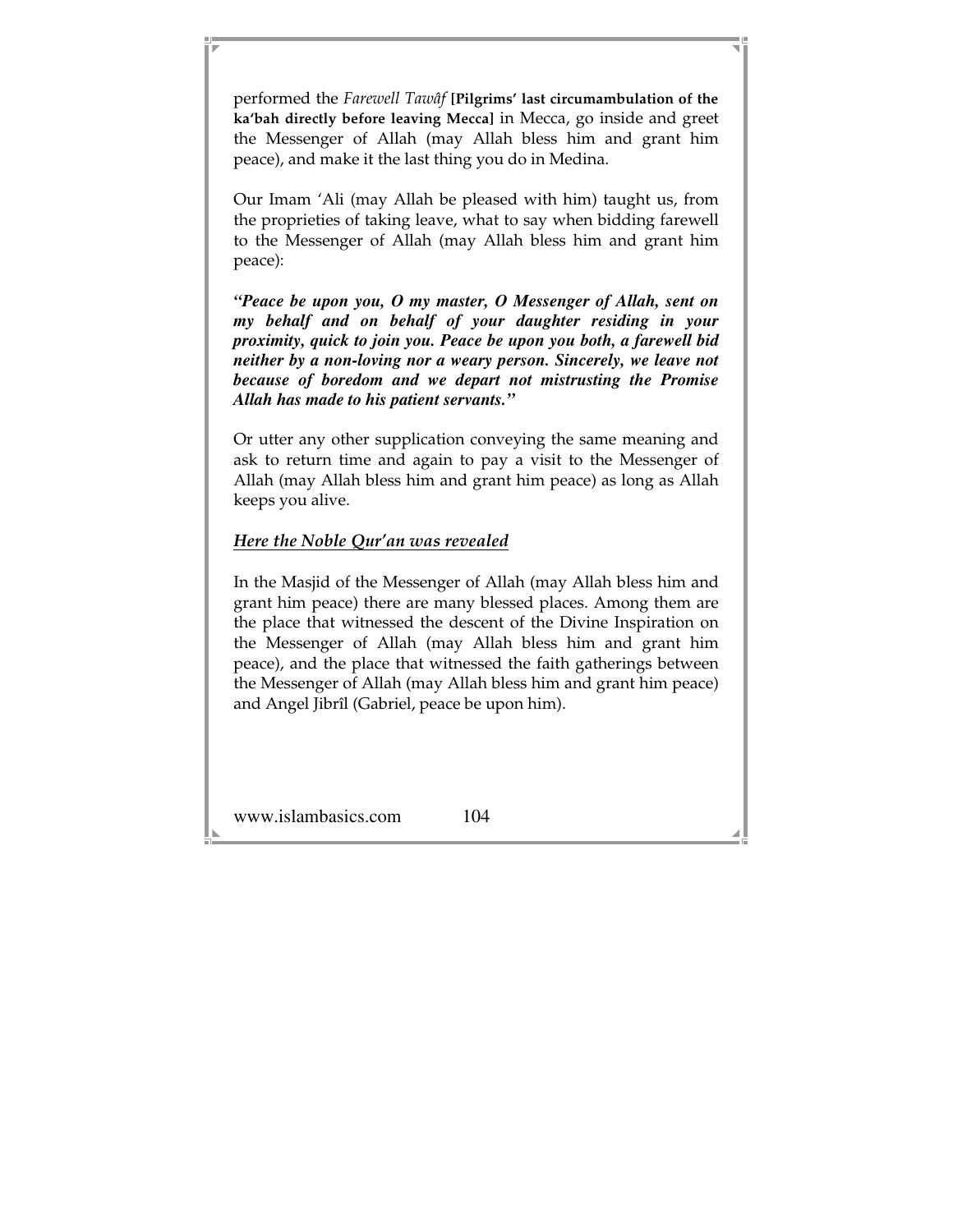Visit this place, which is pinpointed, and offer a two-rak'ah prayer there, then sit for a while, and contemplate the incidents that this place had witnessed, where the law of Heaven descended to earth. Think how difficult it was for a human to meet an angel, to the extent that the Messenger of Allah (may Allah bless him and grant him peace) used to hear clattering like the sound of bells, or like the buzzing of bees. He used to drip with sweat during the coldest days and say, *'Wrap me up, wrap me up.'* When the Prophet's noble leg touched that of any of the Companions during the descent of the Divine Inspiration, the man felt as if it were a mountain due to its heaviness. And when the Divine Inspiration came to the Messenger of Allah (may Allah bless him and grant him peace) while riding his camel, it became unable to walk, or even to stand on its legs, but only to kneel on the ground.

You will see yourself the place of the descent of the Divine Inspiration inside the Masjid of the Messenger of Allah (may Allah bless him and grant him peace), and you can sit in it contemplating the blessings that used to occur in this place, and the Book (the Noble Qur'an) that was sent down to the Messenger of Allah (may Allah bless him and grant him peace) guidance and mercy to the whole world.

There stretch out your hands and pray to Allah, for it is a place where supplications are answered, then you can sit down as long as you wish at the place of the descent and perform the five obligatory Prayers if you can.

Your visit to the Messenger of Allah (may Allah bless him and grant him peace) must not end here, but you have to sense the greatness of Islam by visiting the scene that witnessed the Battle of Badr, the battle by which Allah has freed truth from falsehood, and made truth triumph over the leaders of disbelief.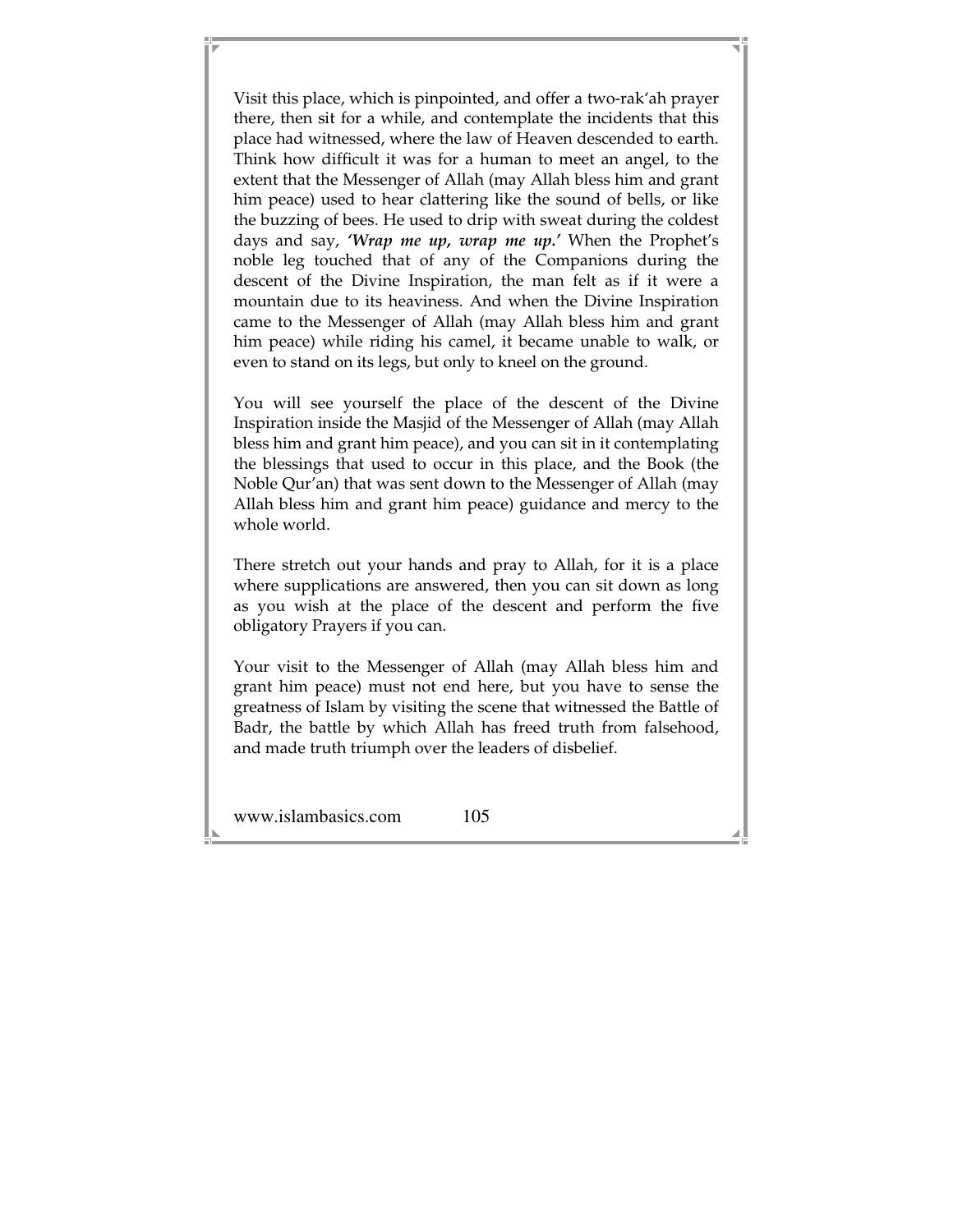You will find the place as it is, and you can see where the soldiers of Islam used to stand, and the post of the disbelievers, also the graves of the Muslims who were martyred in the Battle of Badr.

This place will remind you of an important event in the history of Islam, which is the first victory of faith over disbelief, of freedom over slavery, and the Religion of Allah over idolatry. This land was honored by the Messenger of Allah (may Allah bless him and grant him peace) and his Companions (may Allah be mercy to them), and was honored by the blood of the Muslim martyrs.

We then move from Badr to Uhud, the battle that took place at Uhud Mount, when the archers disobeyed the command of the Messenger of Allah (may Allah bless him and grant him peace), and did not listen to his instructions to stay in their positions above Uhud, but they abandoned their posts and descended to get their share from the spoils, upon which the Muslims were defeated. For Allah would not grant them victory when they disobeyed the command of the Messenger of Allah (may Allah bless him and grant him peace). Recite the Qur'anic verse in which Allah, all praise and glory be to Him, says (what means):

**"(And remember) when you ran away (dreadfully) without even casting a side glance at anyone, and the Messenger (Muhammad SAW) was in your rear calling you back. There did Allâh give you one distress after another by way of requital to teach you not to grieve for that which had escaped you, nor for that which had befallen you. And Allâh is WellAware of all that you do."(Âl- 'Imrân, 3:152)**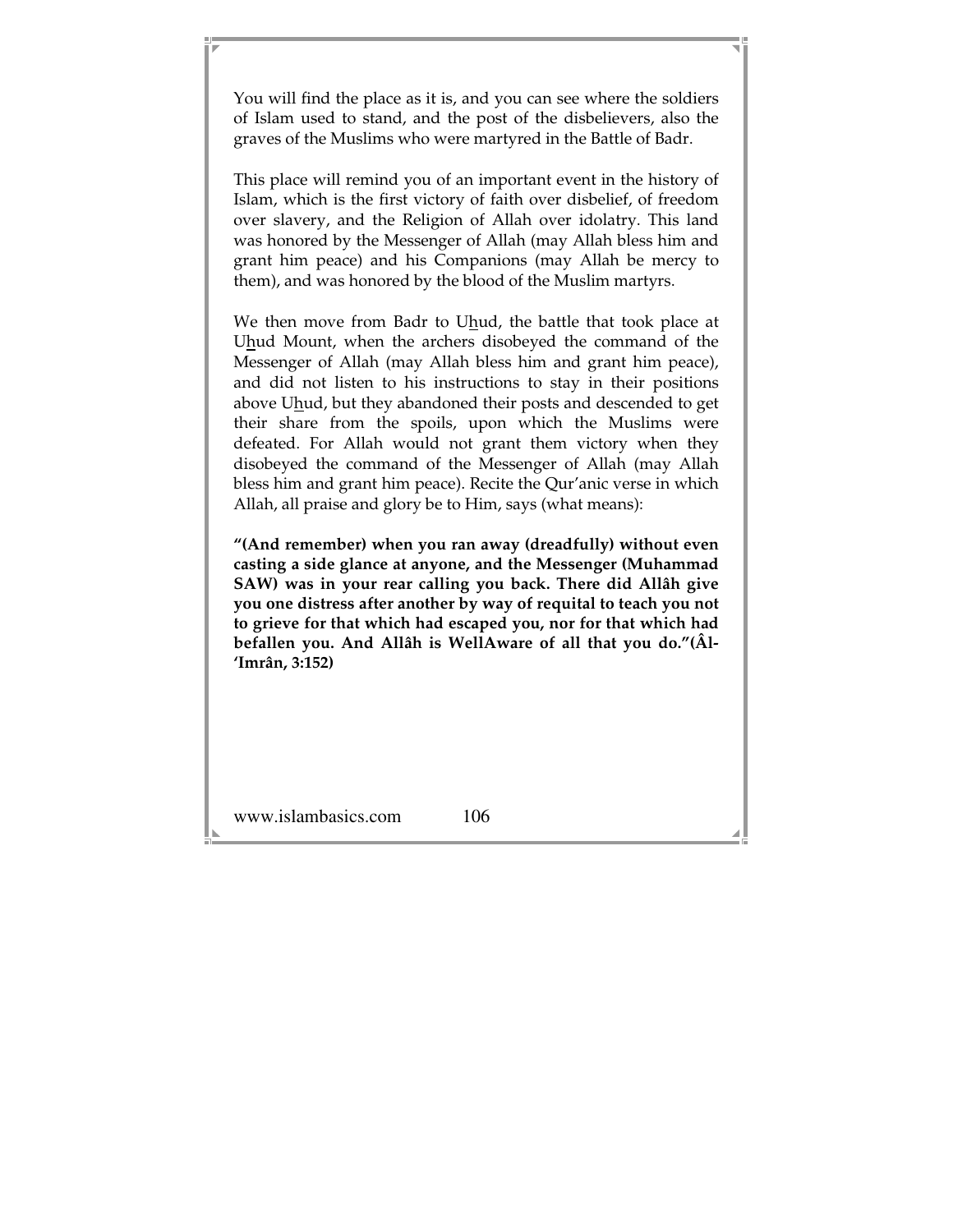And there you will find the grave of Hamzah, the master of the martyrs (may Allah be pleased with him), where the Messenger of Allah (may Allah bless him and grant him peace) stood and recited the following noble Qur'anic verse (saying what means):

**"Among the believers are men who have been true to their covenant with Allâh [i.e. they have gone out for Jihâd (holy fighting), and showed not their backs to the disbelievers], of them some have fulfilled their obligations (i.e. have been martyred), and some of them are still waiting, but they have never changed [i.e. they never proved treacherous to their covenant which they concluded with Allâh] in the least."(Al-- Ahzâb, 33:23)** 

This is the vivid history of Islam, alive in Medina; a history that stands a witness on every incident that occurred, still present with its scenes and the haven of its martyrs. Even the Masjid with the two *Qiblahs* **[Direction faced in prayers]**, where the Muslims used to offer prayers with their faces directed towards Jerusalem, and then a Divine Order was sent to turn the *Qiblah* towards Mecca; all this is present in Medina, the alive history of Islam. Almighty Allah decreed to keep that history bearing witness for Islam, the last of all religions, before all generations. For Muhammad (may Allah bless him and grant him peace) is the only Prophet whose place of burial is surely known, and Islam is the only religion whose incidents are precisely recorded, an open book to anyone who pursues truth.

We have to contemplate these places and scenes to draw moral lessons and wisdoms, for it is the best provision for this life and the hereafter.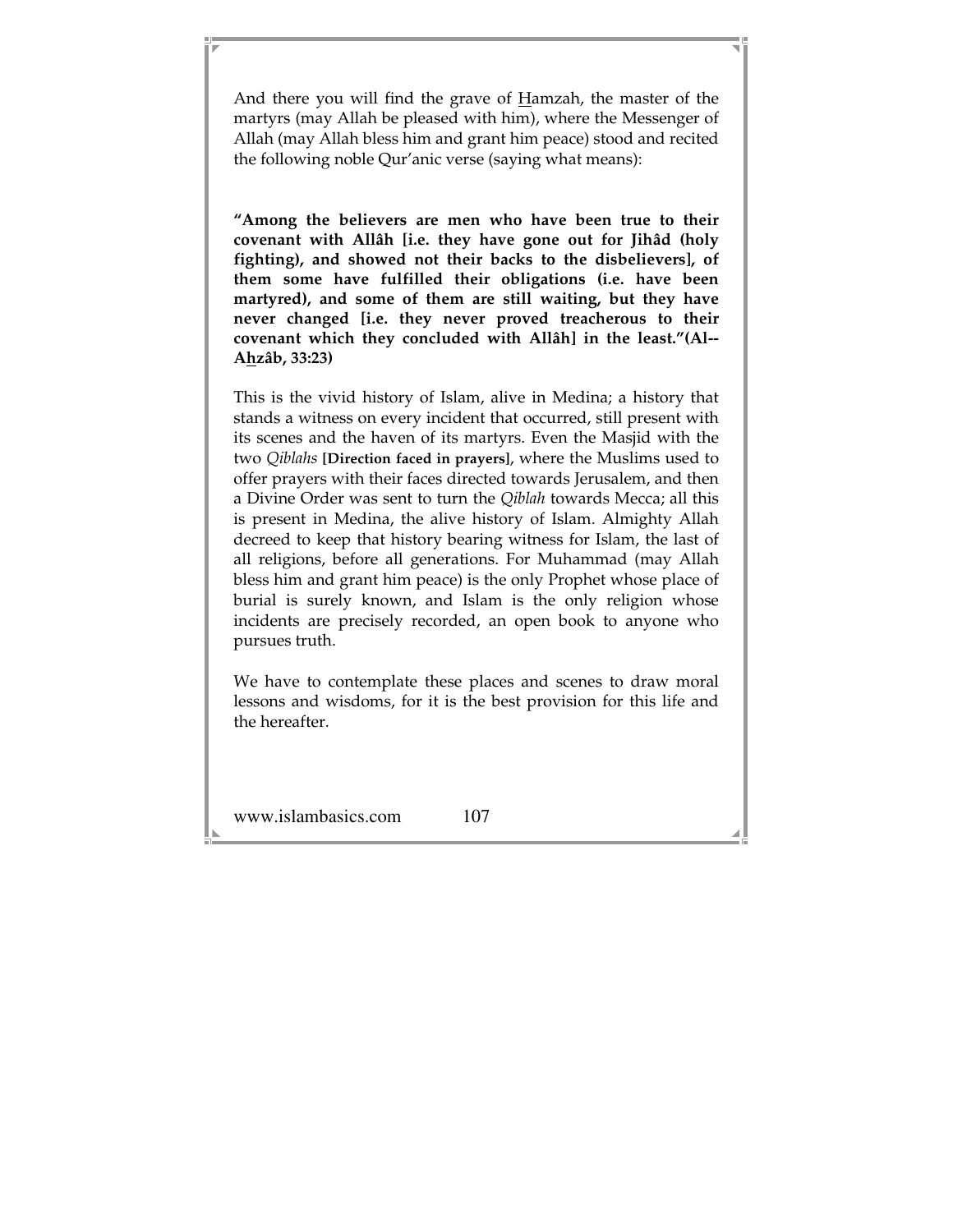www.islambasics.com 108 We beg Allah, all praise and glory be to Him, to destine for us performing Hajj and 'Umrah several times, and accept them from us. To forgive our sins, accept our repentance, and in our hearts dwells the love of the House of Allah and His Messenger (may Allah bless him and grant him peace). Indeed, Allah is the Best to answer prayers, and may the Blessings and Peace of the Almighty be ever bestowed upon our master Muhammad, his family and Companions.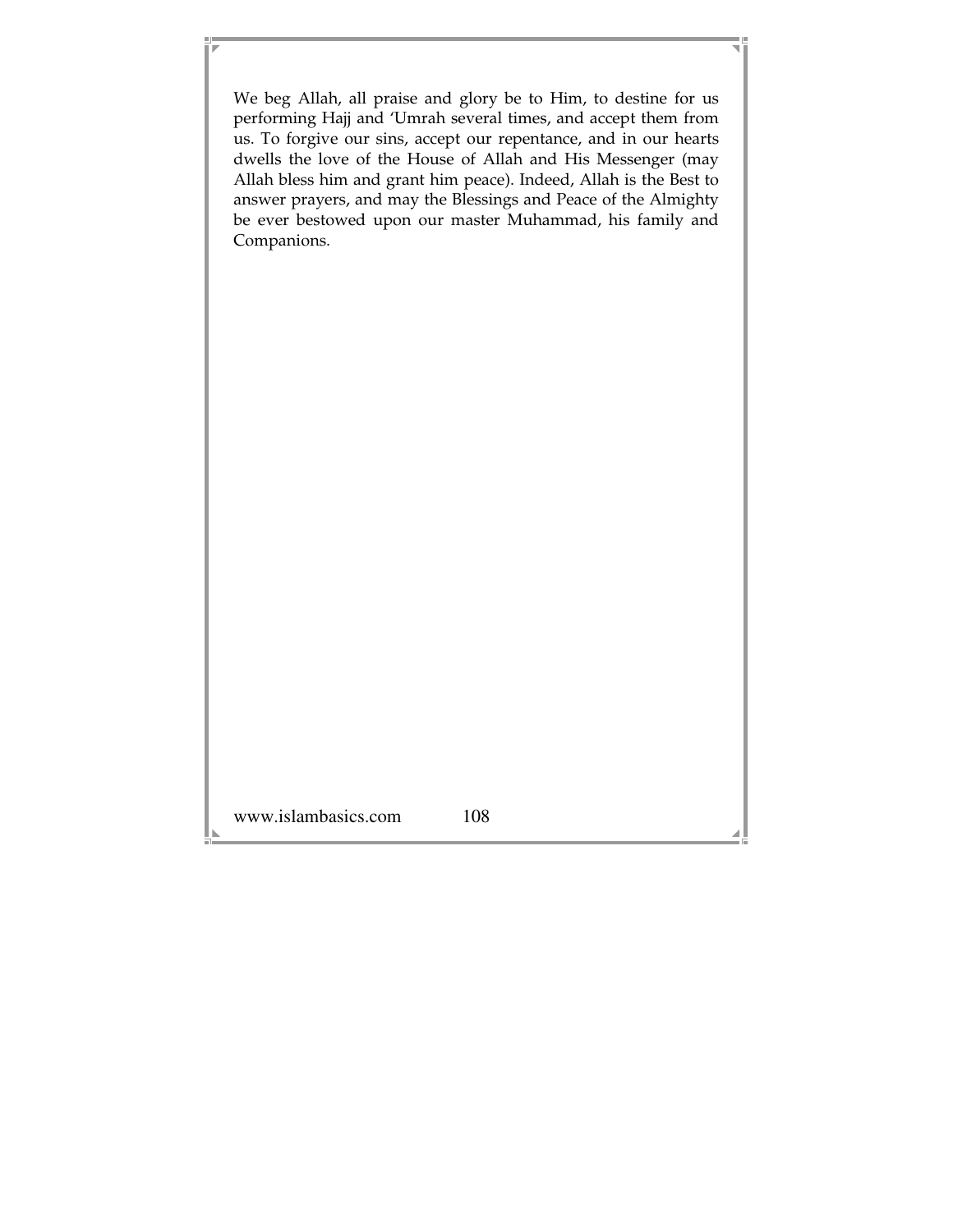## *Glossary*

**'Arafah** (The area that surrounds Mount Rahmah, southeast of Mecca; Standing at `Arafah on the 9TH of Dhul-Hijjah and staying there from mid-day to sunset is the essence of the Hajj]

Al-Baitul-Ma'mûr (The Oft-frequented House) (The house in the seventh firmament directly above the Ka'bah at Mecca; everyday it is visited by seventy thousands angels, who never revisit it until the Day of Judgment]

Al-Madinah Al-Munawarah (Medina, The Lightened City)

Al-Mash'ar Al-Haram (The Sacred Monument: the hill in Muzdalifah where pilgrims should supplicate Allah after they have spent the night at Muzdalifah, and after which they should go to Mecca to throw Jamarat Al-'Aqabah (the closest stone pillar to Mecca) on the morning of the tenth of Dhu'l-Hijjah)

As-Safâ and Al-Marwah (Two hillocks near the Ka'bah between which Hagar ran in search of water for her son]

As-Safâ (Name of the hillock where a Muslim begins Sa'y. It is about 200 meters southeast of the Ka'bah]

Al-Marwa (Name of the hillock where a Muslim ends his last lap of Sa'y. It is 250 meters northeast of the Ka'bah]

**Barzakh** (The grave as the barrier or the intermediate realm that separates between this world and the other world from the time of death till the time of Resurrection]

The Day of Tarwaiyah (The 8<sup>th</sup> day of Dhul-Hijjah, signifying the start of Hajj. The pilgrim proceeds to Minâ on this day]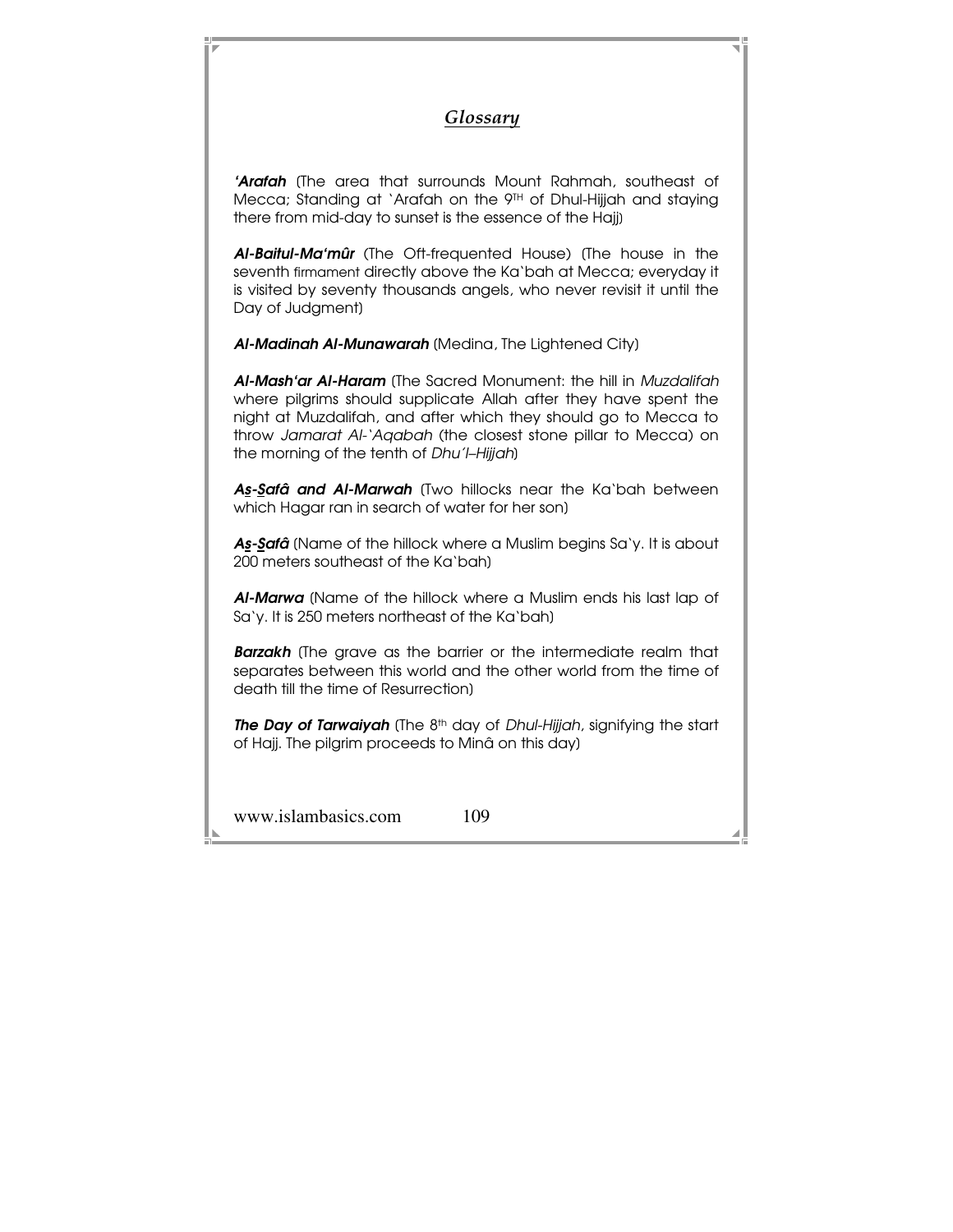The Day of 'Arafah (The 9<sup>th</sup> day of Dhul-Hijjah, standing at 'Arafah on the 9th of Dhul-Hijjah and staying there from mid-day to sunset is the essence of the Hajj]

The Day of Nahr (The 10<sup>th</sup> day of the Dhul-Hijjah on which pilgrims slaughter their sacrifices]

**Days of Tashreeq** (The 11<sup>th</sup>, 12<sup>th</sup>, and 13<sup>th</sup> days of the month of *Dhul-*Hijjah. On these days, the pilgrim throws pebbles at the stone pillars, a ritual known as Rammy, in Minâ]

**Dhikr** (Remembrance of Allah through verbal or mental repetition of His Divine Attributes or various religious formulas, such as 'Subhân Allah,' meaning 'All Glory be to Allah']

**Eidul-Adhâ** (A four-day festival that completes the rites of pilgrimage and takes place on the 10th-13th of DhuI Hijjah (the 10th is the day of Nahr and 11th-13th are the days of Tashriq). Literally means 'the feast of the sacrifice.' This feast commemorates the Prophet Ibrahim's obedience to Allah by being prepared to sacrifice his only son Ismâ'îl, peace be on both of them]

Farewell Hajj (The first and the last Hajj performed by the Prophet, may Allah bless him and grant him peace]

**Hady** (An animal (a camel, a cow, a sheep or a goat) offered as a sacrifice by the pilgrims]

Al-Hajarul-Aswad (The Black Stone) (A stone from Paradise. It was set into one corner of the Ka'bah in Mecca by Prophet Ibrâhîm (peace be upon him). The Black Stone was personally installed in the wall of the Ka`bah by the Prophet Muhammad (peace and blessings be upon him) himself during its reconstruction following its destruction by a flash flood. The Prophet (peace and blessings be upon him) also kissed it during his Farewell Hajj. Thus, touching and kissing Al-Hajarul-Aswad during 'Umrah and Hajj is considered Sunnah and an act of obedience. Muslims do not worship the Black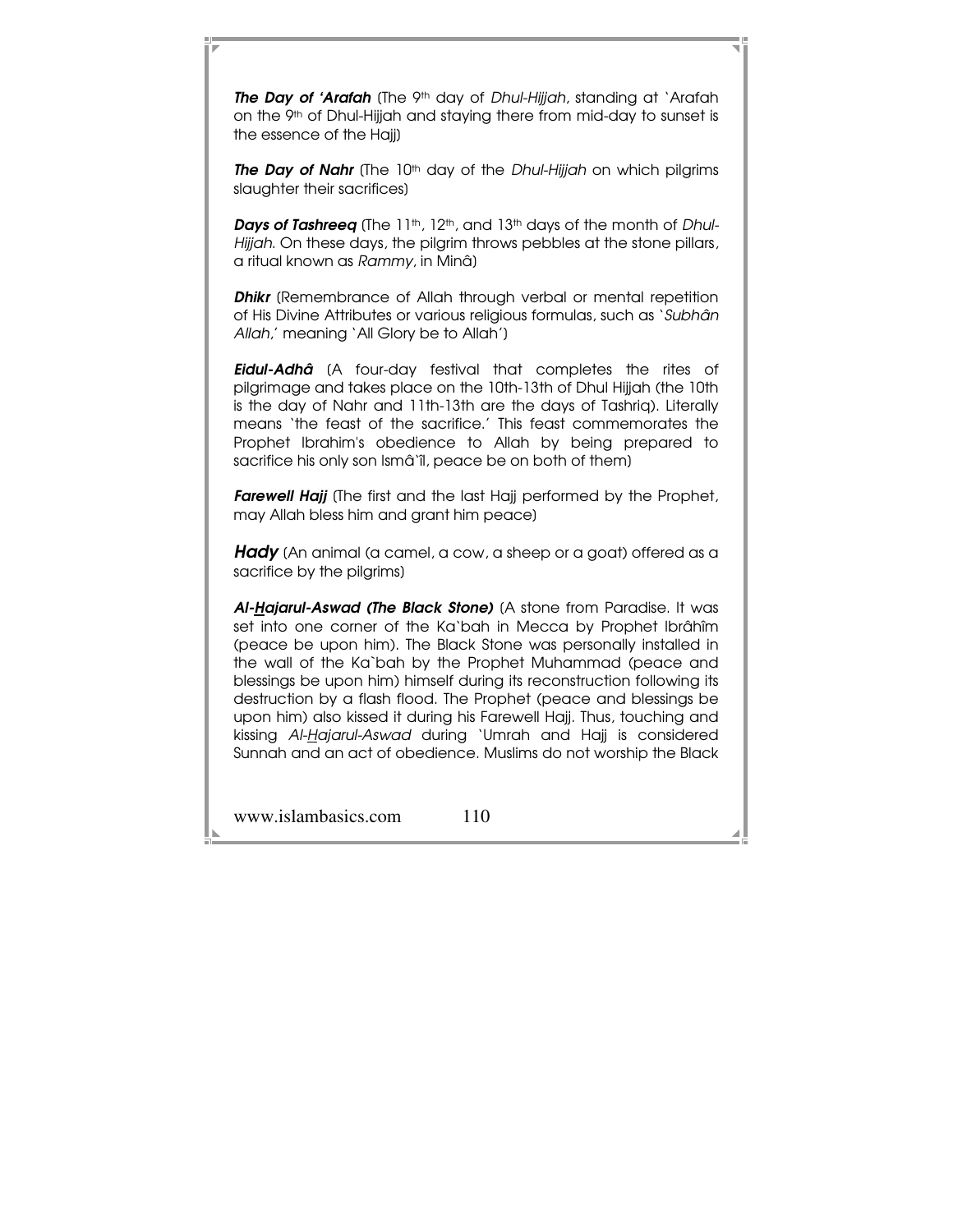Stone. The only reason to kiss the Black Stone is that our beloved Prophet Muhammad (peace and blessings be upon him) kissed it]

Al-Hajj Al-Mabrûr (A Hajj that is accepted by Allah because of its perfection in both inward intention and outward observance of the traditions of the Messenger Muhammad, may Allah bless him and grant him peace]

Hajjul-Ifrâd (Single form of Hajj: Performing Hajj without making 'Umrah]

Hajjul-Qirân (Combined form of Hajj: Performing 'Umrah and Hajj with one *Ihrâm* during the months of Hajj i.e., the 10th month, the 11th month and the first ten days of the 12th month of the Islamic calendar]

Hajjul-Tamatt'u (Interrupted form of Hajj: Performing 'Umrah followed by Hajj during the months of Hajj, but it involves ending the state of Ihrâm for 'Umrah and then reassuming it for Hajj)

Hatîm (The area adjacent to the Ka`bah on its west side, enclosed by a low semi-circular wall. Tradition has it that Hajar (wife of Prophet Ibrâhîm [peace and blessings be upon him]) is buried in this enclosure. It is highly recommended that the pilgrim offer Sunnah Prayer and supplications to Allah in this area. However, this is not a part of the official rites of Hajj]

**Ihrâm** (The sacred state of practicing great self-denial into which a Muslim must enter before performing Hajj or 'Umrah, during which certain actions are forbidden (like having conjugal relations, shaving, cutting one's nails, and several other actions) nor commit sin, nor dispute unjustly. In this sacred state the dress of Muslim pilgrims consists of two lengths of white cotton, one wrapped around the loins, the other thrown over the left shoulder. Ihrâm clothes for women should fully cover the body except the face, hands and feet]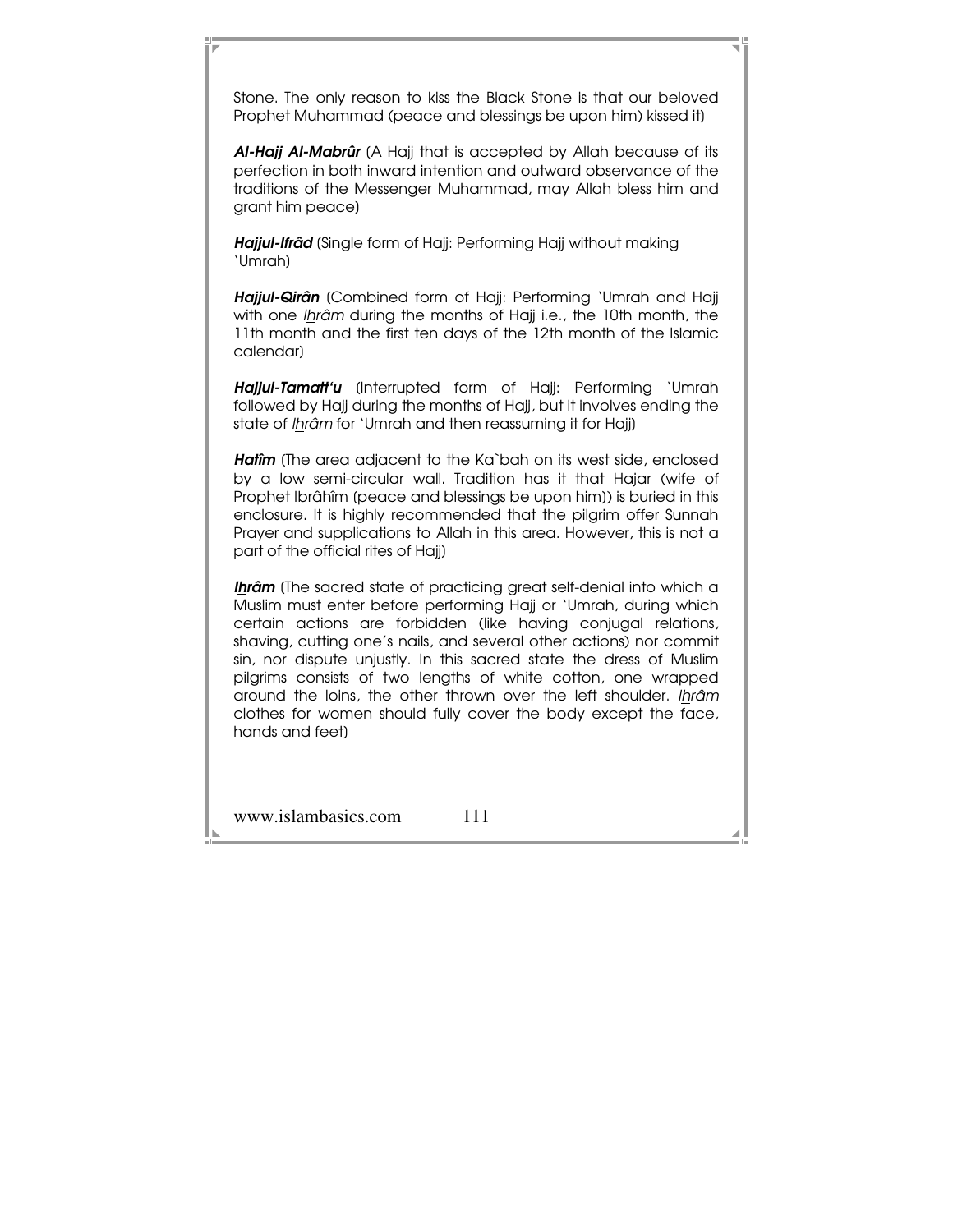**Ijtihad** (Term designating the intellectual effort of Muslim scholars to employ reason and analysis of the authoritative sources (Qur'an and Sunnah) for the purpose of finding legal solutions to new and challenging situations or issues]

Al-Isrâ' (the Night Journey) (The miraculous night journey during which the Prophet, may Allah bless him and grant him peace, was taken from Al-Masjid Al-Harâm (at Mecca) to the farthest masjid (in Jerusalem)]

Jamarat (The three stone pillars in Minâ that symbolically represent the locations where the devil (Shaitan) tried to tempt Prophet Ibrahim (peace and blessings be upon him) away from the path of Allah. The pilgrim stones these pillars on the 10th through the 13th of Dhul-Hijjah in commemoration of the rejection of the devil by Prophet Ibrâhîm and of his steadfastness to the cause of Allah. The Jamarat are located within a few hundred feet of one another in a line and are named as follows:]

Jamrat Al-'Aqabah or Al-Jamrah Al-Kubrâ (The last stone pillar in the line]

Al-Jamrah Al-Ulâ (The first stone pillar in the line)

Al-Jamrah Al-Wustâ (The second (middle) stone pillar in the line)

Lailatul-Qadr (The night of Al-Qadr is either indicative of the honor and station of that night, thus meaning 'An honorable night', or the word 'Al-Qadr' may also refer to the ordainment and disposal of affairs. So it would mean 'the night in which all that will occur in the following year will be decreed,' following the Qur'anic Statement of Allah saying (what means), 'Therein (on that night) is decreed every matter of ordainment.' (Ad-Dukhân, 44: 4) Lailatul-Qadr is concealed in one of the odd nights in the last ten days of Ramadan; the Noble Qur'an was sent down in the Night of Al-Qadr and the Qur 'an itself describes as 'Better than a thousand months']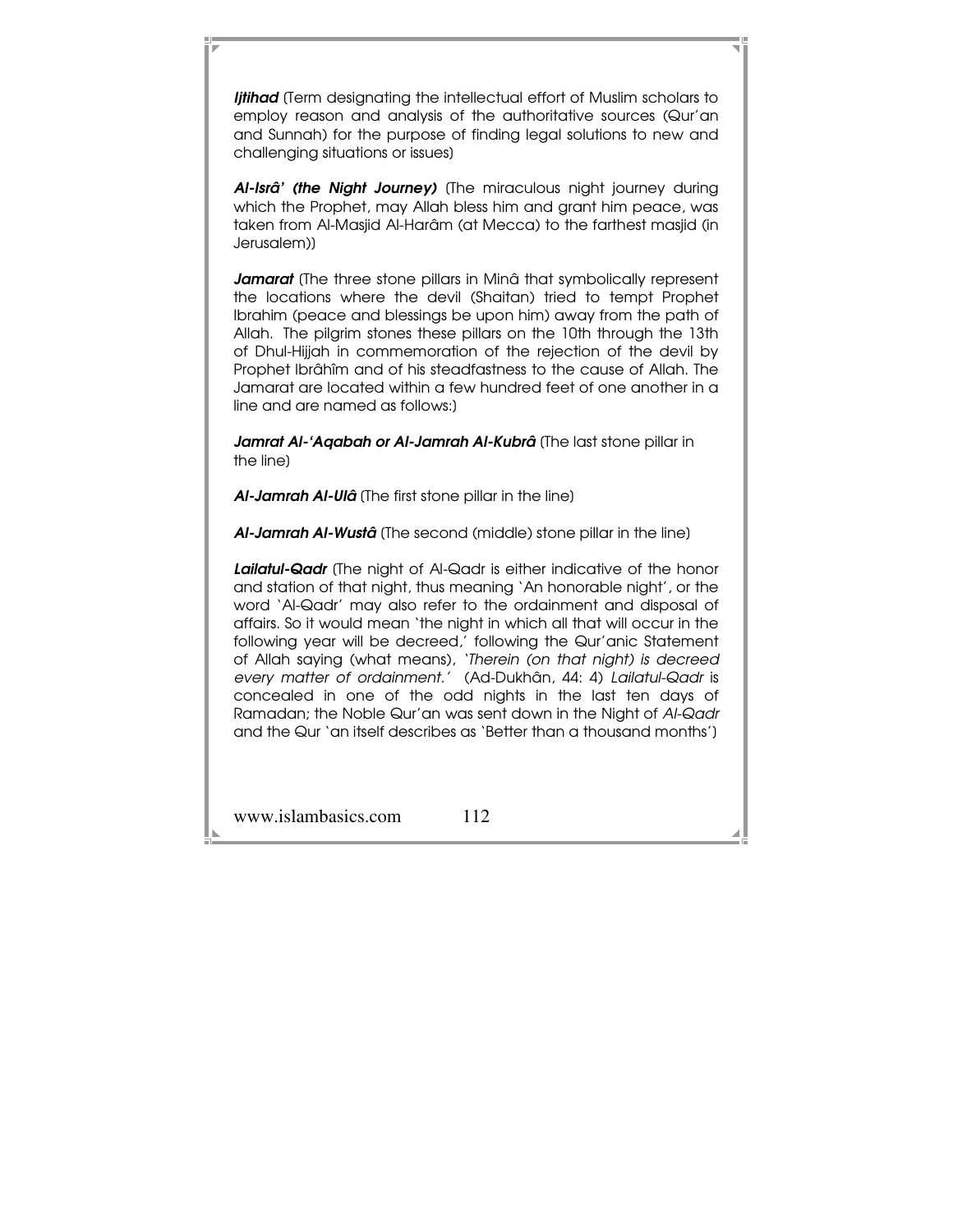Magâm (Station) of Ibrâhîm (The step-stone used by Prophet Ibrâhîm during the original construction of the Ka'bah. The stone carries the imprints of his feet, and is housed in a glass enclosure on the north side of the Ka'bah]

Minâ (An area close to Mecca on the road to 'Arafah where pilgrims spend the Tashreeq days. It is the place of throwing pebbles at Jamarat and ritual slaughter of the sacrificial animal]

**Migât** (An imaginary boundary around Mecca. A prospective pilgrim cannot cross this boundary without first assuming Ihrâm. This boundary is anchored by different townships and localities in different directions (Dhul-Hulaifah in the north, Yalamlam in the southeast, Dhatu-'Irq in the northeast, AI- Juhfah in the northwest, Qarnul-Manazil in the east). The pilgrim assumes Ihrâm at or before the miqât and pronounces his intention to perform 'Umrah or Hajj. For people permanently living inside the migât, their place of residence is their *migât*)

Al-Mi'râj (the Ascension to Heaven) (The miraculous ascension of the Prophet, may Allah bless him and grant him peace, from Jerusalem to the Heavens to meet his Lord]

Months of Hajj (The months of Shawwal, Dhul-Q'idah and the first ten days of *Dhul Hijjah*, i.e. two months and ten days)

**Muzdalifah** (A desert location approximately midway between Minâ and 'Arafah. The pilgrim spends the night of the 10<sup>th</sup> of Dhul-Hijjah there)

Nahr (To slaughter a camel, sheep, goat or cow in the name of Allah, for the pleasure of Allah. This act is performed to commemorate Prophet's Ibrâhîm act of sacrificing his son - Prophet Ismâ'îl - on the command of Allah. But Allah ransomed him with a great sacrifice (i.e. a ram)]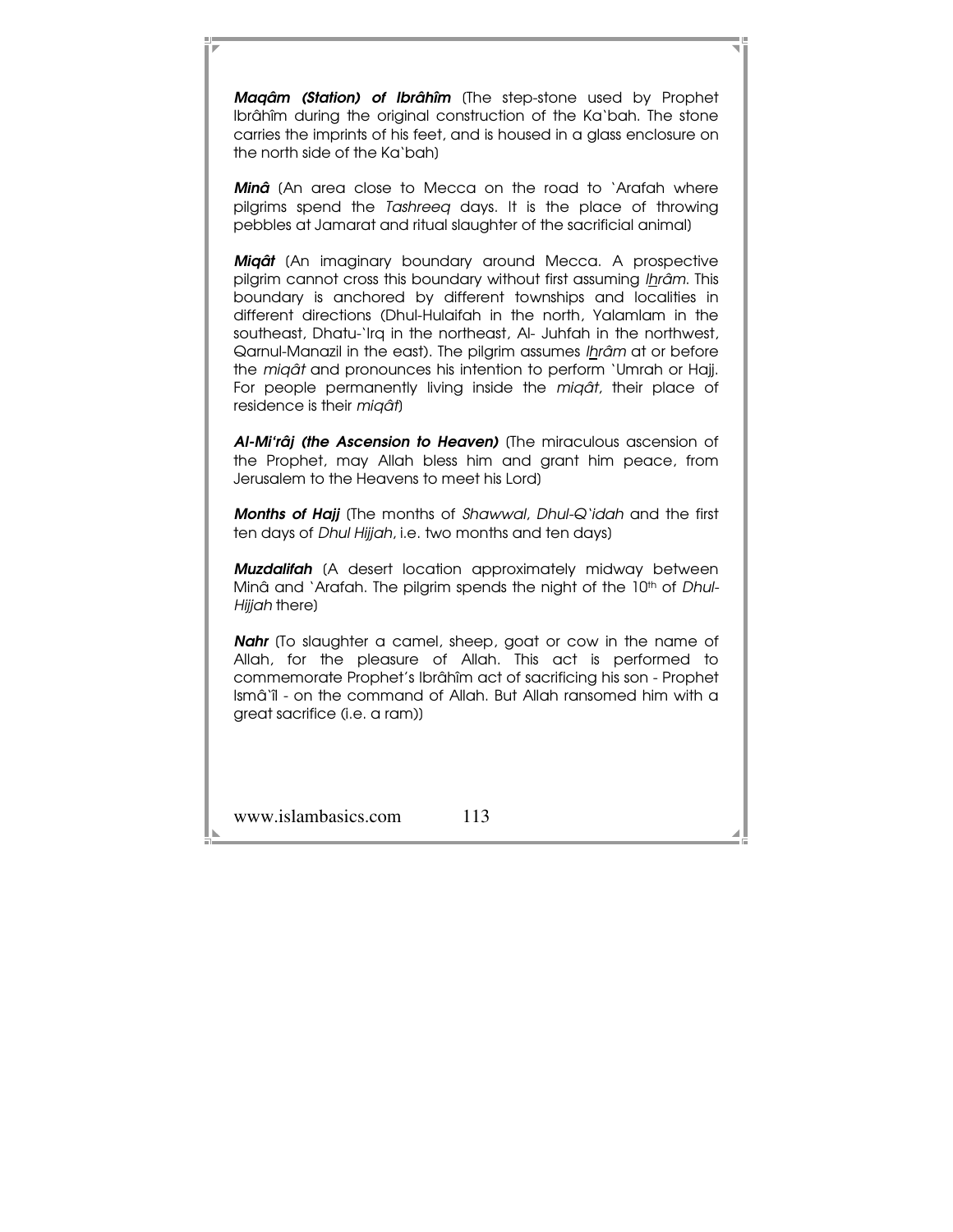Niyyah (Intention. When a person is performing pilgrimage, he/she has to set the intention. All acts of worship are preceded by an appropriate niyyah]

Rak'ah (The prayer of Muslims consists of Rak'ât or Rak'ahs (singular-rak'ah). Rak'ah represents a unit of the Prayer and consists of one standing, one bowing and two prostrations with a sitting in between]

**Rammy** (The act of symbolically stoning the devil (shaitan) in Minâ on the  $10<sup>th</sup>$  through to the  $13<sup>th</sup>$  of *Dhul-Hijjah*. This commemorates the tradition that Prophet Ibrâhîm (peace and blessings be upon him) was tempted three times by the devil but rejected all three of the devil's attempts by stoning him and driving him away. These three locations are symbolized by three stone pillars (Jamarat) in Minâ]

**Rammy of Jamarat** (Stoning of the specified pillars in Minâ)

Sa'y (The devotional act of walking seven times between the knolls of As-Safâ and Al-Marwah, which are located some distance from the Ka`bah inside Al-Masjidul-Haram; starting at As-Safâ and ending at Al-Marwa]

Shahâdah (The testimony of Faith: Lâ ilâh illâ Allah wanâ Muhammadan rasûl Allah, There is no God but Allah and Muhammad is the Messenger of Allah]

**Shawt** (One complete circuit around the Ka'bah constitutes a shawt (pl. ashwaat), and seven ashwaat complete one Tawâf]

Syrian Corner (The north corner of the Ka'bah)

**Talbiyah** (A formula of answering Allah's Call for Hajj by saying: Labbaik Allahumma Labbaik. Labbaik, La Shareek Laka, Labbaik. Innal Hamdah, Wan Nematah, Laka wal Mulk, La Shareek Laka Labbaik Here I am at Your service O Allah, here I am. Here I am at Your service, You have no partner, here I am. Yours alone is All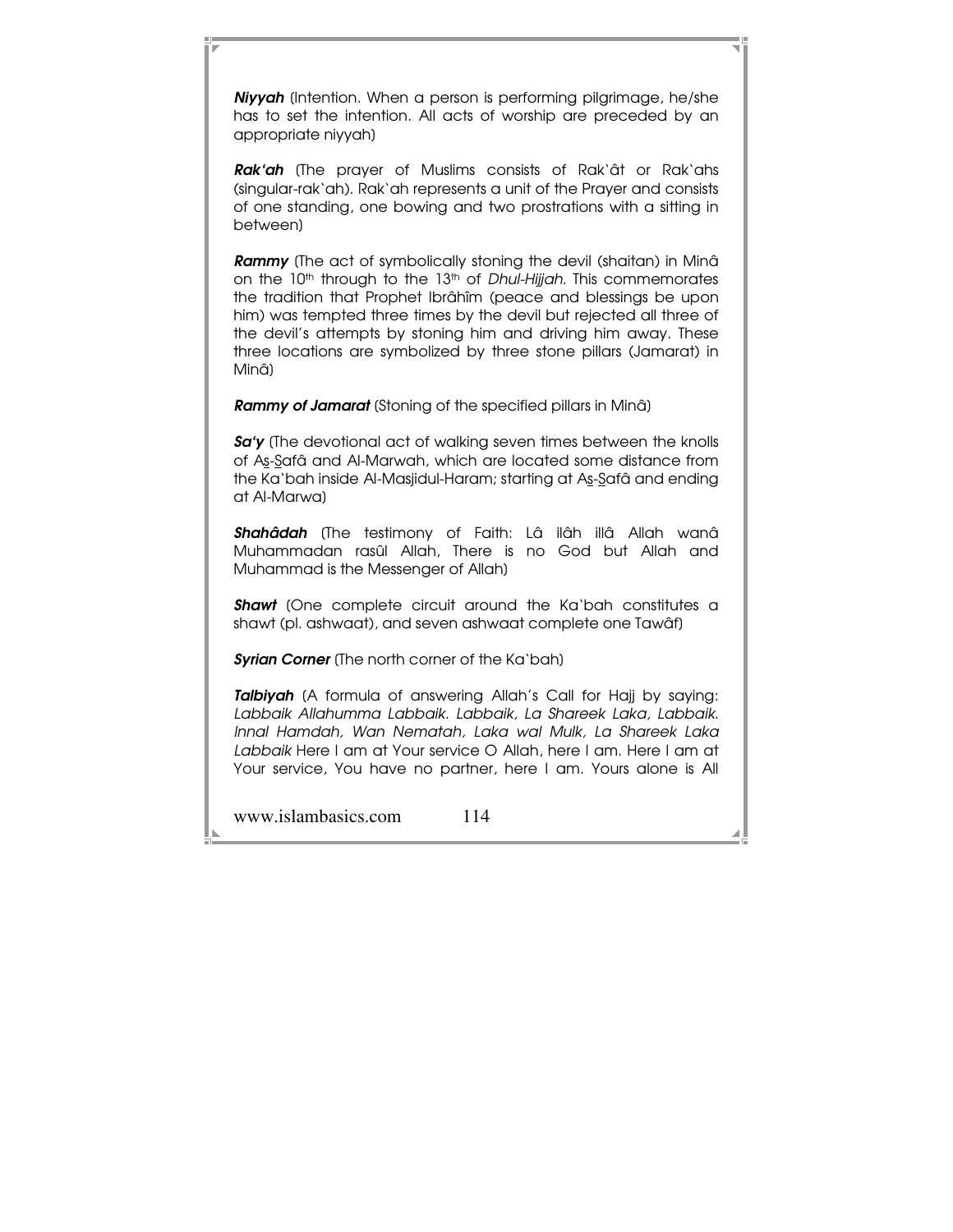Praise and All Bounty, and Yours alone is The Sovereignty. You have no partner]

Tawaf (The devotional act of circumambulating (i.e., walking around) the Ka'bah seven times while reciting prayers and supplications. Tawâf should begin and end at the Black Stone]

**Tawaful-Qudum** (Arrival Tawaf: Pilgrim's first circumambulation of the ka'bah upon their arrival at Mecca. It is the first of the three mandatory Tawâf in Hajj.]

Tawaful-Ifada (Pilgrim's circumambulation of the ka'bah upon their return from Muzdalifah. This Tawaf is a pillar of Hajj and Hajj is not accomplished without it. It is the second of the three mandatory Tawâf in Hajj]

Tawaful-Wada' or Tawaful-Sadr (Farewell Tawâf: Pilgrims' last circumambulation of the Ka'bah directly before leaving Mecca, This Tawaf is for taking leave and it signifies the completion of Hajj. It is the last of the three mandatory Tawâf in Hajj]

Tawaful-Nafl (Supererogatory Tawâf: A devotional Tawaf you may perform any time, and as many times as, you wish. No Ihrâm is required for this Tawaf]

Tawaful-'Umrah (The Tawaf performed as a rite of `Umrah)

'**Umrah** ('Umrah (Minor Pilgrimage) is an Islamic rite and consists of pilgrimage to the Ka'bah. It consists essentially of Ihrâm, Tawâf (i.e. circumambulation) around the Ka'bah (seven times), and Sa'y (i.e. running) between As-Safâ and Al-Marwah (seven times). It is called minor Hajj since it need not be performed at a particular time of the year and its performance requires fewer ceremonies than the Hajj proper]

Yamani Corner (The southern corner of the Ka'bah)

Yathrib (The old name of Medina)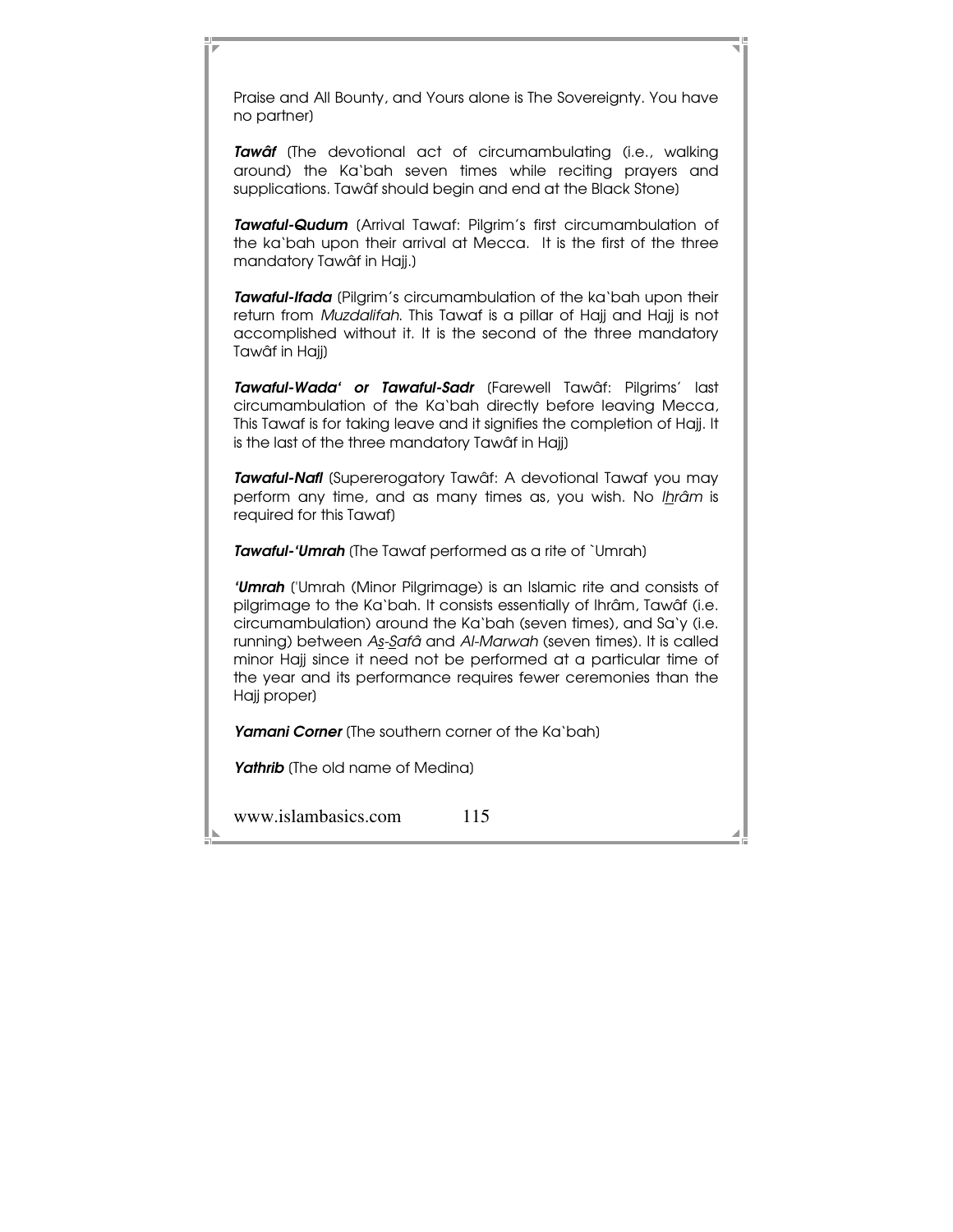www.islambasics.com 116 **Zamzam** (The spring of water that sprang forth miraculously under the feet of the infant Isma`il (peace and blessings be upon him) during his mother's frantic search for water between As-Safâ and Al-Marwah. Zamzam is now enclosed in a marble chamber in the Ka`bah]